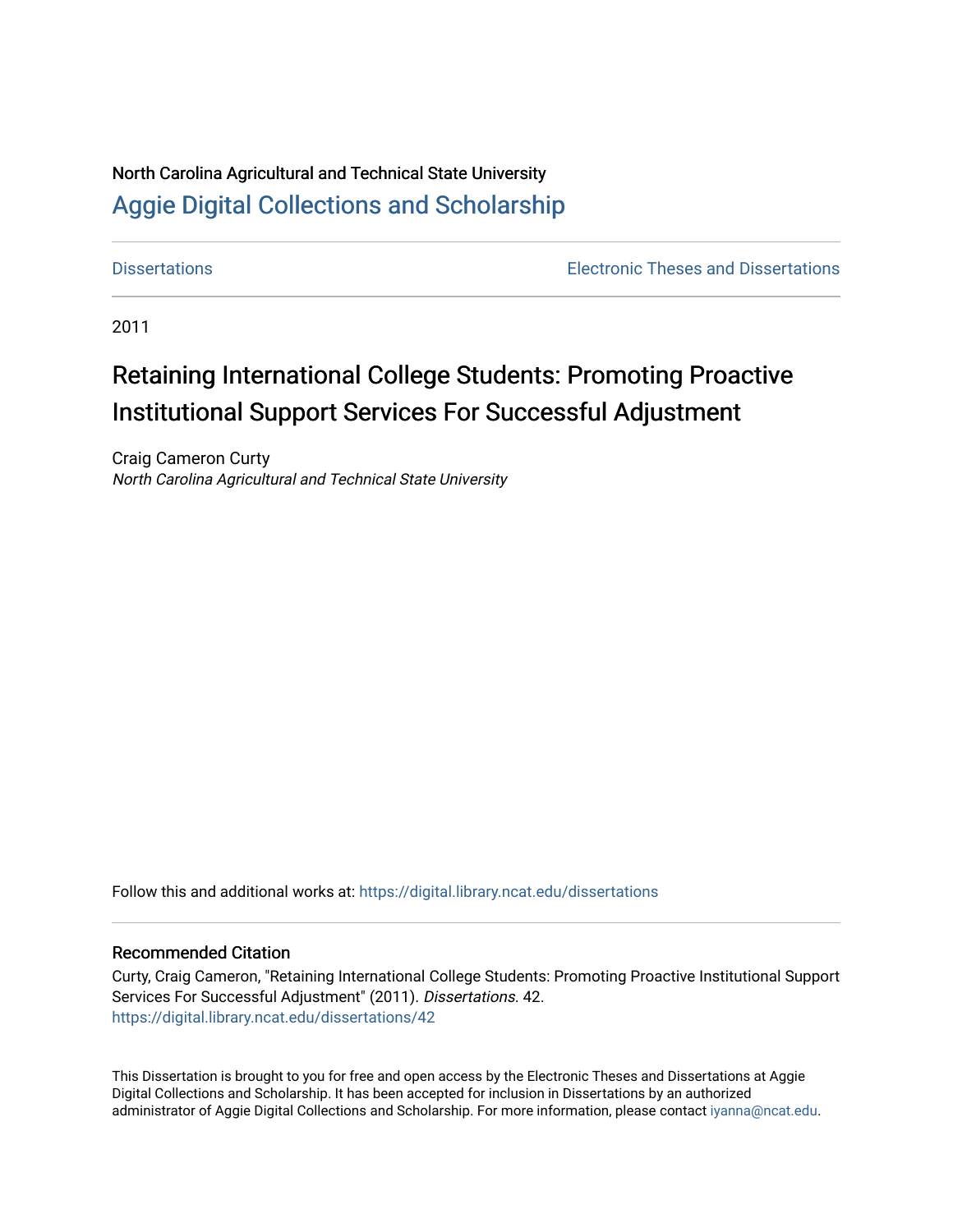Retaining International College Students: Promoting Proactive Institutional Support Services for Successful Adjustment Craig Cameron Curty North Carolina A&T State University

A dissertation submitted to the graduate faculty in partial fulfillment of the requirements for the degree of DOCTOR OF PHILOSOPHY Department: Leadership Studies Major: Leadership Studies

Major Professor: Dr. Daniel M. Miller

Greensboro, North Carolina

2011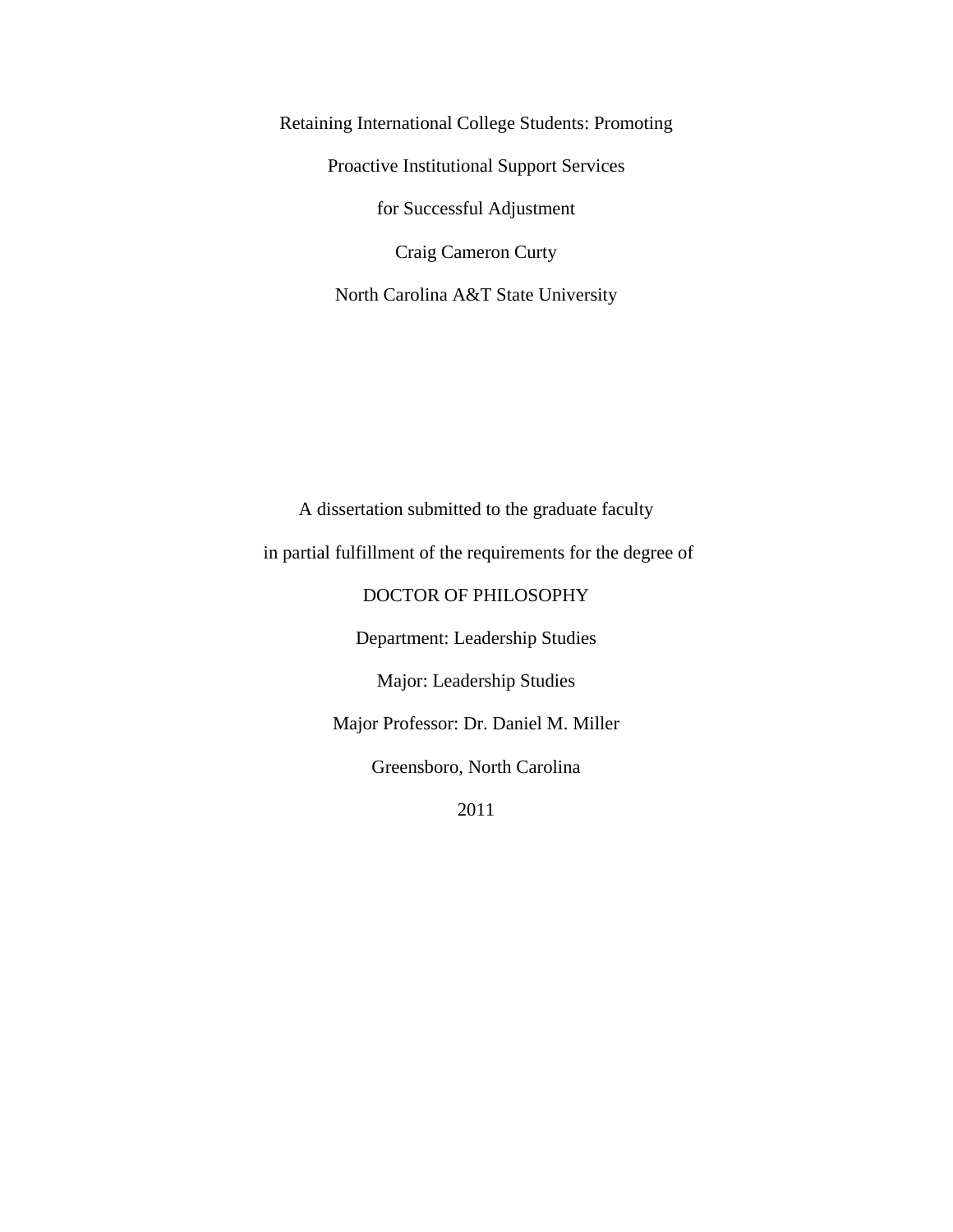School of Graduate Studies North Carolina Agricultural and Technical State University

This is to certify that the Doctoral Dissertation of

Craig Cameron Curty

has met the dissertation requirements of North Carolina Agricultural and Technical State University

> Greensboro, North Carolina 2011

> > Approved by:

Dr. Daniel M. Miller Dr. William A. Gentry<br>
Chair and Maior Professor<br>
Committee Member Chair and Major Professor

 $\overline{a}$ 

 $\overline{a}$ 

 $\overline{a}$ 

Committee Member Committee Member

Dr. Susan A. Linker Dr. Dorothy D. Leflore

Dr. Abul Pitre Dr. Sanjiv Sarin

Department Chairperson Associate Vice Chancellor for Research Dean of Graduate Studies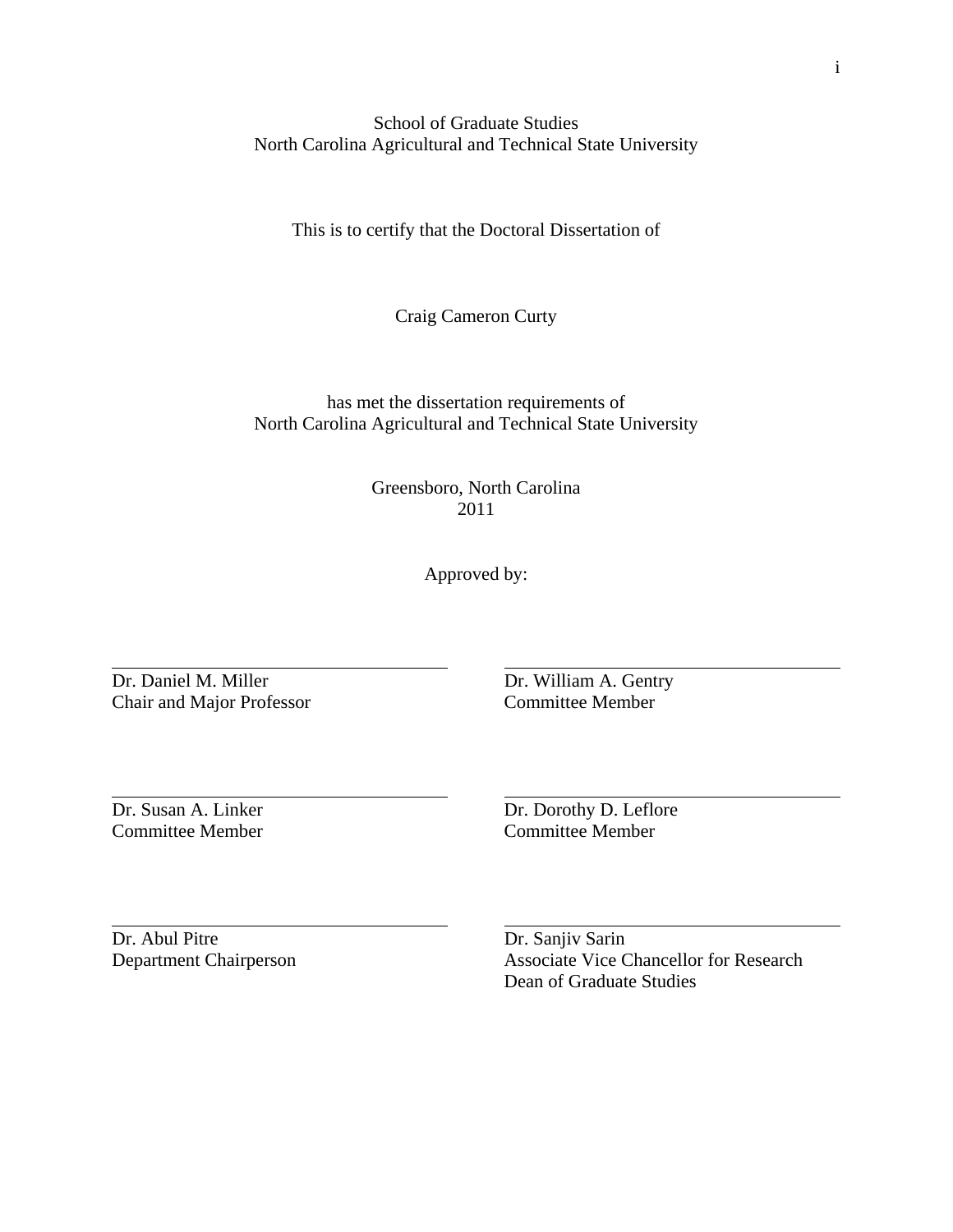Copyright by CRAIG CAMERON CURTY 2011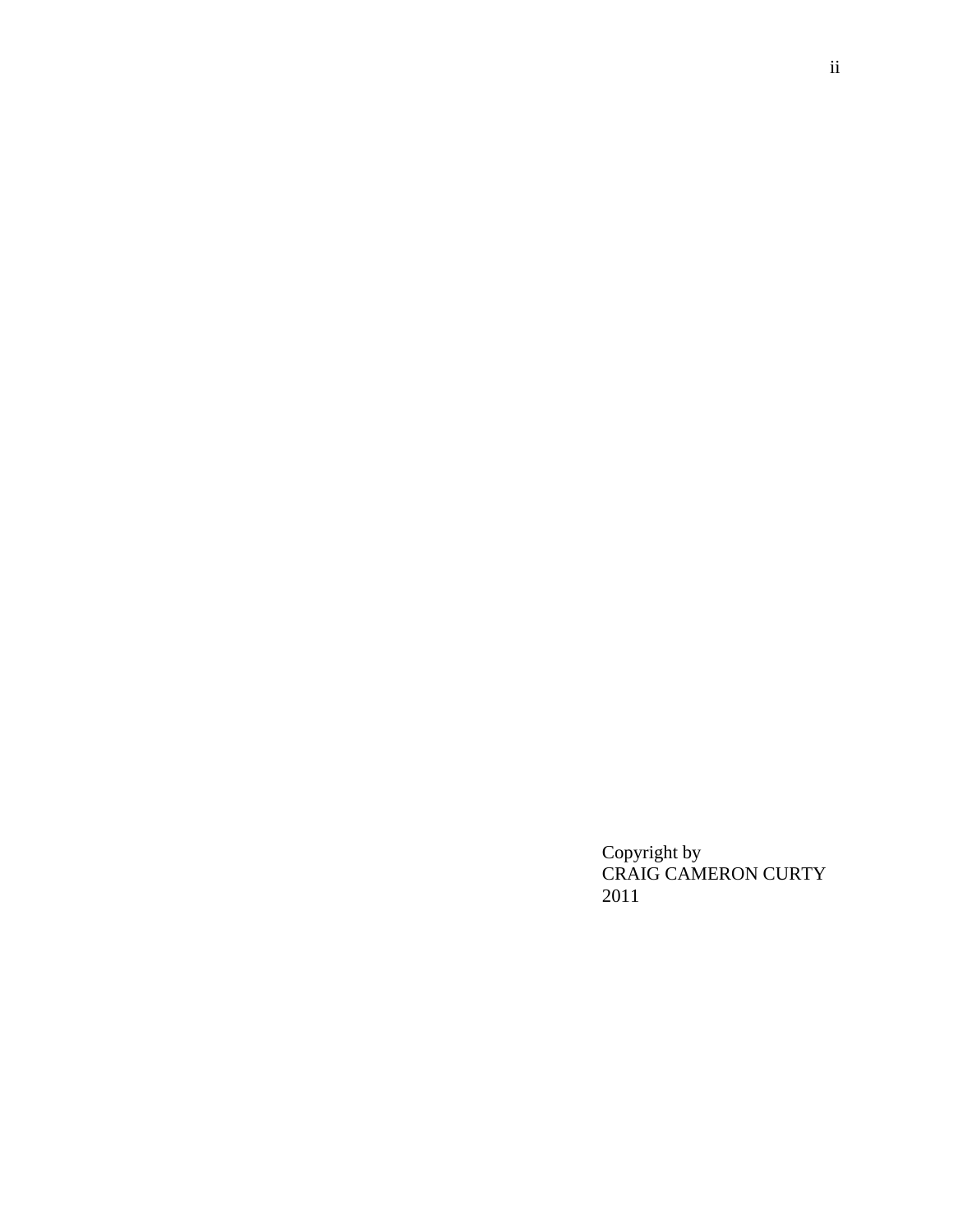## Dedication

This dissertation is dedicated to my wife Wendy, my children Grace, Alli, and Connor, my mother Joan, and to all the people who delivered me to this point in my life.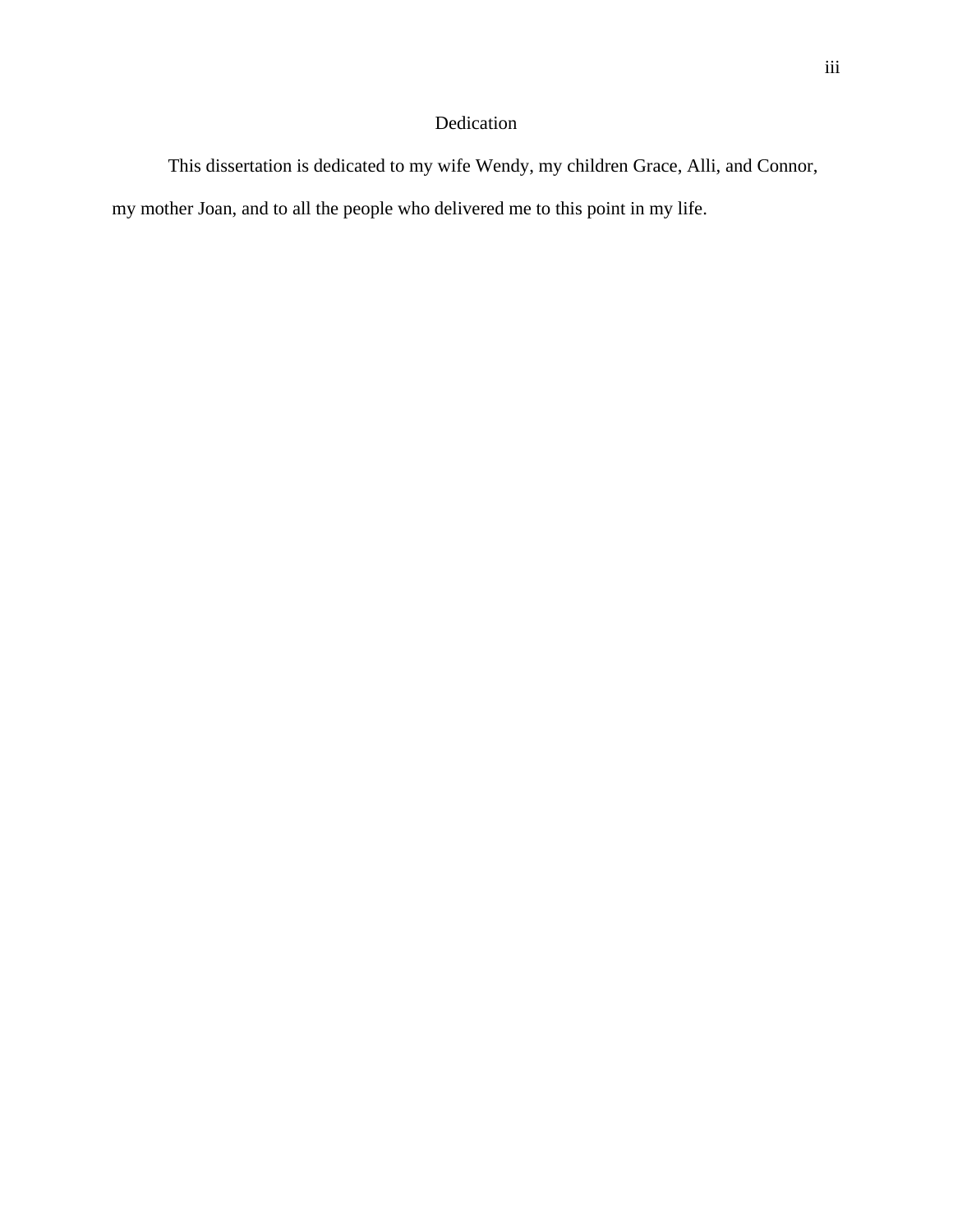## Biographical Sketch

Mr. Curty was born in Staten Island, NY. He received his master's degree in May 2000, from The University of North Carolina at Greensboro, and his undergraduate degree in May 1993, from High Point University. In 2005, he was awarded the National College Learning Center Association Brenda Pfaehler Professional Development Grant for "ESL Excursions Program." Over the past sixteen years, he has worked in the Academic Services Center at High Point University serving in various capacities.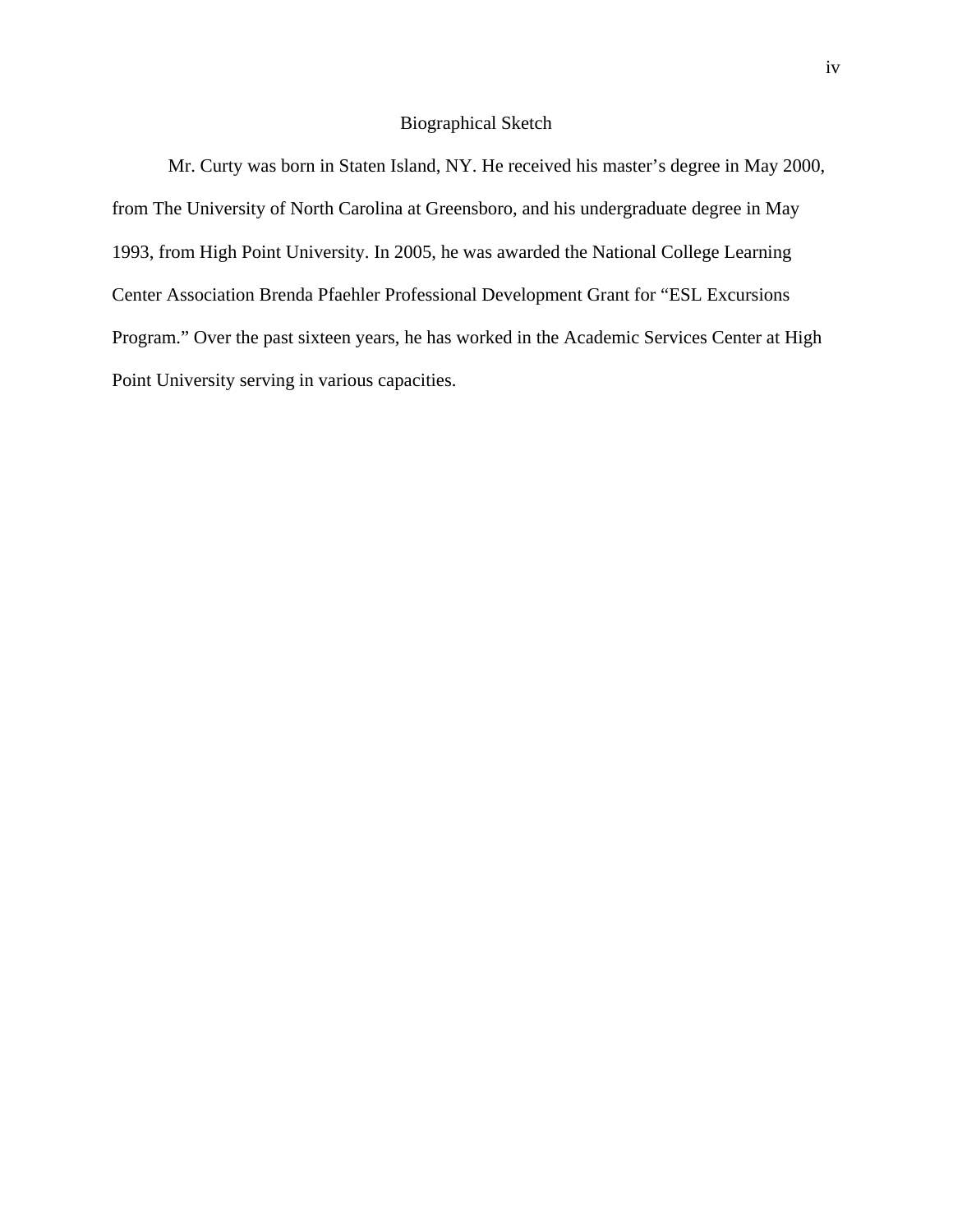## Acknowledgments

I would like to thank my family especially my wife, Wendy, for her love, patience, sacrifice, and understanding as I moved through the process of obtaining the Ph.D. Also, my children who missed spending some quality time with Dad as I completed the degree requirements. Dr. Lisa Carnell deserves an acknowledgement for empowering me as I worked through the data analysis as well as believing in my ability to complete the Ph.D. Dr. Gregg Hundt is a good friend who provided valuable insight into the dissertation process as well as providing motivation for me to complete the degree. Dr. Daniel Miller, my chair, always believed in what I was attempting to accomplish and his support and advice were invaluable. Thank you for sticking with me all these years! Dr. Bill Gentry is always accommodating and a great advocate for my research. Taking his classes provided great benefits to me as I moved through the various phases of writing and analysis. Dr. Susan Linker is a great professor and a wonderful friend who always took the time to read my iterations and provide wonderful feedback. Completing a dissertation outline was painstaking, and it provided clarity for the organization of my literature review. Finally, I appreciate Dr. Dorothy Leflore taking the time to serve on my committee.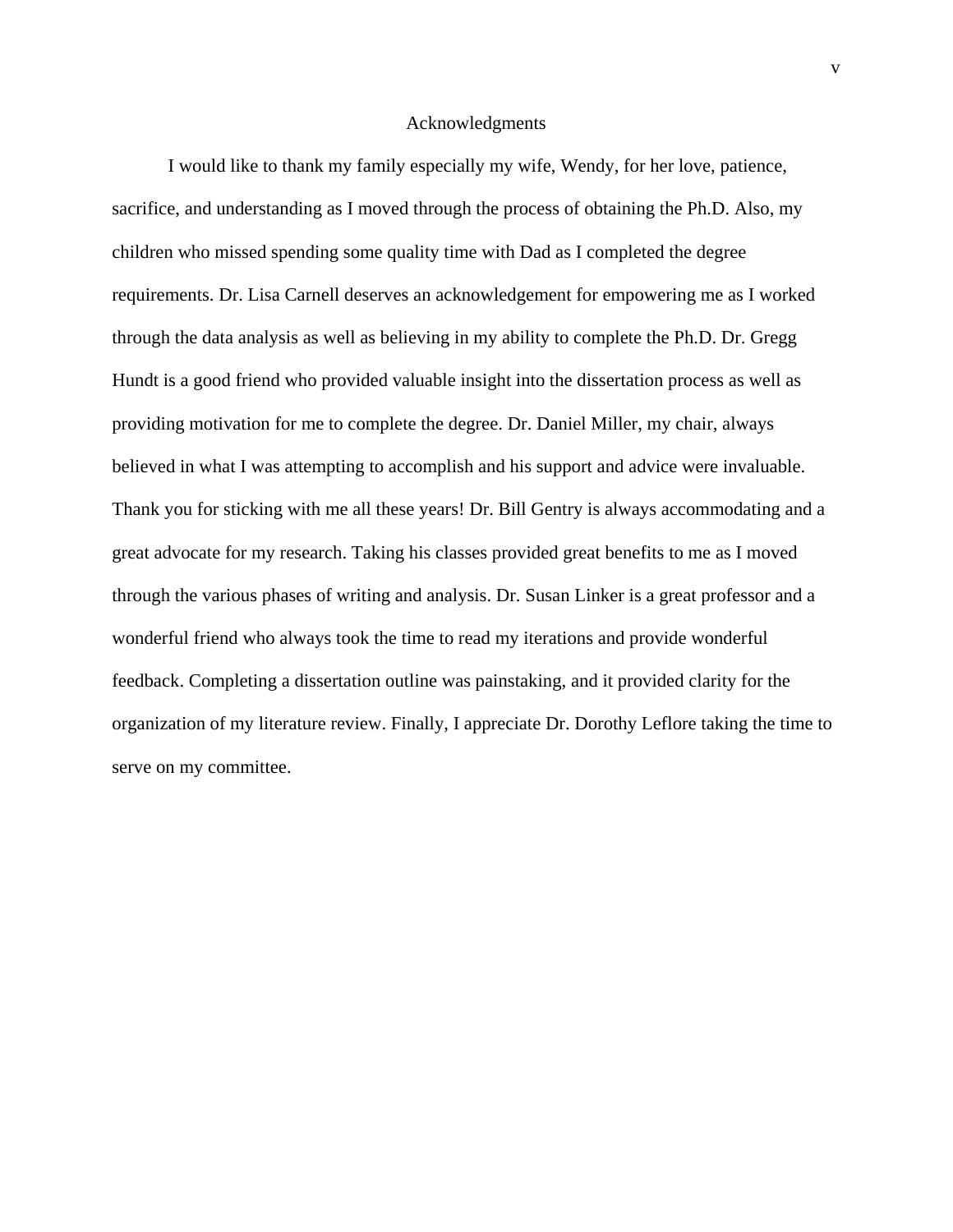## Table of Contents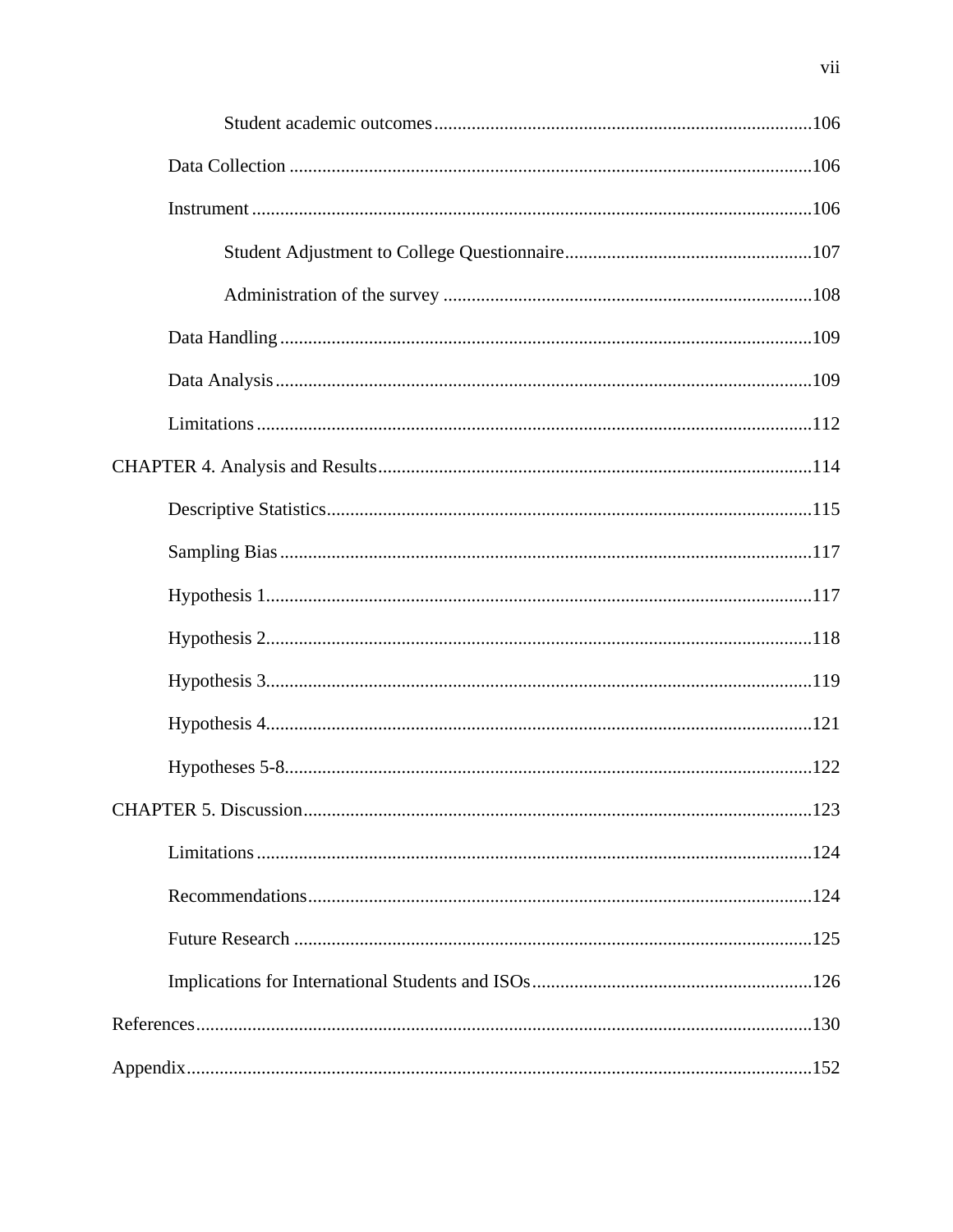# List of Figures

| 1. |                                                                         |
|----|-------------------------------------------------------------------------|
| 2. |                                                                         |
| 3. |                                                                         |
| 4. |                                                                         |
| 5. | Expected relationship between academic involvement and GPA moderated    |
|    |                                                                         |
| 6. | Expected relationship between academic involvement and retention        |
|    |                                                                         |
| 7. | Expected relationship between extracurricular involvement and GPA       |
|    |                                                                         |
| 8. | Expected relationship between extracurricular involvement and retention |
|    |                                                                         |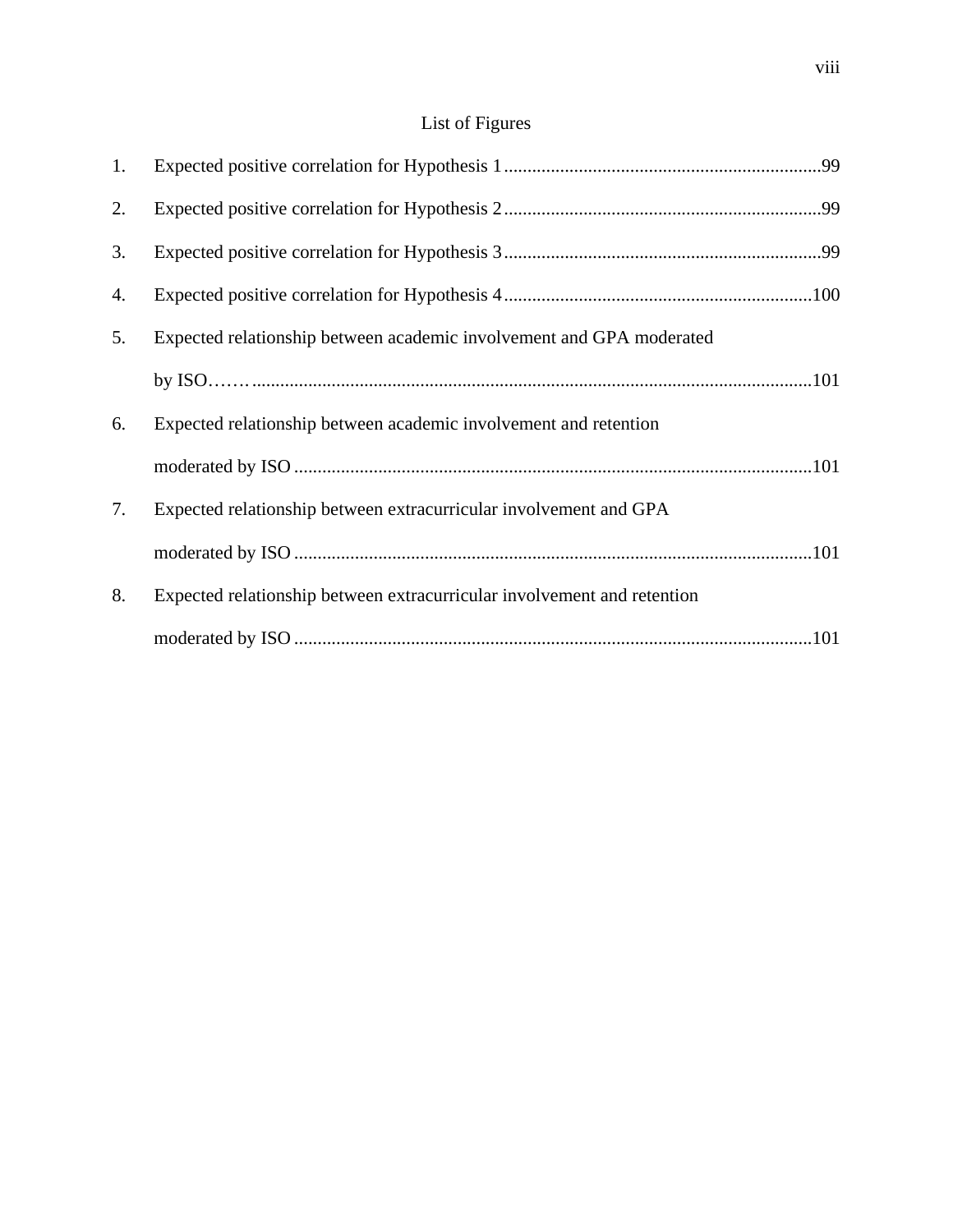## List of Tables

| 2. |  |
|----|--|
| 3. |  |
| 4. |  |
| 5. |  |
| 6. |  |
| 7. |  |
| 8. |  |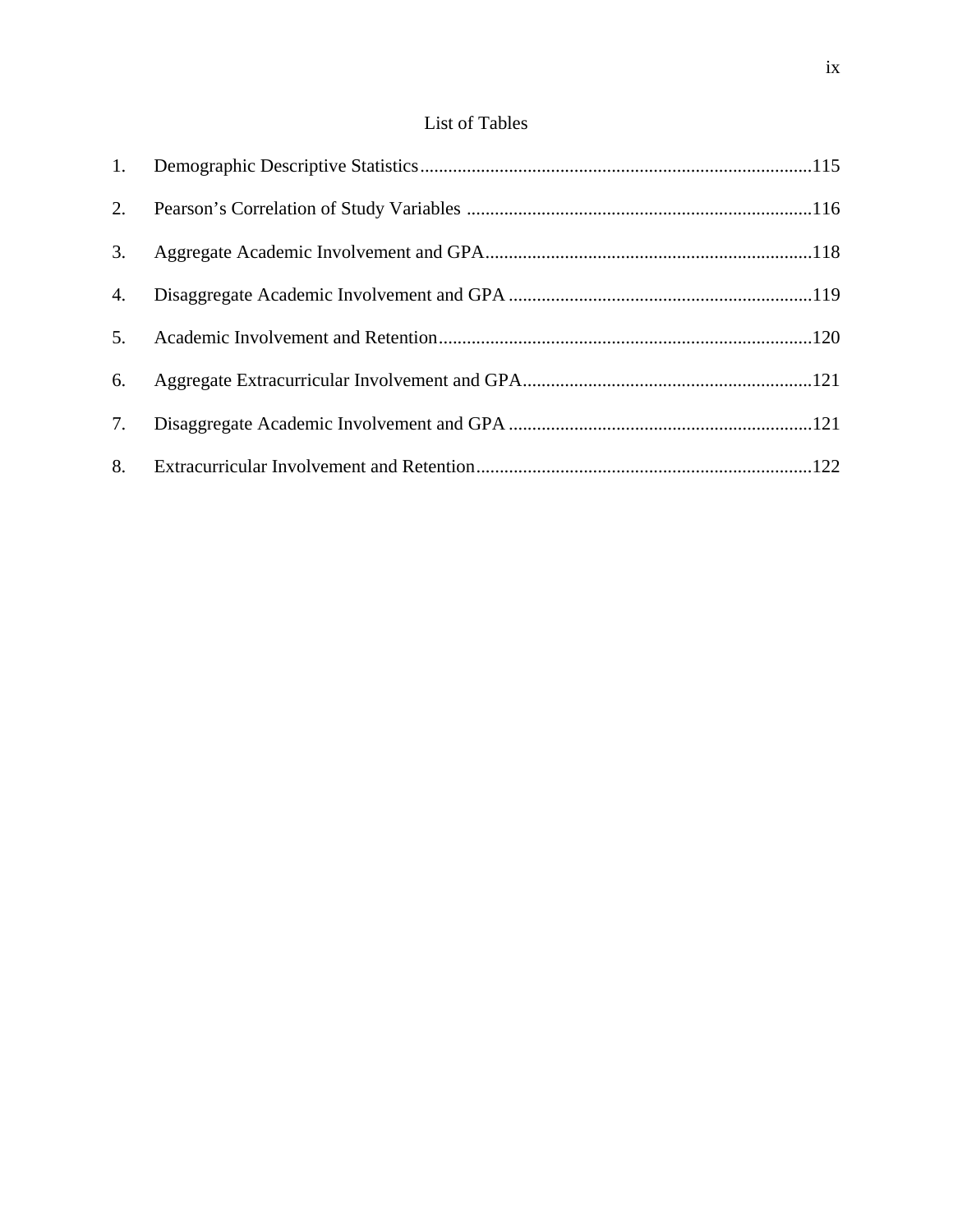#### Abstract

This study investigates whether institutions with centralized international student support offices have higher retention rates and higher overall grade point averages for undergraduate F1 visa status non-native English speaking international students. Modeled on Astin's (1984) Student Involvement Theory, the research study proposes and tests a model of undergraduate F1 visa status non-native English speaking international student frequency of involvement and whether an international student office (ISO) moderates this relationship by increasing undergraduate F1 visa status non-native English speaking international student frequency of involvement leading to positive academic outcomes, specifically focusing on overall grade point average (GPA) and retention. If this central study provides evidence of institutions with ISOs positively relating student outcomes, then in ethical terms and as a matter of good business, institutions of higher learning should consider creating or sustaining ISOs to promote international student academic success and personal development.

Available in some institutions, a centralized, multipurpose international student office offers additional support for international students. From the institutional perspective, benefits of such an office promote favorable institutional diversity, a well-rounded education preparing all students for matriculation into an increasingly globally interconnected society along with improving institutional financial resources because most international students (65%) are selffinanced through personal or family funds (Lin & Yi, 1997). From the student stakeholder perspective, benefits include buy-in to campus culture, norms, and classroom expectations and behaviors. Unfortunately, some American institutions of higher learning do not offer such offices, leaving the potential for international student disconnects leading to a potentially unsatisfactory educational experience in the United States.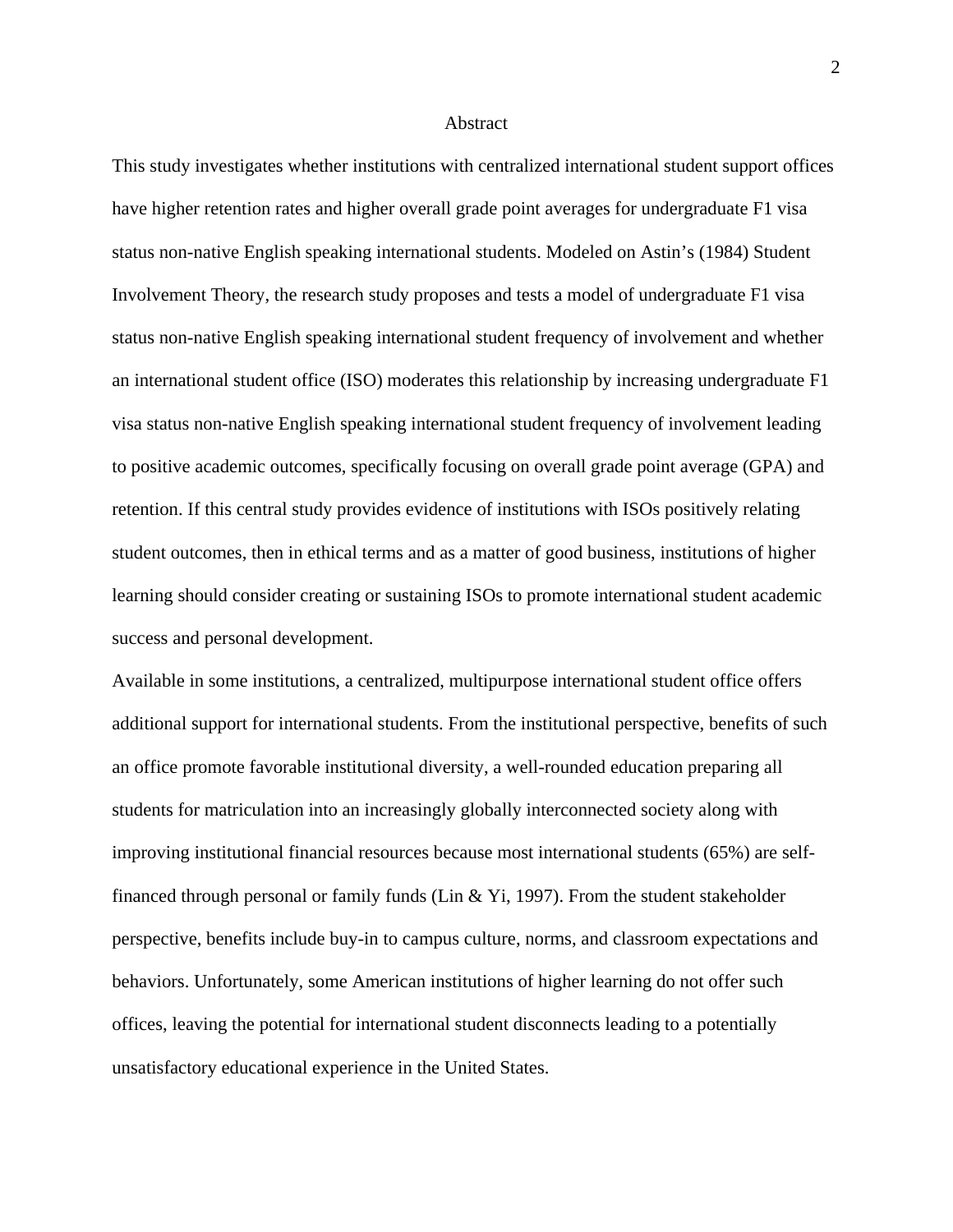### **CHAPTER 1**

## **Introduction**

 This study investigated whether institutions with centralized international student support offices have higher retention rates and higher overall GPA's for undergraduate F1 visa status non-native English speaking international students. The questions guiding this study are, "do institutions that have an international student office (ISO) have higher levels of international student involvement in academic support services and participation in extracurricular activities?" "If so, does this increased involvement result in higher overall GPA's and an increase in retention rates?" International students are a critical component of the higher education environment contributing to diversity and financial resources for higher education institutions. International students encounter issues from the institutional and student perspectives. Current research on international students' experience touches on issues of institutional diversity, cultural challenges such as language difficulties and dietary changes, as well as financial issues from the institutional and international student perspective.

Using the theoretical framework of Astin's (1984) Student Involvement Theory, this study extended the literature by examining the International Student Office (ISO) relationship with undergraduate F1 visa status non-native English speaking international student involvement and academic outcomes. The researcher wanted to understand whether an ISO moderates the relationship between the predictor variable of international student frequency of involvement and the outcome variables of GPA and higher retention rates. ISO was selected as the moderating variable because the researcher believed it to have a relationship between frequency of involvement and international student GPA and retention rates. Involvement, in the context of this research, was measured as undergraduate F1 visa status non-native speaking English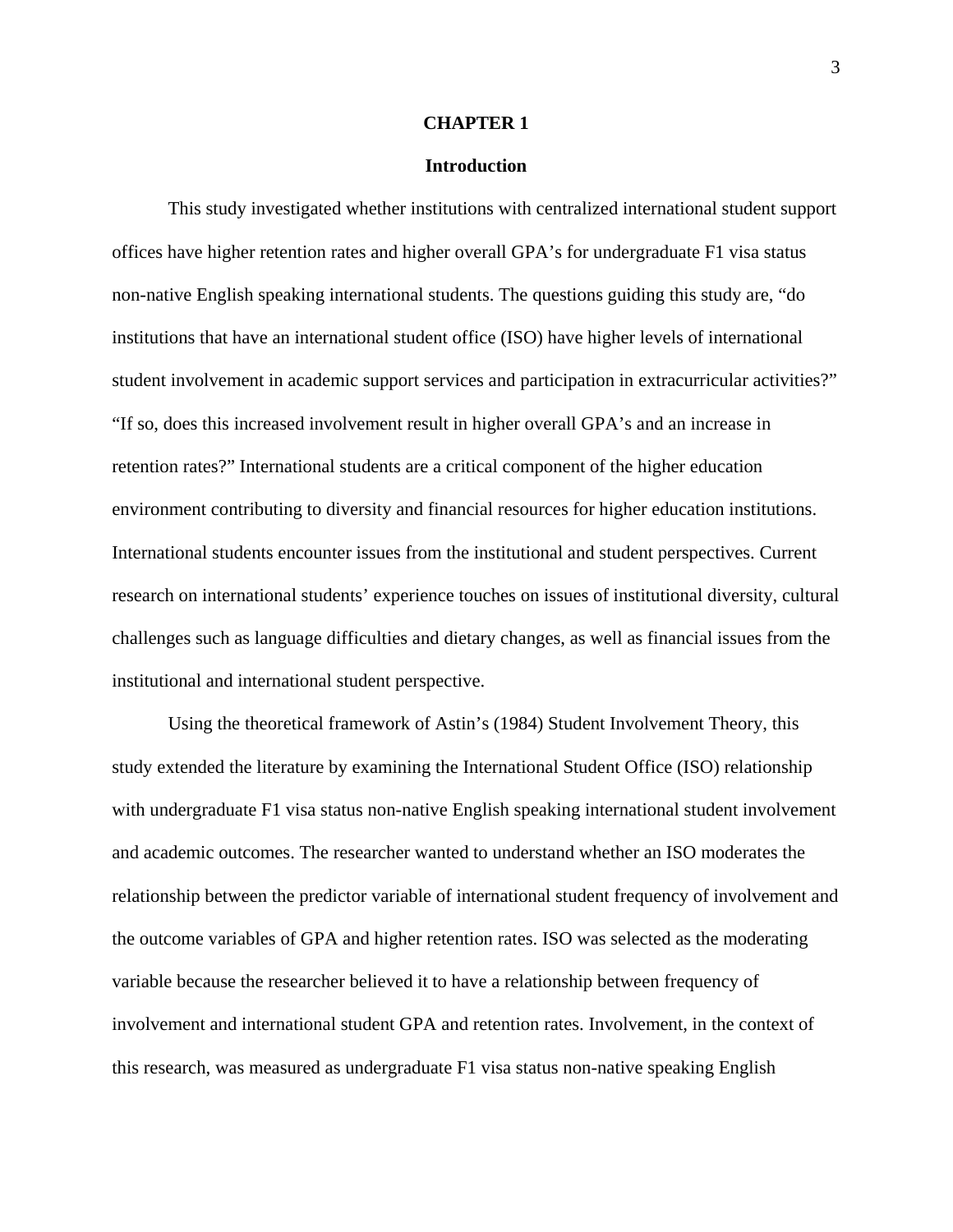international student frequency using academic support services and participating in extracurricular activities. Selection of research variables used in this study support Astin's view of incorporating different facets of involvement into creating a complete student. Astin defines student involvement as "the amount of physical and psychological energy that the student devotes to the academic experience" (Astin, 1984, p. 297). No study to date has used an ISO to examine whether it increases undergraduate F1 visa status non-native English speaking international student involvement in using academic support services and extracurricular activities leading to positive student outcomes.

Previous research on international students indicates international students encounter various difficulties when matriculating into the U.S. higher education system. Complications arise because international students have to transition and understand U.S. culture while simultaneously adapting and comprehending college institutional culture and social intricacies. Kuh and Whitt (1988) describe higher education culture as having four purposes in a college environment: it conveys a sense of identity; facilitates commitment to an entity other than oneself; enhances stability of a group's social system; and provides a sense-making device guiding and shaping behavior. Identifying these purposes can prepare international students' understanding when a cultural conflict arises and improve life satisfaction. Interconnected international student cultural issues and perspectives originate from socialization (Hayes & Lin, 1994); acculturation (Kagan & Cohen, 1990); culture shock (Oberg, 1960; Westwood & Barker, 1990); cultural distance (Kuh & Love, 2000); acculturative stressors (Berry, 1997; Church, 1982; Ying, 2005; Ying & Han, 2006); Eastern and Western cultural views on education (Rubenstein, 2006); and social integration (Berger, 1997, Braxton & McClendon, 2002; Thomas, 2000; Tinto, 1975, 1982, 1993).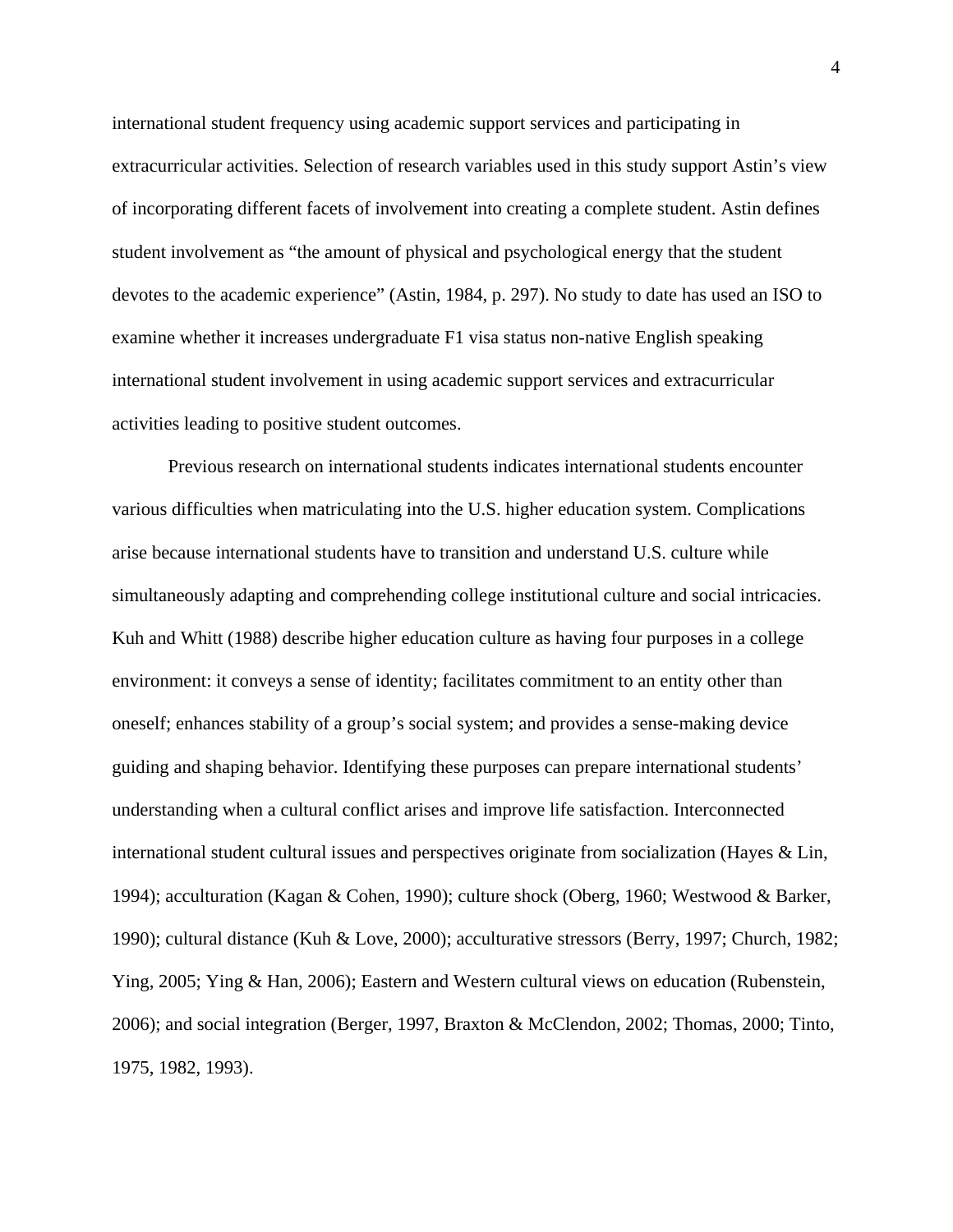International students have attended U.S. institutions of higher learning for many years. American higher education is the fifth largest service-sector export in the U.S. (Nikias, 2008). A survey of colleges found that 87% of U.S. international student recruitment focuses on Asian nations. As a result, almost half (49%) of international students who come to the U.S. are from Asia (Zogby, 2009). The top five participating nations are: India, Korea, China, Japan, and Taiwan (Ying & Han, 2006). A continued recovery of international students sojourning to the U.S. for post-secondary study is occurring after setbacks caused by U.S. policy changes toward international students in reaction to the September 11, 2001 terrorist attacks. International students in the U.S. are a small but important contingent of the overall student numbers attending colleges and universities, consisting of 690,923 students or 3.5% (in 2009) of total enrollment in U.S. higher education (Institute for International Education, 2010b). While 3.5% may seem a low number, international students, as a group, are a vital cog in the higher education machine and related various levels of the higher education hierarchy. Critical to the success of higher education institutions from a financial standpoint, international students also bring in diversity, and indirectly prepare students to compete in a rapidly globalized society. Undergraduate international students are typically full-pay in terms of tuition and housing unless they receive institutional funding because U.S. government financial aid is unavailable. International students can help an institution's bottom line and are invaluable in promoting cultural competency and increasing diversity on college campuses.

The aftermath of 9/11 resulted in a reduction of international students as a result of fallout from policies impacting the ability of international students to study in the United States. International students flocked to friendlier countries for study because of the United States' increased restrictions and red tape encountered during the student visa application process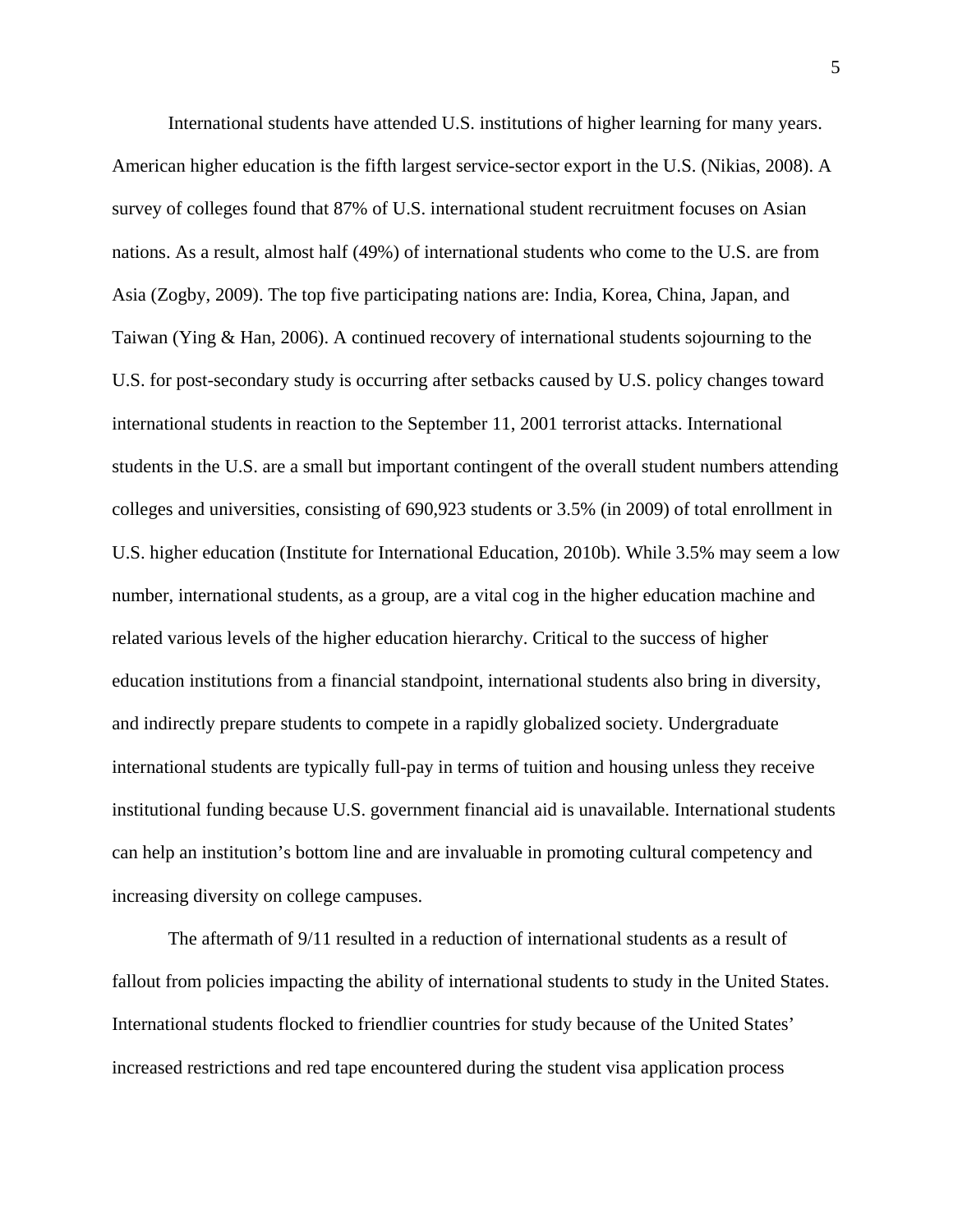(Knight, 2006). During the 2003-04 academic year, the Institute of International Education reported a 2.4% drop in U.S. international student enrollment, the first absolute decline in international students since 1971-72. New U.S. government post-9/11 visa policies termed "Visas Mantis" were created. Visas Mantis review was another level of security clearance for international students attempting to obtain a U.S. student visa for study in roughly 200 scientific fields. This added layer of security was blamed for tarnishing the United States' reputation as a welcoming place for international students to study. Visas Mantis caused increased visa delays and outright rejections of international student requests to study in the U.S. While Visas Mantis was an important cause of a precipitous decline in the enrollment of international students post-9/11, other mitigating circumstances contributed to lower numbers of international students coming to U.S. colleges and universities. For example, other countries' educational systems including China and Singapore began recruiting students who may previously have thought about studying in the U.S. to instead remain home and continue their educational pursuits. Another contributing factor for lower international student numbers is the increasing cost of tuition and fees at U.S. institutions, especially when compared with other education-exporting countries including, but not limited to, Australia and New Zealand (Naidoo, 2007).

Recent statistics (2007) show a recovery of international students studying in the U.S. International student enrollment increased 7% in American institutions of higher education to 623,805, which exceeds the all-time high increase of 6%. From 2005 to 2006, the new international student population increased by 10%, and provided an estimated \$15.5 billion to the American economy (Institute for International Education, 2008). However, according to the 2010 Open Doors Report on International Educational Exchange, that includes data from the 2009/10 academic year, the new international student population increased only 1.3% and the overall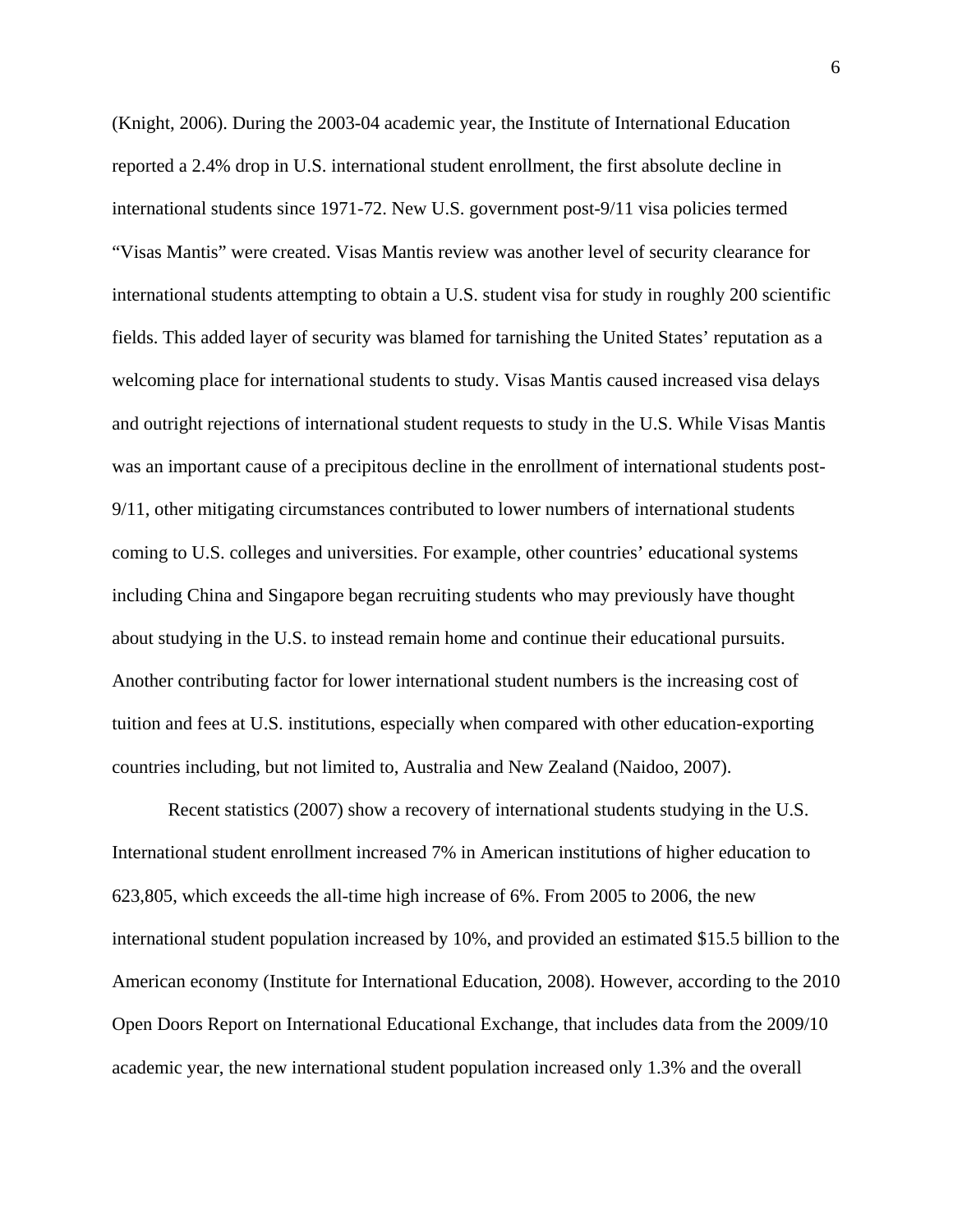international student population increased 2.9% to 690,923. A portion of the decreasing climb in new international students can be attributed to the impact of global economic slowdown. Some international educators are concerned about future decreasing international student enrollments. With the worldwide economic crisis and depleted savings being mitigating factors, a fear of depleted family savings could leave international students unable to afford American college tuition rates.

The term *international student* has multiple meanings. For the purpose of this research, Byrd's (1991) definition is used as it most closely resembles participant criterion in this study. International students are defined as "students on non-immigrant visas . . . these students maintain their citizenship and residency in countries other than the United States and do not plan to become either permanent residents or citizens of the United States" (Byrd, 1991, p. 1).

The literature points to cultural competency as a major challenge facing international students. Cultural competence is defined as "the ability to understand and appreciate differences and to respond to people of all cultures in a way that values their worth, respects their beliefs and practices, and builds communication and relationships" (Carter, Bishop, & Kravits, 2011, p. 115). Cross, Bazron, Dennis, and Isaacs (1989) define cultural competence as "acceptance and respect for difference, continuing self-assessment regarding culture, careful attention to the dynamics of difference, continuous expansion of cultural knowledge and resources, and a variety of adaptations to service models" (p. 17). International students attending American institutions of higher learning, especially those from East Asian countries, have a difficult time making the transition academically and socially (Ying & Han, 2006). Culture shock, for example, is a significant issue for international students. Also, because East Asian students live a long distance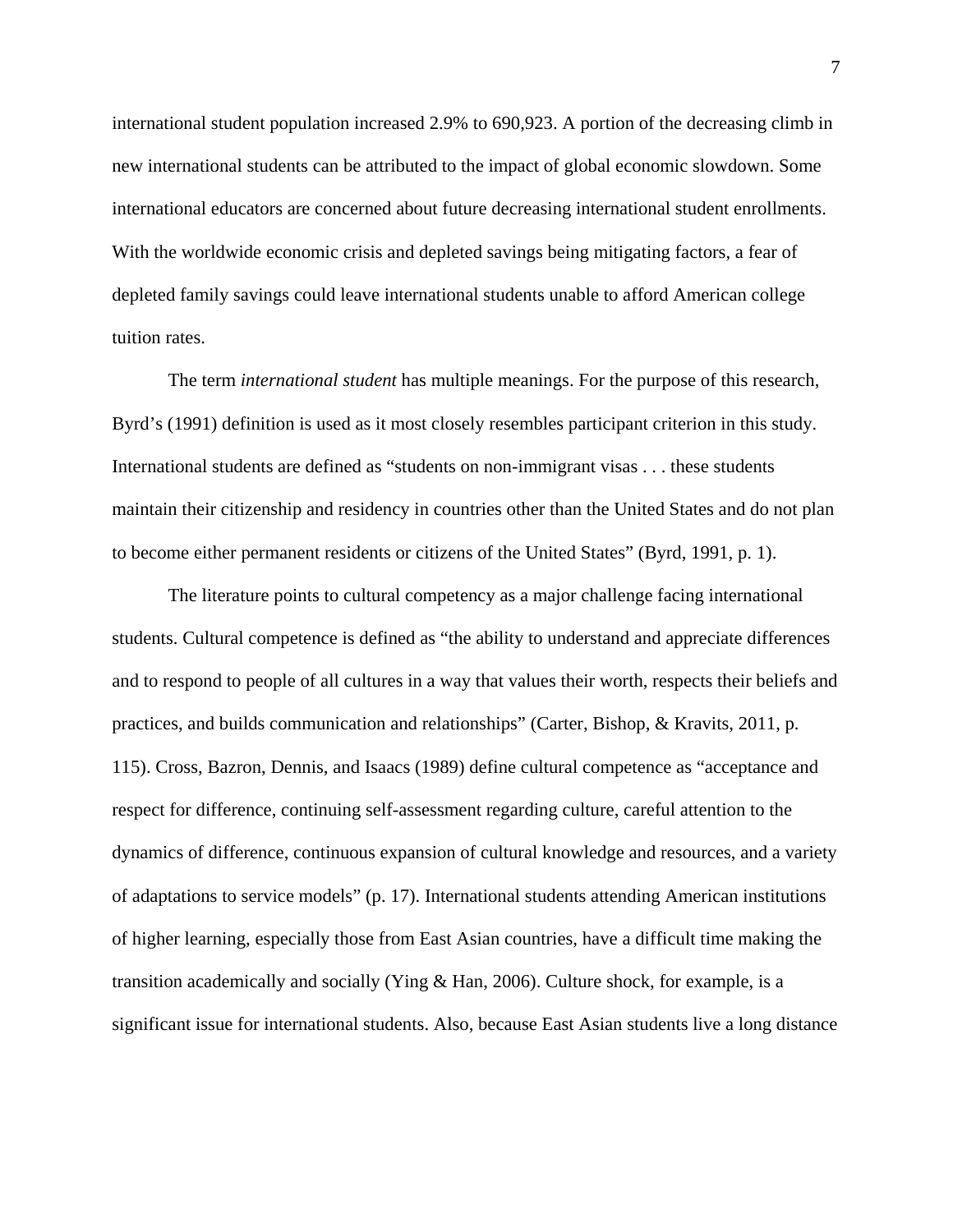from home, visits to their home country and families are typically months or even years apart, potentially leading to homesickness (Jackson, 2004).

International student researchers agree (Poyrazil & Maraj, 2007; Byrd, 1991; Lee, 2007; Barrett & Huba, 1994) that language barriers tend to be the most difficult roadblock for international students to overcome. A good score on the Test of English as a Foreign Language (TOEFL) does not always translate into functional literacy in a college learning environment. Communication in English occurs at a more rapid pace on a college campus than most international students have previously experienced. The level of language understanding for social interaction is different from what is required for academic study. International students have to read and write academic English, listen to lecture and take notes, participate in class discussions, and rely on vocabulary beyond basic words used in everyday life (Byrd, 1991). Language and other previously mentioned cultural challenges can lead to social and academic isolation (Jackson, 2004).

Lee and Rice (2007) raise additional problems encountered by international students. As previously stated, entrance into the U.S. to pursue an education, especially post 9/11 presents a challenge. Fingerprinting, lengthy regulations, and complicated visa processes dissuade many students from applying to American colleges and universities. Upon arrival, social and community factors affect international students' experiences and are critical determinants in persistence. Areas where accommodations often fall short and can negatively impact adjustment include: admission, registration, residence life, and dining services. Simple issues such as food and diet can create barriers to developing significant social relationships. Topics of conversations involving discussion of sexual openness, perceptions of time, and gender all are areas in which international students might find themselves uncomfortable. The push for globalization, without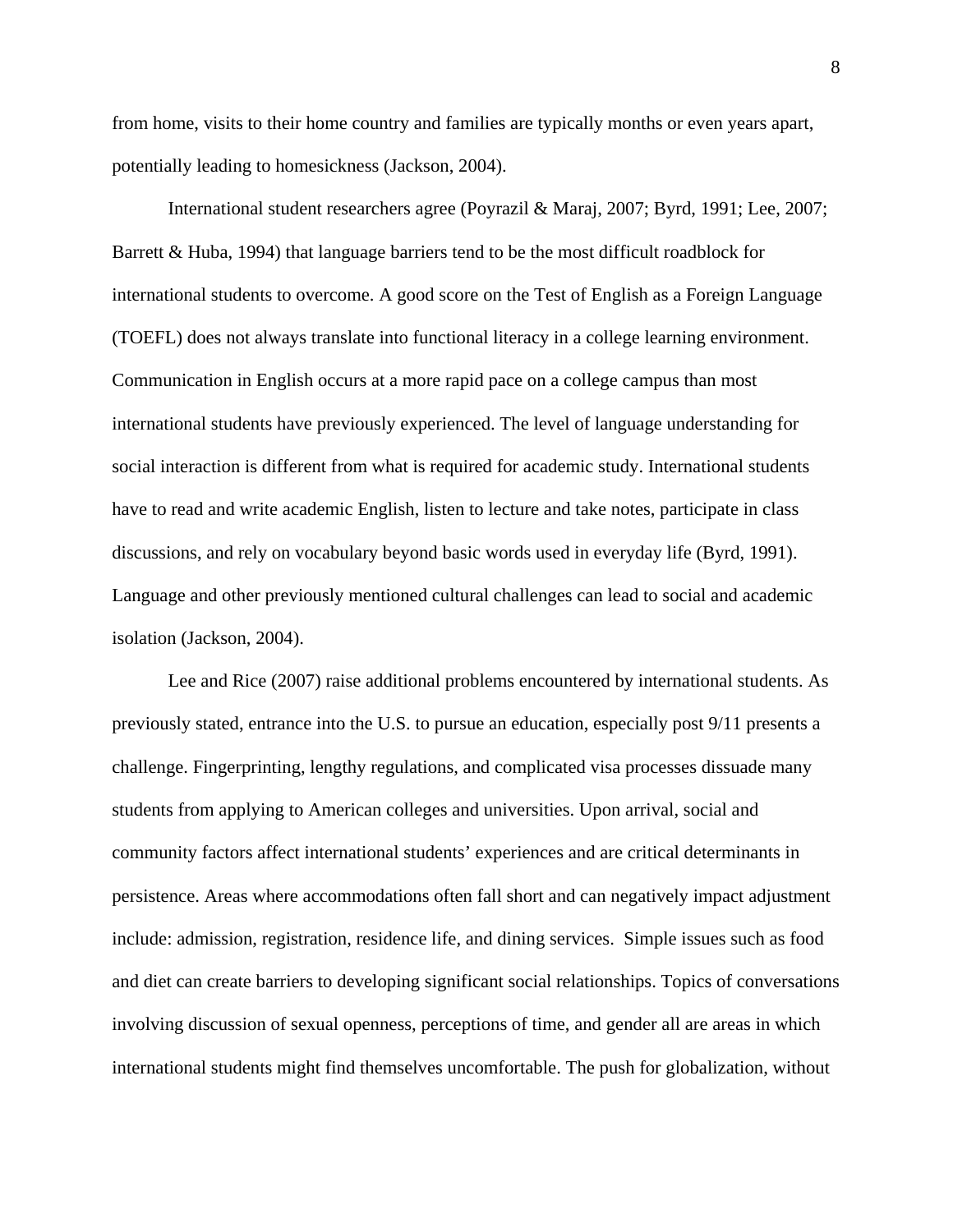attention to cultural difference and competence, can encourage a narrow view of international students as purely a source of revenue that potentially leads to deemphasizing cross-cultural and academic experiences.

Research suggests that the presence of international students is not only beneficial from the institutional standpoint, but also to domestic students. Westwood, Lawrance, and McBlane (1986) found five residual benefits for domestic students in working with international students. First, working with international students increased domestic students' cultural awareness and sensitivity. Other domestic student benefits included opportunities to establish friendships and international connections along with potential employment opportunities, creating interest in their own study abroad experience, and travel to other countries. Working with international students is cross-cultural opportunity that could also potentially influence a career track. Finally, the domestic students were able to create a spirit of goodwill and service to the global community (Westwood & Barker, 1990). Lee and Rice (2007) enumerate and provide details about positive contributions of international students on American college campuses. International students provide different classroom perspectives, and increase awareness and appreciation for other countries and cultures. An additional benefit for the U.S. is educating many foreign students who return to their native countries and take leadership positions.

Canada, Great Britain, and Australia are the three main U.S. competitors for international college students, and each competitor is expecting 2009 reports to show a rise in college international student enrollment (Fischer, 2009). Canada is seeing increases in their international student population. Most Canadian universities prioritize at the top of their mission internationalization of its campuses. As of 2009, Canadian universities reported large increases in international student enrollments attributed to aggressive recruiting strategies, building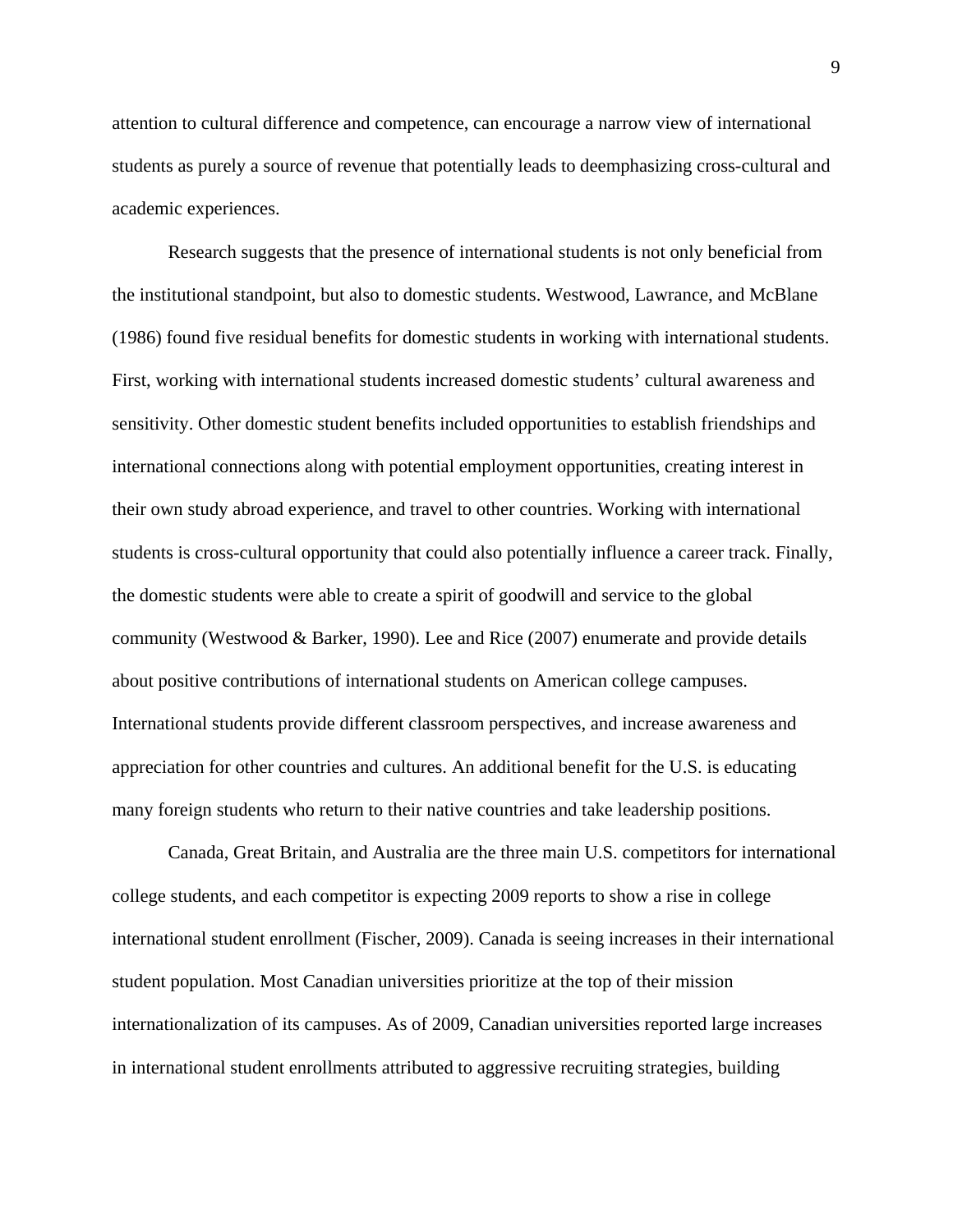relationships in foreign countries, and strong institutional student support services. Examples of Canadian university increases in international student enrollments included University of Alberta which reported a 45% increase in new international students; University of Prince Edward Island saw a 32% increase in its international student population; and McGill University increased 17% in their new international student population. Canada's growing reputation as a bastion of higher education helps recruitment of international students and is less expensive when compared to tuition costs in the U.S. (Birchard, 2009). Offering international students opportunities not offered at U.S. institutions, Canada allows international students benefits such as working an offcampus job or remaining in Canada and working after graduation (Fischer, 2009). Restrictions imposed on international students in the U.S. include maintaining full-time status while enrolled or student visas are revoked. Also, as opposed to Canada, international students have limited or no access to U.S. welfare benefits, loans, and scholarships (Lin & Yi, 1997).

International students must be proficient in reading and writing academic English; listening to lectures and taking notes and developing vocabulary beyond everyday usage. Some institutions take extreme measures, admitting international students to maintain or increase enrollments without providing appropriate international student instruction to help functionality in a college classroom (Byrd, 1991). Sometimes struggling institutions seek more international students to fill the void created by a decrease in domestic students. For example, Japanese companies have bought or heavily subsidized colleges for the purpose of bringing several Japanese students to campuses for a U.S. college education. Frequently, institutions of higher learning seek out international students for financial and educational profit (Byrd, 1991). The University of California at Berkeley tripled the number of freshman international students, and in 2009 planned to enroll additional international students to increase tuition revenue due to an \$11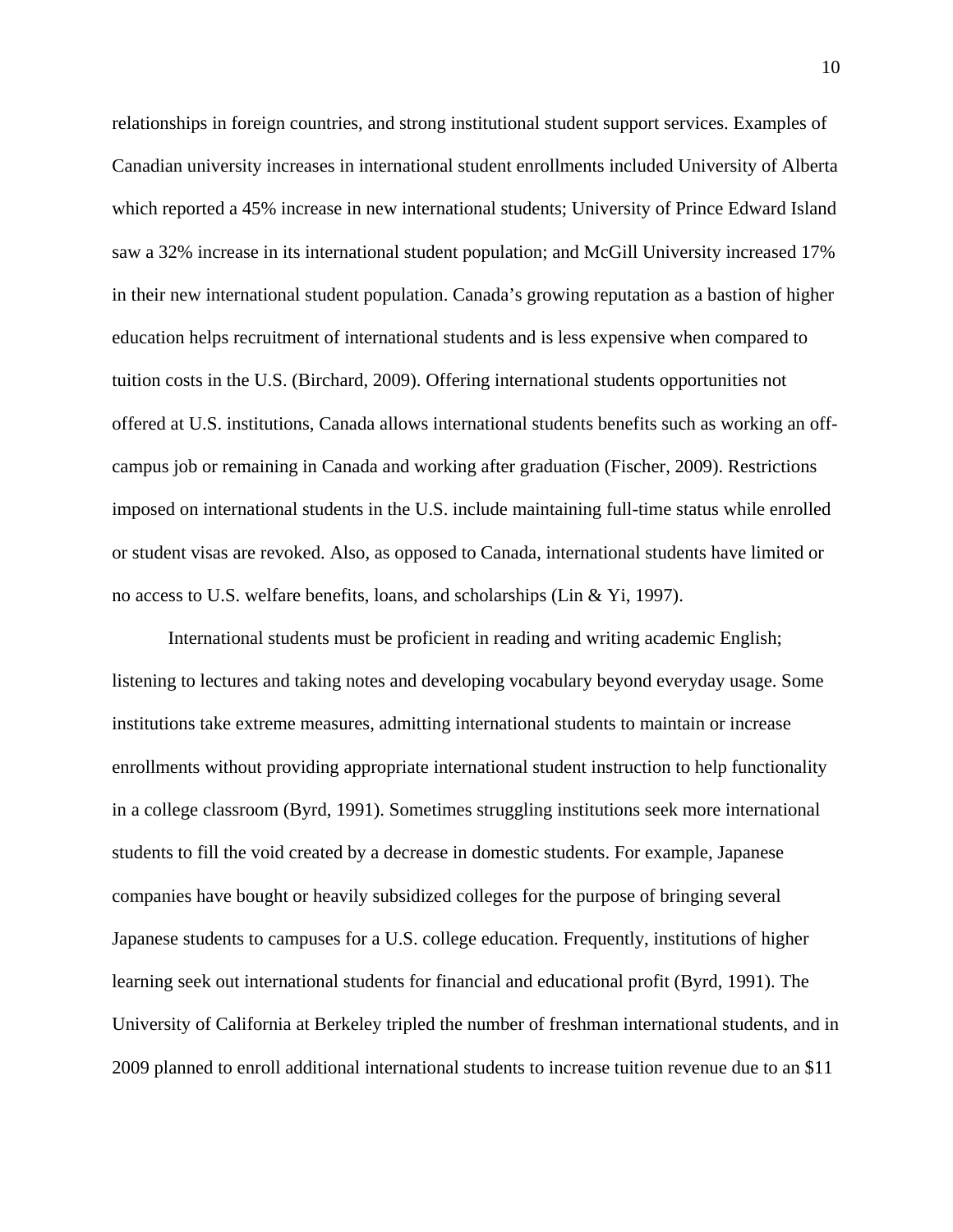billion California State Budget deficit leading to less state aid for California's colleges and universities (Keller, 2008).

College administrators are responsible for providing resources and activities for the student body. Braxton and Mundy (2001) recommend that colleges and universities encourage and foster development of beneficial support systems for students. "Faculty, staff, academic advisors, and administrators should attend to the holistic development of the student—both academic and co-curricular—by promoting growth and learning not only in the classroom but in the university community as well" (p. 92).

Alexander, Workney, Klein, and Miller (1976) classify international students as a highrisk group. When non-native English speaking international students are placed into classes for which they are not prepared, three difficulties arise from the institutional perspective. First, with a lack of understanding and familiarity in communicating in a foreign language, the international student may not receive the benefit of a proper education. The classroom teacher is placed in the nearly impossible situation of developing student skills without adequate resources and, in most instances, without sufficient training. Finally, an international student who is unable to communicate with domestic students in class makes group projects, discussions, and other classroom interactions difficult for faculty and students (Byrd, 1991).

Though institutional programs support international students in their transitions, various challenges are apparent. A consideration is finding the right fit between students and their institution. First, available services capable of meeting various student needs are very important. The college or university must employ qualified staff to handle and understand the immigration law complexities to ensure students remain in legal status. Advising and counseling must be provided to assist international students when dealing with culture shock. Second, a good fit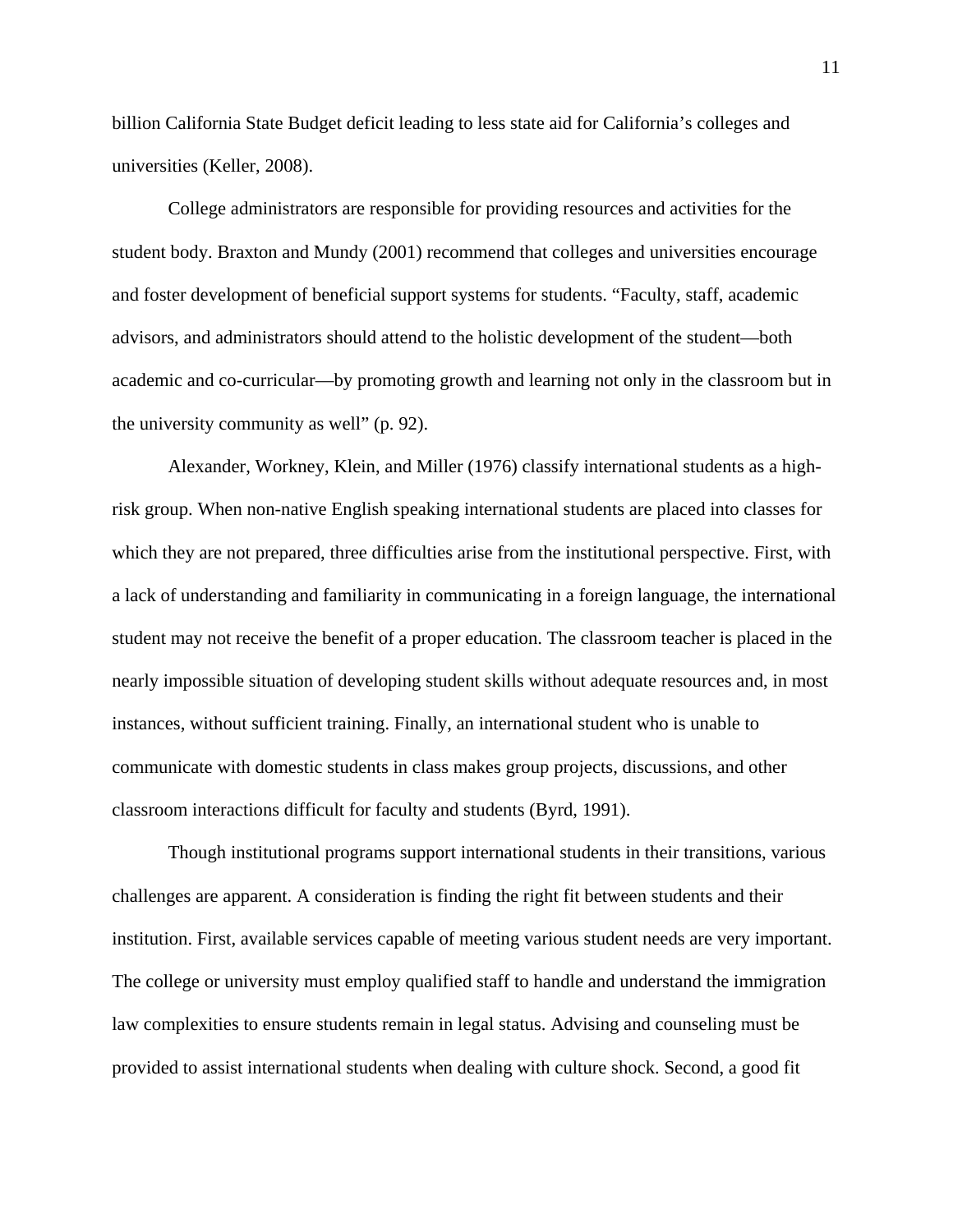between the community and international students is also important to international student retention. International students tend to be more visible in small cities and smaller towns. Most international students are from large cities and can have a difficult time in small college towns unless the institutions have extracurricular activities to supplement their educational program. If the institution can make connections with community leaders and organizations to welcome them, students are likely to remain at the institution. Also, when students can sooner "feel at home," institutional persistence increases through the initial pains of culture shock. Suitcase campuses are very difficult ecological environments for international students because domestic students tend to travel home on the weekends and over scheduled breaks while international students are left alone due to distance and lack of home and familial access (Byrd, 1991).

International students sometimes attend a U.S. college or university to improve English language communication skills, not to earn a college degree (Byrd, 1991). Social concern is one of the biggest difficulties international students face upon arrival on U.S. college campuses because for most international students lack of English language proficiency complicates adjustment to the loss of familiar social support, such as family and friends from their own culture and causes loneliness and isolation (Hayes & Lin, 1994). Orientation programs are very important to students' college transitions and reinforce institutional importance placed on students. From the institutional perspective, validation builds goal commitment and introduces students to social support networks. Programs grouping students facilitate social adjustment and learning by nurturing consensus between students and institution regarding goals. Social adjustment and learning ultimately promote student retention. Designing international student orientation programs should improve student involvement, motivation, and academic selfconfidence. Research (Lin & Yi, 1997; Pascarella, Terenzini, & Wolfe, 1986) suggests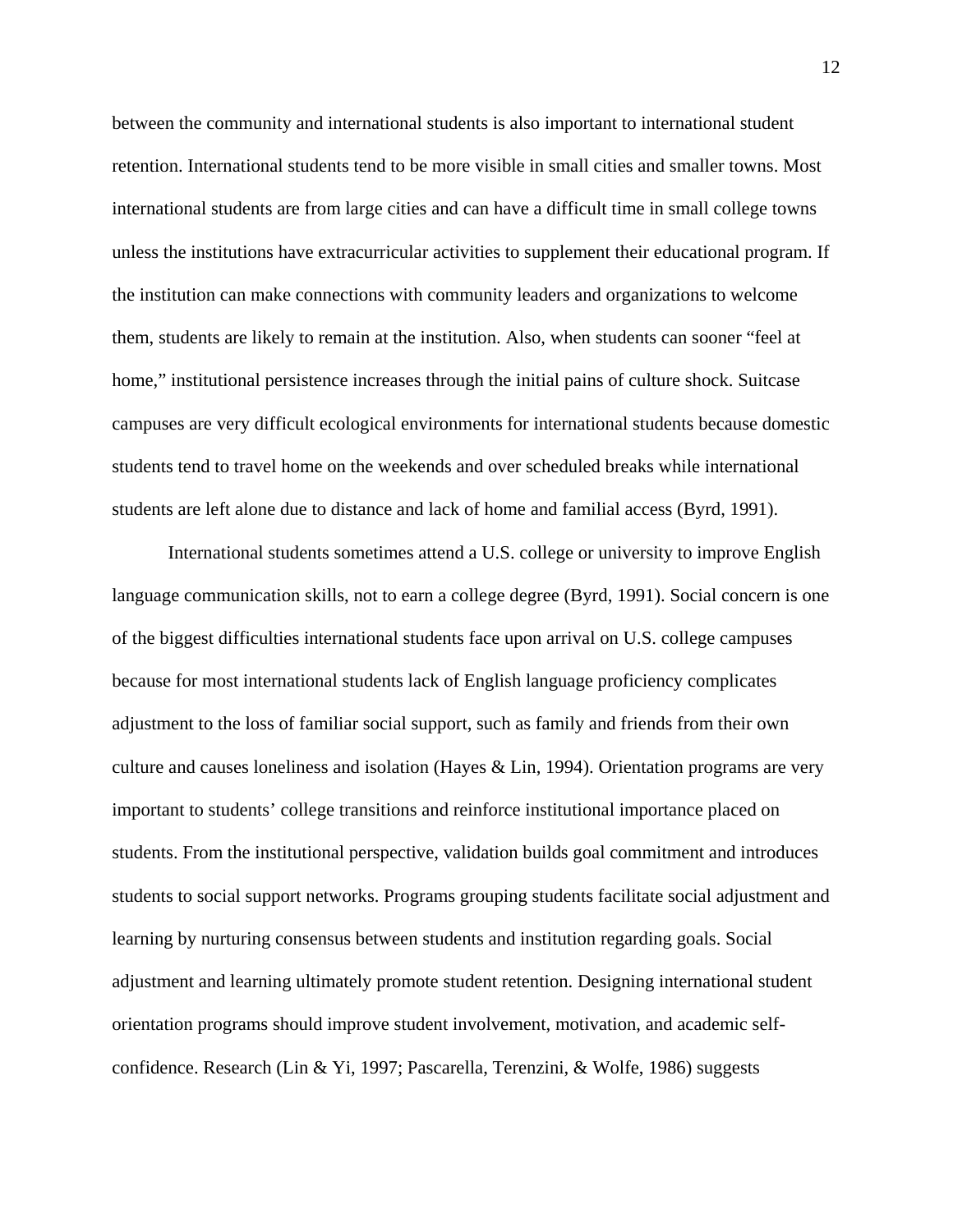orientation programs result in increased student institutional commitment and increased student engagement. Other examples of these programs include: faculty-student mentoring, peer tutoring, academic counseling, and advising programs (Byrd, 1991).

When college students matriculate into the job market and join the roles of productive members of society they will encounter diverse populations such as co-workers, supervisors, and even CEOs. Understanding that people are different, why culture conflicts occur, and properly handling cultural conflict can provide a workplace advantage. Reflection is necessary, and all students need to understand their own prejudices and stereotypical beliefs. Then international students challenge themselves to move past these internal issues by working with diverse colleagues, clients, etc. As a country, U.S. citizens, especially younger generations, are beginning to understand that U.S. society needs to move from a Ptolemaic worldview where the U.S. is the center of the universe to a Copernican one, where Americans are one cosmic body in a much larger system (Nikias, 2008).

Other benefits of embracing international students on U.S. campuses are future potential outcomes for students and their respective countries. When international students remain in the U.S. after graduation, they provide "brain gain" (Nikias, 2008, p. A44), helping to benefit American economic growth. Brain gain occurs when above average intelligent international students remain in the U.S. to work on a long-term basis, providing a positive contribution to American society. In the more frequent case of international students returning home after graduation, these students generally have positive feelings about their study abroad experience potentially leading to the building of business partnerships with American companies (Nikias, 2008).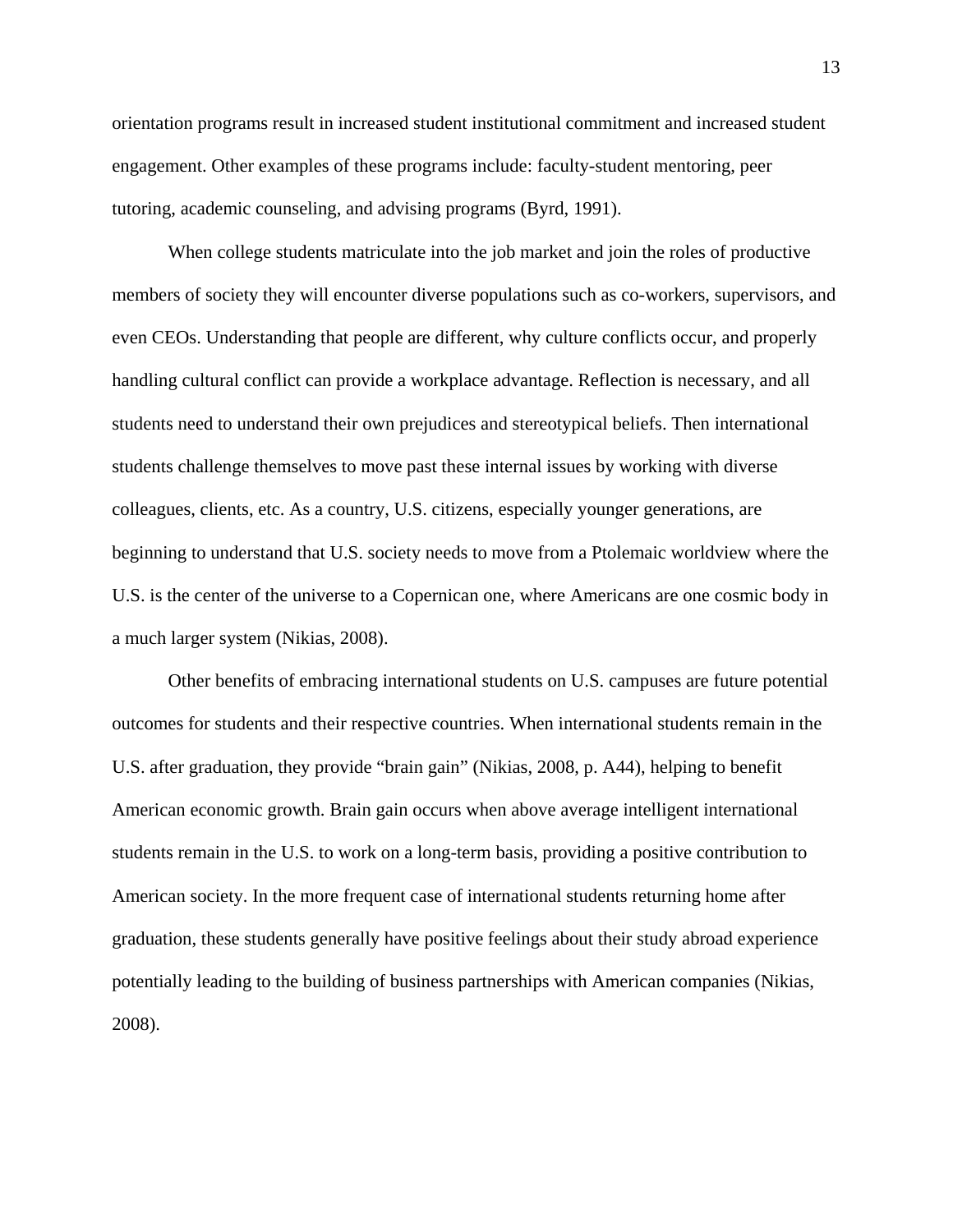Literature pertaining to international student experiences explores various topics such as adjustment, culture shock, institutional culture, acculturation, socialization, language barriers, distance from home, cultural distance, diet, varying classroom expectations and norms, coping, assimilation, etc. The literature provides insight into international students' needs and desires in order to make time spent in the U.S. beneficial on a cognitive level and expand their sociocultural knowledge base. For example, international services providing mentoring, tutoring, expertise with immigration issues, counseling, and networking opportunities with domestic students positively relate to international student outcomes. Overall, the research literature is scarce on educational benefits provided by International Student Offices and this study proposes to fill gaps in the literature by measuring the relationship of ISOs on undergraduate F1 visa status non-native English speaking international student frequency of involvement and whether there is a relationship to positive student outcomes.

## **Purpose of the Study**

This study was guided by evidence already introduced and its importance to numerous stakeholders, and attempted a contribution to the international student research knowledge base. The overall goal of this study was calling on institutions enrolling international students to provide adequate resources to help this population understand and overcome issues to improve their academic and social integration. At a minimum, these institutions should have an oncampus International Student Office staffed by professionals from the field of international education. Offices providing international student support services create an avenue for international students to become actively involved in their own transition, acculturation, adjustment, and academic success (Byrd, 1991). The design examined whether participant frequency of involvement related to positive academic outcomes and whether the presence of a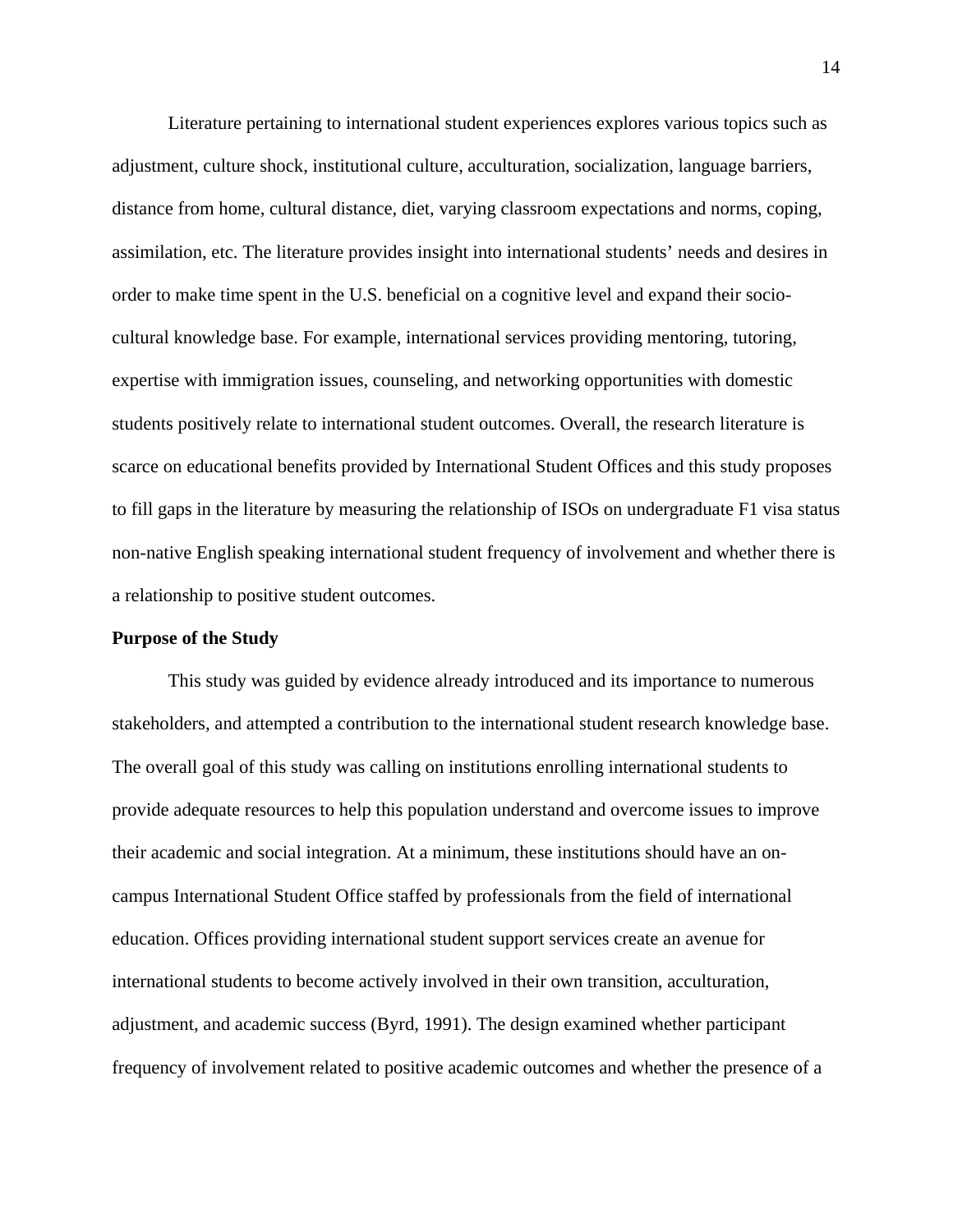multipurpose office including a division of international student support services related to frequency of undergraduate F1 visa status international non-native English speaking student involvement in selected academic support programs and extracurricular activities leading to positive international student academic outcomes in overall GPA and retention rates. A comparison will be made between undergraduate F1 visa status international non-native English speaking students attending institutions with an international student office and those undergraduate F1 visa status international non-native English speaking students who attend institutions without an international student office to measure whether an ISO had a positive relationship to undergraduate international student frequency of involvement in academic support programs and participation in extracurricular activities leading to positive student outcomes.

### **Significance of the Study**

International students are a critical component within higher education environments, providing dynamics such as institutional diversity and financial resources. An asset, dependent upon college choice, is accessibility to a centralized international student support office. Unfortunately, some U.S. institutions of higher learning do not offer such a support office. An office catering to international students provides an avenue to assist in transition, acculturation, adjustment, and academic success to obtain their ultimate goal whether it is graduation with a college degree from a U.S. institution of higher learning or improving their understanding of U.S. culture and English communications skills. Previous research from Ahuna and Mallinckrodt (1989) found ISOs can create networking opportunities for international students through support from co-nationals, international students from other countries, and domestic students. The significance of this study is whether an ISO moderates undergraduate F1 visa status non-native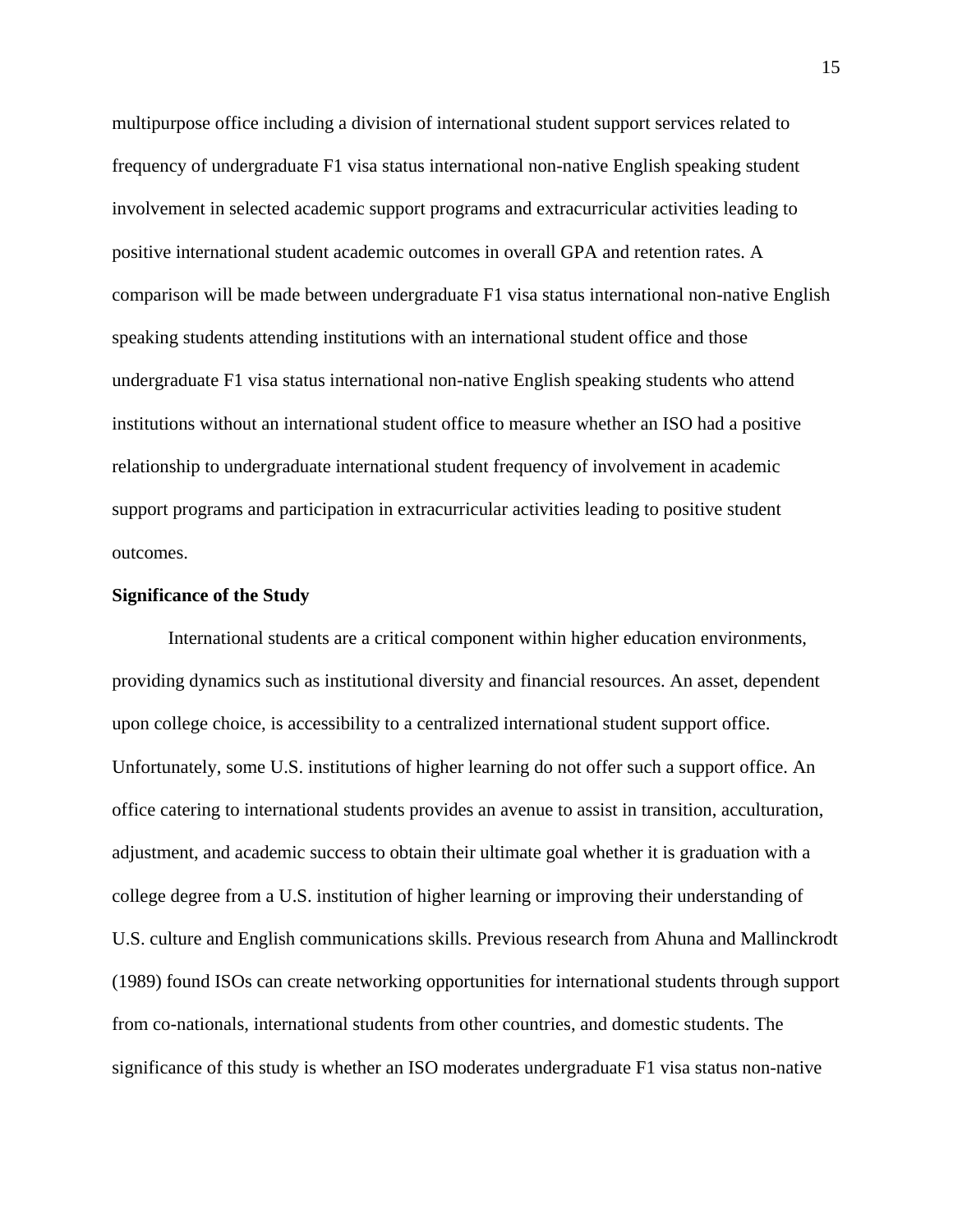English speaking international student frequency of involvement and the outcomes of overall international student GPA and retention rates. If the relationship is positive, this research could provide evidence as to why an ISO should be on every college and university campus regardless of institutional expense. A positive relationship could encourage administrative buy-in. Administrators could recognize how ISOs provide support and increasing international student involvement to improve resources for international students and increase support for ISOs on campuses lacking such an office.

Within the literature, there are studies that focus on college student retention and retention of specific student populations. Over the past 40 years, research on student retention (Bean, 1985; Rhodes & Nevill, 2004; Spady, 1970; Tinto, 1975, 1982, 1993; Tierney, 1992, 2000) has focused on examining student dropout/persistence. The dropout rate has been reported by Akka (1967), and Babiker, Cox, and Miller (1980), as significantly higher for international students. However, there is a lack of research focusing on the topic of international student retention. A proactive example of a retention model for international students, the Student Initiated Retention Project, is a successful mentoring program where practitioners are creating progressive programs focusing on providing unique resources to multicultural and international students with the goal of improving their retention rates. However, more research is needed in this area (Maldonado, Rhoads, & Buenavista, 2005).

Research studies referring to retention and socio-cultural aspects relating success or failure of student outcomes in higher education are found throughout the literature. Focusing on traditional college students, studies also incorporate issues of multiculturalism, especially within predominantly white institutions, and with first generation immigrant populations. When proposed retention theories are not analyzed through different subgroups, institutional policies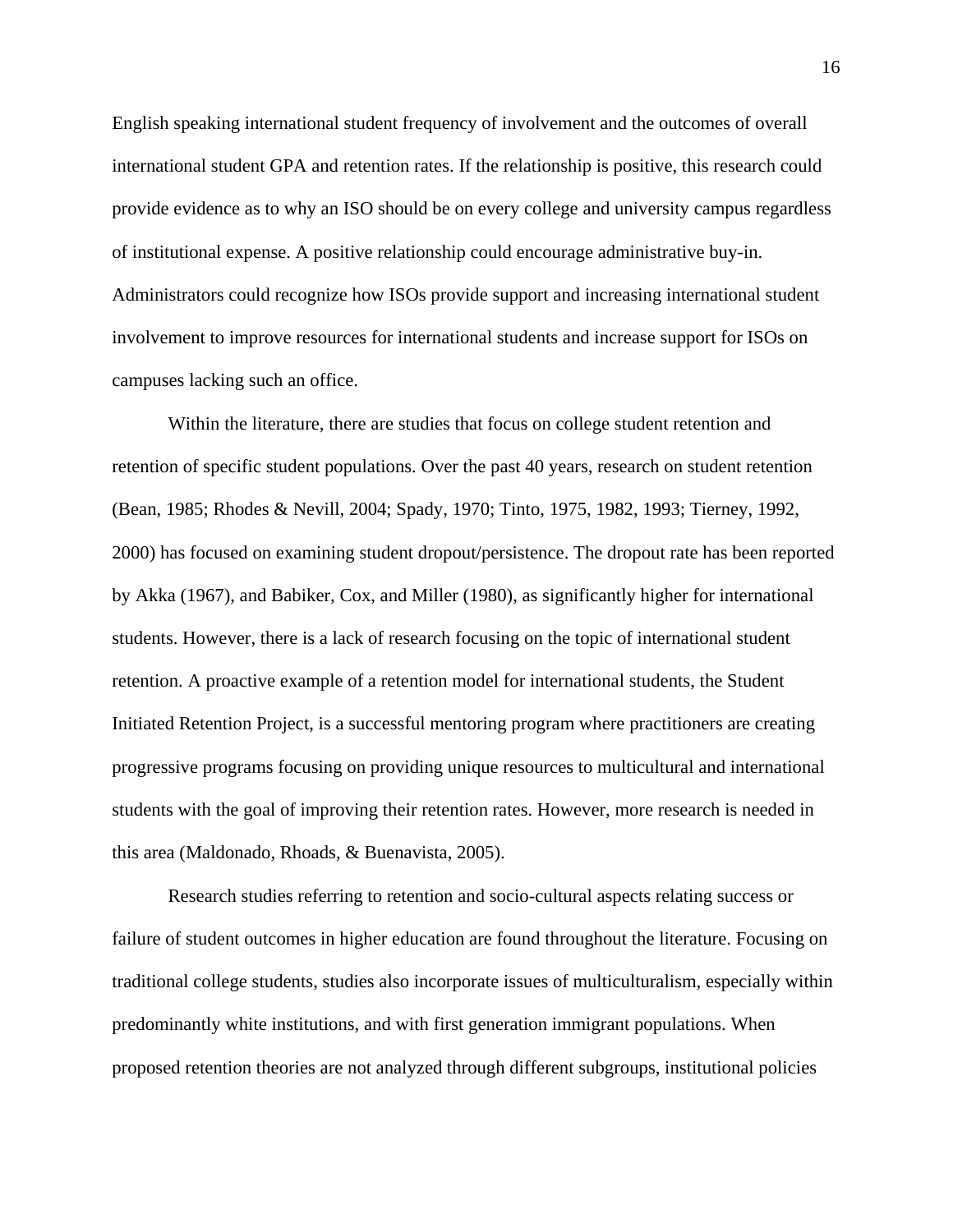and practices cannot be ascertained nor can they speak to differences among student groups. Rendon, Jalomo, and Nora (2000) explain the perspectives of students of color are important because without this perspective one can miss important details and distinctions regarding connections between student cultural realities and collegiate experiences. Many international students have similar issues to students of color, including discrimination, bias, understanding of and adjustment to host culture norms and values, etc. Some international students experience racism in the U.S. Racism and discrimination impedes international student desire for academic success and cultural adjustment. One intention of an ISO is providing many layers of support to international students in finding new host culture friends (Chen, Mallinckrodt, & Mobley, 2003).

Student involvement has many variables including academic work, participating in extracurricular activities, and interacting with faculty, other students, and other institutional employees. An ISO is an important addition to student involvement theory framework because Student Involvement Theory states, "the greater the student's involvement in college, the greater will be the amount of student learning and personal development" (Astin, 1984, p. 307). Hypothetically speaking, if an international student utilizes an ISO, there should be an increase in international student involvement leading to positive academic outcomes.

Involvement theory also aligns the perspectives of student, administration, and institutional stakeholders. From the institutional perspective, all institutional policies and practices, academic and non-academic, can be assessed as to whether they increase or decrease student involvement. As Rendon (1994) states, "the culture of the academy must change to better meet the needs of today's rich, diverse student population" (p. 34). While programs do cost money and use university resources, the money is generally well spent, and institutions may receive a return on investment through improved retention rates (Astin, 1984). From the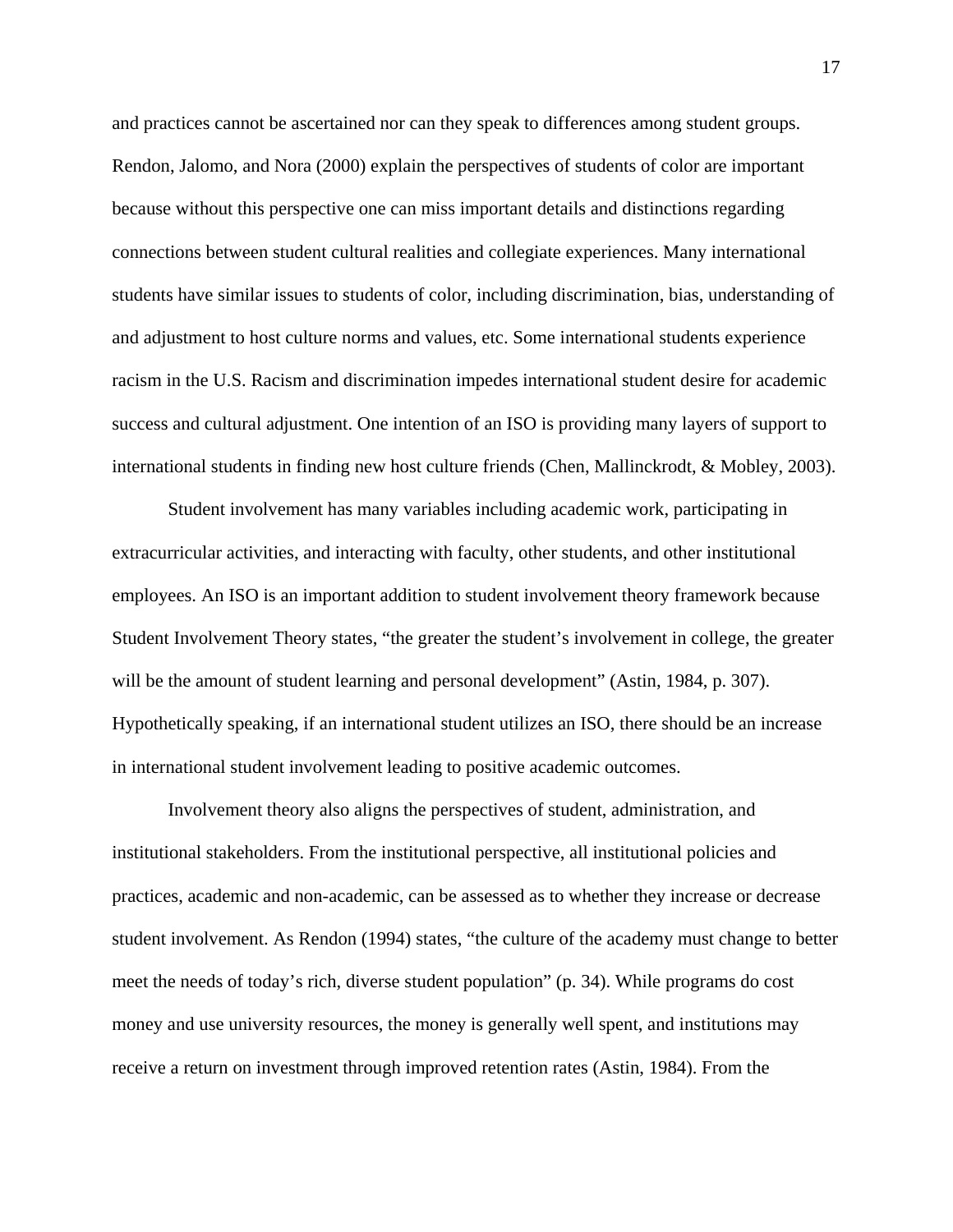international student perspective, a study abroad experience is costly in terms of travel, tuition, and time away from family and friends. According to Zwingmann and Gunn (1983), the worst case scenario of student failure and dropping out can have "negative psychosocial, social, and economic consequences for the students, their families, and ultimately, the sending countries" (Westwood & Barker, 1990, p. 255).

College administrators should find value in this study. Astin's (1993) research found student services typically account for between 3% and 8% of an institution's educational and general budget expenditures. An ISO could provide manifold benefits to the institution and students at minimal cost compared to the consequences of not having such an office on campus. Findings from this study could lead to administrative recognition of the importance in increasing international student involvement and achievement. This could occur through promoting programs facilitating international student transition and fulfilling a newfound institutional mission based on internationalization. Appreciation of a global perspective is required for young minds to be productive, positive members of the global learned society. Responding to the dearth of research available on international college students in relation to academic support services and extracurricular activities, findings of this research could provide evidence of an ISO effect to participant frequency of involvement, and a positive relationship to student academic outcomes.

From an administrative stakeholder perspective, understanding relationships between student support services and student outcomes may help inform decision-makers about programming and allocation of resources by post-secondary institutions recruiting and enrolling international students. Literature on student support services, while not directly involving international students, shows how tutoring (Hedges & Majer, 1976; Maxwell, 1979, 1990; Woolley, 1976) and academic advising (Bean & Eaton, 2002; Braxton & Mundy, 2001; Glennen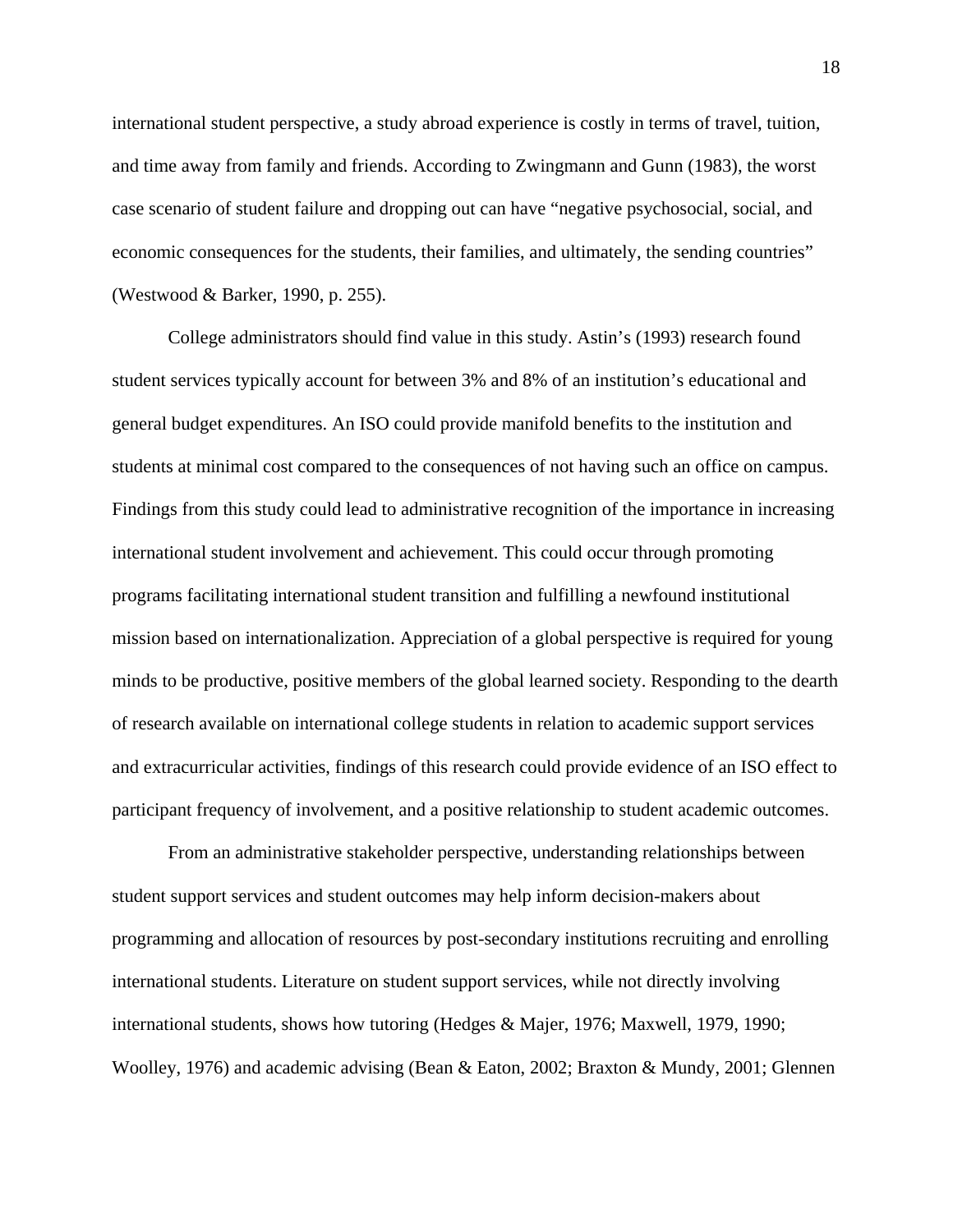& Baxley, 1985; Pascarella & Terenzini, 1991) can help international students interact with members of the campus community to achieve academic and socialization goals.

This study is built on existing research within the areas of college student retention and transitional issues pertaining to social adjustment and acculturation and attempts to advance policy and practice focusing on international student support services and frequency of involvement in using these resources. It examines the lack of international student participation in college offerings and how an ISO can funnel international students into obtaining support services that otherwise might not be utilized because of lack of awareness on the part of college administrators.

## **Definitions**

*Academic Services:* student support services such as tutoring, ESL tutoring, Supplemental Instruction (SI), and disability services among others. It is an office whose mission is to serve students to enhance their academic success. This office is typically administered by professional faculty and/or staff and employs students as tutors, mentors, SI leaders, office assistants, etc. *International Students:* students who come to the United States from another country to study at a college or university.

*Non-Native English International Students:* international students whose first language is not English.

*Retention:* the act of maintaining enrollment at a higher education institution until graduation. *International Student Office (ISO):* a place for international students to seek specialized information from professional staff. The primary purpose of this office is to advocate for international students and help in their transition to college and adjustment to American college life.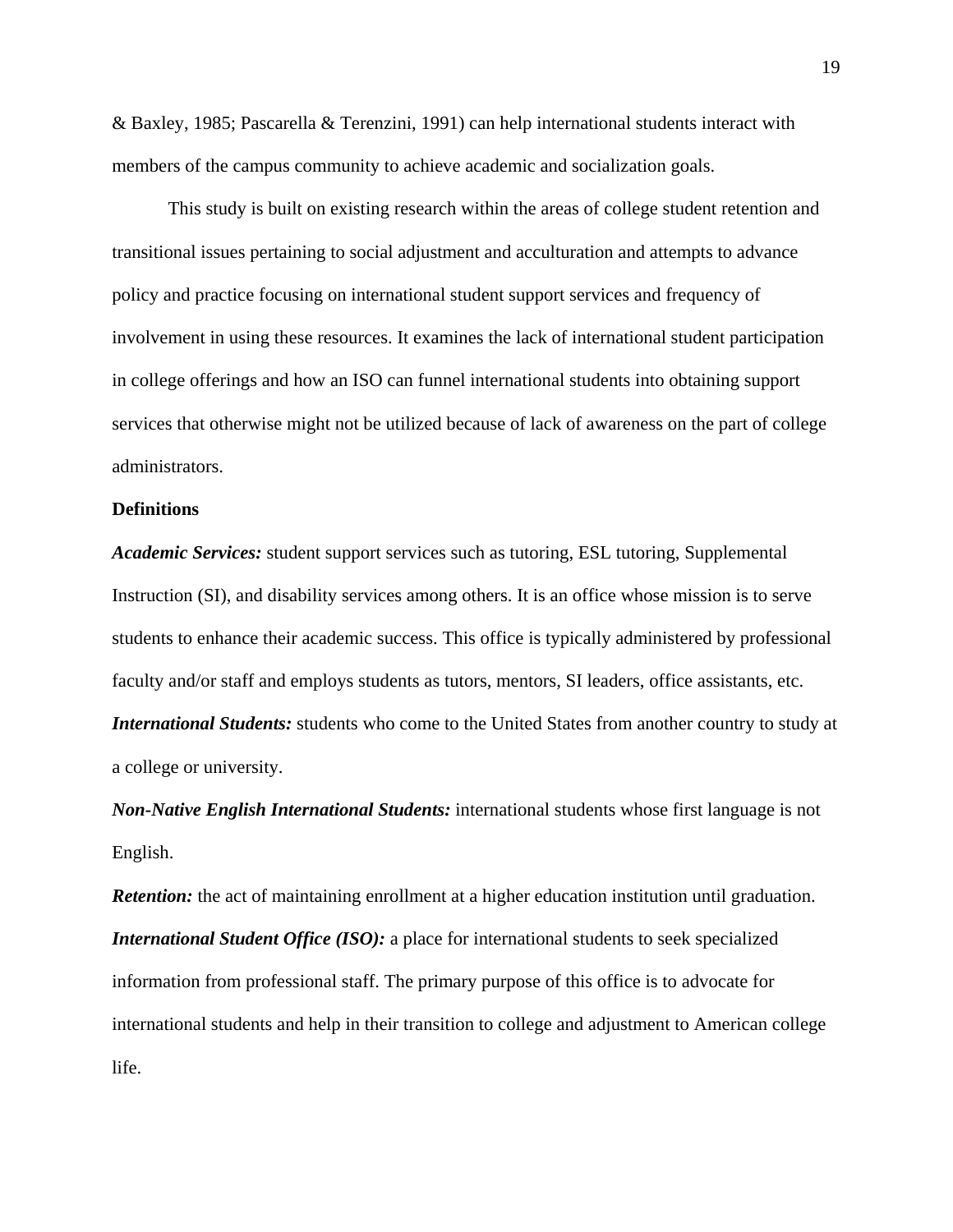**Support Services:** resources offered by an institution to assist students with their mental, physical, academic, and emotional well-being while enrolled.

*F1 Student Visa:* a nonimmigrant visa for people who desire academic study in the U.S. and who intend to return to their native country upon completion of degree requirements.

*Dropout:* student who leaves an institution before completing degree requirements.

*Extracurricular Activities:* typically, institution sponsored programs for students to increase oncampus involvement and provide opportunities for students to work together in an array of nonacademic pursuits.

*Club:* student group that focuses on a particular interest within the student body. Membership is typically voluntary. Examples of clubs include: International Student Club, Outdoor Activities Club, Student Union, and Spanish Club.

*Excursion:* off-campus trip for international students to learn about American culture and customs and to promote interaction among international students, domestic students, and the community.

*Grade Point Average:* a weighted average of grades received in courses completed by a student. This average changes every semester with the submission of final grades until a cumulative grade point average is determined at the end of the semester or upon graduation.

*Academic Advising:* guidance from faculty or professional staff to assist students in selecting courses, adding or dropping a class, and ensuring the student makes progress toward graduation. *Study Group:* an independently formed group of students who study together for a particular course or purpose with goals of understanding the academic material covered, improving a skill set, and receiving a better grade in the course.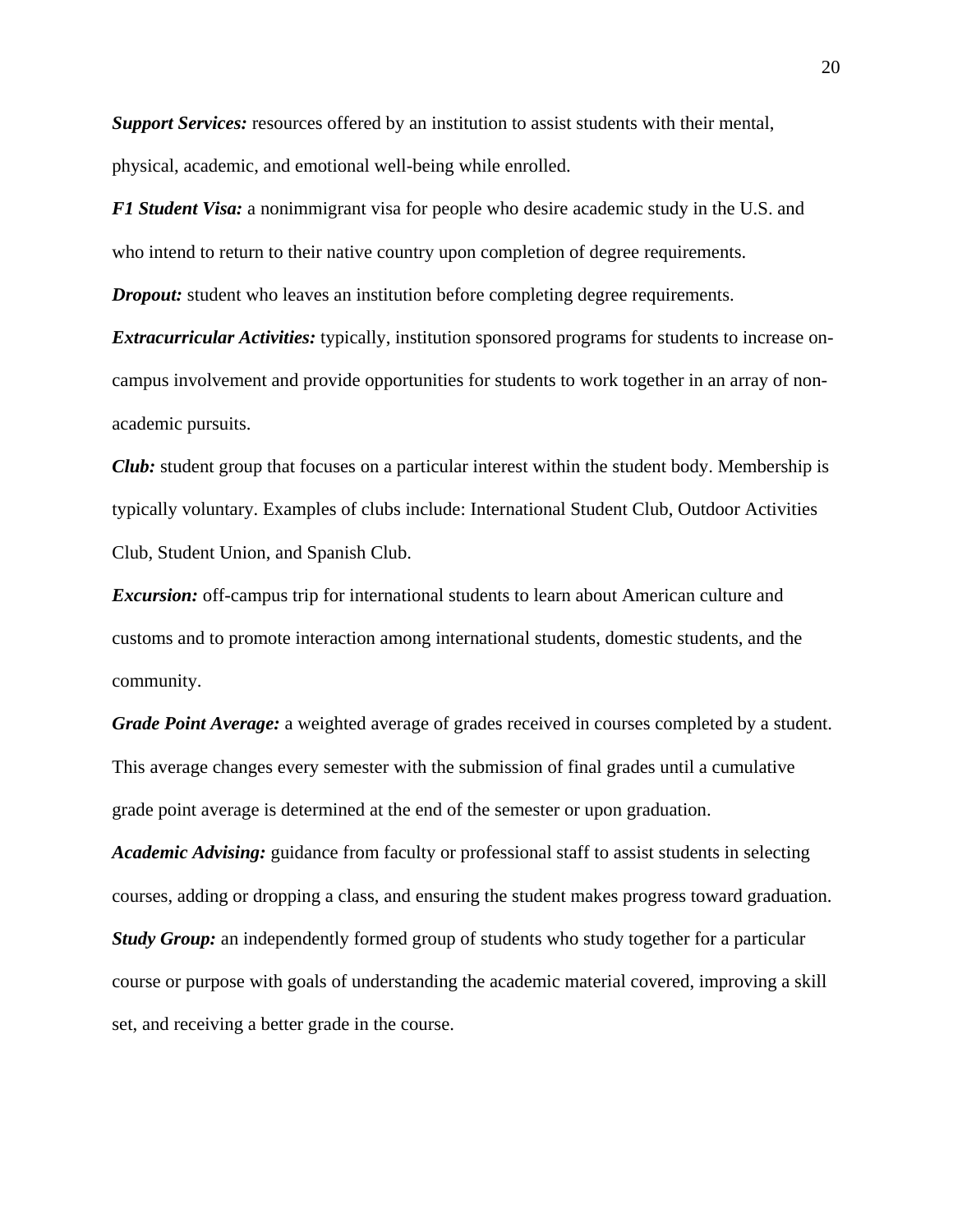*Sojourner:* person living in a foreign country for an extended period of time for the purposes of education or employment.

*Domestic students:* people living in their native country who interact with international students. *Culture Shock:* a process where a person has varying degrees of difficulty in adapting to a new environment.

**IFEST:** an annual celebration of diversity at The University of North Carolina at Greensboro promoting cultural awareness.

The following section presents the relevant literature informing the theoretical framework and basis of this study.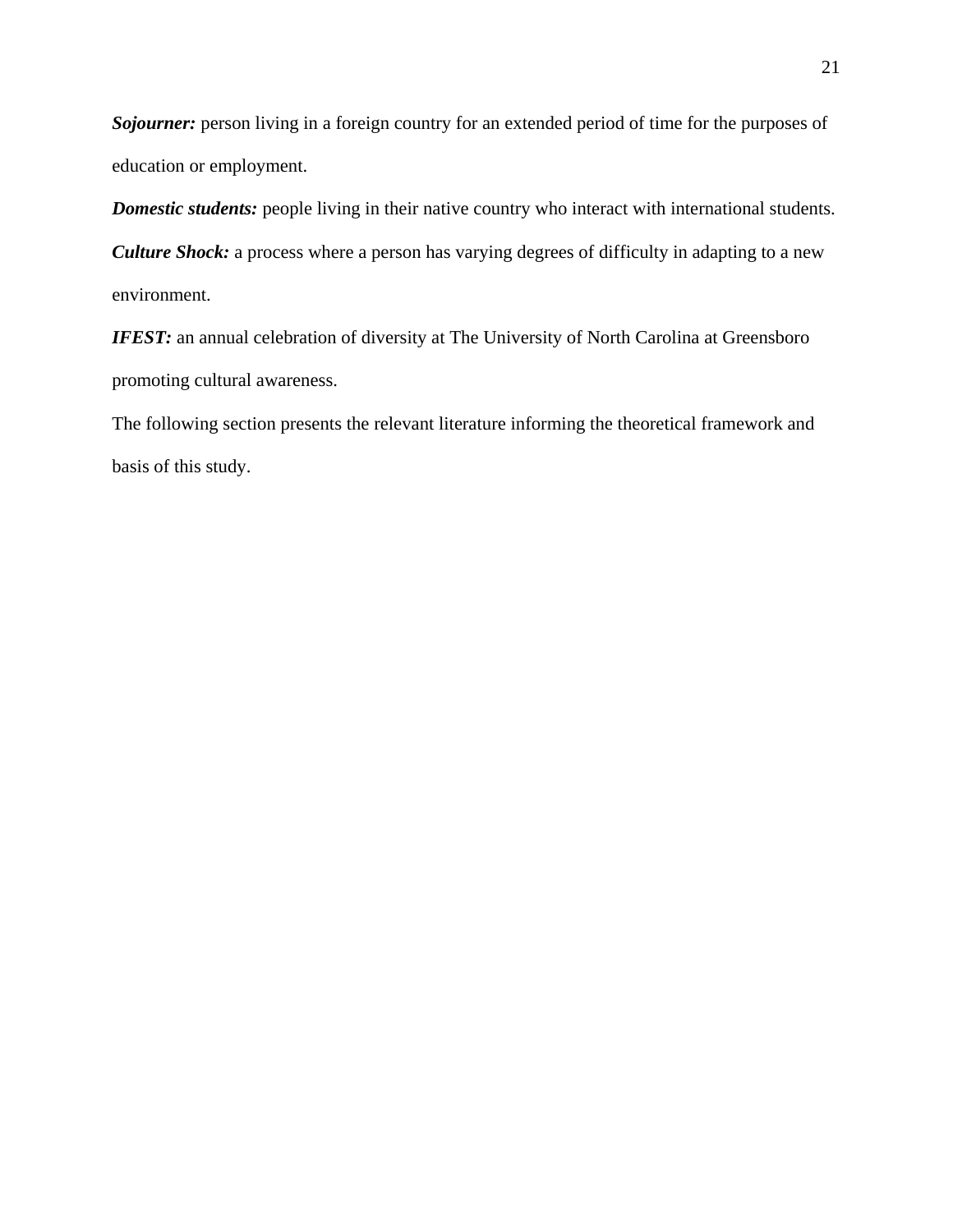### **CHAPTER 2**

## **Review of the Literature**

An examination of international student challenges in the sojourn experience and critical international student challenges including cultural adjustment, culture shock, stressors, English language concerns, cultural distance, social integration, and promoting international student acculturation is reviewed. Astin's (1984) Student Involvement Theory serves as the theoretical framework of this research study. This study seeks to determine whether undergraduate F1 visa status non-native English speaking international student frequency of involvement is related to positive academic outcomes. It also explores whether the presence of a multipurpose centralized office including a division of international student support services is related to frequency of undergraduate F1 visa status international non-native English speaking student involvement in selected academic support programs and extracurricular activities leading to positive international student academic outcomes.

Vast research exists over the last 50 years pertaining to adjustment (French, Rodgers,  $\&$ Cobb, 1974; Anderson, 1994; and Tucker, 1998, 1999), cultural adjustment (Kagan & Cohen, 1990; Lysgaard, 1955; Gullahorn & Gullahorn, 1963; Cushner & Trifonvitch, 1989; Lin & Yi, 1997; Bochner, McLeod, & Lin, 1977; and Hallowell, 1955), acculturation (Gordon, 1978; Garcia & Lega, 1979; and Ying & Han, 2006), and culture shock (Oberg, 1960; Westwood & Barker, 1990), encountered by international college students studying in the U.S. A major challenge facing college administrators is successfully preparing international students for adjustment experiences in the host and campus culture. Successful international student adjustment is a primary mission of campus ISOs, along with promoting diverse and open cultural competencies to the overall student body, faculty, and administration. A diverse, open campus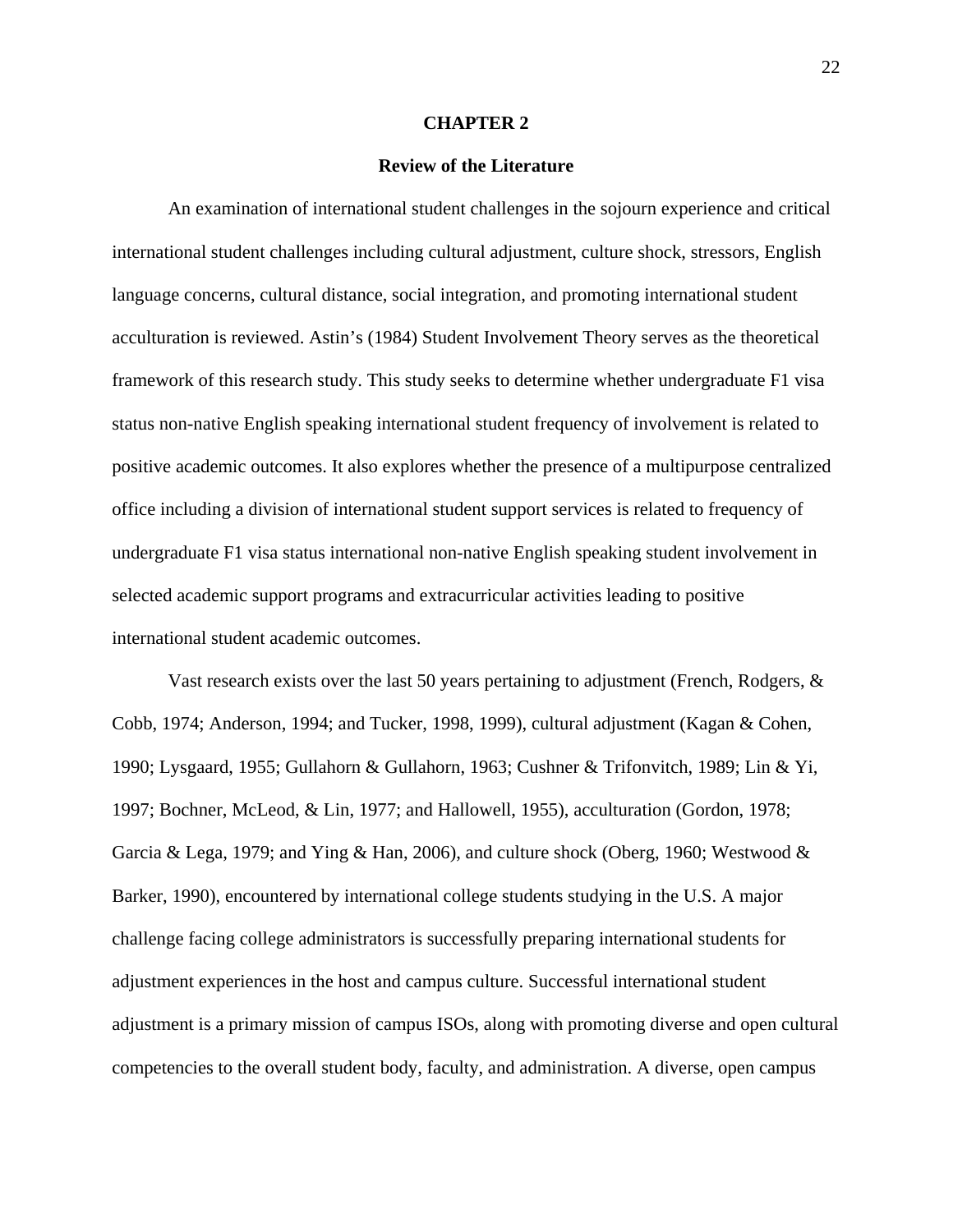increases possibilities of developing friendships with others who might not share either visible (e.g., skin tone, nationality) or invisible (e.g., norms, values) characteristics (Carter et al., 2011). This urgent issue leads to upper-level administrators taking action at higher education institutions. College and university presidents, for example, are emphasizing the importance of internationalizing their campuses and curricula. The reasons for this push are two-fold. First, is awareness that the U.S. cannot be economically or politically viable this century if its citizens do not understand how forces beyond U.S. borders affect their careers and livelihood. Second, is an awareness of how individuals can be influenced by cultural backgrounds given increasing U.S. population diversity and global interconnectedness through improvements in technology and transportation. Improving adjustment is a key component in international student willingness to use ISO resources and other student support services. College administrators must create innovative strategies bridging the existing gulf between international students and institutional culture and norms (Byrd, 1991).

A major international student research focus is adjustment and more specifically cultural adjustment. French, Rodgers, and Cobb (1974) define adjustment as "the goodness of fit between the characteristics of the person and the properties of his environment" (p. 316). Anderson (1994) defines adjustment as "a dynamic and interactive process that takes place between the person and the environment, and is directed towards an achievement of fit between the two" (p. 307). Frequently cited research regarding cultural adjustment literature includes Lysgaard's (1955) u-shape theory; Gullahorn and Gullahorn's (1963) w-curve theory expanding on Lysgaard's research; Cushner and Trifonovitch's (1989) stages of cultural adjustment; and Lin and Yi's (1997) research on the four stages of facilitating Asian student adjustment. Culture shock, a term coined by Oberg (1960) is a negative consequence of adjustment faced by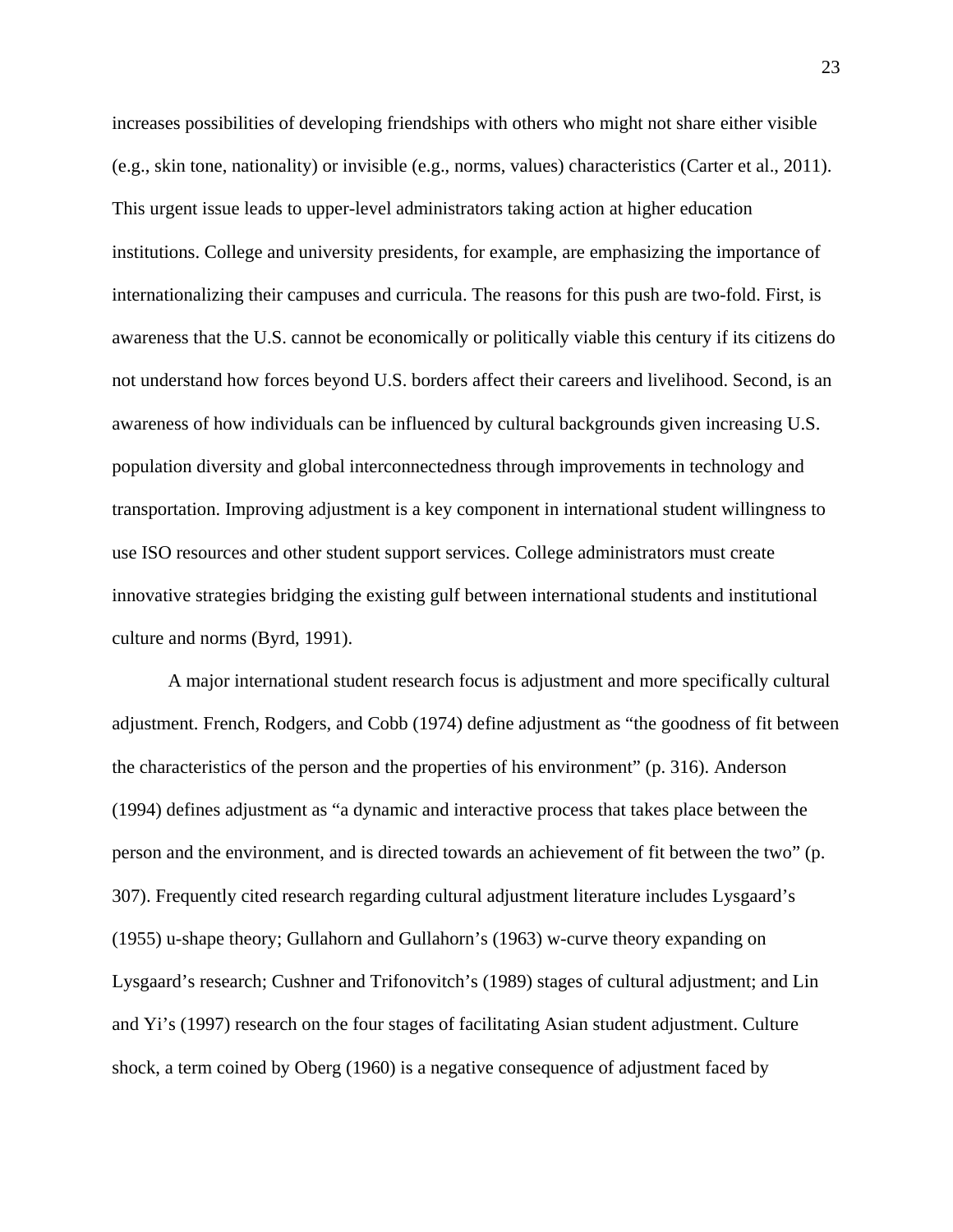international students. Culture shock occurs when individuals "are placed under what is to them intolerable stress by the failure of the system to accommodate the satisfaction of their needs" (Spradley & Phillips, 1972, p. 518).

Cultural adjustment does not solely focus on the field of international students, and can provide valuable insight for international student researchers. For example, Tucker (1999) examined student transition between high school and college. His purpose was to understand what makes a transition successful or difficult. This study compared themes of academic integration and social integration from Tinto's (1987) model with the themes of vision and sense of community extracted from a previous Tucker (1998) ethnographic study. Tucker's more recent study sought to understand what makes student transition difficult or easy and his research found substantial Vision and Sense of Community themes. Vision is more than just career goals; Vision is used to depict images of students' future. College students with concrete ideas of future goals upon graduation have smoother transitions. Possessing Vision helps students to persist through difficult circumstances and endure until completing their transition. Lacking Vision finds students distraught and unhappy placing blame for their rocky transition on themselves and administrators. Sense of Community examples include peer group relationships, living arrangements, and feelings generated by one's physical surroundings. When Sense of Community factors are combined, students with a high sense of belonging in their environment transitioned more easily. Vision and Sense of Community complemented each other. For example, a healthy vision leads to self-confidence, leading to a strong sense of well-being and sense of community. A good Sense of Community understanding confirmed student self-efficacy of Vision, and positive Sense of Community momentum continued in the educational environment. Vision and strong Sense of Community are important foundations for international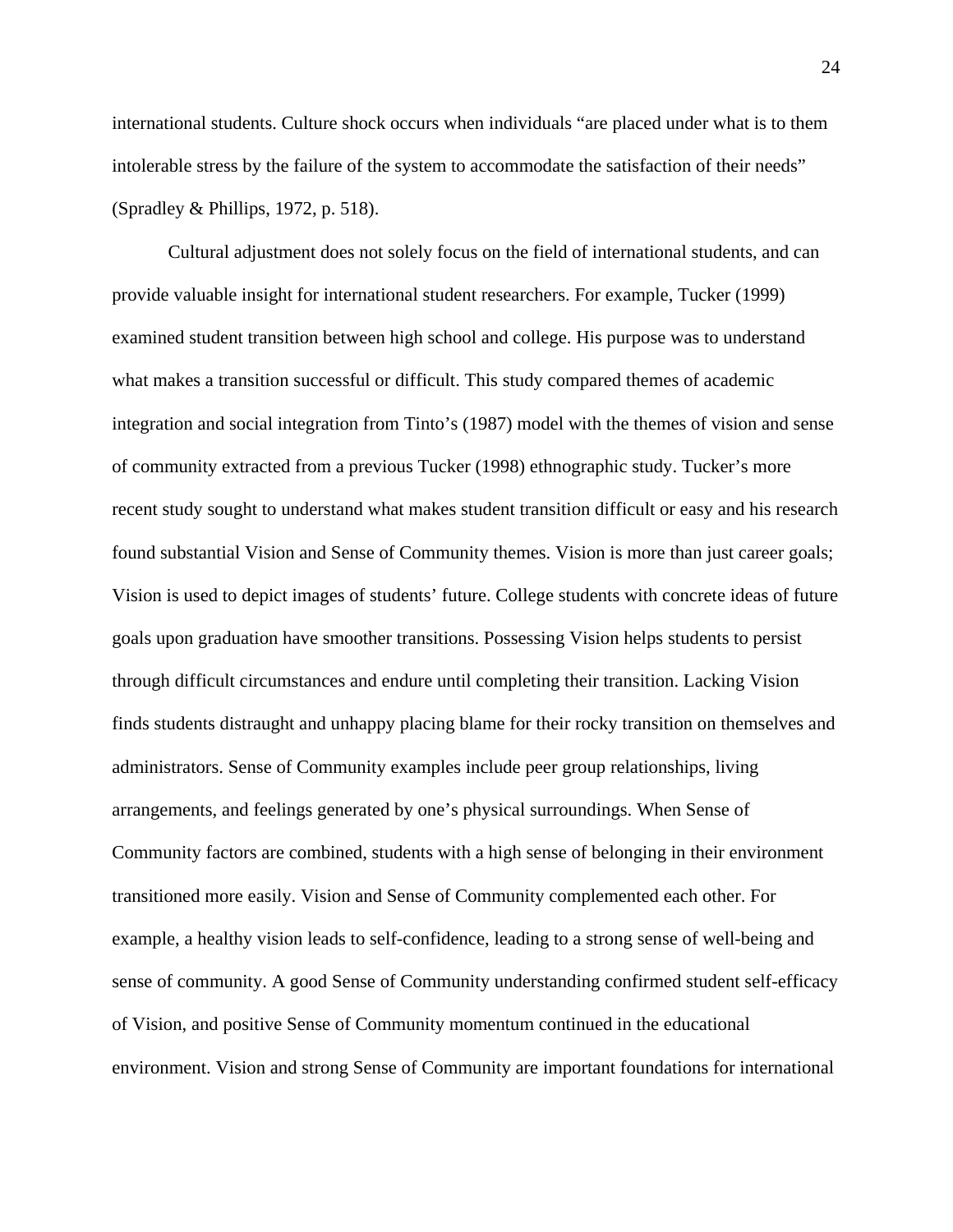students as they maneuver through individual and group interactions of socialization (Tucker, 1999). ISOs can work with international students to increase Sense of Community and help focus Vision to provide campus community inclusion goals leading to higher international student selfefficacy.

Baker and Siryk (1984) conducted a longitudinal study over three consecutive academic years using freshman students to measure adjustment to college. The measurement is a 67-item self-report questionnaire using a Likert-type scale named the Student Adjustment to College Questionnaire (SACQ) that provides four scales (Academic Adjustment, Social Adjustment, Personal-Emotional Adjustment, and Attachment) as aspects of adjustment. Most of the questions concern academic and social adjustment. Woo and Bilynsky (1994) conducted research to examine the relationship of involvement on different aspects of student adjustment to college life to include academic performance as measured by GPA. Two-hundred and thirty-seven college students attending a medium size predominantly white public university in the Mid-Atlantic region participated in the study. Baker and Siryk's (1984) SACQ was used. Of the 237 subjects who participated in the survey, 192 subjects allowed the researchers access to their GPA records. Involvement was measured as number of hours per week a student participated in campus organizations and activities. Findings among males showed those in the moderate and high involvement groups had significantly higher levels of social adjustment compared with those subjects in the No Involvement group (Woo & Bilynsky, 1994).

Kagan and Cohen (1990) discuss cultural adjustment of international students as involving both acculturation and assimilation. Acculturation, adjustment, and assimilation define behaviors, values, and attitude changes. Cultural adjustment is defined "as a process that incorporates levels of association with the host culture and extinction of the native culture" (p.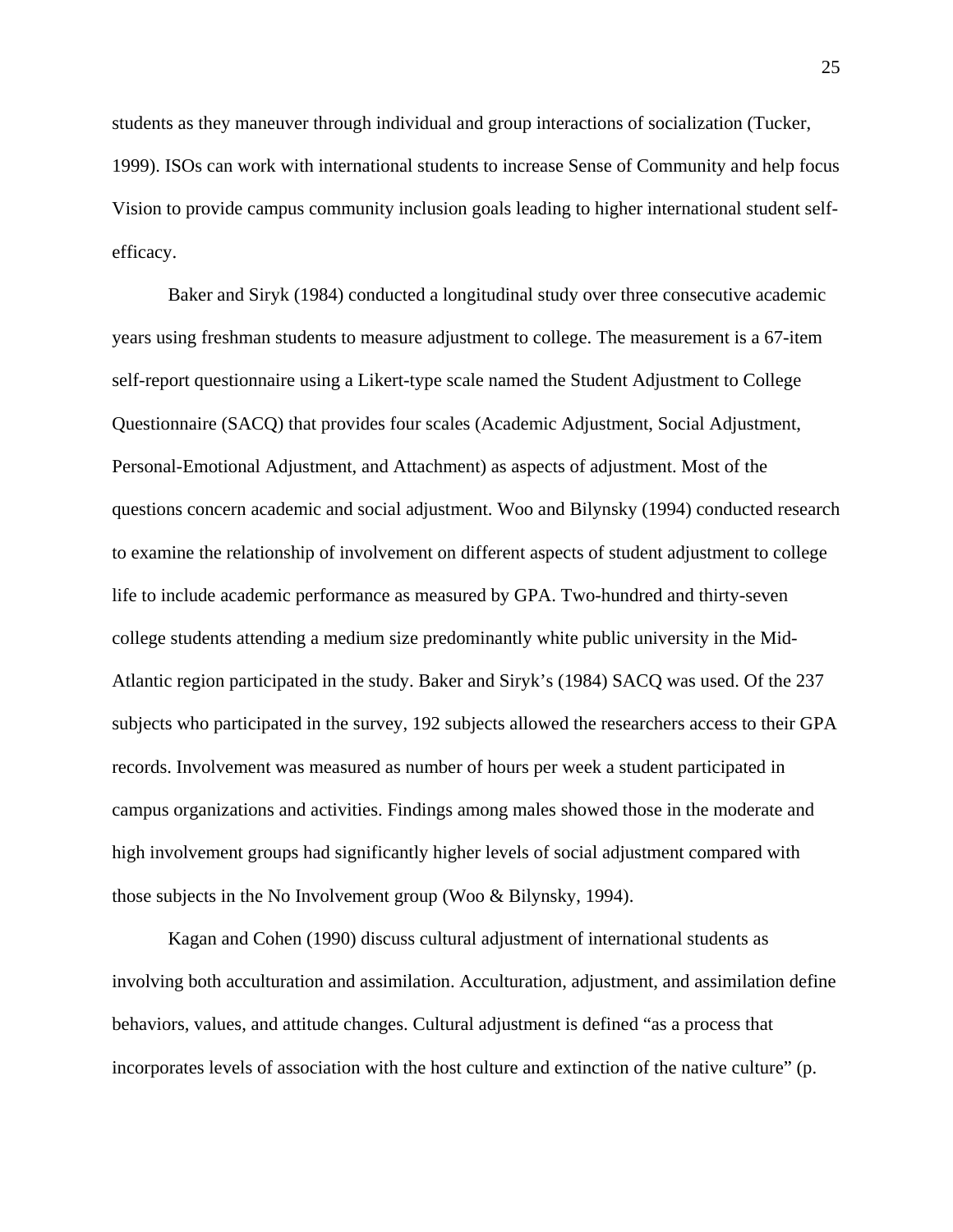133). Research shows European students having easier cultural adjustment in U.S. colleges and universities as opposed to Asian and African students. European culture is closer to American culture because of heavy European influences in the nascent of the American colonies (Abe, Talbot, & Geelhoed, 1998).

Lysgaard (1955) conducted early research regarding international college student adjustment and his work is often referenced in scholarly articles. Lysgaard's research focus is foreign society adjustment. Studying Norwegian student sojourners in the U.S., Lysgaard observed international student adjustment as a process taking place over time and labeled the pattern of his subject's adjustment as following a u-shaped curve. Lysgaard proposes the Ushape Theory where international students traverse through three stages of adjustment: good initial adjustment, then an adjustment crisis, and finally back to good adjustment. During the initial adjustment phase, an individual spends time observing U.S. patterns of living, familiarizing themselves with routine, and making acquaintances among peers. Adjustment is easy and successful at the beginning of the international student sojourn experience, the top of the u-shaped curve. Participants enjoy being abroad and experiencing new things. Also, at this point in time, social contacts are mainly superficial and limited; there is no commitment to becoming involved in deeper social interaction. After a period of time, the need for more indepth relationships and group belonging develops. This need can be difficult to achieve especially considering the academic commitment international students have undertaken. Social life would take place in classrooms, common areas, dormitories, cars, restaurants, etc. Under these circumstances involvement in social groups may not occur and loneliness may set in. Students feel out of place and blame U.S. society for their failure to achieve personal contact. Following this is a crisis where adjustment becomes more difficult and the international student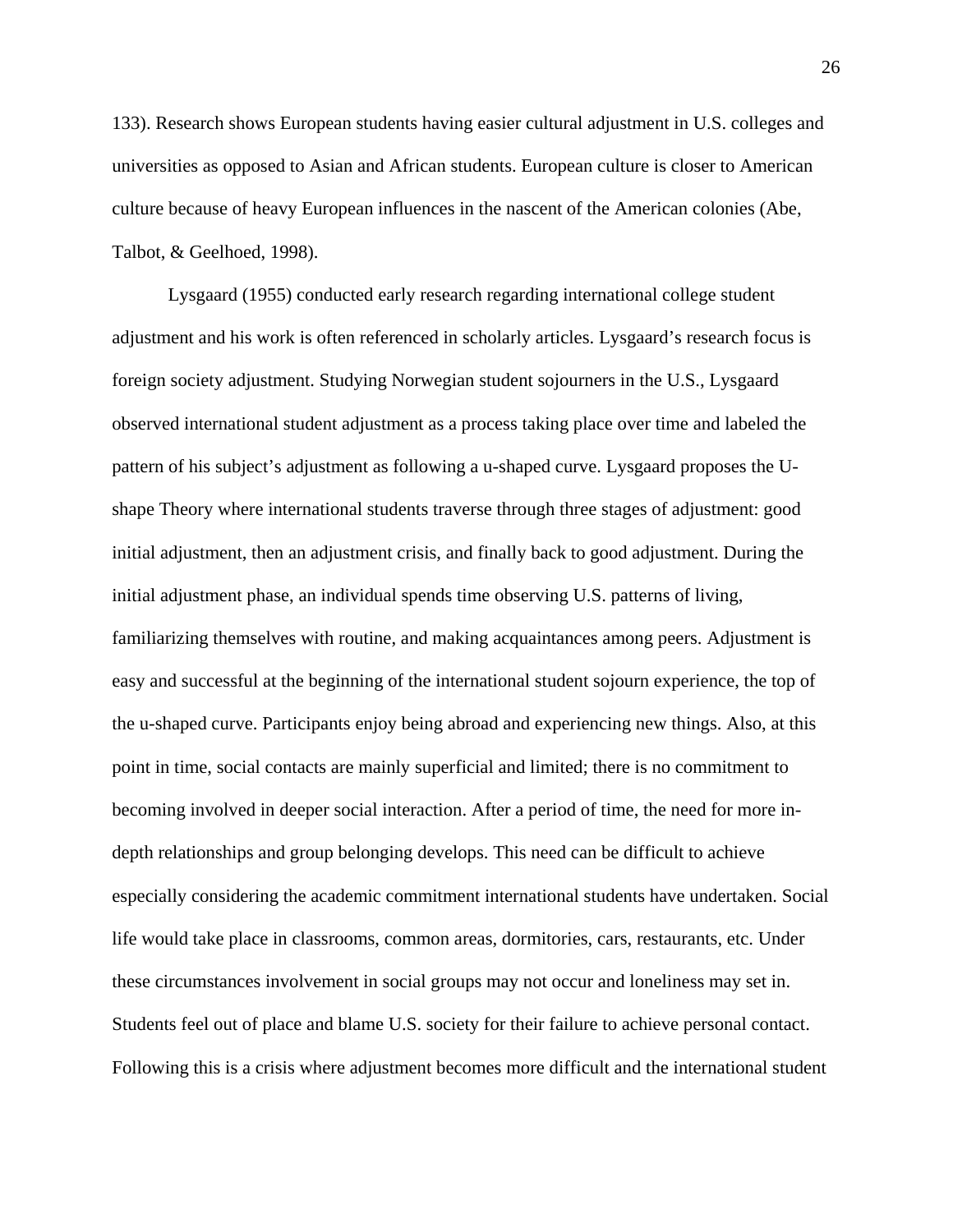experiences feelings of unhappiness and periods of loneliness, the bottom of the U-shaped curve. Lysgaard explains international students require intimate levels of contact within the community and this need becomes present before the ability to access and communicate the need for such contact within the domestic student population occurs. This lag in meaningful contact creates feelings of loneliness and maladjustment. Typically, good adjustment returns as international students do make friends, are included in larger social circles and feel like they belong within the campus community. Eventually, but not always, international students experience increases in community integration. When community acceptance occurs, student sojourner adjustment improves and moves up the right side of the u-shape increasing adjustment. Lysgaard's (1955) research and u-shape theory are groundbreaking in the field of international student adjustment.

Many theories relating to international student adjustment originate in Lysgaard's pioneering piece of research. Gullahorn and Gullahorn (1963) examined Lysgaard's (1955) ucurve theory concerning student levels of adjustment when studying in a foreign country and created the w-curve theory focusing on alienation and rejection encountered by international college student sojourners. For the purposes of this literature review, an explanation of w-curve theory will concentrate on the first facet of the understanding of the w-curve, acculturation. Wcurve theory examines reactions of people in foreign places and upon return to their country. The w-curve theory was developed to describe experiences of acculturation and re-acculturation in intergroup relations. According to the w-curve hypothesis, upon arrival in the domestic culture, foreign students reported euphoria, optimism, and anticipation of interacting with their hosts. Interaction and sentiment are two variables showing variations in acculturation and reacculturation. Proximity and similarity are two important factors influencing the relationship between interaction and sentiment. Proximity is important because the closer people are to one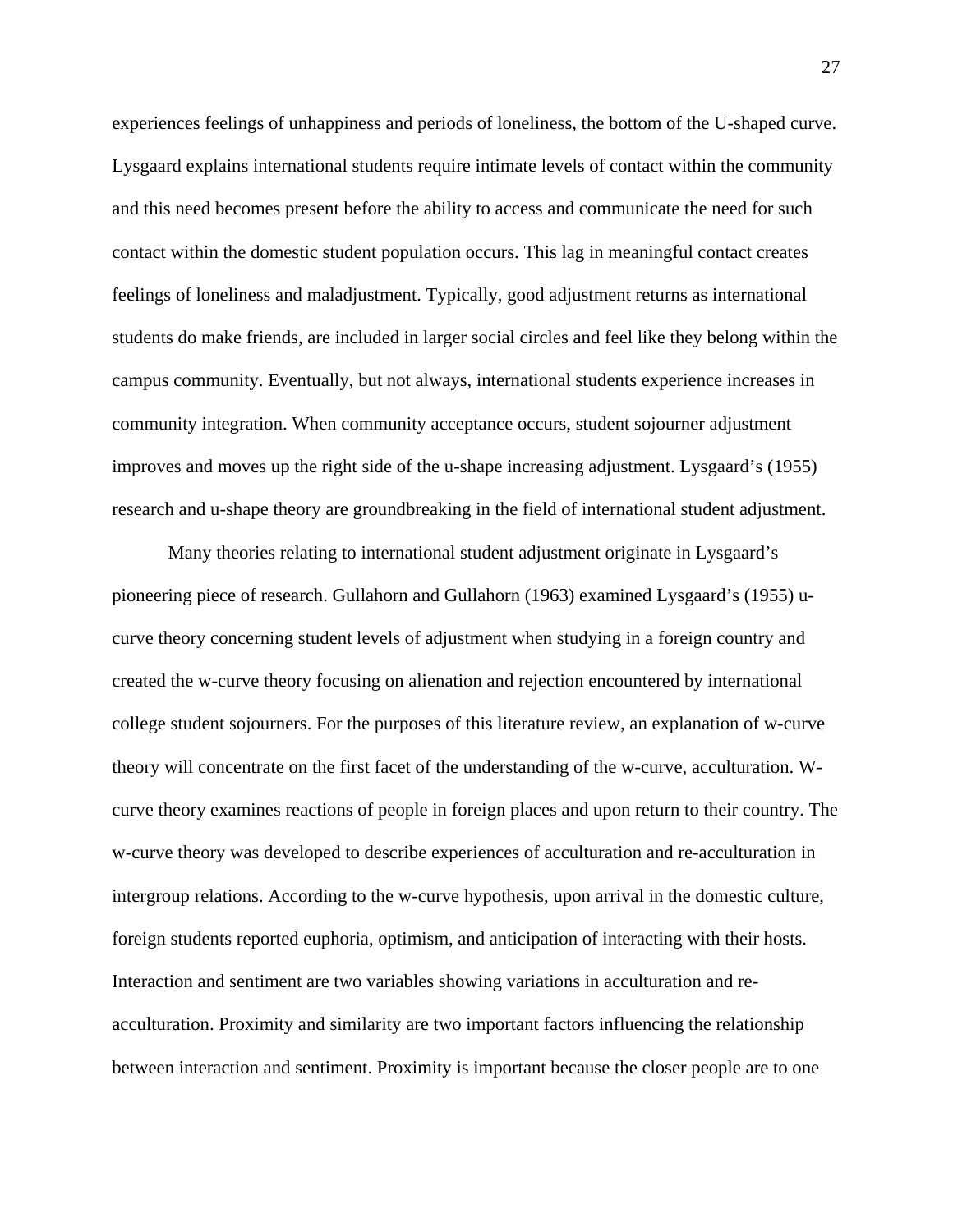another increases interaction potential. Positive interaction and sentiment as a result of proximity depends upon perceived similarity. Frequency of proximity and interaction increase perceived similarity on sentiments, specifically the effects of similarity or dissimilarity of attitudes and values. With similar attitudes, proximity and frequent interaction typically raise the degree of positive sentiment. The closer in proximity the international student is to members of the host country, interaction becomes likely, increasing ability to share similarities, and potentially achieving a positive sojourn experience. When an international student has only slight dissimilarities of attitudes, more positive feelings between the parties are present.

Once involved in relationships, frustration occurred in achieving goals. Foreign students became depressed and negative attitudes toward the host country increased starting the slide down the w-curve. This is a critical stage in the W-curve hypothesis. When strong dissimilarities are exposed, proximity and frequent interaction can result in negative interaction leading to mutual dislike and dissociation. Sojourners in the involvement phases of foreign culture adjustment oftentimes are in a circumstance of structural imbalance or cognitive dissonance, discovering people who sojourners thought shared similar characteristics might actually have very different values and norms. If there are strong dissimilarities, aversion and isolation occurs because of proximity and opportunity for potential interaction leading to negative repercussions. The international student may withdraw from social settings and unable to ascend back up the wcurve because dissimilarities do not synchronize with the student's own values or home country customs. International students may withdraw or avoid participating in role behavior not syncopating with their values and norms and reduce dissonance by modifying or assimilating certain beliefs or sentiments regarding culturally accepted role behavior. Resolving dissonance usually finds a sojourner changing either their sentiment or belief structure. If the international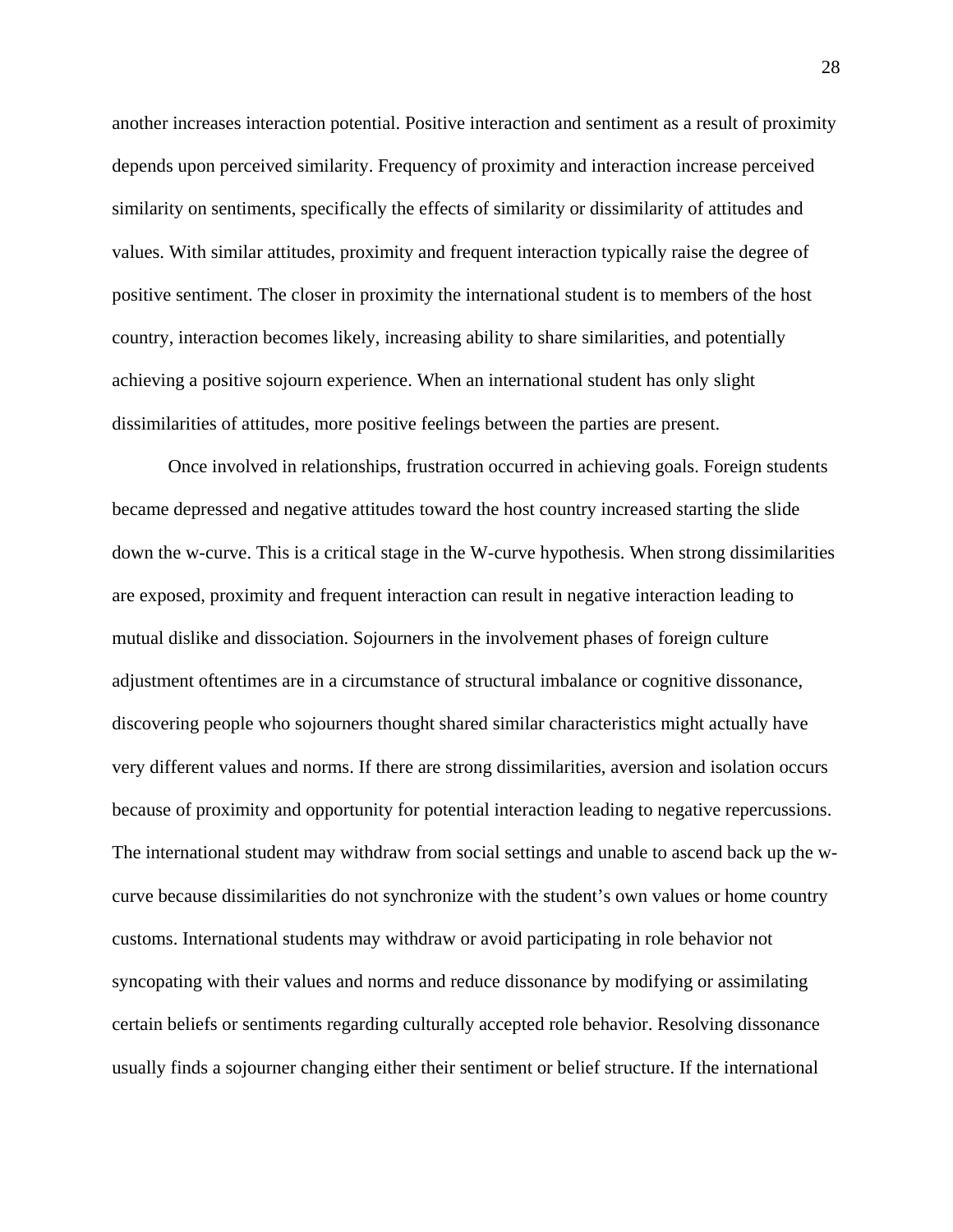student can resolve problem(s), interaction effectiveness increases with domestic students and host culture and international students begin climbing up the w-curve (Gullahorn & Gullahorn, 1963).

Cushner and Trifonovitch (1989) created a four-stage model of cultural adjustment. Cultural adjustment is an ongoing process where people are presented with new situations when moving from one culture to another. Similar to Oberg's (1960) research on culture shock, the first stage in Cushner and Trifonovitch's cultural adjustment model is the Honeymoon Stage where upon arrival, an international student experiences exhilaration, anticipation, and excitement. Everything is new, a student is eager to please, cooperates, and is actively interested in dialogue with domestic students. Sometimes in their enthusiasm, the international student will nod or smile to infer understanding, but they actually have no idea what was said. When these misunderstandings accumulate, the international student moves into the second stage of cultural adjustment—The Hostility Stage. Frustration, anger, anxiety, and even depression occur. International students begin tiring of speaking and listening to English. Frustrations include rejecting the new or host culture and blaming the external environment for their situation. Academic problems can begin in this stage. This is a difficult time to work with an international student. Advocates will require tolerance, patience, and a will to work through this stage with the international student in order to help them move into the third stage.

According to Cushner and Trifonovitch, once an international student starts to relax and finds humor in minor mistakes and misunderstandings they enter The Humor Stage. Evolution occurs when what might have previously derailed an international student in The Hostility Stage transforms into humor. International students become more relaxed by making friends and begin managing the size and complexity of their sojourn experience. Home Stage is the final stage

29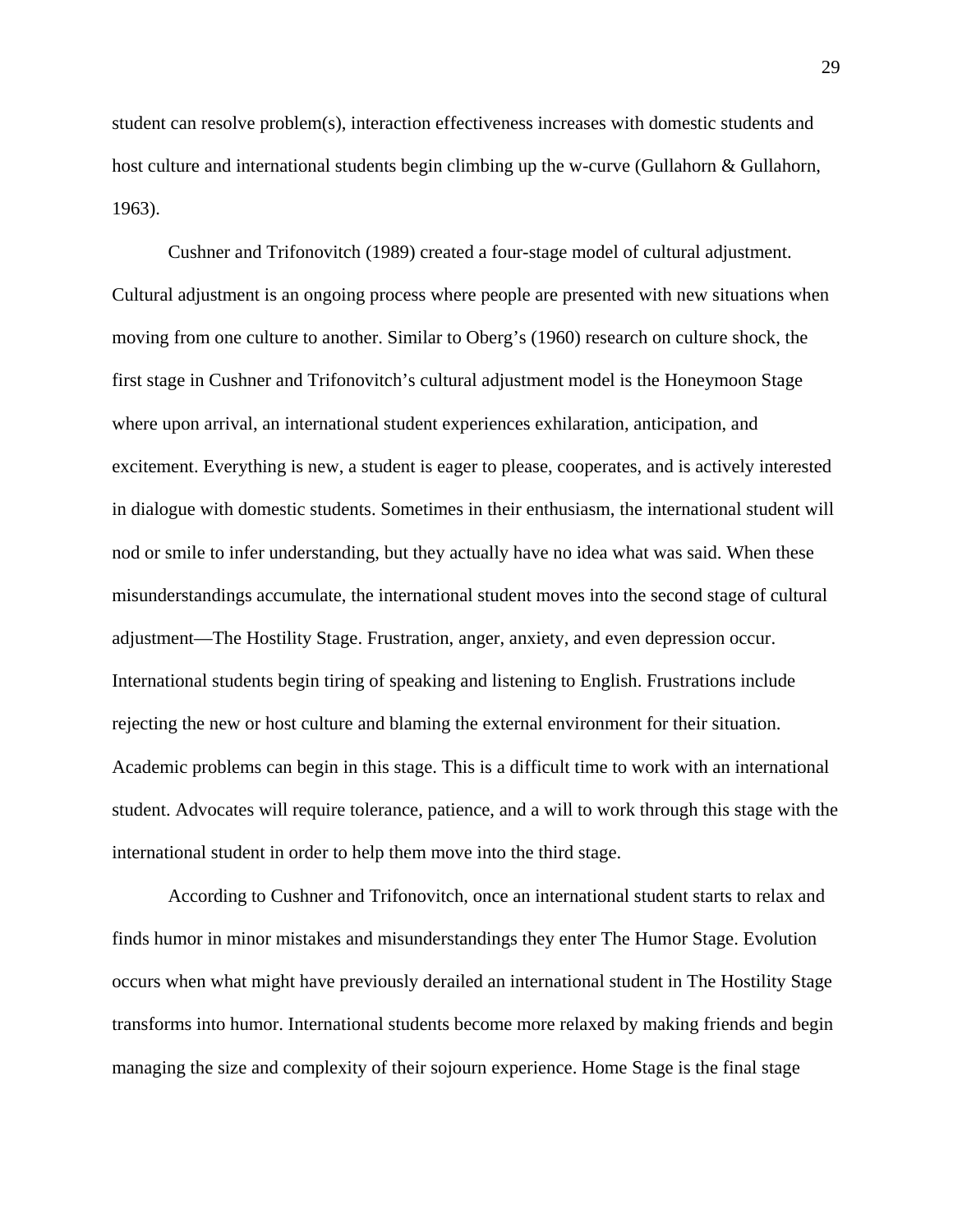where international students understand they can stay true to their home culture and also feel comfortable in their new culture. Success has been achieved in the international student's understanding and by gaining awareness of the norms and standards of their new environment (Cushner & Trifonovitch, 1989).

Lin and Yi (1997) believe adjustment to a new environment improves through proactive programming focusing on cultural issues and transitions. They created a four stage model of Asian student adjustment in the U.S. Pre-Arrival Adjustment Stage commences before the sojourn to the U.S. begins. This stage's primary goal is preparing and providing necessary information to international students before arrival in a foreign country. The purpose of frontloading pre-departure information is reducing international student anxiety and absorbing some culture shock. Pre-departure information for an international student studying in the U.S. includes: adjustment process, U.S. culture, geographic environment, U.S. education system, financial requirements, and housing information. Next, Initial Adjustment Stage begins with international student arrival and lasts six months. Primary goals in this stage are orienting international students and lowering culture shock through accommodating international students by picking up at the airport, assisting with moving in or finding housing, food shopping, information on public transportation system availability, and holding a welcome gathering. Networking opportunities such as information about clubs and organizations, mentors, and conversation partners can all help with transition (Lin & Yi, 1997).

On-going Adjustment Stage begins after the sixth month lasting until graduation. This stage's goal is helping international students deal with bi-cultural conflicts to sustain a balance between getting involved in the new culture while maintaining self-cultural identity. International students should be participating in social networks with domestic students as well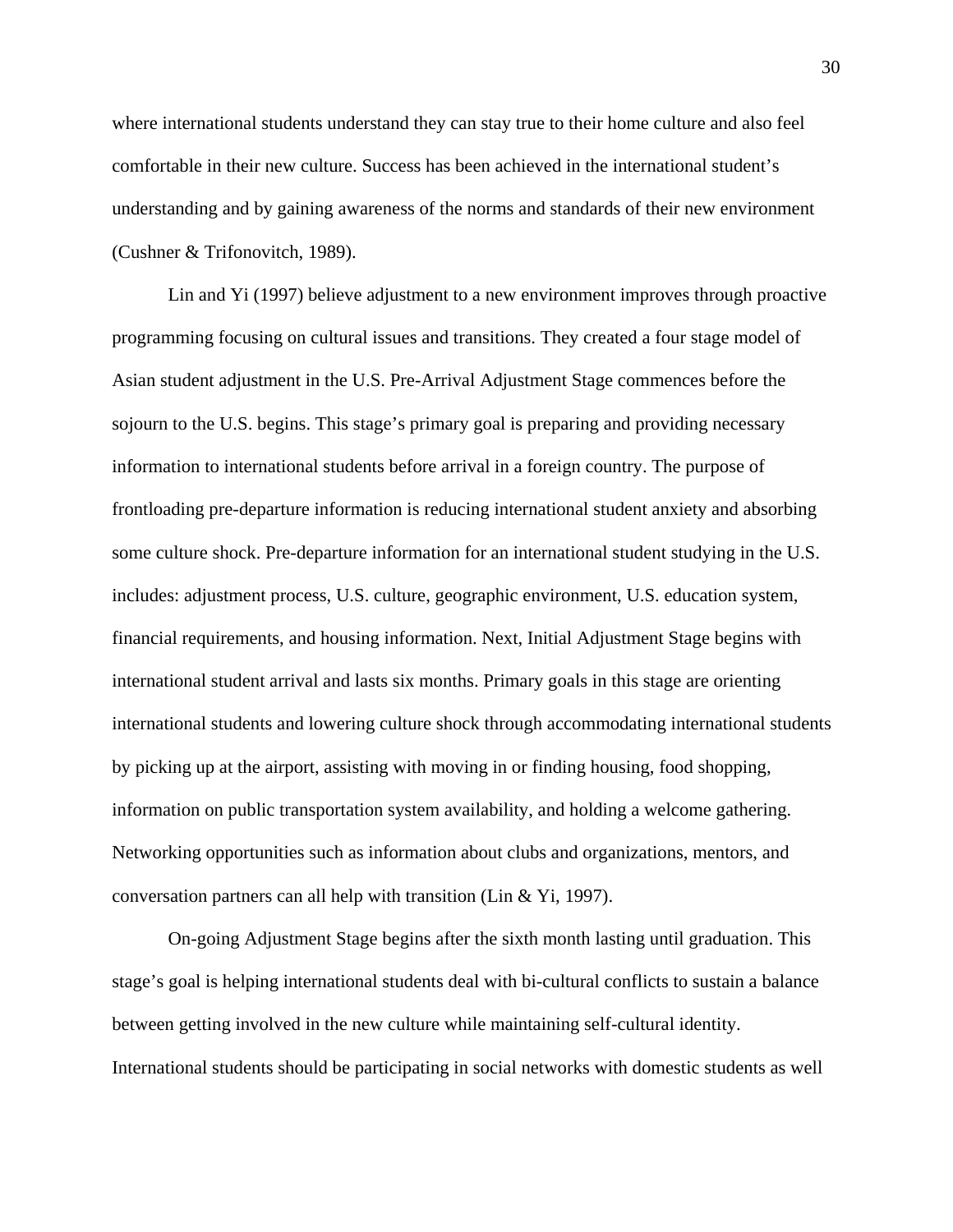as students from their same country or region. Finally, Return-Home Adjustment Stage starts at graduation and lasts for six months upon arrival at home. The international student anticipates returning home and readjustment, gets ready for employment opportunities, and reduces return home anxiety (Lin & Yi, 1997).

Bochner, McLeod, and Lin (1977) identified four problems encountered by international students: culture shock, the ambassador role, adolescent emancipation, and academic stresses. Their example of culture shock is dealing with life problems such as daily social activities in new cultural settings. The ambassador role is an international student being thrust into the role of being an informal representative of their country and culture. Adolescent emancipation is when the student establishes himself as an independent, self-supporting member of society. Finally, academic stresses are encountered through being a student in higher education; i.e., numerous exams and complex study materials.

Lin and Yi (1997) examined acculturation problems among Asian students. International students from Asian countries have difficulty balancing acculturation in the foreign country of study and maintaining their own culture. Asians tend to be modest about their accomplishments and feel awkward with individualism and competitiveness seen in Western culture. The disparity between the two cultures can lead to intrapersonal and interpersonal conflicts. When individuals leave their socio-cultural system and enter a new one, skills allowing participation from their socio-cultural system will not transpose to a new cultural environment. Accepted norm behaviors could be inappropriate in a new culture (Kuh & Love, 2000). Through the enculturation process a person from any society acquires the necessary skills in order to participate in a specific sociocultural system. According to Hallowell (1955) the primary function of the enculturation process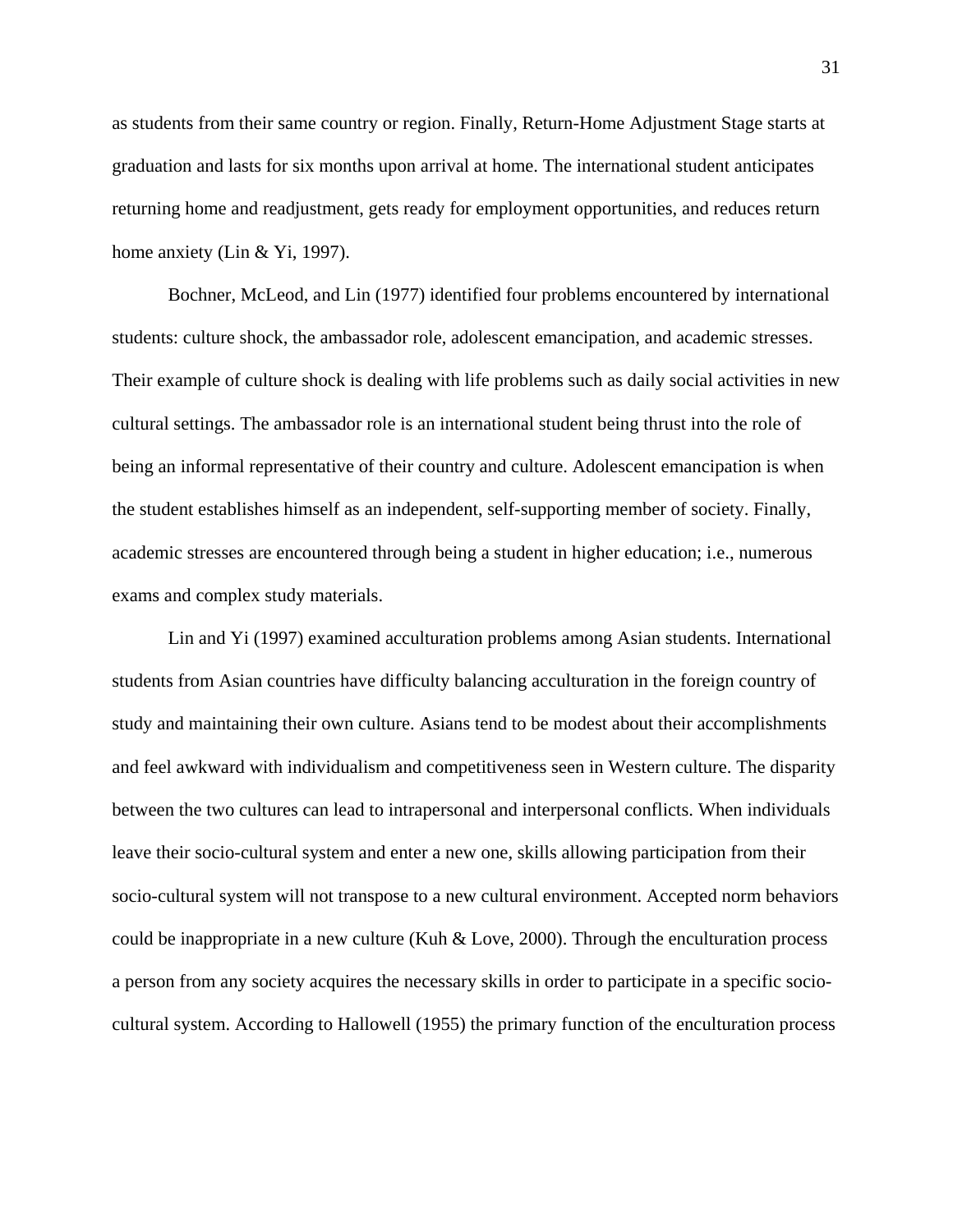is "to prepare individuals for participation in a specific behavioral world" (p. 314). Behaviors accepted in one's culture could be deemed inappropriate in another culture (Hallowell, 1955).

Sodowsky and Lai (1997) studied a sample of 200 Asian immigrants and sojourners using the Cultural Adjustment Difficulties Checklist (CADC) developed to understand Asian stresses brought about by acculturation issues. CADC covers subjects such as majority-minority conflict-related interpersonal problems, alienation toward their own cultural group, and selfefficacy issues in a majority society. Researchers examine how stresses were influenced by immigrant variables including acculturation, preferences for language use and social customs, age, age when immigrating, length of time living in the U.S., extent of friendship networks in their ethnicity, family influences, income, and perceptions of prejudice. Findings suggest lower levels of acculturation led to higher levels of acculturative stress. Sodowsky and Lai suggest cultural adjustment is related to acculturative distress and intercultural competence. Acculturative distress occurs as general and cultural stress reactions when undergoing cultural adaptation. Intercultural competence concerns itself with difficulties individuals encounter when relating to others contextually in a new culture.

International students encounter numerous adjustment stressors during a study abroad sojourn. Acculturation is one of these stressors and is defined by Gordon (1978) as "change of cultural patterns to those of the host society" (p. 169) and by Garcia and Lega (1979) as "the acquisition of values of a host society by members of a minority or immigrant group" (pp. 247- 248). According to Berry (1997), Church (1982), and Ying (2005), cross-cultural living brings a lot of acculturative stressors, especially transitioning between Eastern and Western cultures. ISOs must be aware of stressors including: physical, biological, social, cultural, and functional; and must immediately deal with acculturative stressors upon international students' arrival to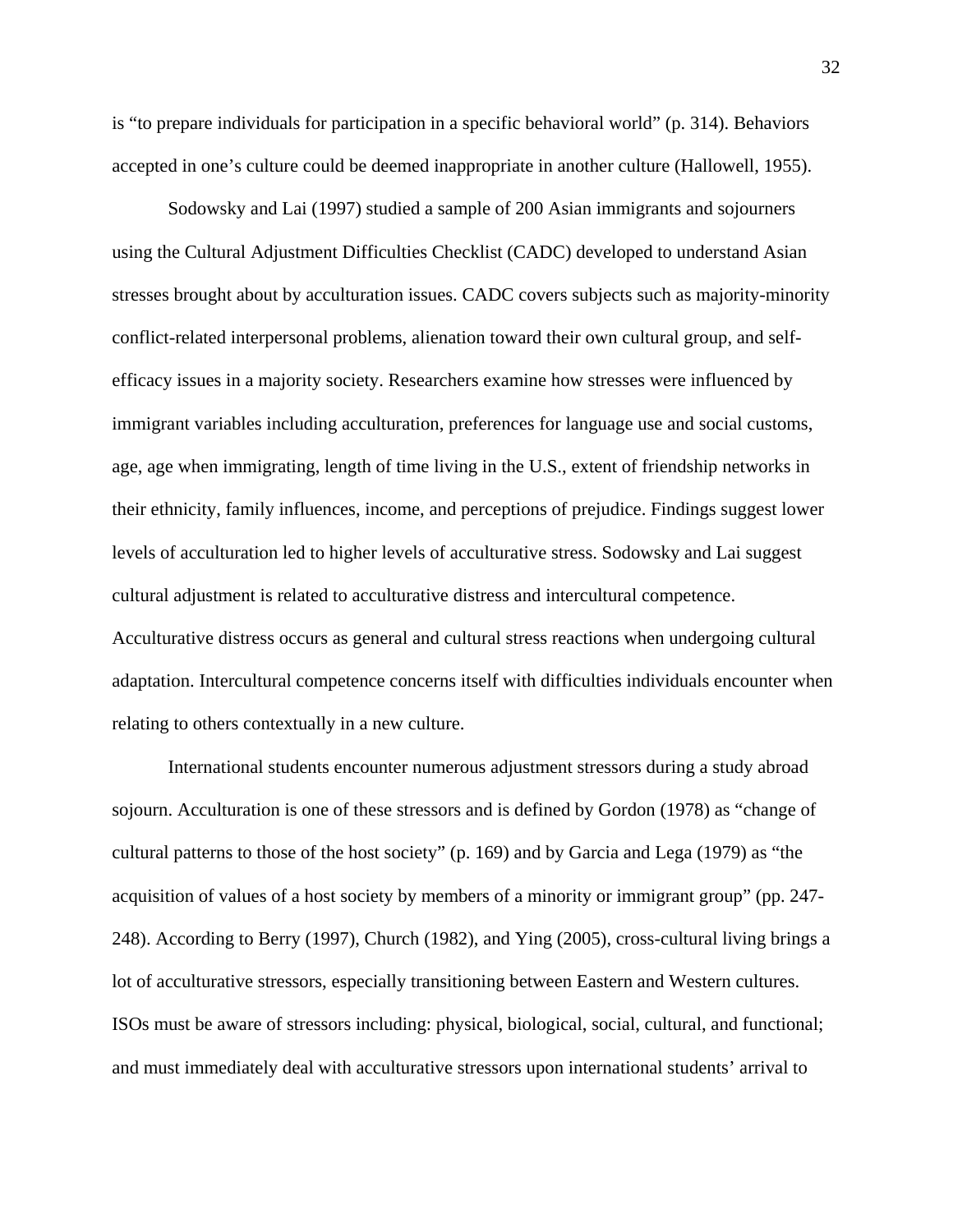campus. Physical stressors include climate and unfamiliar setting; biological stressors include food and disease; social stressors include homesickness and isolation; cultural stressors include differences in cultural values and discrimination; and functional stressors include language, work, study, finances, and transportation. Any of these acculturative stressors can have a debilitating effect on an international students' transition into an American higher education environment (Ying & Han, 2006).

International students have many cultural adjustment issues including personal space, eating new foods, utensils used to eat, time schedules, etc., and these new cultural values and norms can lead to "culture shock" a term Oberg (1960) is credited with coining. Oberg described culture shock as consisting of fear, anxiety, a feeling of helplessness, homesickness, and feelings of frustration. He defined four stages of culture shock. The honeymoon stage, where adjustment is positive, lasts a few weeks; a hostile stage where instances of withdrawal from the host country are seen as well as an increase in the sojourner's criticism of the host country; an initial recovery stage where superiority and humor are seen, and lastly, host culture adjustment (Oberg, 1960).

Culture shock occurs when people lose familiarity regarding social interaction. Individuals need necessary skills to function and participate in a particular socio-cultural system (Oropeza, Fitzgibbon, & Augustine, 1991). When a student changes socio-cultural environments, culture shock occurs when skills enabling an individual to participate in the former system are insufficient in the new environment. Westwood and Barker (1990) define culture shock as "a normal process of adaptation to cultural stress involving symptoms as anxiety, helplessness, irritability, and a longing for a more predictable, and gratifying environment" (p. 252). Cultural signs and symbols including: customs, gestures, facial expressions, and words are unique. Once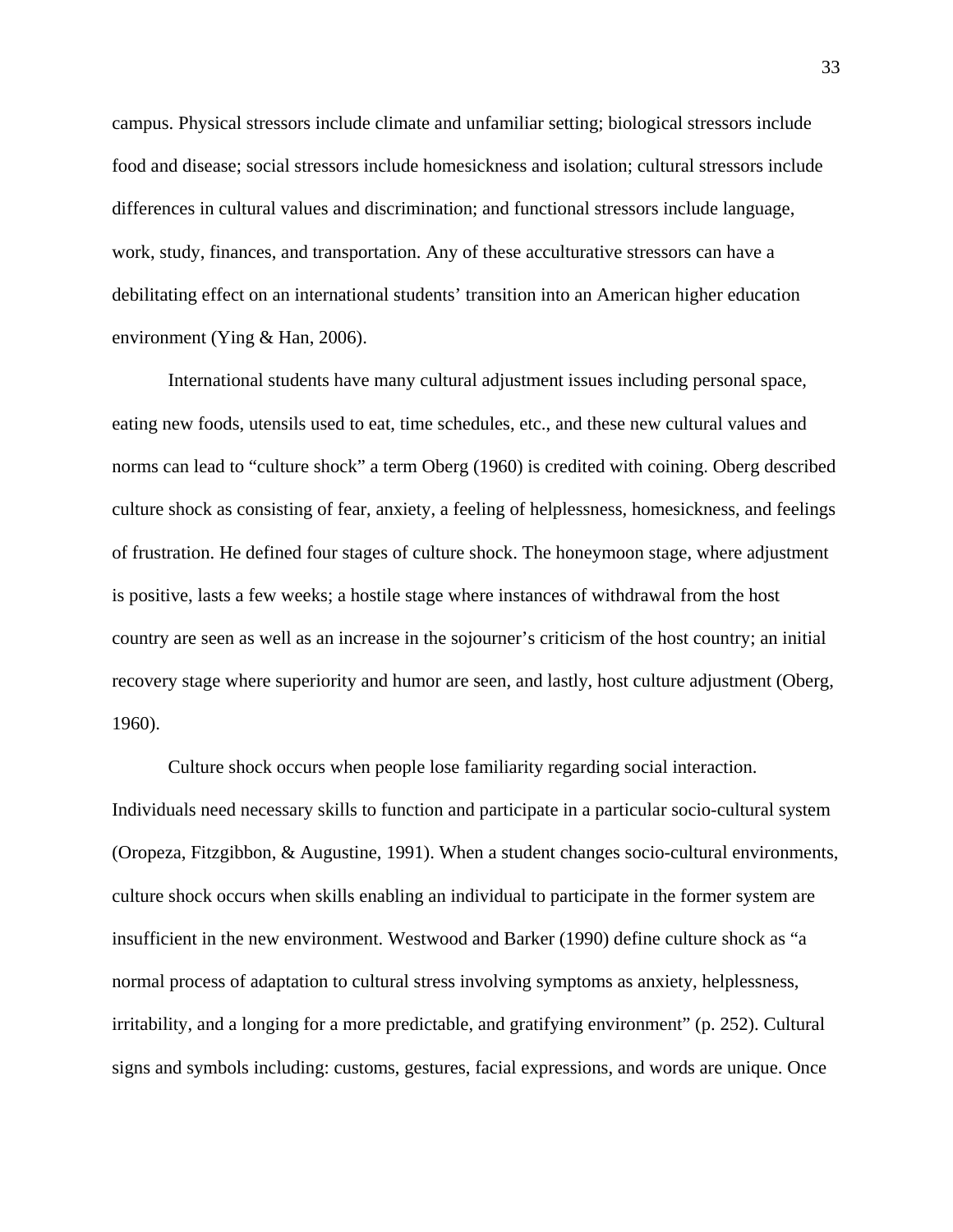removed from their home environment, international students lose familiarity and undergo different degrees of culture shock (Westwood & Barker, 1990).

Critical adjustment personality characteristics to help deal with culture shock include maturity, emotional stability, flexibility, and tolerance for ambiguity. Oropeza et al. (1991) recognize the importance of international students in higher education and focused their research on mental health concerns of this population. International students, especially those from Asian cultures, use support services such as tutoring or counseling in lower numbers because of the stigma attached to publically accessing help from others outside of their cultural collective (Hayes & Lin, 1994). Because of their cultural collectivist values, along with emotional restraint, Asian students tend to under-report when they are under psychological distress. International college students are more likely to seek informal support such as friends and family rather than counseling services because of unfamiliarity of cultural and language differences with counselors (Wilton & Constantine, 2003). As student affairs professionals working with international students, Oropeza et al. (1991) found six key stress areas: culture shock, change in social and economic status, expectations about academic performance, family-related pressures, dealing with the death of a family member or close friend, and a miscellaneous category encompassing idiosyncratic issues such as political developments in their native country along with cultural differences in male-female relationships. Changes in economic and social status are threatened upon arrival to the U.S. because international students must become independent and cannot directly access money as they might in their home country. Making good grades is important not only for the international student's well-being, but also to enhance family loyalty and pride especially in collectivist cultures. Culture shock was lowered when international students took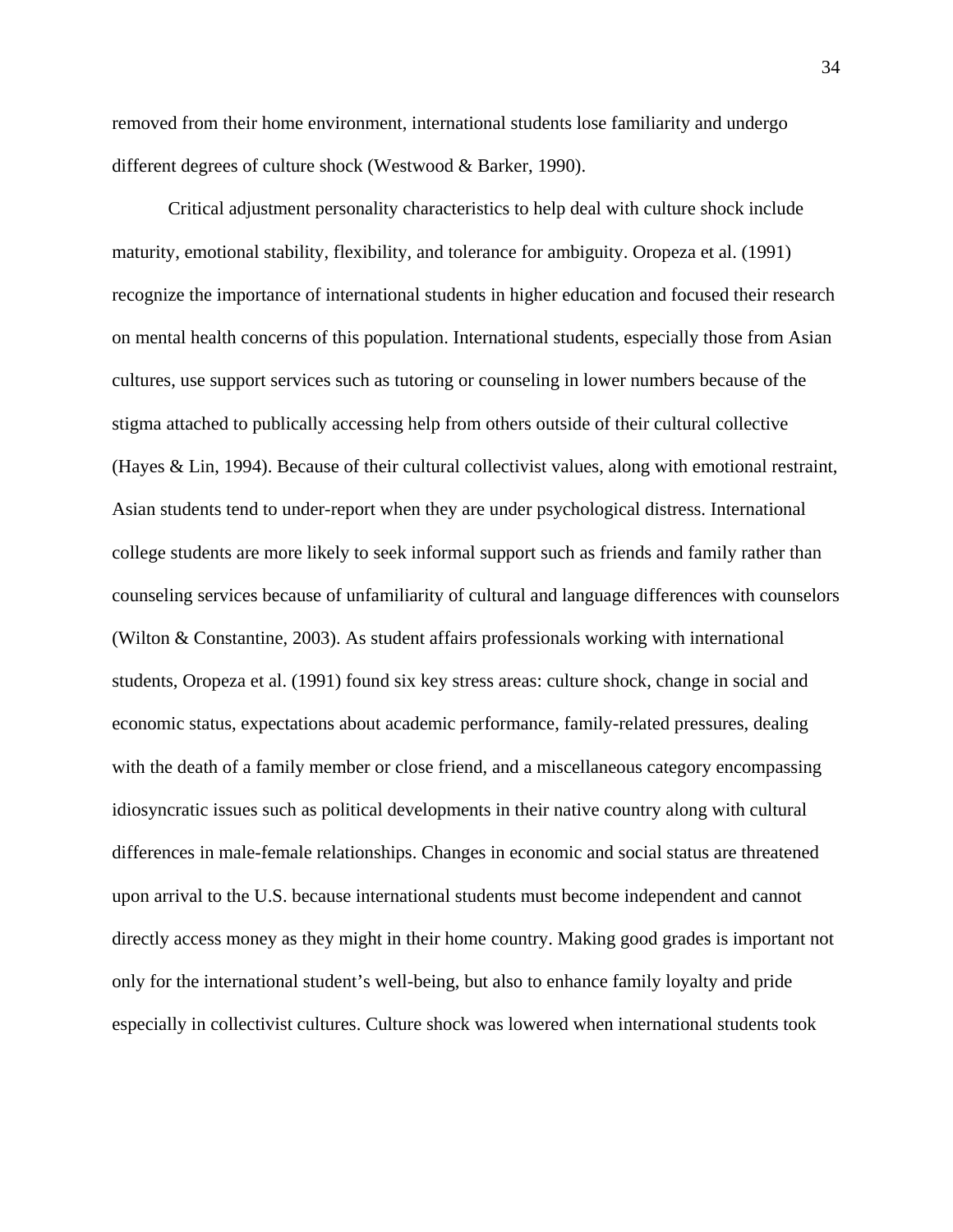classes covering topics such as cultural orientation, language acquisition, and stress management (Oropeza et al., 1991).

ISOs help international students identify and prepare international students for potential causes of culture shock. The professionals working in ISOs provide support to buffer culture shock efforts while promoting critical adjustment personality characteristics to reduce culture shock and other stressors. International educators can communicate culture shock efforts through workshops and seminar training sessions to administrators, faculty, and staff. Recognizing responses to culture shock empowers higher education professionals to understand international student reactions and lower misconceptions of international students (Bennett & Bennett, 1994).

An important consideration in helping international students overcome the symptoms of culture shock is in their understanding the contrasts between Eastern and Western cultures and norms. Differences in education including purpose, ways of learning material, teacher-student relationships, and classroom participation and interaction are all important components in a successful transition between Eastern and Western cultures. According to Rubenstein (2006), the purpose of education is viewed differently between Eastern and Western cultures. East/West cultural differences are significant, and higher education professionals need to recognize these differences to lower culture shock.

In Eastern cultures, society views education as a tool for strengthening the country as opposed to the individualistic Western culture sociological view of education improving quality of life through a potentially well paid employment situation. Western culture views intelligence as innate although susceptible to environmental influences, whereas Eastern culture views intelligence as being improved through hard work, and lack of intelligence correlates with failing to work hard as opposed to lacking ability. Eastern culture promotes a collectivist orientation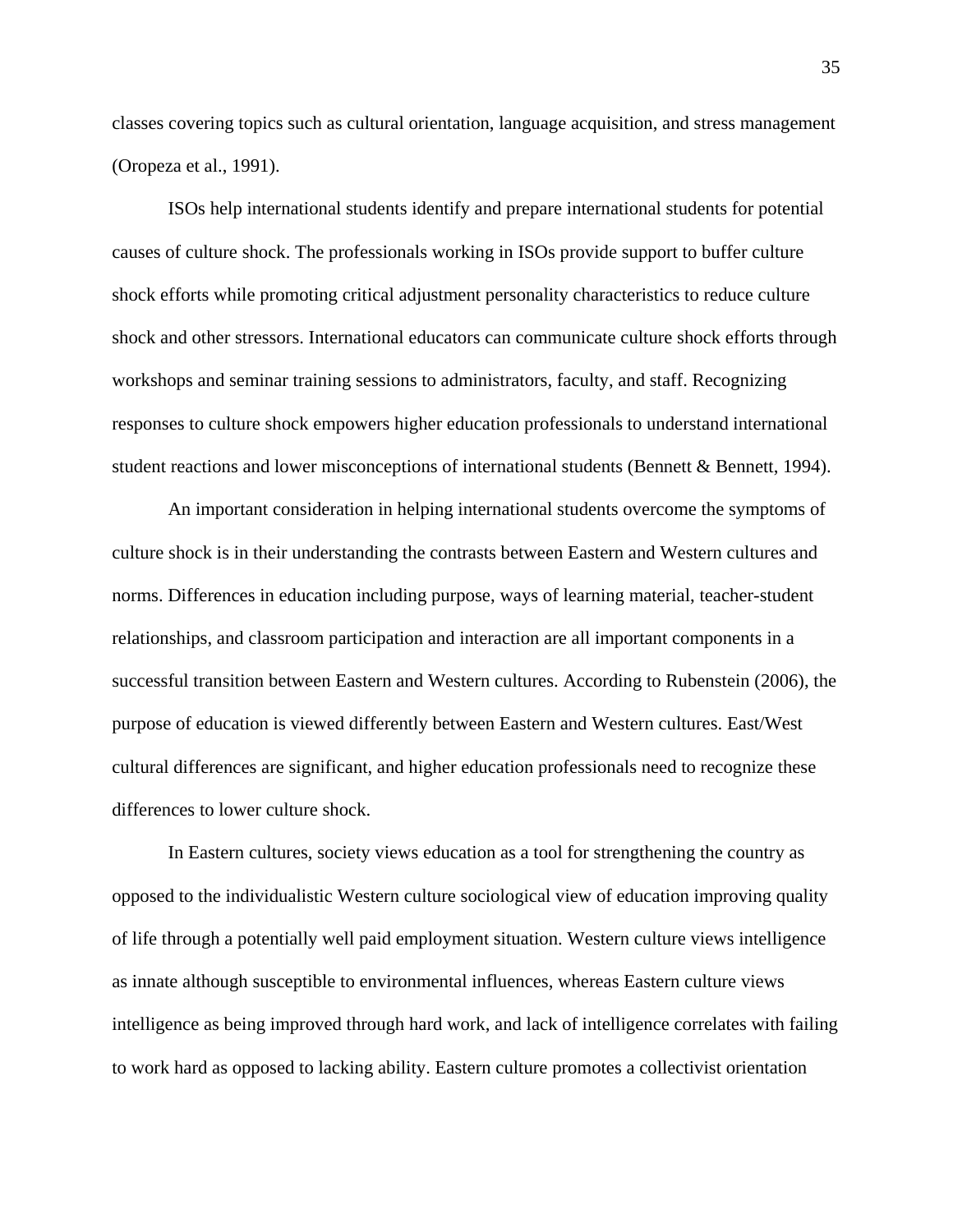where individual needs are subservient to group needs. Modesty is valued and success is linked to family, and to a lesser extent peers and society. Fast learners help teach slow learners. Western culture promotes an individualistic orientation where relationships are manifested according to self-interest and status is based on individual accomplishment. Additionally, the teacher-student relationship is contrasted through cultural lenses. Western culture teachers primarily transmit knowledge and skills. Teachers in Eastern cultures are highly respected and possess an abundance of knowledge that becomes the students' duty to learn. McGroaty (1993) found students whose educational upbringing included exposure to teachers behaving in a more formal, authoritarian style have great difficulty in an informal classroom style of instruction. For example, to an Asian international student, an informal host country professor is perceived as inadequately prepared or even lazy professor. This could explain why international students from Asia are uncomfortable in American college and university classrooms where an informal classroom style of instruction exists.

ISOs can respond to these cultural issues by conducting orientation seminars and workshops for international students, especially at the beginning of each semester. This could improve clarity on classroom communication and expectations for international students (Rubenstein, 2006). ISOs can respond to these problems by offering resources such as workshops, guest speakers, referring to literature, access experts to inform and engage faculty to promote awareness of differences in international student perception and inclusion in an American classroom. ISOs can also provide workshops on how differences in culture affect international student learning and enlighten faculty to teaching methods to increase international student classroom involvement.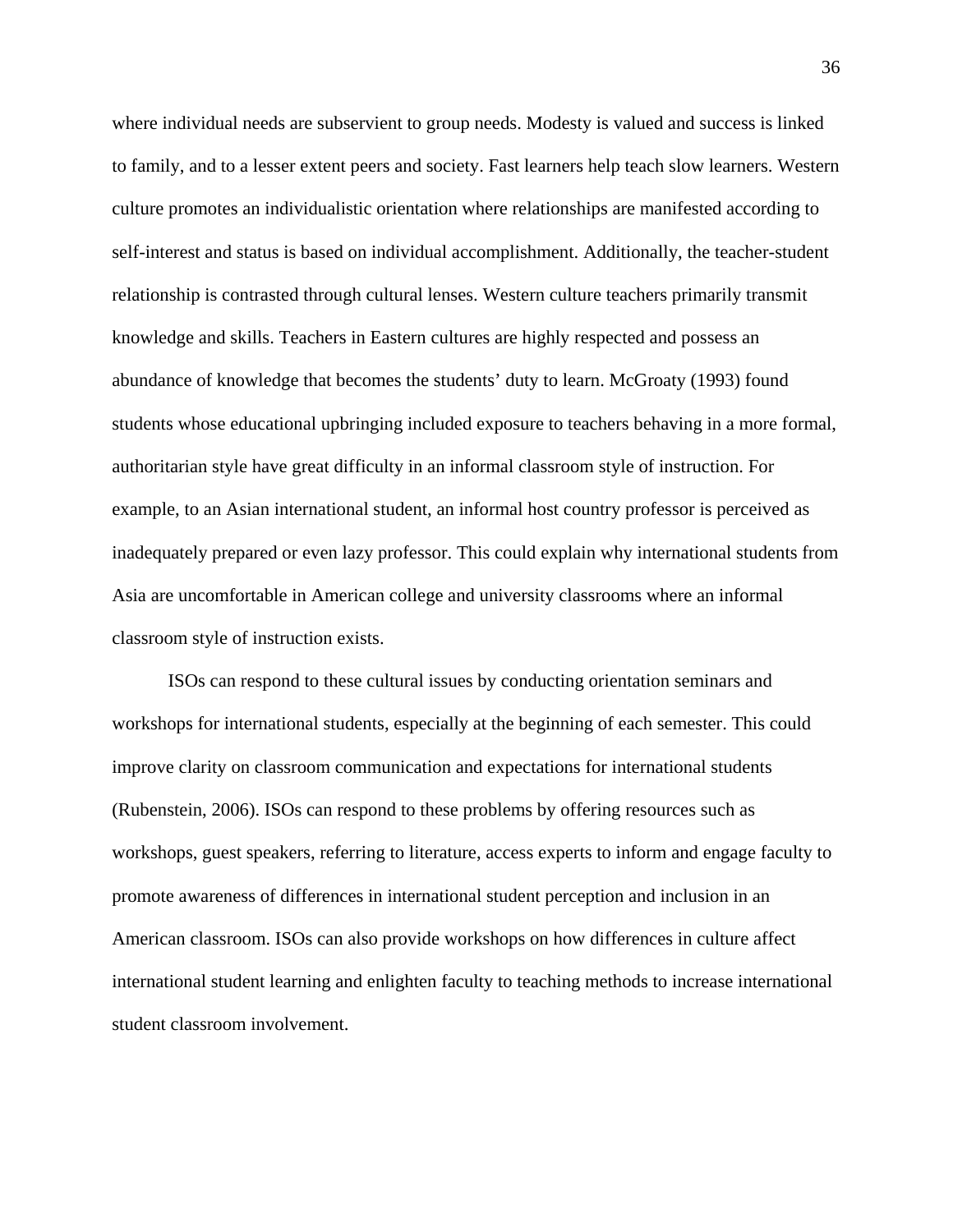Classroom communication discrepancies between Eastern and Western cultures are of paramount importance to understanding international students. Western culture teachers expect questions to be asked by students learning to fill gaps in knowledge. Frequently, teachers ask questions in class to determine whether students read before class or did their homework. However, Eastern culture students ask questions after studying on their own. Another difference is classroom verbal and non-verbal communication. Direct eye contact is a sign of being candid in a Western culture classroom such as the U.S. and avoidance of direct eye contact suggests the person is hiding something. Direct eye contact in an Eastern culture between student and teacher would be the ultimate show of disrespect to the teacher. Emotional expressions can be inappropriate in an Eastern culture class and very appropriate in a Western culture class. Western culture teachers want students to interject passionate responses to a particular topic or issue, an antithesis of Eastern culture international students speaking so softly they cannot be heard (Rubenstein, 2006).

Byrd (1991) notes some institutions admit international students to maintain or increase enrollments without providing appropriate training toward functionality in a college classroom. International students must be proficient in reading and writing academic English; listening to and taking lecture notes, and developing vocabulary beyond everyday usage. When unprepared non-native English speaking international students are placed into English speaking classes, three difficulties arise. First, the international student is unable to fully comprehend lectures and classroom discussion because of limited vocabulary and possibly never listening to English at a rapidly spoken pace. Classroom instructors are placed in a nearly impossible situation of developing the international student without adequate resources and in most instances proper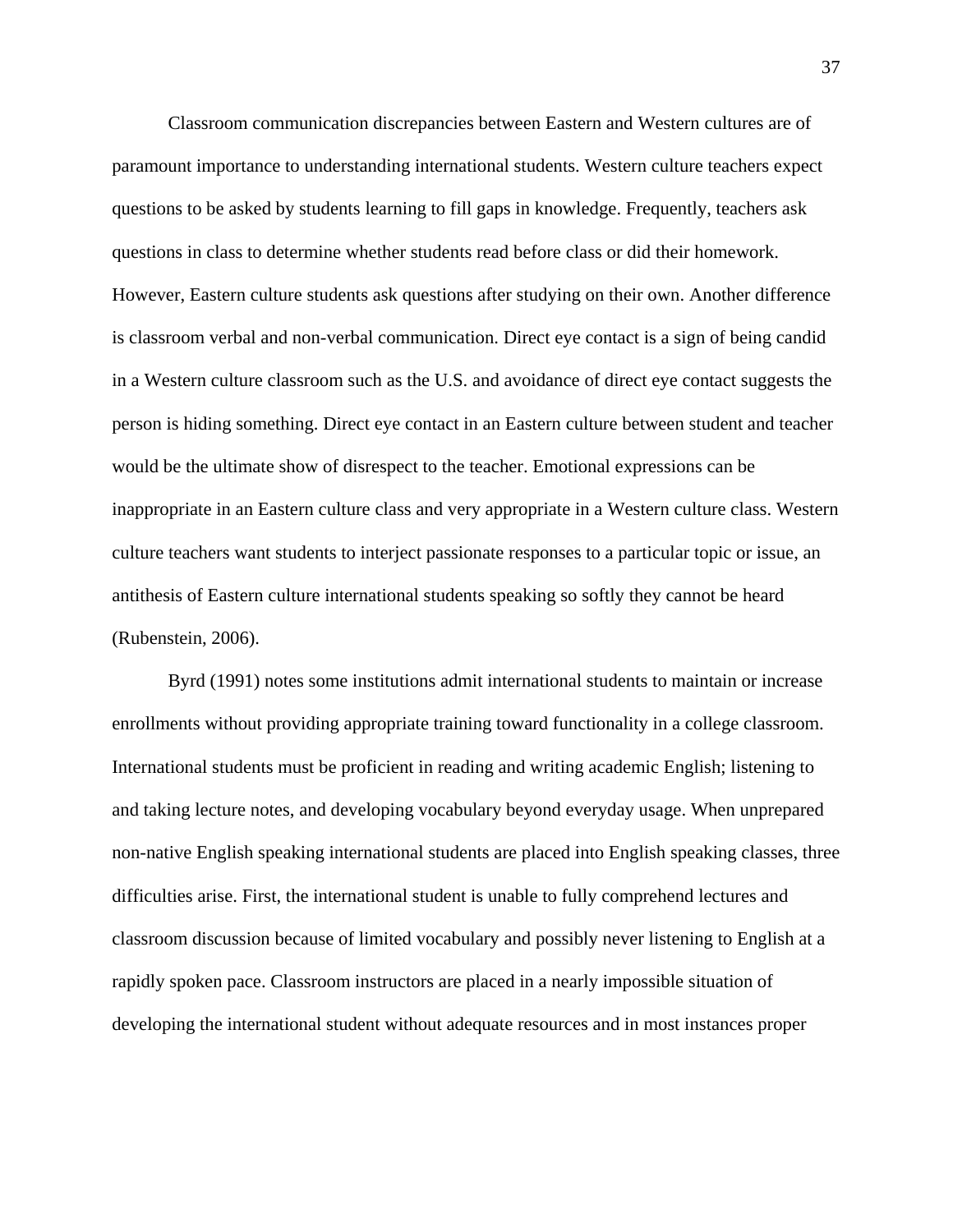ESL training. Having an international student in the class who is unable to communicate with domestic students creates interaction difficulties between groups.

Oftentimes, communications difficulties arise when a domestic professor attempts to ascertain whether international student cultural adjustment issues are from learning English or general language difficulties affecting reading, writing, or speech in their native language (Maxwell, 1979). Communications between international students and domestic students are beneficial because non-native speakers can interact and gain experience using their English language skills. Unfortunately, Americans lack time, desire, or patience to work with international students. Yet, people speaking the dominant language share responsibility in developing cross-cultural relationships. Regarding English language proficiency, Sam (2001) found no relation between level of language proficiency having at least one host country friend and life satisfaction. One adjustment factor particular to host culture norms and values is the international student's degree of fluency with the English language. Poyrazil and Maraj (2007) state English language proficiency is an important predictor of international students' academic achievement. According to Hayes and Lin (1994), international students who stated their understanding and use of English language as sufficient upon their matriculation onto a college campus are able to adapt socially.

Barratt and Huba (1994) used a survey to measure international undergraduate student motivation, self-esteem, interpersonal relationships, participation in extracurricular activities, English language skills, and adjustment to the community. Their research hypothesis was that the higher an international student's integrative or assimilative motivation, the higher their interest and success would be in developing relationships with domestic students', improving their level of adjustment, with increased self-reporting of using campus and community programs and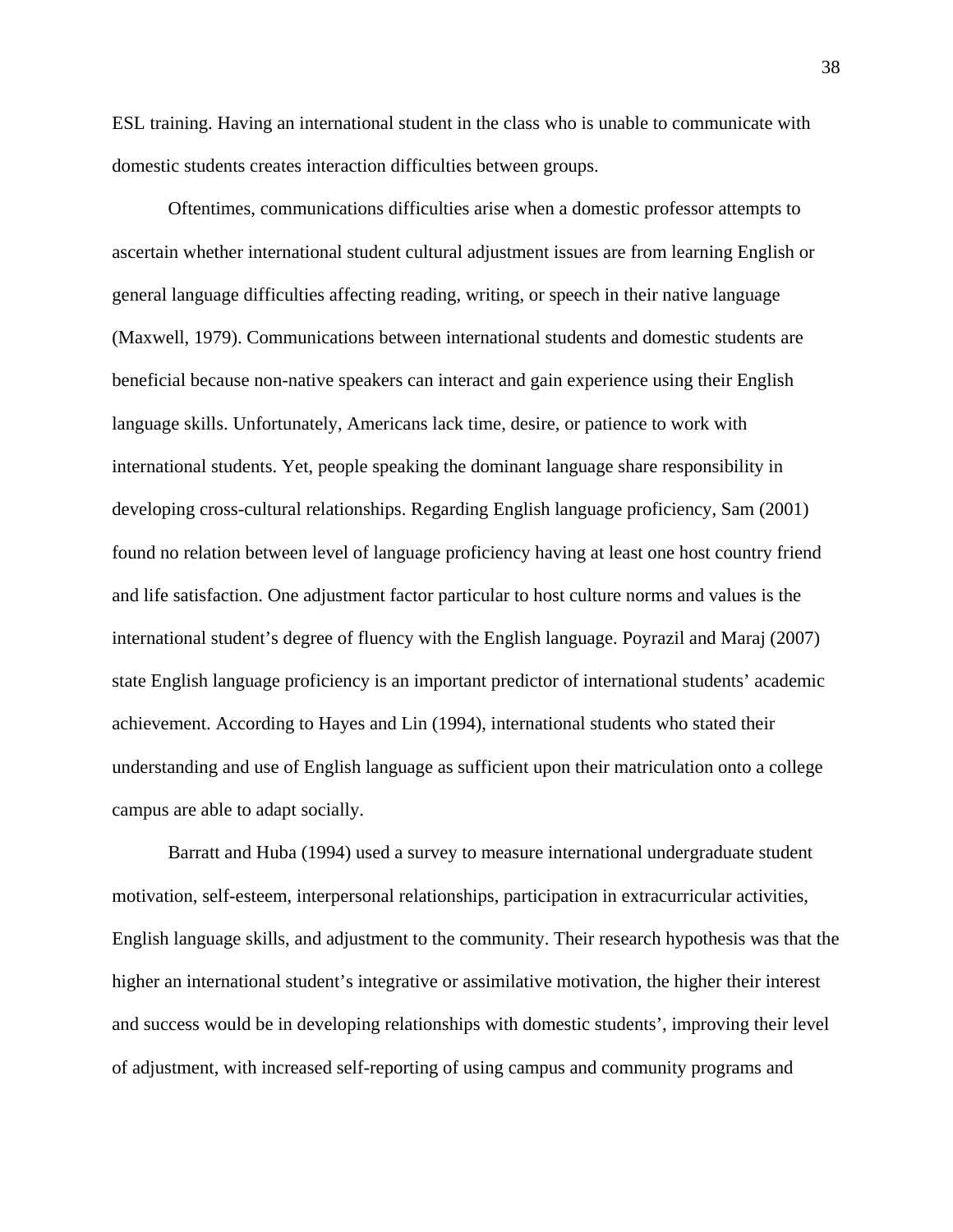amenities. The population of this study consisted of undergraduate students enrolled at a Midwestern state university before the 1992 spring semester. One hundred seventy surveys were returned. The purpose of the Barratt  $&$  Huba study was to inquire undergraduate students regarding perceptions of their study abroad experience and circumstances affecting their experience and the research goal focused on improvement for international student adjustment by promoting proactive programs and assistance. No significant relationships  $(p < .05)$  were found between international student motivation for coming to the U.S. and interest and success in building relationships with domestic students, adjustment, and use of community programs and activities. There were positive relationships between interest and success in building relationships with domestic students and student evaluation of their experience in adjusting to the community ( $r = .26$ ,  $p = .001$ ), and their current self-esteem ( $r = .40$ ,  $p = .000$ ). English language skills were positively related to interest and success in building relationships with domestic students'. Student self-esteem was also found to be a positive relationship to reported use of programs and amenities  $(r = .21, p = .007)$  (Barratt & Huba, 1994).

An example in the literature of first-hand experiences in Eastern and Western cultural differences is Jackson's (2004) study examining positive and negative factors associated with study abroad experiences. Using an ethnographic case study model, 15 English majors from the Chinese University of Hong Kong travelled to England for a five-week study abroad experience. Each student lived with a host family and for many this was their first time away from home. The negative outcomes of this experience are similar to previous acculturative studies (Ying  $\&$ Han, 2006), where most students experienced homesickness and felt out of sorts early in their experience. Students also wrote about how difficult an adjustment it was to eat English cuisine (Jackson, 2004). Differences in food are one of the stressors leading to culture shock (Westwood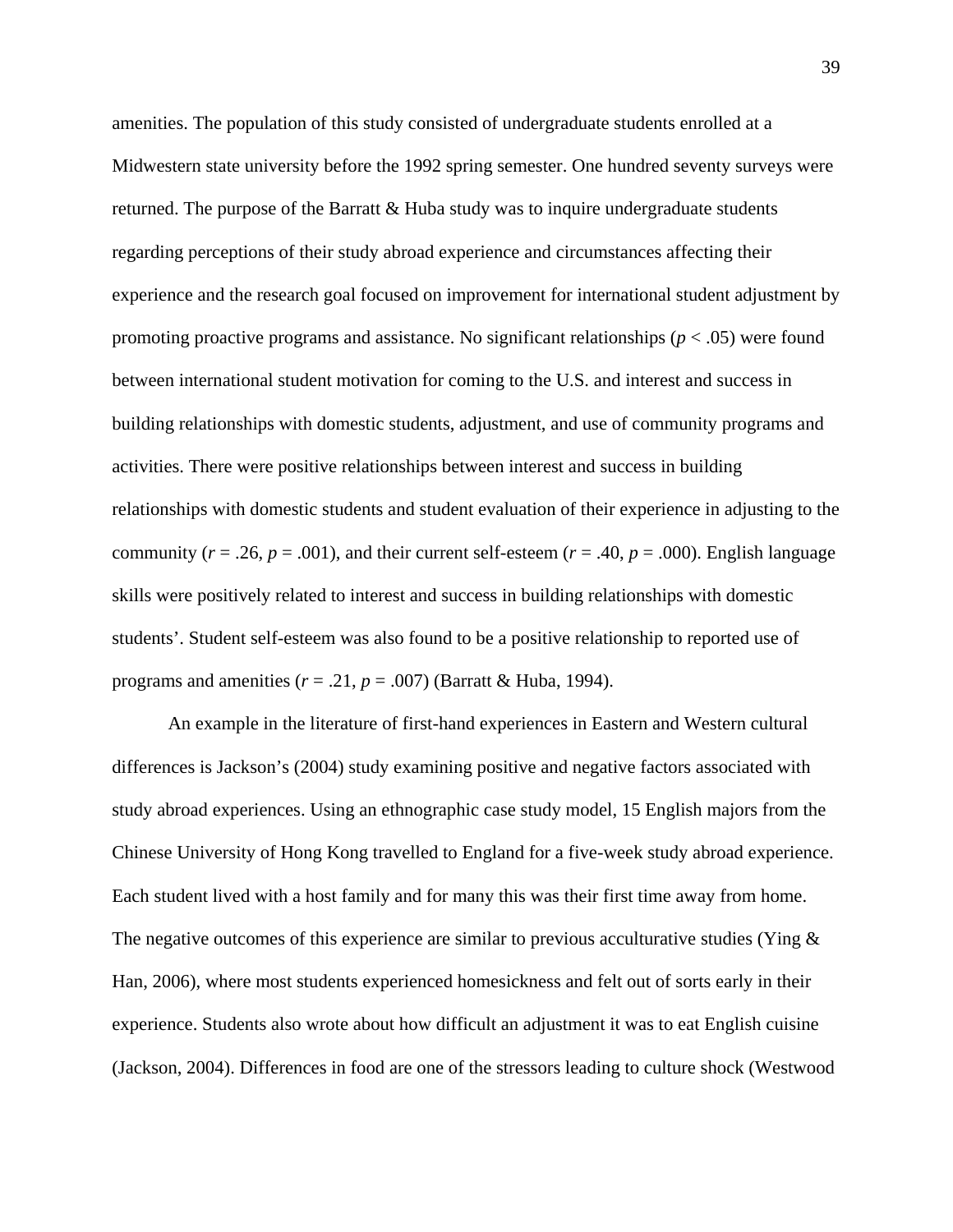& Barker, 1990). Furukawa (1997), using the Cultural Distance Questionnaire (CDQ) on Japanese students, found food was the subscale having the greatest impact on intercultural adjustment. In Jackson's (2004) study, hosts frequent and open displays of affection were intended to make international students feel at ease, but actually were discomforting and some students even became overwhelmed by the level of affection. A male student shared his experience about leaving his host family at the end of the five-week stay. He gave the family a tablecloth as a gift and thanked them for taking care of him. The host mother proceeded to hug him and told him "I love you." It was the first time the student ever experienced being hugged. Though he witnessed her hug her sons, he felt embarrassed by this gesture.

Although there were drawbacks cited in Jackson's (2004) study, they were superseded by positive outcomes of the overall study abroad experience as seen in a shift in participant attitude from the beginning of the study abroad experience. Comfort increased with participant surroundings and increased effort to understand and appreciate different approaches. Participant linguistic improvement and confidence in conversations with domestic students grew and participants observed domestic student behaviors assisting in understanding local communication. Student independence and self-confidence grew and curiosity of the world expanded with exposure to new ideas, values, and behaviors. Once overcoming the initial culture shock, students learned a great deal and some even desired participation in another study abroad experience (Jackson, 2004).

Kuh and Love (2000) found a great majority of colleges and universities are committed to diversity in their student population, faculty, and curricula. However, there is an unwritten assumption suggesting students from a different cultural background must adapt to institutional culture. Campus culture relates whether a student remains at an institution. From a cultural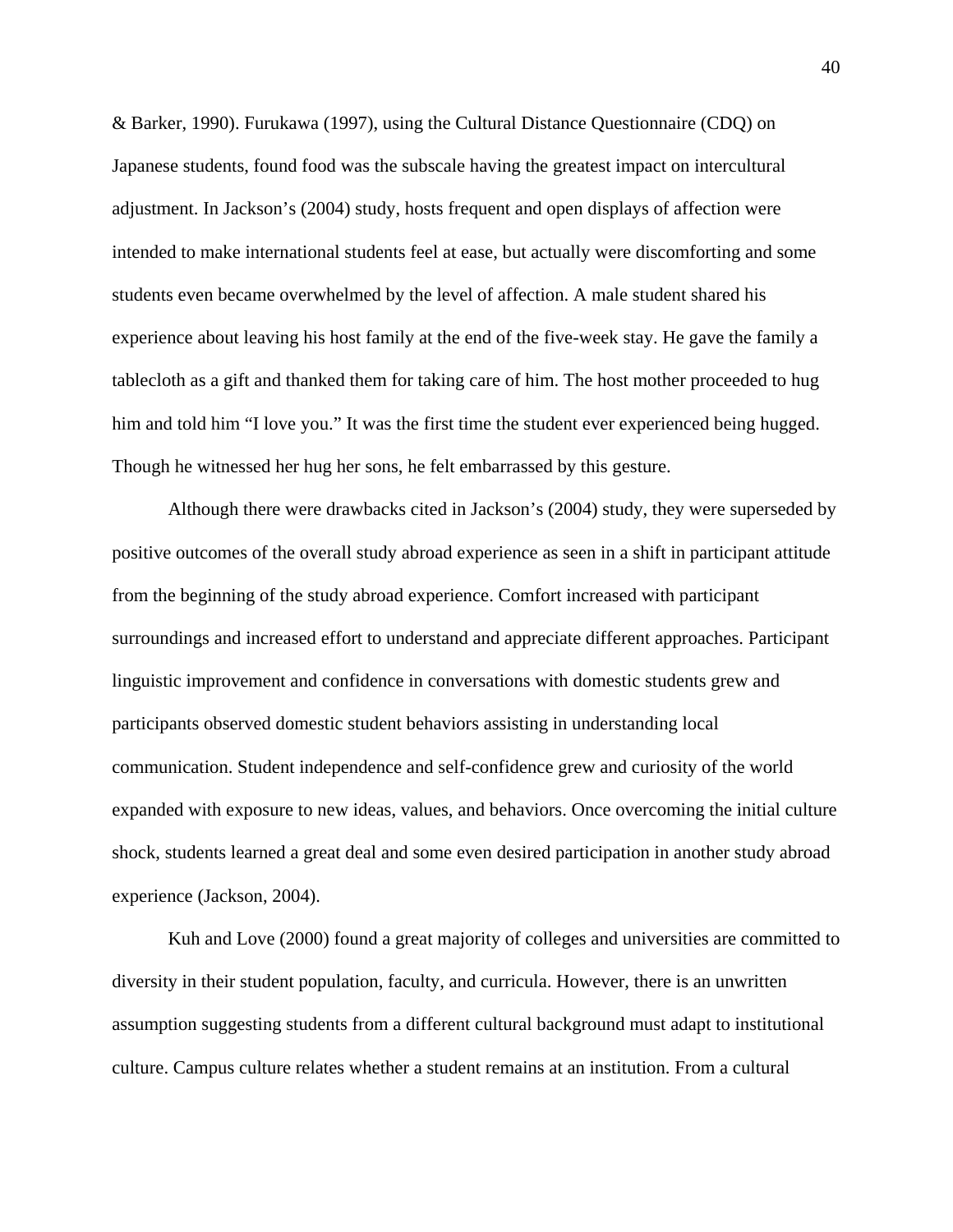perspective, institutional culture is both product and process. Institutional culture accumulates through daily interactions and routines, symbols, special ceremonies, and traditions. Culture on a college campus continues to evolve, and new people constantly join and leave the group. Interactions with fellow students influence the larger institutional environment along with its sub-environments. Culture can be perceived as a form of social control, and as a result, the institution or subgroup can promote pressure on conforming to dominant group norms and attitudes. Therefore, the foundation of cultural influences rests within acquired frames of reference, normative behaviors, and values. An advantage of using culture as a framework for retention is its ability to account for student behavior. Individuals make voluntary decisions about whether to leave an institution. These are often molded by cultural forces (Kuh & Love, 2000).

When viewed from a sociological perspective, international students and people of color attending a predominantly white institution in the U.S. have many similarities. Both populations provide unique values and needs to the higher education environment requiring administrators to respond by providing appropriate services and support including services designed to meet the needs of these populations. Programs and services for these populations are not a "one size fits all" capturing the intended audience. The effectiveness of institutional leadership and the staff implementing programs and support is dependent on a broad understanding of cultural mores and differences. International students and people of color have distinct traditions, customs, and world views and the majority of professional staff on college campuses does not undergo special training in cross-cultural issues (Grubbs, 1985).

The legal and social statuses of international students and people of color can be described as being labeled as outsiders. White U.S. students, the "we" group in predominantly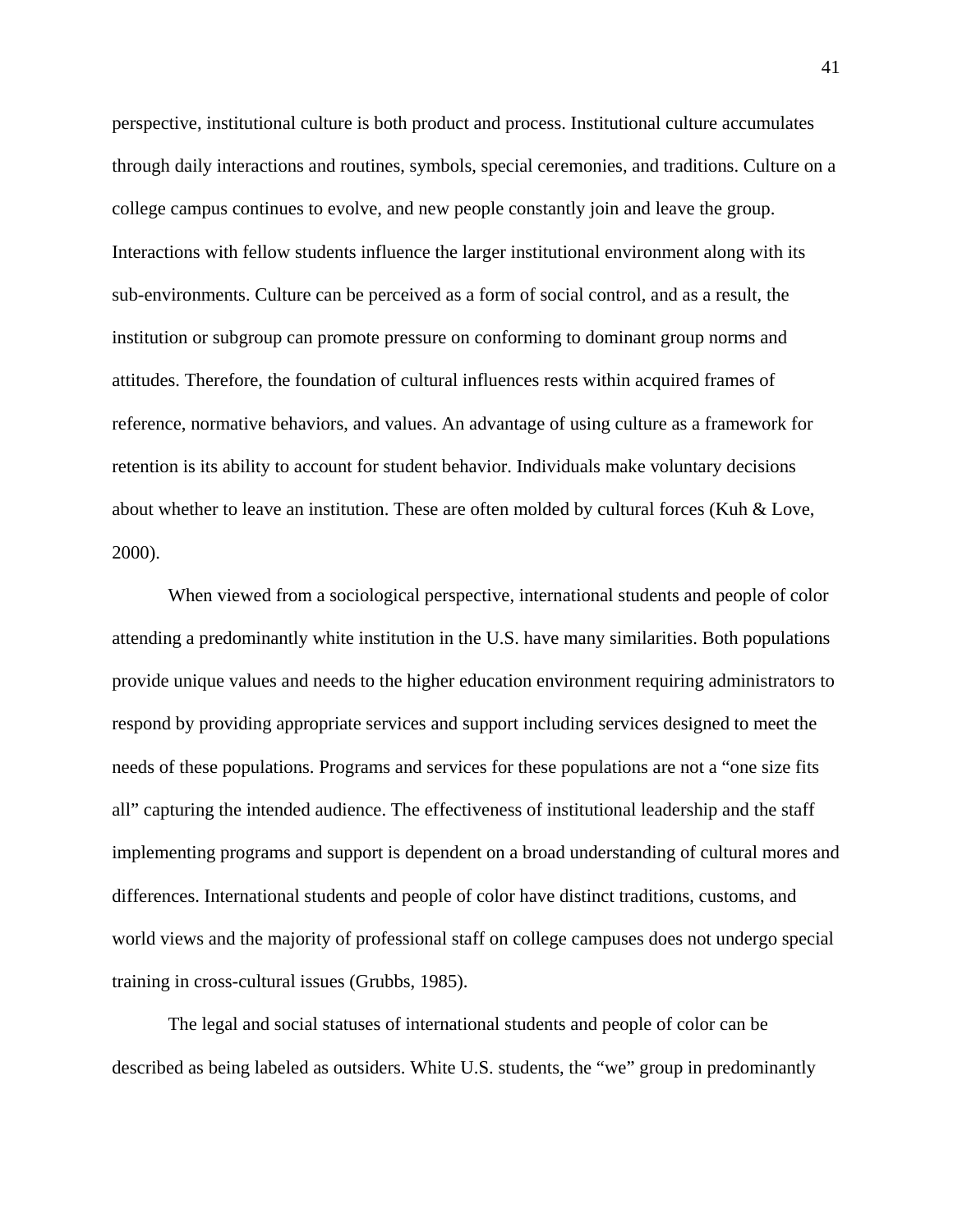white U.S. higher education institutions, classify other groups as "different" and when discussing these populations, international students and people of color are sometimes referred to as "they" (Grubbs, 1985). A case in point is a college staffer quoted in a college newspaper. This person was discussing the Japanese triple tragedy of earthquake, tsunami, and nuclear emergency in March 2011, and how the loss of life affects Japanese people saying "*They're* human and *they* feel and *they* breathe and *they* have emotions just like you and I" (Mabe, 2011, p. 1). A better approach would clearly identify the group of people affected by this tragedy as Japanese instead of the dehumanizing "they" referrals.

Numerically, and through the lens of diverse national, cultural, and racial backgrounds, international students and students of color are considered minorities in the U.S. Minorities are treated as members of a category, i.e. international students. Both international students and students of color are distinguishable from the dominant members of the host culture and excluded from full participation in the institution. Carey and Mariam (1980) define minorities as "a group of persons apart from the mainstream of social processes and institutions. For the most part, they are perceived to be politically, socially, economically, and educationally distinct" (p. 131). When international students and students of color matriculate into a new school, they generally adopt new values and incorporate new belief systems of the dominant culture at the expense of their own cultural and national identity.

International students are sometimes unaware of how being different sometimes provides certain levels of ambiguity. Yet, international students are also expected to have a level of understanding equal to domestic students and participate in the same activities as domestic students while simultaneously there is a lack of recognition of the difficulties faced in coping with these requirements. Interaction with the host culture leads to effective participation and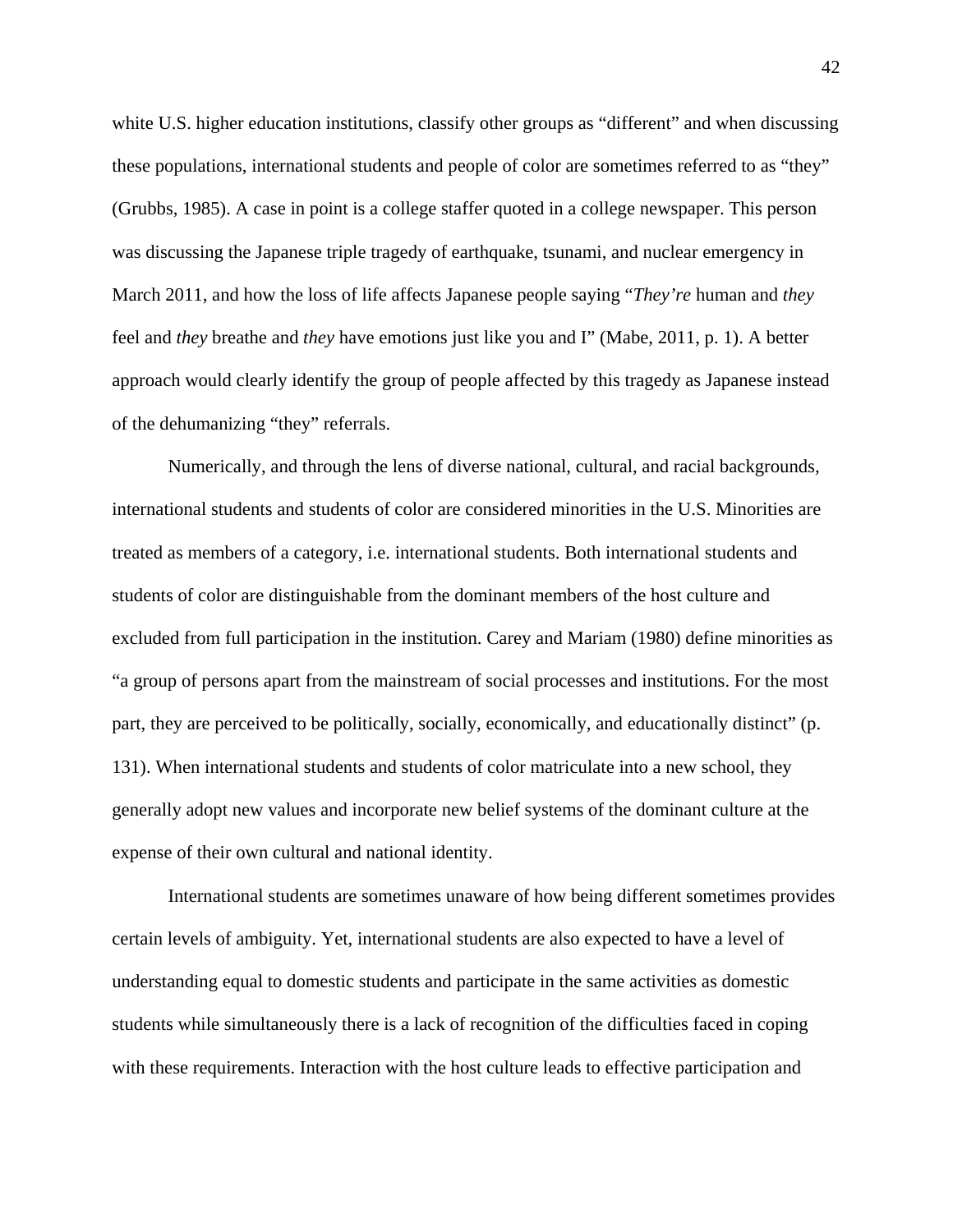communication by culturally unique individuals in the academic arena and society at large. The dominant pattern of international students and students of color adjustment and adaptation is withdrawal into smaller enclaves that minimize interaction with society, thus leading to expectations of unwillingness to participate in all phases of campus life. When international students and students of color limit inclusion in educational and social activities it leads to inadequate adjustment (Carey & Mariam, 1980).

Difficulties, including racial/cultural discrimination will arise for international students when navigating within collegiate and societal cultural norms. Adjustment for international students can be stunted or even derailed based upon how they perceive the weight of an event or its intensity leading to alienation and avoidance. Withdrawal into conational communities counterattacks these unpleasant circumstances (Carey & Mariam, 1980). Other issues faced by international students and students of color are media enhanced preconceptions and stereotypes that reinforce the categorical views of domestic students, staff, and administration.

Viewing these populations from a categorical perspective reduces the range of participation in social activities and becoming involved in the socio-cultural process of the dominant culture. The expectations of these two groups are rapid conformity to the host culture and the possibility of being limited in their conformity by stereotypes (Grubbs, 1985).

The minoritization of international students in the U.S. is a process of socialization where they are introduced to American society and learn adaptive skills. International students are resocialized by learning about mainstream American society and culture through exposure to new values, beliefs, and modes of behavior. Next is the selection of behaviors to attain their educational goals through appropriate and beneficial adjustment to American society. This resocialization is done at the expense of the international students' cultural and national identity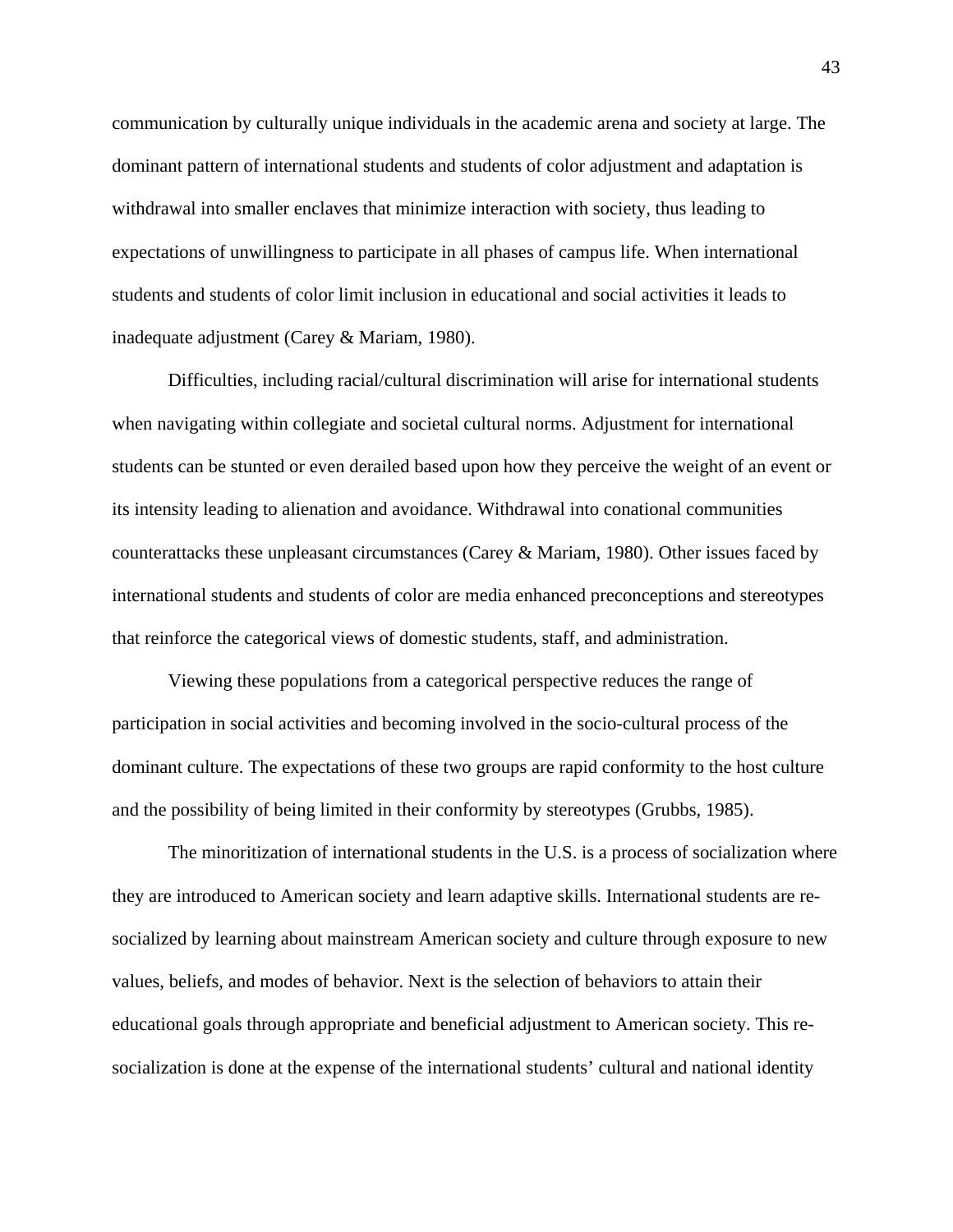creating confusion and a disproportional balance in their beliefs and attitudes. The alternative of inadequate adjustment occurs when there is limited participation in educational and social activities (Carey & Mariam, 1980).

The acculturation of international students is similar to students of color because both groups are attempting to compete for status, rights, and privileges within the dominant culture's institutional system framework. Distinct parallels between international students and people of color being labeled as minorities can be found in the three phases in the minoritization process separation, labeling, and treatment, limiting access to and participation in socio-cultural activities (Carey & Mariam, 1980). Wagley and Harris (1964) identify five descriptive features categorizing a minority group. First, is a subordinate social group where members experience disadvantages delineating from prejudice and discrimination. Second, the group has physical or cultural characteristics deemed inferior to the dominant group. Third, people in the minority group are sensitive to their status. The fourth feature is membership is prescribed and nonvoluntary. Finally, minority group members tend to marry and stay within their own communities.

Carey and Mariam (1980) posit four adaptation modes in the minoritization of the international student. First, during their initial experience, international students possess a minimum of two sets of cultural orientations. An international student forms a broad view of their new environment to identify important differences between what they know in their culture and what is different in the new environment. The next mode is "cultural straddling" (p. 133) where the international student attempts to use newly learned social skills in their new environment. Third, is encountering multiple adaptations and creating balance between the cultural experiences of the international student. This pattern of socialization can be traumatic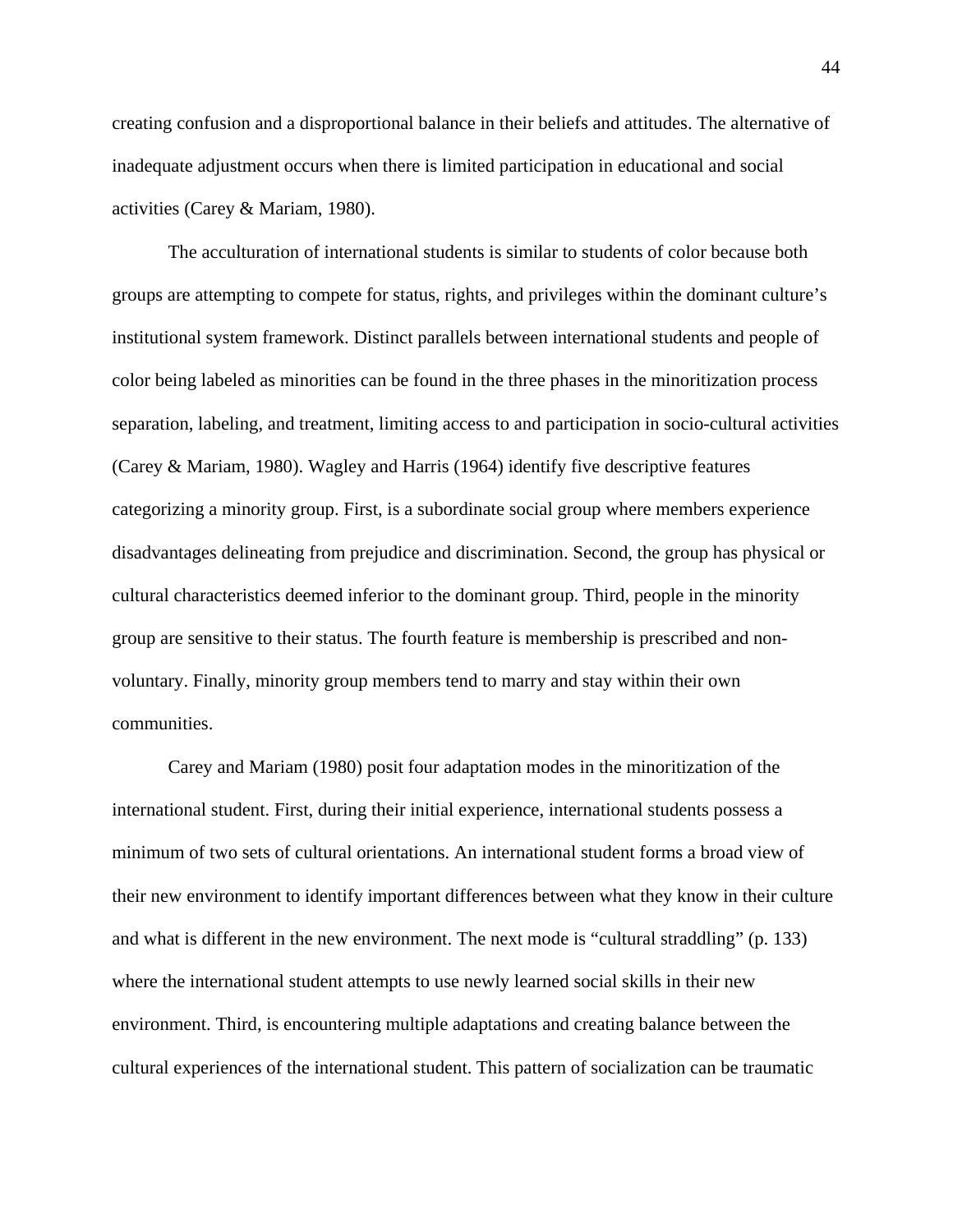because the international student must resolve the contradiction between personal and social goals against goals and objectives to pursue. Finally is the fatal immersion into the host's culture and social activities. This occurs when the international student develops disdain for their own culture and the practices and cultural values of their own society while embracing the host culture.

Cultural distance is another challenge for relating international student academic and social performance. Three of Kuh and Love's (2000) eight cultural propositions pertain to cultural distance. Proposition 4 states "The probability of persistence is inversely related to the cultural distance between a student's culture(s) of origin and the cultures of immersion" (p. 204). International students must travel long distances from their homeland to their institution of choice. Even though international students travel a great geographical distance, the cultural distance travelled is often more important. Proposition 5 states "Students who traverse a long cultural distance must become acclimated to dominant cultures of immersion or join one or more enclaves" (Kuh & Love, 2000, p. 204).

Travelling to a foreign country with the intent of obtaining a college degree is difficult, threatening, and intimidating especially considering students who realize immersing within the domestic and institutional subculture conflicts with parts of their home culture, and their meaning-making systems. Meaning-making systems consist of values, assumptions, and beliefs regarding college expectations, student role in college, and importance of obtaining a college degree. For example, Asian culture discourages speaking aloud in class, and working by oneself is socially unacceptable, whereas in Western cultures, these actions are pathways to higher grades. Proposition 6 is "The amount of time a student spends in one's cultures of origin after matriculating is positively related to cultural stress and reduces the chances they will persist"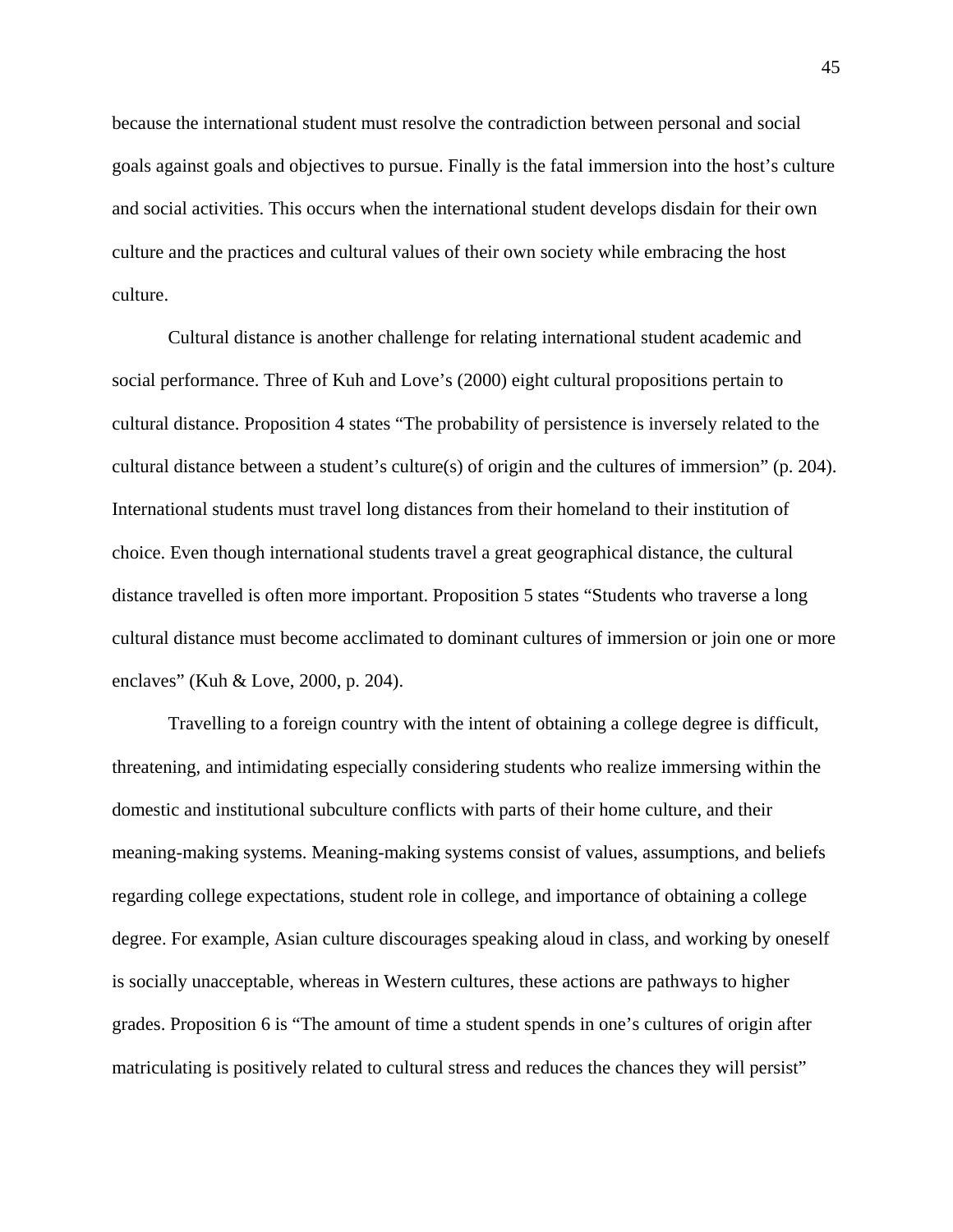(Kuh & Love, 2000, p. 205). Through socialization, those who travel long cultural distances must adopt institutional values, attitudes, beliefs, and assumptions of the institution for survival and success. Sojourners, in extreme cases, are even expected to deny or renounce their own culture. One's compliance and ability to leave their cultural setting could be necessary in order to persist in another culture. Therefore, an explanation as to why some international students leave an institution is their lack of ability to regulate distance between their own culture and the dominant culture of the institution (Kuh & Love, 2000).

Two policy and procedural recommendations from Braxton and McClendon (2002) incorporate administrative implementation to influence social integration and retention. These recommendations are common knowledge for domestic students, yet for international students, the recommendations are critical components of social integration leading to understanding acceptable norms and values in the host country. Successful implementation of these two recommendations could expedite international student transition into the host culture. The first recommendation promotes an institutional development policy of clear and consistent communication regarding rules and regulations. Social integration and persistence can be improved with well-informed students (Berger & Braxton, 1998; Braxton & Brier, 1989). The second recommendation requires a policy of first and second year students living on campus for the purpose of guiding their social integration (Christie & Dinham, 1991; Pascarella & Chapman, 1983). This is an especially important recommendation for international students because living on campus helps them incorporate into the social fabric of the campus and learn about involvement opportunities.

Furukawa (1997) used the Cultural Distance Questionnaire (CDQ) to determine whether cultural distance was a factor in the adjustment of international students. CDQ consists of 31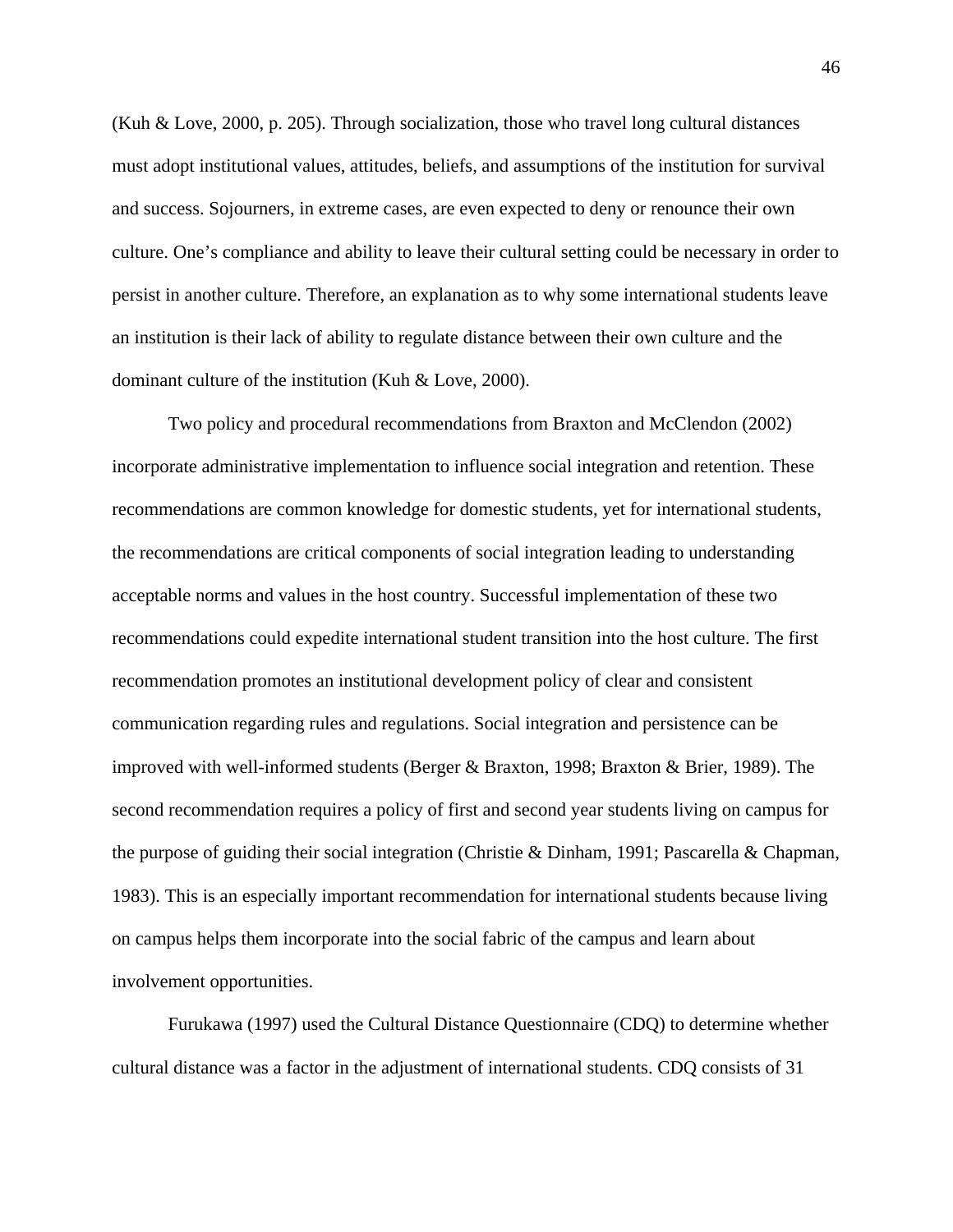questions relating to attitudes, preferences and behaviors, social contact, ethnocentrism, and adherence to cultural values and measures distance between two cultures based upon their social and physical attributes. Furukawa's purpose in using CDQ was to evaluate reliability and validity of the Japanese version of the instrument. Reliability and validity of the Japanese instrument was demonstrated. Subjects were 272 Japanese high school and college students between the ages of 18 and 20 years old studying abroad. Pre-departure, each student was given self-report questionnaires to answer. After six months, each participant was given the General Health Questionnaire (GHQ) to measure emotional distress in the host country. Six months after returning to Japan, CDQ was administered and 78% gave consent and returned the questionnaire. Research results conclude cultural distance as measured by the CDQ did increase levels of emotional distress in participants.

Previous research from Longhurst (1999) and Sander, Stevenson, King, and Coates (2000) recognized social contact as a valuable component of students' learning experience. On a simplistic level, persistence increases when faculty spent more time informally with students and students with peers (Tinto, 1982). Astin and Kent (1983), along with Pascarella (1985), found students' level of academic success and frequency of interaction with faculty and peers can positively influence one's intellectual or interpersonal self-concept. Pre-college academic selfconcept did have a positive relationship with collegiate academic achievement (Pascarella, Smart, Ethington, & Nettles, 1987). These studies provide evidence as to why ISOs need to promote and encourage greater contact between faculty and international students.

A top priority for new college students when matriculating onto campus is making friends. Social integration is a key college student transition component. Sharing a sense of community promotes social integration of first-year students. Socialization is very difficult for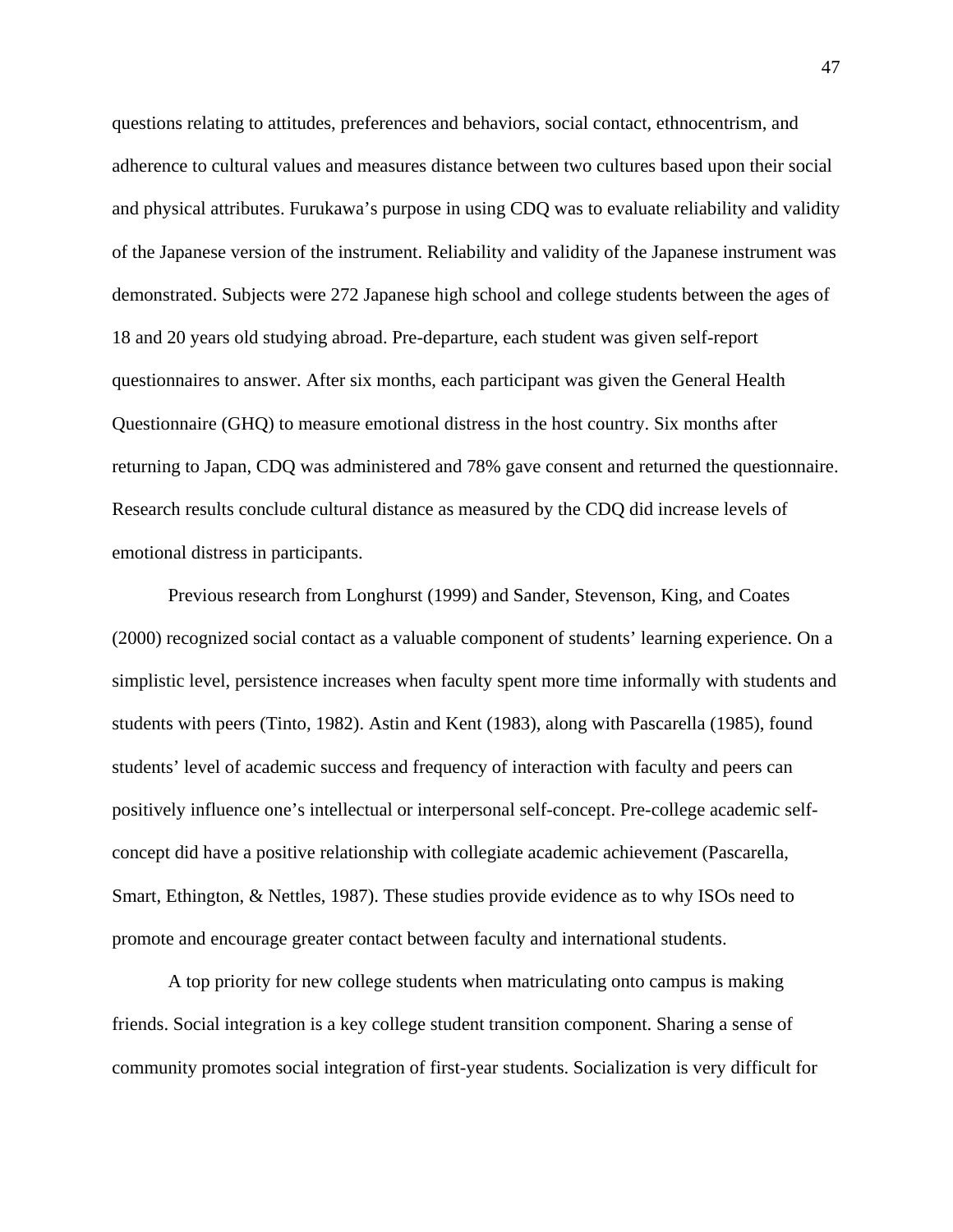international students especially those limited in their grasp of the host language and limited awareness of host culture, customs, and norms. Napoli and Wortman's (1998) research indicates social support and peer involvement are positive influences on social integration. Within a college framework, social integration is defined as the "extent of congruency between the individual student and the social system of a college or university" (Braxton, Sullivan,  $\&$ Johnson, 1997, p. 111). Pascarella and Terenzini (1991) define social integration as "the extent which the individual shares the normative attitudes and values of peers and faculty in the institution and abides by the formal and informal structural requirements for membership in that community or in the subgroups of which the individual is a part" (p. 51).

Retention will improve when international students immerse themselves within the framework of host culture norms and values, or through obtaining enclave membership. Enclave membership helps international students fit in, develop a sense of belonging to at least one group, and enables recognition of people with similar values, assumptions, perspectives, beliefs, and meaning-making systems. Cultural connections with other students, faculty, and others can improve an international student's sense of belonging (Kuh & Love, 2000).

Tinto's 1975 research hypothesizes interactions with faculty and administration, informal peer group associations, and study group learning as components of college student social integration. Tinto's findings support his hypothesis that higher social integration leads to greater levels of institutional commitment. When students withdraw from school, Tinto found there is a relationship between attrition and how significant student intellectual and social integration is part of the institution. Student-to-student interactions and student-to-faculty interactions outside the classroom are most beneficial because the peer group is a primary component of undergraduate student development and faculty is secondary. Personal contact between faculty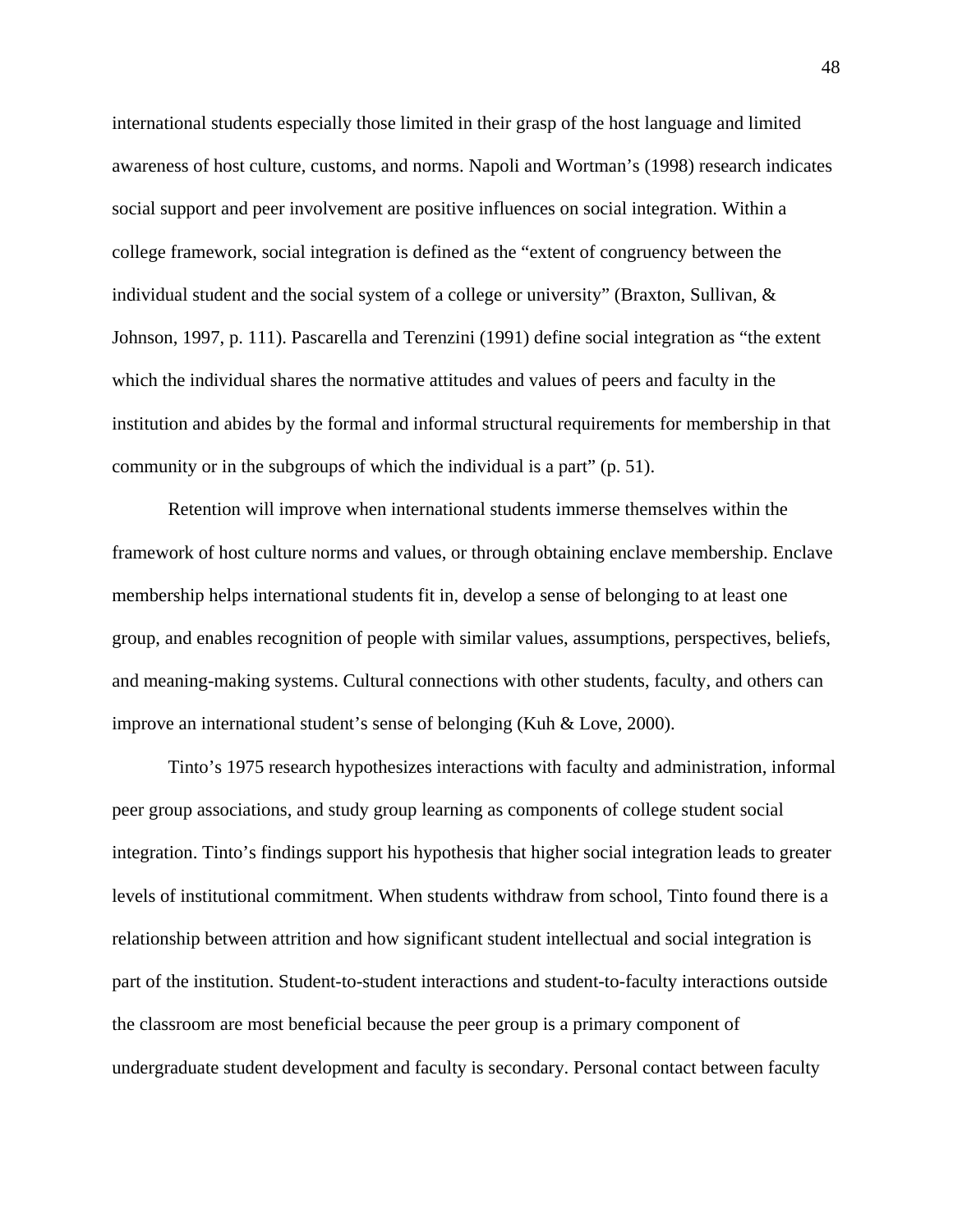and students is critical, but even more critical is the quality of contact. Faculty who highly value student development, altruism, and social activism help facilitate student learning and development. Professors are very important cogs in promoting social integration (Astin, 1993).

Social network is a subcategory of social integration and can be traced back to Durkheim's (1897/1951) work on suicide hypothesizing a person with higher integration into the structure of societal institutions would reduce the likelihood of the individual facing social isolation. An individual experiencing a lower degree of social isolation would be less likely to commit suicide. Durkheim's research plays a prominent role in Tinto's Student Integration Model SIM (1975, 1987, 1993). Tinto's SIM modifies a student's original intent and commitment once they are integrated into the institution through the degree of connection with fellow students. Integration is measured when looking at student awareness of their on-campus associations.

Thomas (2000) defines social networks as "the sets of acquaintances and friendships that define one's relations with others" (p. 595) and connects the social network paradigm with Tinto's SIM as a way of understanding social integration. Thomas' research looks at the relationship between social integration and student social structure roles in retention. From the social network perspective, Thomas attempts to determine subgroup membership and characteristics of relationships to and within these subgroups. During the 1992-1993 academic year, Thomas used 322 first-year freshman responses from a private liberal arts college and collected grade and enrollment data after the first year. Findings suggest a relationship between academic integration and retention. No link was found between academic integration and institutional commitment. Students with fewer out-of-peer-group connections limit their opportunities to be influenced by people in the broader network. Granovetter (1973) concluded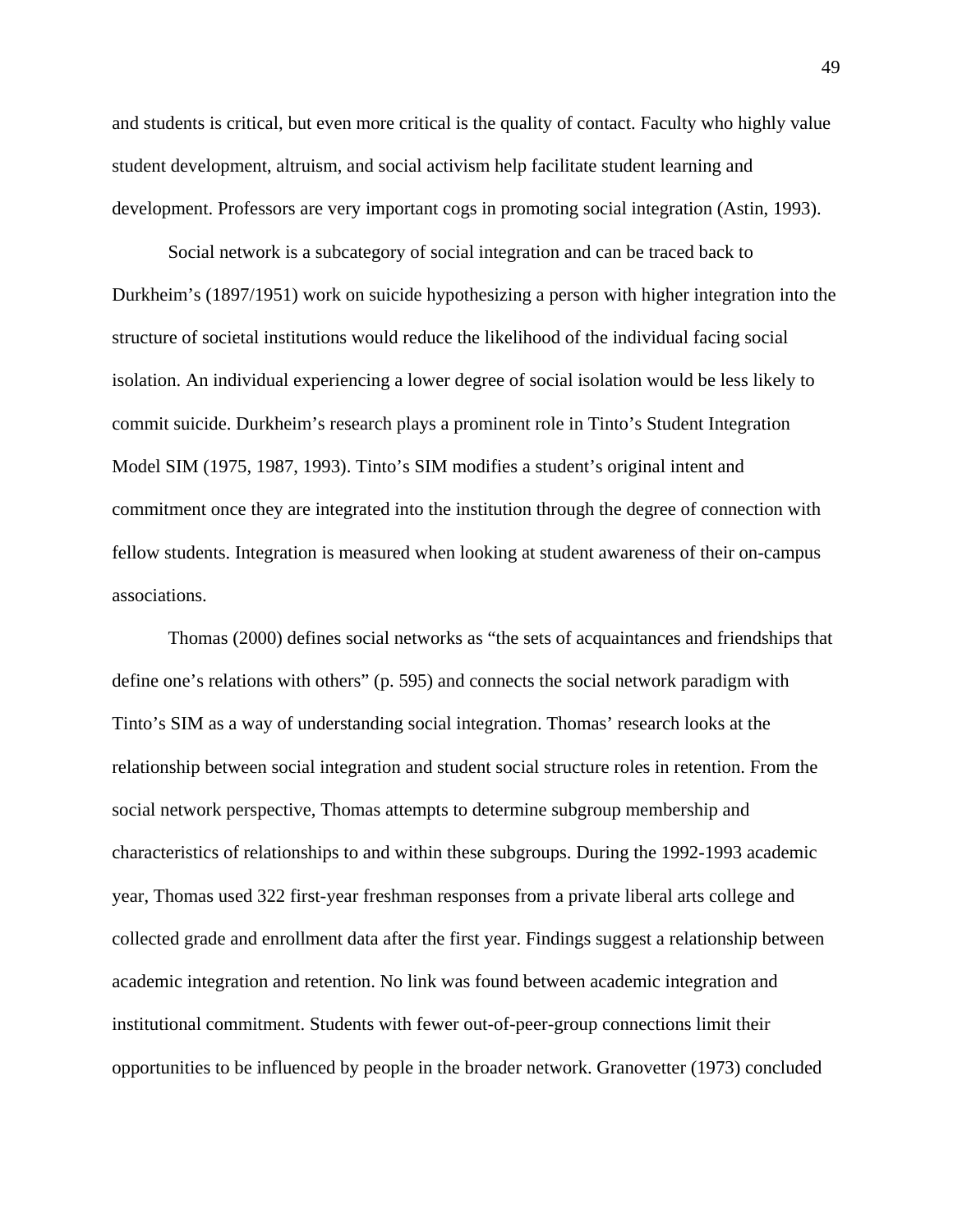students with lower peer group connections are more dependent on people in their peer group for academic and social support and therefore less likely to move outside the circle. International students first typically form enclaves with co-nationals and people from similar cultures. Territoriality could result in lower social and academic adjustment as well as potential lower academic performance, with a greater likelihood of leaving the institution (Thomas, 2000). Bonacich's (1987) measure of centrality measures the degree a student is connected to other connected students and did have a small direct positive relationship on persistence. The results of Bonacich's research along with Thomas' (2000) findings bring credence to the idea that student networks can be viewed as "pools of social and academic resources from which students draw" (Thomas, 2000, p. 607). Students having significant connections outside their peer group performed better academically and increased persistence. Students with broader, well-connected networks make easier connections with others because they have many strands connecting many parts of the overall social network. Thomas suggests designing activities and residential environments encouraging the development of student relations for the purpose of enhancing ingroup diversity and most importantly to empower students to develop a relationship portfolio that provides key academic and social resources especially during the first year at a college or university (Thomas, 2000).

Berger (1997) adds three subscales of how sense of community in dormitories influences social integration and factor into whether a student leaves an institution of higher learning: community identity, community solidarity, and community interaction. Community identity is students feeling at home on their dormitory hall and identify as belonging to the dorm community or even a dorm floor. Community solidarity is people on the hall sharing similar basic values, and an example of community interaction is dorm floor neighbors knowing each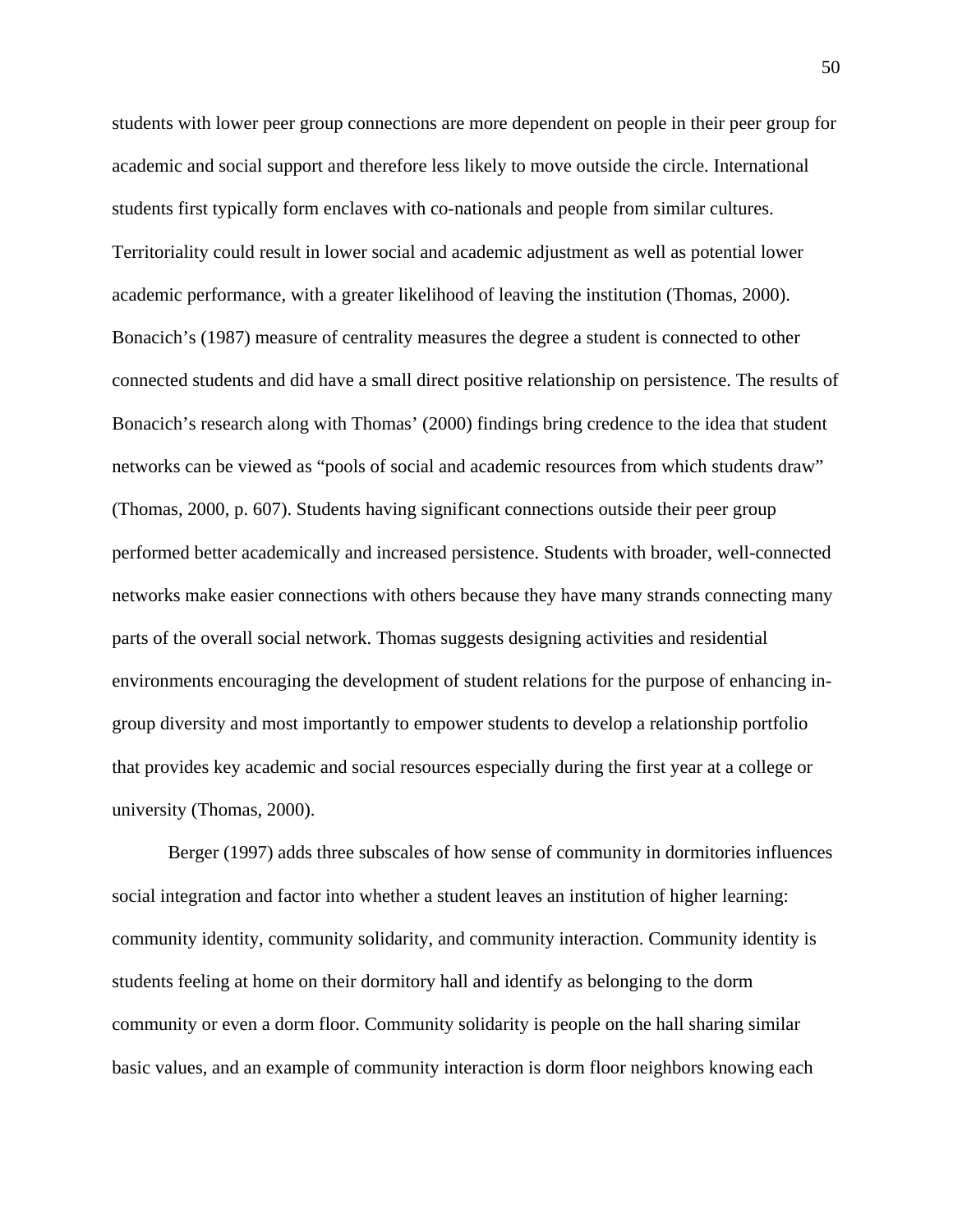other on a more personal level (Berger, 1997). Social integration into the system occurs through involvement in social activities offered at the institution and sharing a sense of community. When a positive relationship is established between an individuals' sense of community and integrating into a college campus dormitory, it creates positive effects for student success in other campus offerings including increased faculty contact and higher persistence rates. Berger suggests creating policies, procedures, practices, and student behaviors that facilitate or inhibit social integration sense of community development in dormitories.

As seen up to this point in the literature review, international students face enormous obstacles in learning about cultural forces. First, international students must learn and understand the positive and negative effects when learning through interaction. Second is students' ability to comprehend the culture of higher education. Tichy (1982) describes culture from the organizational perspective as "social or normative glue" (p. 63) defined by shared values and norms that exist within an institution of higher education. The higher education culture can also define, identify, and legitimate authority. Kuh and Whitt (1988) define higher education culture as

the collective, mutually shaping patterns of norms, values, practices, beliefs, and assumptions that guide the behavior of individuals and groups in an institute of higher education and provide a frame of reference within which to interpret the meaning of events and actions on and off campus. (pp. 12-13)

Coping styles, social networks, and proper assessment and adaptation to a new environment are critical to social support systems of international students. Steinglass, De-Nour, and Shye (1985) promote social network size as the best predictor of social adjustment. This goes against Rajapaksa and Dundes's (2002) findings that found no correlation between the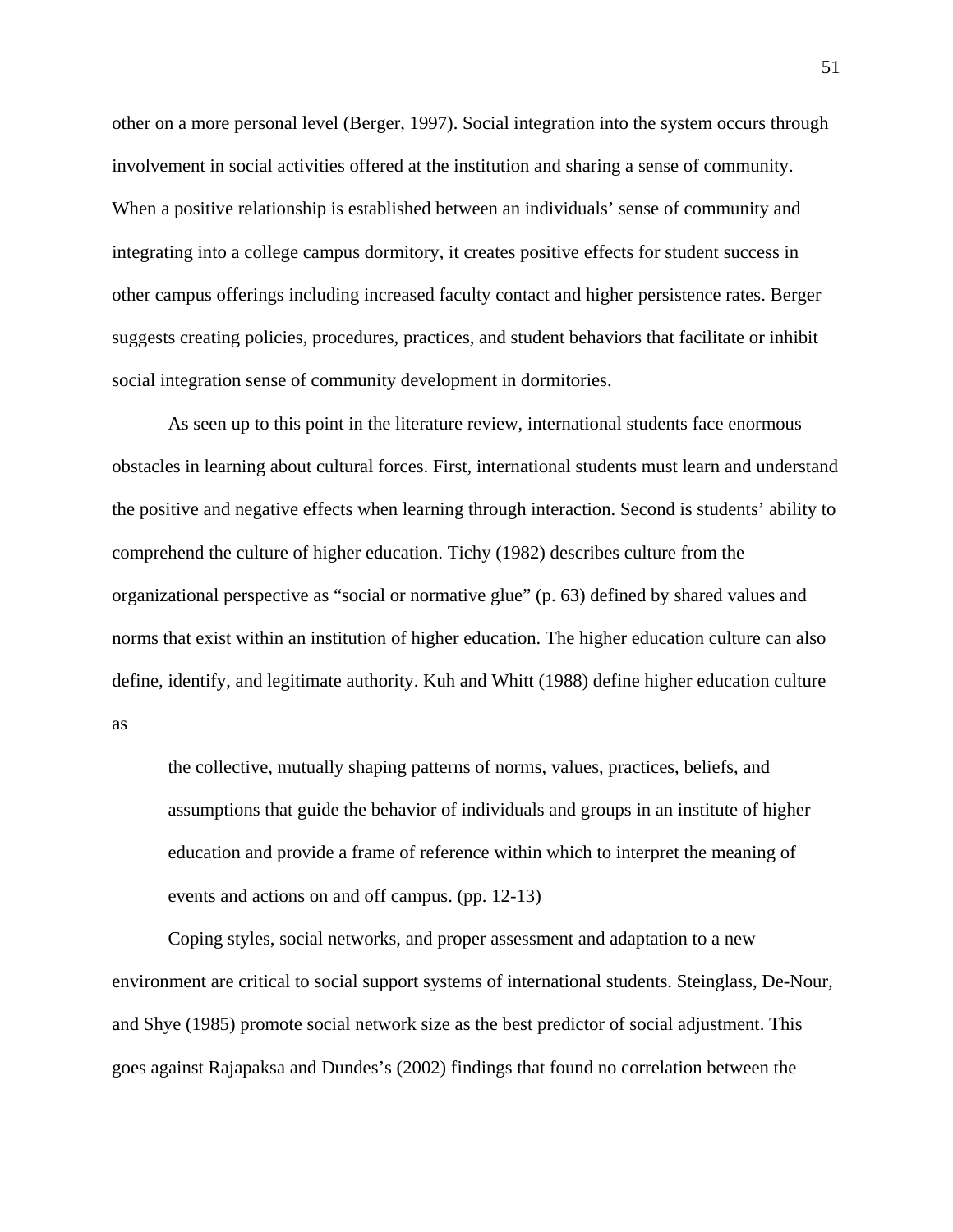number of close friends of international students and American students and social network satisfaction. Their research found international student perception of social network correlates with adjustment and the researchers imply part of student adjustment for international students is perception of their social network. Items that promote interaction include openness to learn about another's culture, opportunities for learning English, and common interests. Being in a new environment, international students suffer from a heightened state of anxiety reducing opportunities to become part of the college social scene (Hayes & Lin, 1994). Bean and Eaton's (2002) research on coping behavioral theory proposes people can adjust to new situations by assessing and adapting. Coping skills enable students to adapt and adaptation allows integration into the environment of their new school.

Social networks vary in degree of importance regarding the social relations of international students. Most important is the conational network that affirms and allows safe expression of familiar ethnic and cultural values with students from the same country or other countries within their home country's region. Second, domestic student network is a bicultural network whose purpose is facilitating academic and professional aspirations along with domestic student bonding. The least important network, multinational, provides companionship for recreational, non-culture, and non-task oriented activities. A potential benefit of international students participating in extracurricular activities with domestic students is an increase in selfconfidence within social settings (Bochner et al., 1977).

Numerous studies discovered significant relationships between social interaction and adjustment of international students **(**Surdam & Collins, 1984; Zimmerman, 1995). International students who talked and interacted with domestic student students were more likely to have positive experiences in adjusting to the American way of life. Samovar, Porter, and McDaniel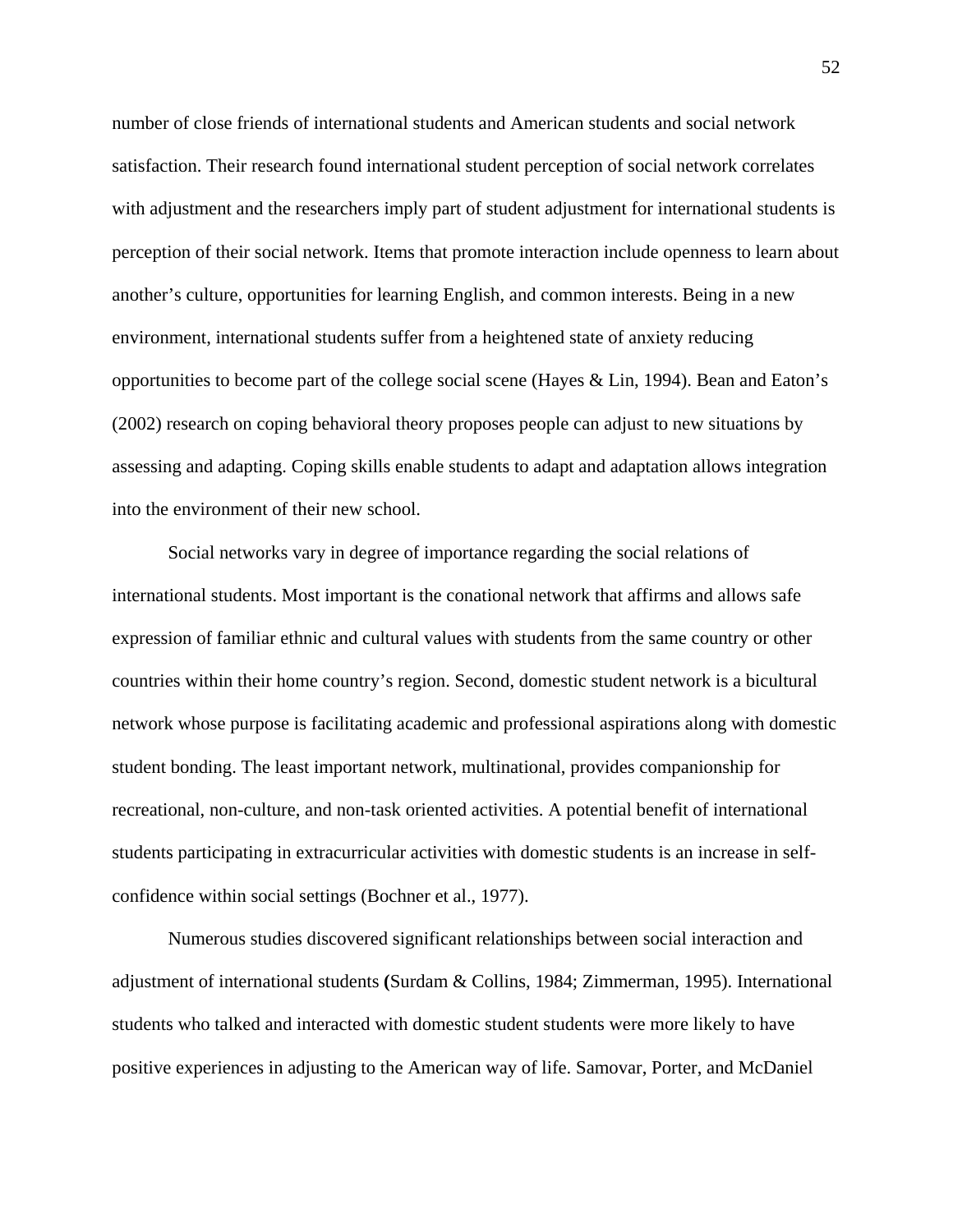(2009) define intercultural communication as occurring "whenever a person from one culture sends a message to be processed by a person from a different culture" (p. 7). Surdam and Collins (1984) found when international students spent more time informally with Americans, adaptation improved. Zimmerman (1995) found frequency of interaction with American students was the most important factor for international student adjustment.

Another key international student socialization theory is uncertainty reduction theory. Uncertainty reduction theory explains communication in intercultural and intergroup environments and is an important theory to this study because it reinforces the notion that various practices can be used to promote the adjustment and acculturation of international college students by reducing stress and anxiety related to uncertainty. The process of learning English and effectively navigating the U.S. mainstream could be enhanced by social activities such as engaging with other students and faculty members, participation in extracurricular activities, etc. Within the context of uncertainty reduction theory, international students should reduce levels of stress and anxiety associated with social cultural adjustment through engagement (Gao & Gudykunst, 1990).

The uncertainty reduction theory examines uncertainty, anxiety, and adaptation issues encountered by international non-native speaking college students from a communications perspective to explain intercultural adaptation. Gudykunst and Hammer (1988) evolve uncertainty theory by incorporating anxiety and uncertainty reduction to explain intercultural adaptation from the perspective of communication. International college students lack host cultural behaviors and therefore develop feelings of uncertainty or insecurity. The argument suggests that reducing cognitive uncertainty and affective anxiety is a prerequisite for intercultural adaptation. Eight variables affecting both the reduction of uncertainty and affective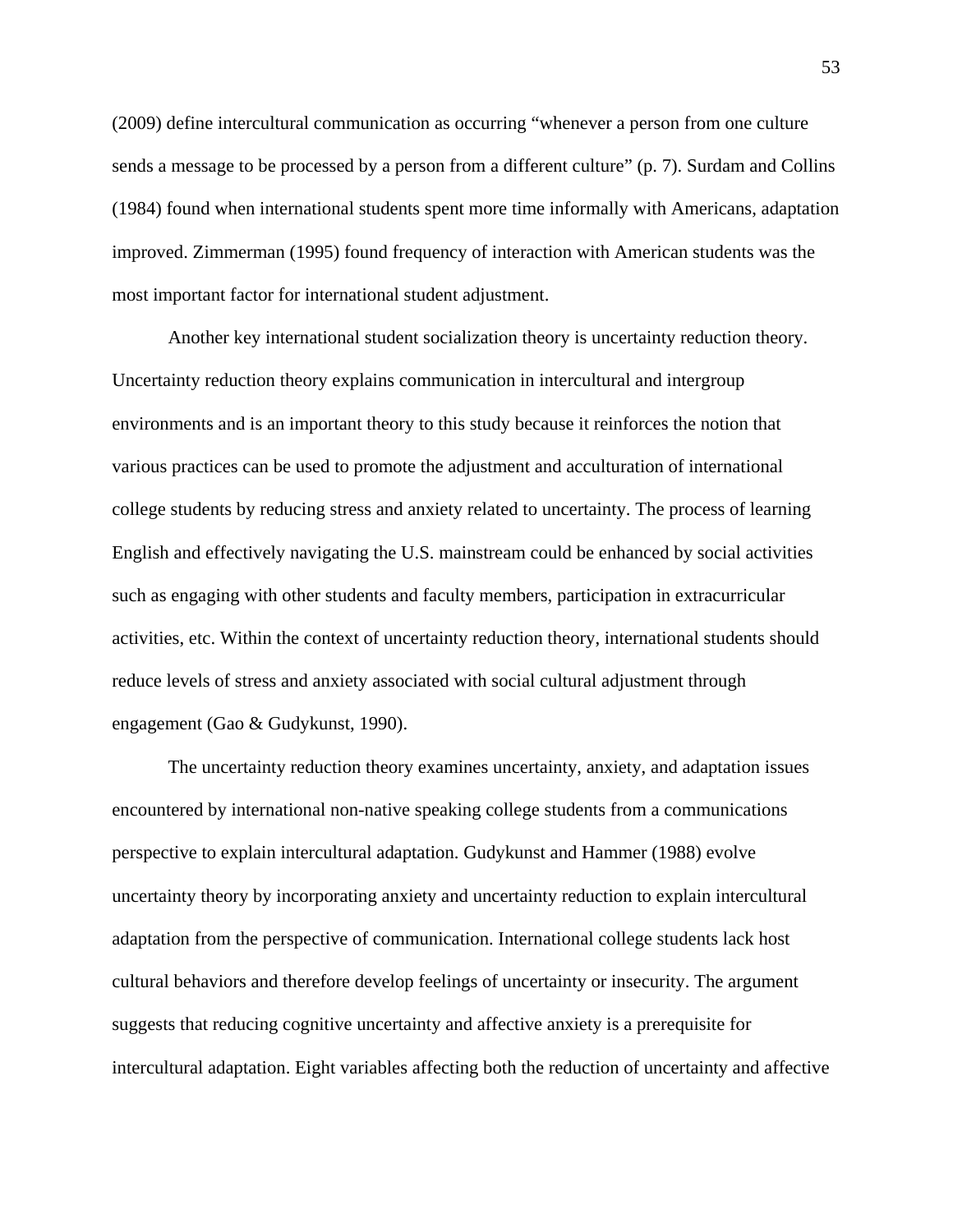anxiety were isolated: knowledge of host culture, shared networks, inter-group attitudes, favorable contact, stereotypes, cultural identity, cultural similarity, and second-language competence. These variables represent difficulties encountered by international college students who speak English as a second language because they cannot immediately process proper behavior in a foreign culture and thus experience a lack of security. Reducing cognitive and affective anxiety is separate, but a combination of the two is necessary for intercultural adaptation. Reducing anxiety and uncertainty is assumed to develop favorable conditions that promote intercultural adaptation. This assumption forms the hypothesis of intercultural adaptation that proposes that uncertainty and anxiety reduction are the only two variables that directly relate to adaptation. Study data show significance in the relationship between uncertainty reduction and adaptation and anxiety reduction.

An ISO helps international students interpret and translate cultural customs and norms and assist with Bean's (1985) three critical results of socialization/selection: developing friendships with domestic students, time spent with outsiders, and loyalty to the institution or institutional commitment. The primary critical result for international college student socialization is developing friendships with domestic students. Friendships take effort because of language and cultural barriers (Hayes & Lin, 1994). For example, there is wide variation in cultural customs when using first names or inviting a stranger to one's home. There can be initial hesitation or even shock on the part of international students at the appearance of how friendly U.S. families are when invited to an American's house. Yet in some cultures, an invitation to one's house equates to a strong relationship between the parties. Therefore, when a friendship does not materialize after a visit to someone's home, some international students may interpret Americans as being superficial (Gullahorn & Gullahorn, 1963). Second, college student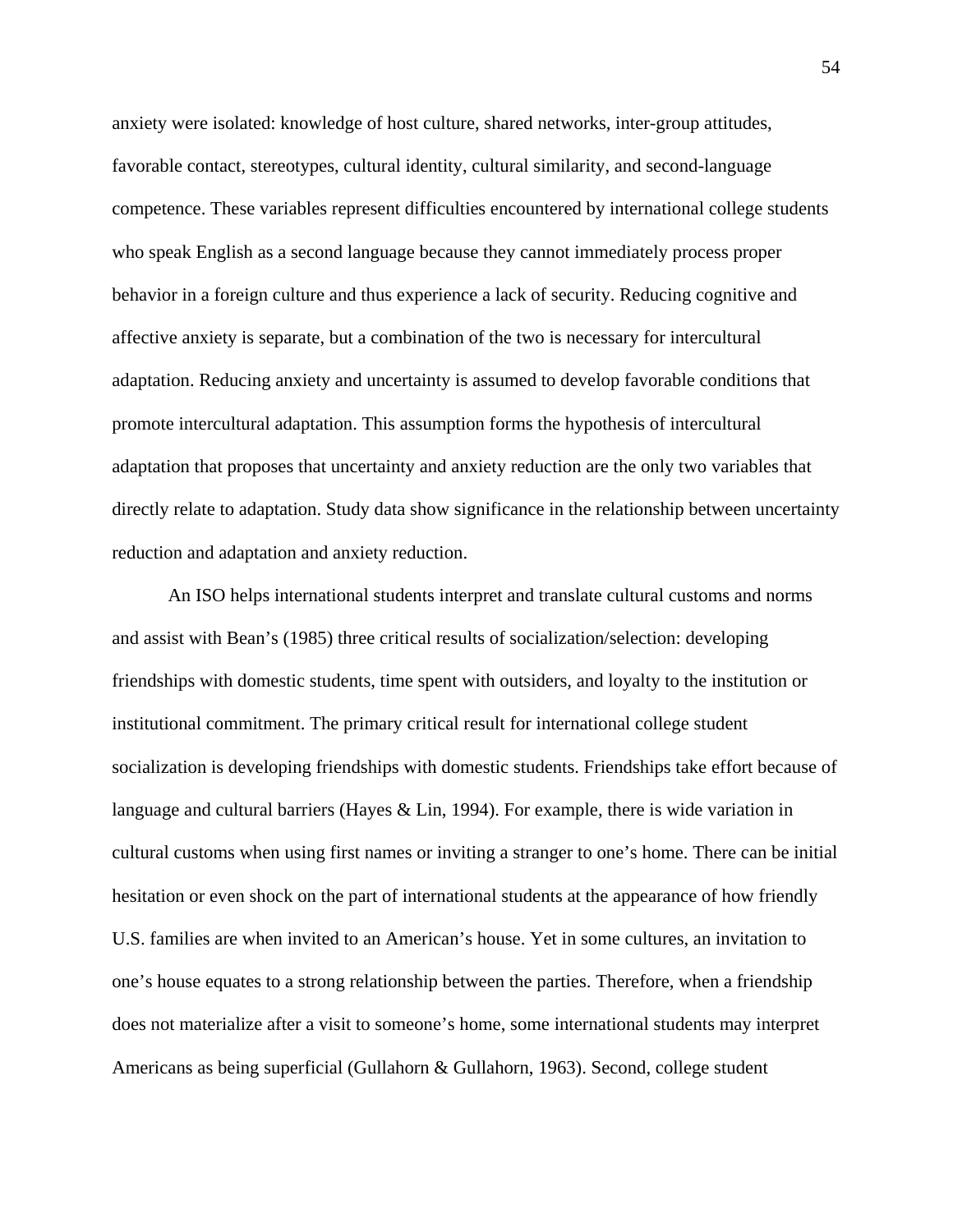socialization refers to time spent with college outsiders, individuals who do not attend the college. Students spending more time with individuals outside of the institution will not be as socialized within the institution as those whose social focus is within the institution. Students who believe they fit in do so because their values, attitudes, norms, beliefs, etc., correlate with others at the institution. The third critical result of socialization/selection is the individual domain, the sense of personal loyalty to the institution, or the individual's institutional commitment (Bean, 1985).

After reviewing international student literature, the researcher adapted a theoretical framework for this study based on Astin's (1984) Student Involvement Theory. Student Involvement Theory forges interconnected themes involving relationships between Student Involvement Theory with college administrators and international college students. For the purpose of this research, relationships between the theory and its players will focus on learning, involvement in support services and academic outcomes, and involvement in extracurricular activities and academic outcomes.

The researcher's hypotheses revolve around attempting to answer two research questions. First, is there a statistically significant relationship between F1 visa status non-native English speaking undergraduate international student frequency of involvement using academic support and extracurricular activities and positive outcomes of overall Grade Point Average (GPA) and retention rates? Second, does an International Student Office (ISO) moderate an increase in undergraduate F1 visa status non-native English speaking international student frequency of involvement when using academic support services and participating in extracurricular activities leading to improved student outcomes, seen in higher overall GPA and retention rates? Proving the hypotheses would confirm a positive relationship between International Student Offices,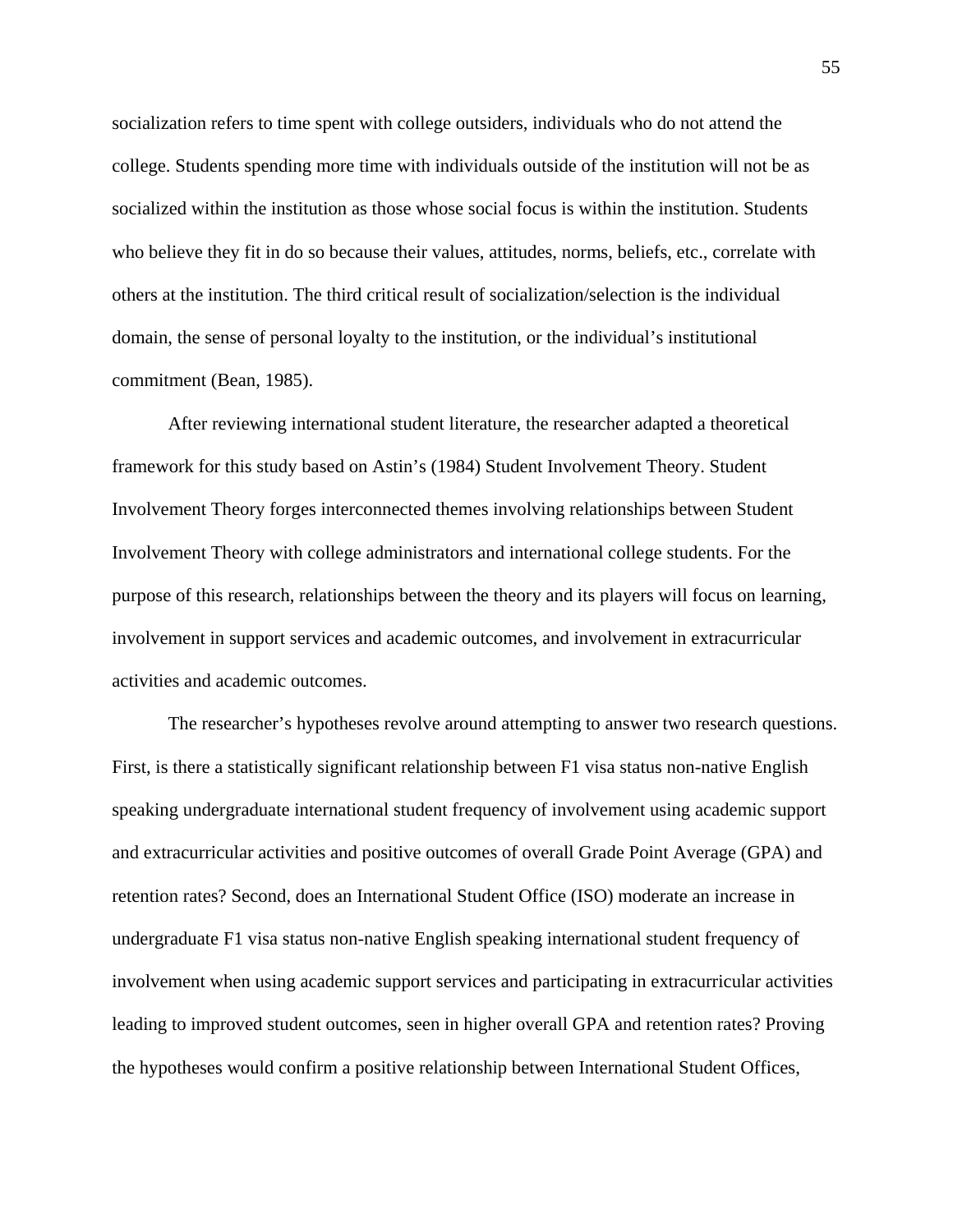increases in international student frequency of involvement resulting in positive academic outcomes for international students. International students find established ISO professional advocates whose primary purpose is supporting international student transition through institutionally sponsored mentoring programs as well as provide direction and guidance to accessing, locating, and connecting to general student services including tutoring, advising, and joining study groups; and participating in extracurricular activities including clubs and organizations, intramural sports, and attending off-campus events and activities.

Astin's (1975) original involvement theory research evolved from his research on dropouts and his research purpose is identifying factors within the college environment related to a student remaining in college. From the identified factors, each positive factor increased the possibility of increasing student involvement; and negative factors inferring a lack of involvement led to student attrition. Factors occurred between students living on-campus and also working on-campus to positive retention. Students living on campus had additional time for involvement in various aspects of college life and developing stronger attachment to the daily routine of college life. College students who actively participate in peer interactions including other positive factors such as: working on group projects, participating in intramural sports, membership in a Greek organization, serving in a student office, socializing, etc., showed positive relationship on student self-reported measures of academic development including those of acquiring general knowledge along with analytical and critical thinking skills. College Grade Point Average (GPA) and graduation with honors were also indicated as positive factors with peer interaction (Astin, 1975).

Astin's (1984) Student Involvement Theory, which Rendon et al. (2000) state is probably the most used college model of student development, allows student development researchers to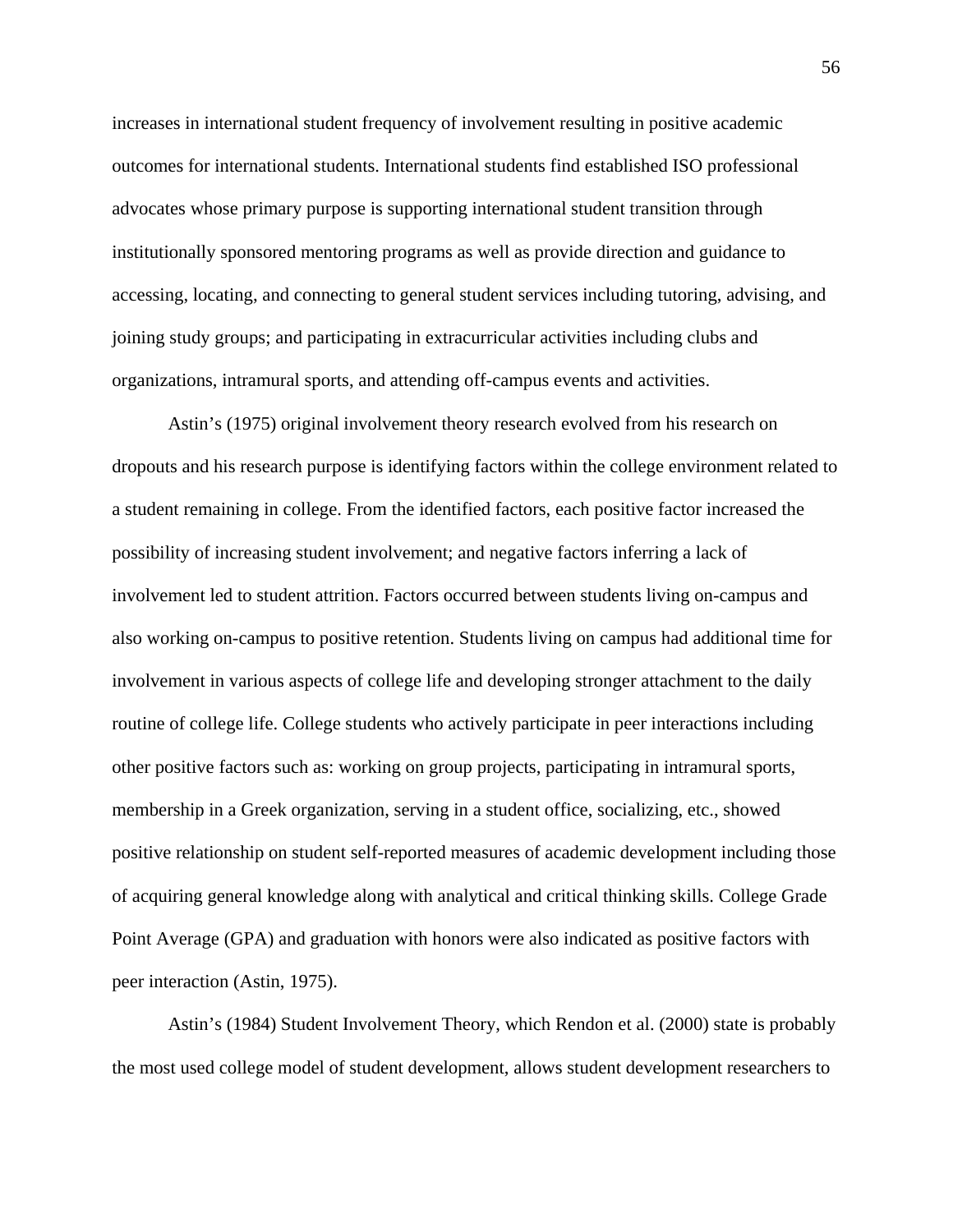inquire and work to improve or design better student involvement environments. Student Involvement Theory has five postulates and the last two reinforce why an ISO is used as a moderator in this study. The fourth postulate is "The amount of student learning and personal development associated with any educational program is directly proportional to the quality and quantity of student involvement in that program" (Astin, 1984, p. 298). An ISO is an educational service program where international students are afforded opportunities to become involved in self-serving multifaceted programs serving their academic and social needs. This postulate could be interpreted as the more frequently an international student uses an ISO, the more international student learning increases. The fifth postulate states "The effectiveness of any educational policy or practice is directly related to the capacity of that policy or practice to increase student involvement" (Astin, 1984, p. 298). One of the purposes of having an ISO on campus is to increase student involvement and awareness of campus and community offerings. ISOs also break down walls of unfamiliar culture, protocol, language, etc., and can save international students time and avoid potential embarrassment or academic and social pitfalls.

Astin (1984) created Student Involvement Theory to fill a perceived void between educational programs and policies and how these couple to measures of student achievement. The message of Student Involvement Theory for administrators is focusing on what students are doing rather than what educators are doing. Students should be actively involved in the learning process. For the educator, the critical hypothesis is increasing student involvement related to the effectiveness of an educational policy or practice. Student time is the most valued institutional resource. Whether students can achieve certain developmental goals is connected to the time and effort placed in activities that promote said goals (Astin, 1984).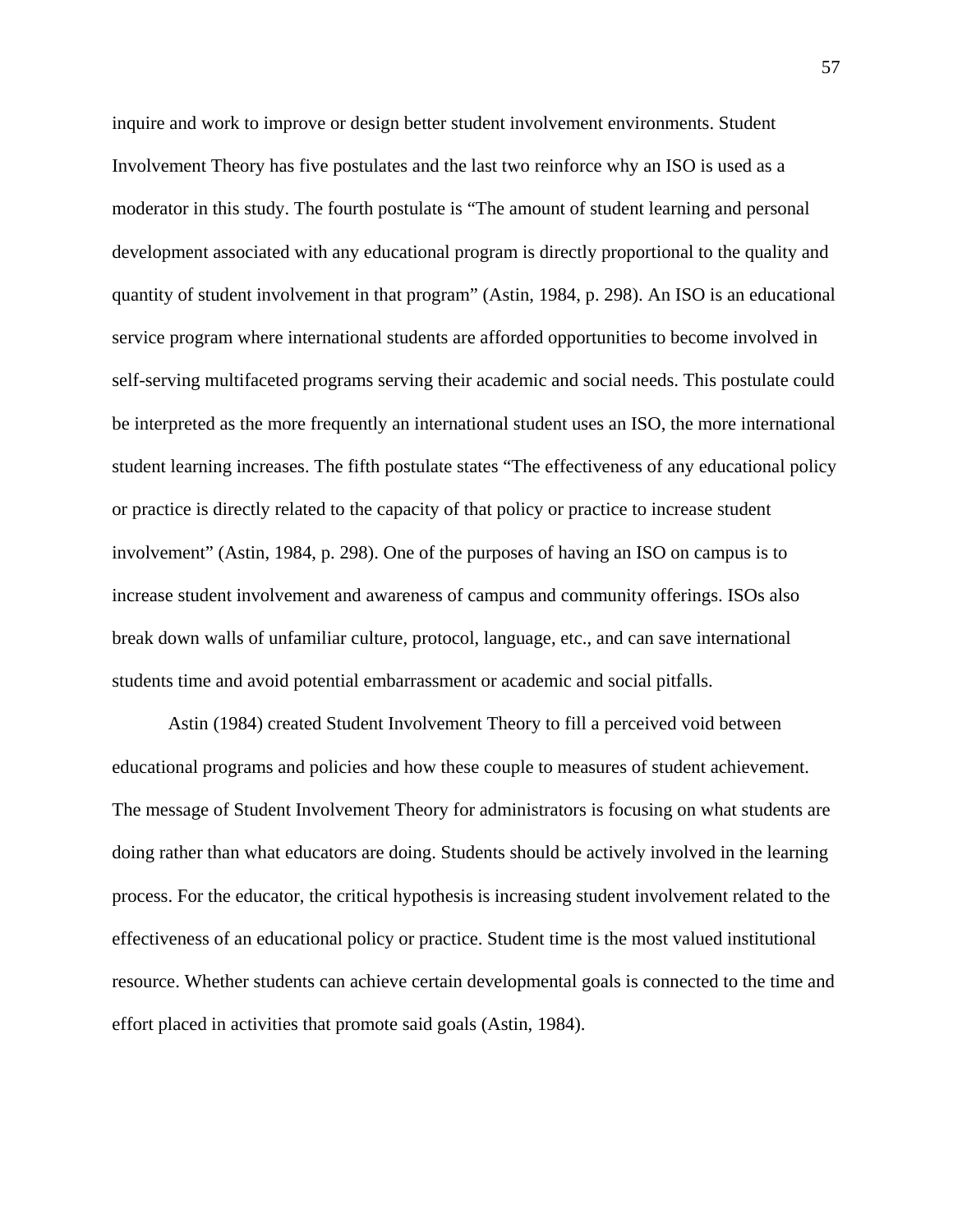Administrators who focus time and resources on course content, teaching techniques, laboratories, books, and other resources are not paying attention to student involvement, and Student Involvement Theory attests that student learning and development will suffer. As previously stated, college and university stakeholders in leadership positions must focus less on what they are doing and concentrate on what the student is doing, recognizing students' motivation level, and the level of time and effort students are committing to learning. College administration leaders must recognize the unique characteristics and preferences of international students. Regarding level of involvement in the campus community, administrators should understand the international student learning process (Astin, 1984).

Student Involvement Theory can be used by college administrators as a basis for understanding how to develop and sustain effective learning environments for international students. Student Involvement Theory stresses that a structured learning environment promotes active student participation and student learning is maximized. According to Astin (1984), student involvement is the "quality of the physical and psychological energy that students invest in the college experience . . . such as absorption in academic work, participation in extracurricular activities, and interaction with faculty and other institutional personnel" (p. 307). Later, Astin (1993) found that variables including learning, academic performance, and retention positively influences academic and faculty involvement, and student peer group participation. Astin posits that involved students study more, are seen frequently on campus, participate in student organizations, interact frequently with faculty, and engage other students. Involvement for college students equates to acceptance into a peer group. With peer group acceptance, an individual does have minimum qualities required to join the group, and the individual's beliefs, conduct, and accomplishments align with those of group members. Student-to-student interaction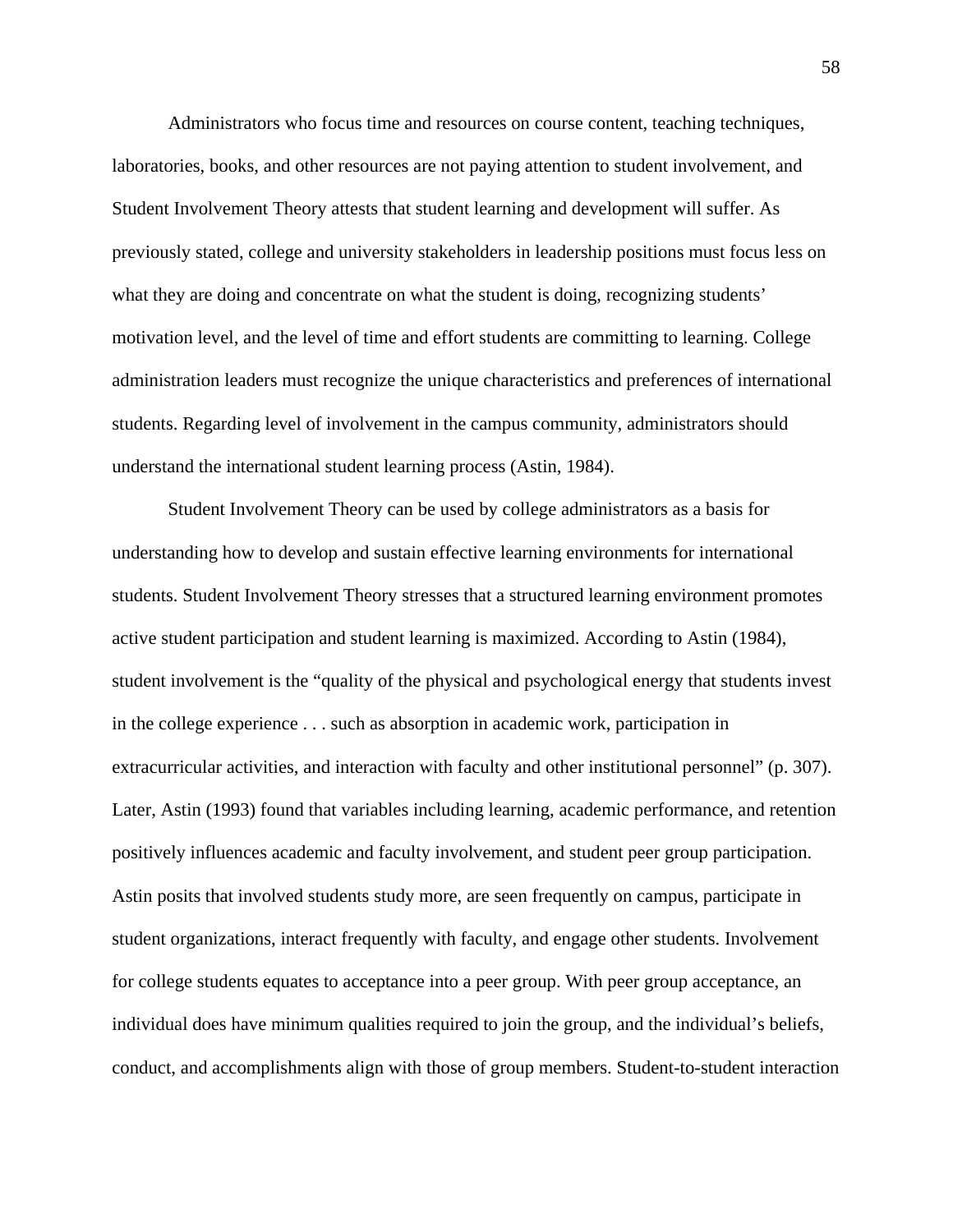helps to reinforce norms, values, and behaviors separating students from nonstudents (Astin, 1993).

Student Involvement Theory suggests how students use their time as the most critical institutional resource. When students attain goals, it is directly related to time and effort devoted to activities created producing student benefits (Astin, 1984). Westwood and Barker (1990) hypothesize first-year international students improve performance when involved in a peerpaired program as opposed to uninvolved first-year international students. ISO-supported programs, such as the International Peer Program (IPP) mentioned in Westwood and Barker (1990), could eliminate or reduce international student isolation by increasing interaction with other international students as well as with domestic students.

According to Zhao, Kuh, and Carini (2005), faculty, administration from academic and student affairs, and institutional researchers must gather additional information about international student activities so as to understand whether and where to improve international student experience. A primary concern pertaining to international student sojourn experiences is isolation and detachment from other students and the campus community. Frequently, international students find themselves isolated at some point during their study abroad experience, increasing the potential for being uninvolved over a longer period of time. An uninvolved student neglects studies, spends little time on campus, refrains from participating in extracurricular activities, and does not interact often with faculty or students (Astin, 1984).

Rendon (1994) and Rendon et al. (2000) produced research expanding on student involvement theory when they found that first semester international student survival or success requires cultural translators, mediators, and role models. Rendon (1994) discovered that validation, as opposed to involvement, transformed nontraditional students into powerful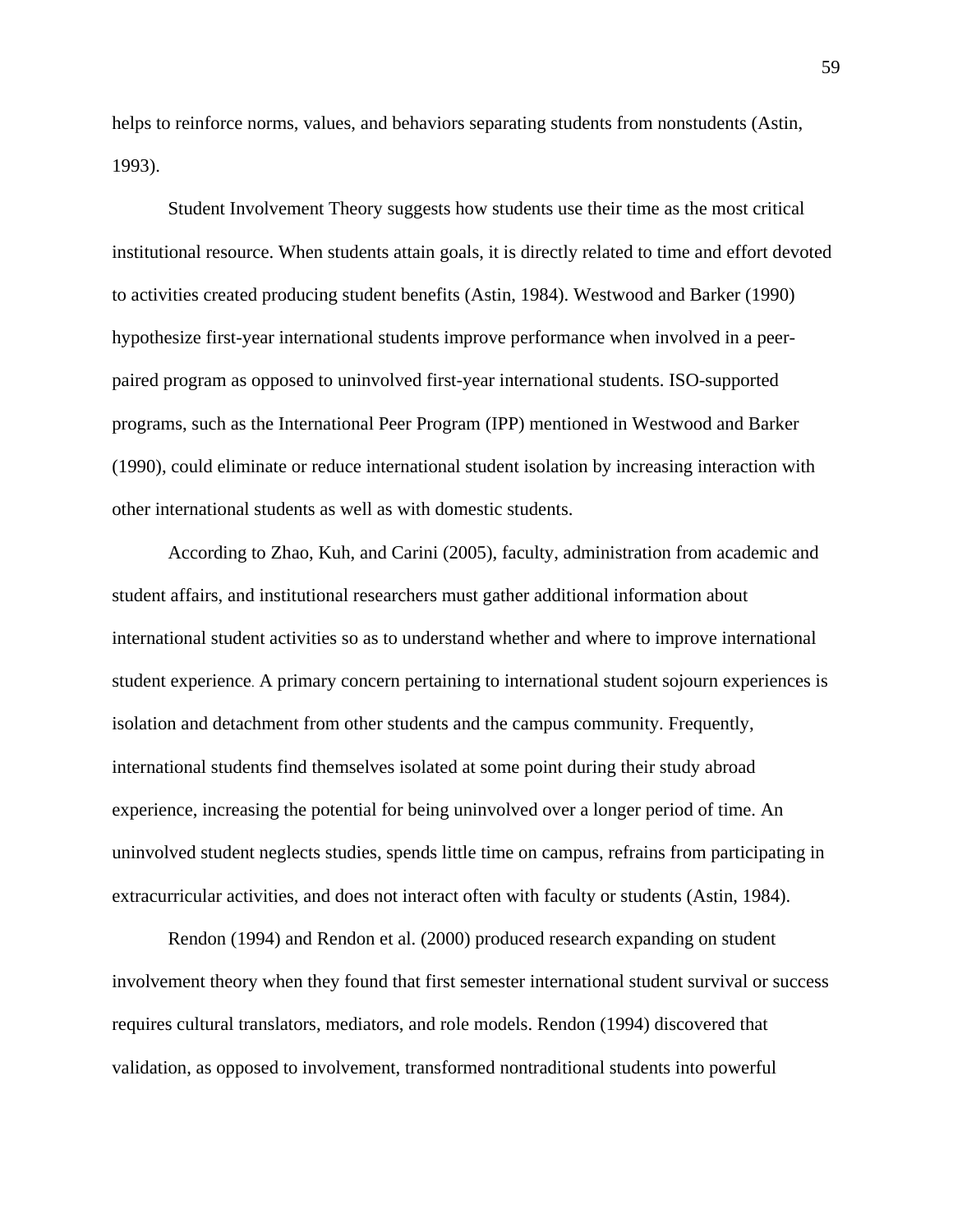learners, positing, "It appears that nontraditional students do not perceive involvement as them taking the initiative. They perceive it when someone takes an active role in assisting them" (p. 44). Student transformations took place when someone took interest, provided encouragement, and supported academic endeavors and adjustment. Creating a connection is not solely an individual responsibility; it is an interactive relationship between the individual and the various realms of social and academic programs of a college or university (Maldonado, Rhoads, & Buenavista, 2005).

Validation is an enhancement of Student Involvement Theory. According to Rendon's (1994) validation model, the institutional role is critical because offering involvement opportunities is insufficient; the institution must take an active role in fostering validation of their students. Institutional culture must adapt to meet the needs of an increasingly rich, diverse student population. Through interviewing students from diverse backgrounds, Rendon offers that validation could be the missing link to involvement, and possibly a prerequisite for involvement to occur. Faculty, staff, and administrators must be proactive in reaching out to students and create activities promoting active learning and interpersonal growth among students, faculty, and staff (Rendon et al., 2000). A powerful finding of Rendon's (1994) study is that faculty and staff can serve as agents of transition to create powerful learners who are excited about learning and attending college out of the most vulnerable students, and international students are a part of this population. Students who are involved in the academic and social fabric of an institution appeared excited about learning and met with instructors on a regular basis along with having membership in clubs and organizations (Rendon, 1994). Pritchard, Wilson, and Yamnitz's (2007) research pertaining to college administrators' awareness in working with international students recommended two ways to promote student acculturation. The first is to encourage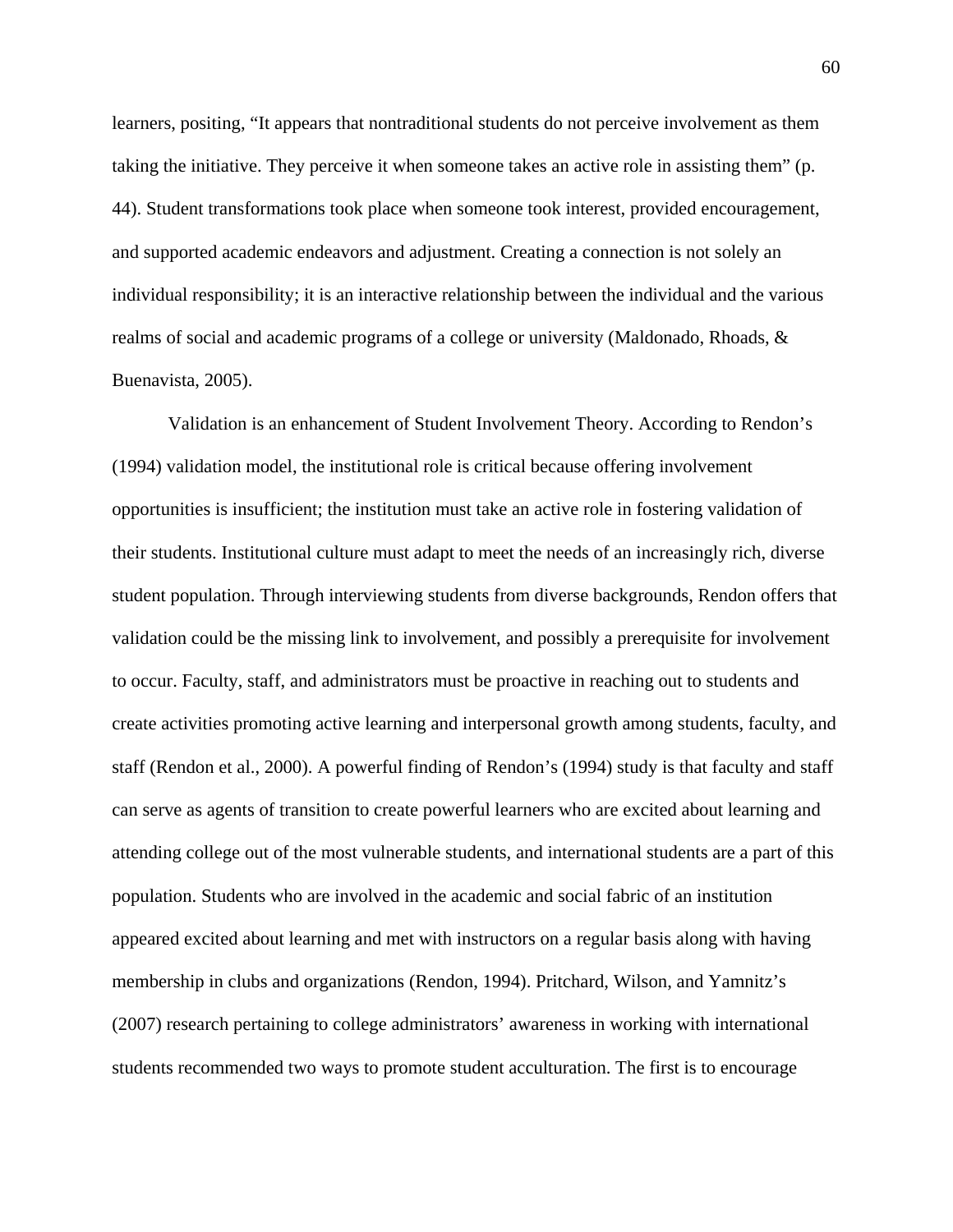students to become involved in student organizations and secondly establishing interventions such as peer-advising or peer-support groups to provide students first-hand information on the transitions and expectations upon entering a U.S. higher education institution.

Braxton and McClendon (2002) present 20 recommendations for institutional implementation to influence social integration and retention of students. Not all recommendations are associated with international student retention, but many can be applied to the retention of international students. Lack of social integration and subsequent institutional commitment are two empirically reliable sources of influence on why college students leave. Social integration influences ensuing institutional commitment, positively affecting college persistence. One recommendation for academic advisors is encouraging advisees to establish memberships in institutional social networks through studying with other students, socializing with friends, and talking with classmates outside of class.

Bean's (1985) and Bean and Eaton's (2002) research shows how different variables affect international student experiences providing college administrators, faculty, and support staff with valuable insight for improving effectiveness when engaging international students. A primary concern of faculty, staff, and administrators should be providing and measuring the relationship institutional services have on international student attitudes toward institutional faculty, staff, and administrators as well as the institution. Positive attitude toward institutional fit, loyalty, and intent to remain until graduation are strongly related to retention. Rather than ignore the issue, institutions can develop programs and workshops to assist international students in developing self-efficacy, internal locus of control, and creating and developing a positive attitude toward school (Bean & Eaton, 2002).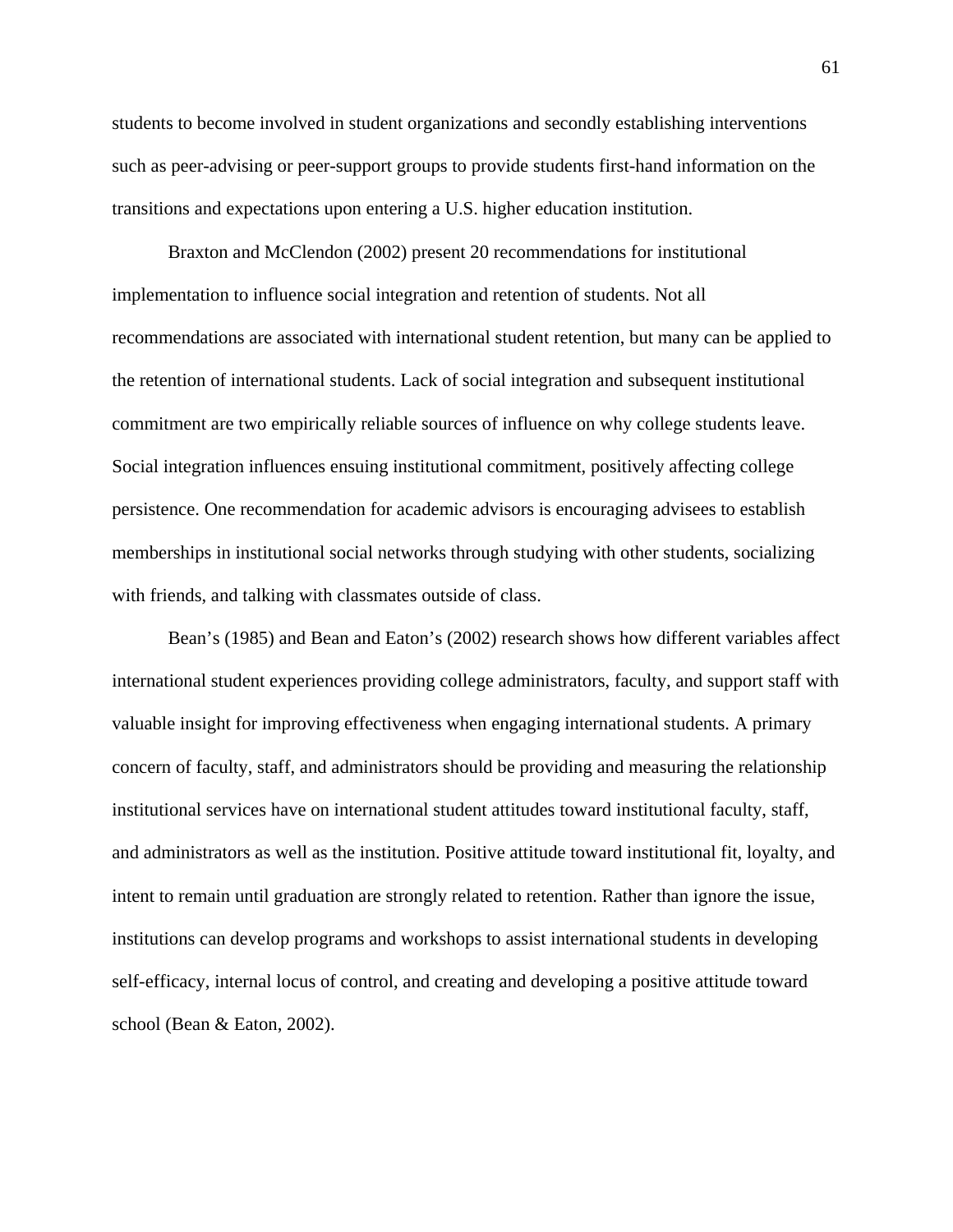Student services employees and upperclassmen play vital roles in proactive institutional support programs for new students to make smooth connections to the college or university community. Successful retention practices should concern the services provided, and how this service impacts internal student attitudes and their attitudes toward the institution. Braxton and Mundy (2001) recommend providing training for these stakeholders "to promote awareness and knowledge of appropriate resources with both Academic Affairs and Student Affairs that connect and support services in their transition process" (p. 93). A primary retention issue is quality of student interaction with a concerned person on campus and institutional commitment to student success. For example, ISOs lead international students in making connections, accessing professionals and peers in available formal and informal academic support services on and off campus. Academic support services, specifically variables used in this study including tutoring, meeting with an academic advisor, and participation in a study group on college campuses are important conduits of international student support. These services provide assistance to international students needing a professional or peer resource to promote academic or social success.

Quality of student interaction with a concerned person on campus is a primary factor related to student retention. Academic advising is an excellent way for the institution to promote faculty-student interaction. A survey conducted by American College Testing in conjunction with the National Academic Advising Association found a number of postsecondary institutions underutilizing and administrating their academic advising programs (Lotkowski, Robbins, & Noeth, 2004). Formal, structured programs are recommended to promote advising to increase retention (Habley, 2004). Faculty advisors provide information regarding courses and programs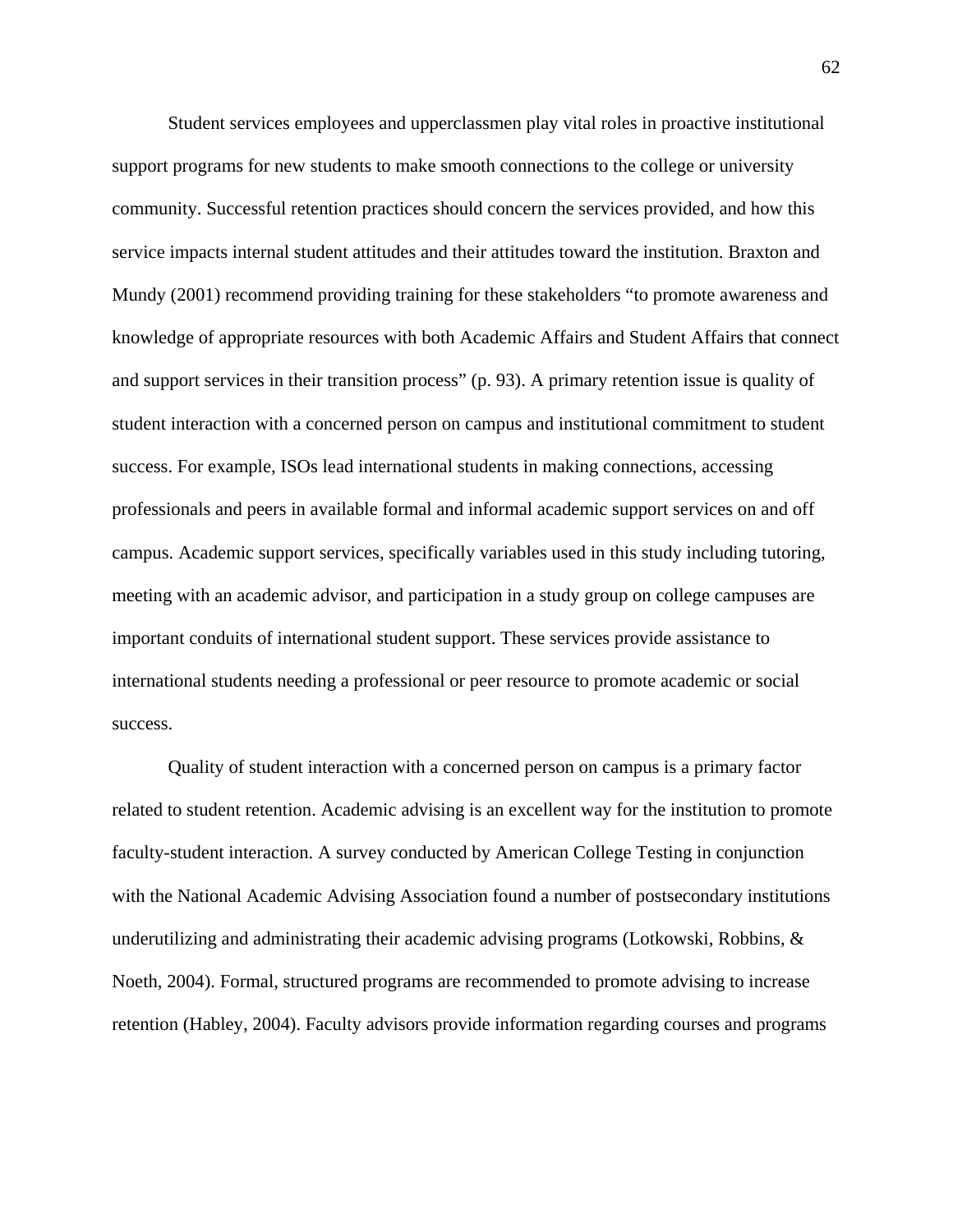of study and promote other campus resources and opportunities to help aid student transitions (Braxton & Mundy, 2001).

Academic advisors consist of individual faculty members and sometimes professional staff depending on institutional preference. Academic advising is integral to retention programs because of helping students acclimate. Training academic advisors is imperative. Advising is a complex academic task where thorough training and knowledge are required from someone well versed in institutional advising requirements. Advisors communicate institutional and academic expectations and requirements to students. Advising provides supplemental information regarding other on-campus resources and any referrals a student may require. Previous research from Pascarella and Terenzini (1991) acknowledges high quality academic advising demonstrates positive relationship on grades and satisfaction. A high quality advisor is characterized as having knowledge of institutional structure and function, academic policies, procedures, and programs, and other campus resources, as well as effective interpersonal skills such as listening, attending behaviors, self-disclosure, and referral. The most effective advising programs link with other on campus student services and programs (Braxton & Mundy, 2001).

According to Braxton and McClendon (2001/02), an important academic advisor role encourages advisees to investigate teaching practices of faculty members before selecting courses. Sometimes an advisor may have some formal or informal knowledge of the teaching capabilities of faculty members. Braxton and McClendon suggest that academic advisors should reference student course rating instruments especially pertaining to professors receiving high course ratings in organization and preparation along with instruction skill and clarity in recommending courses to their advisees. These teaching behaviors were positive associations with social integration and indirectly with retention. ISOs could coordinate with academic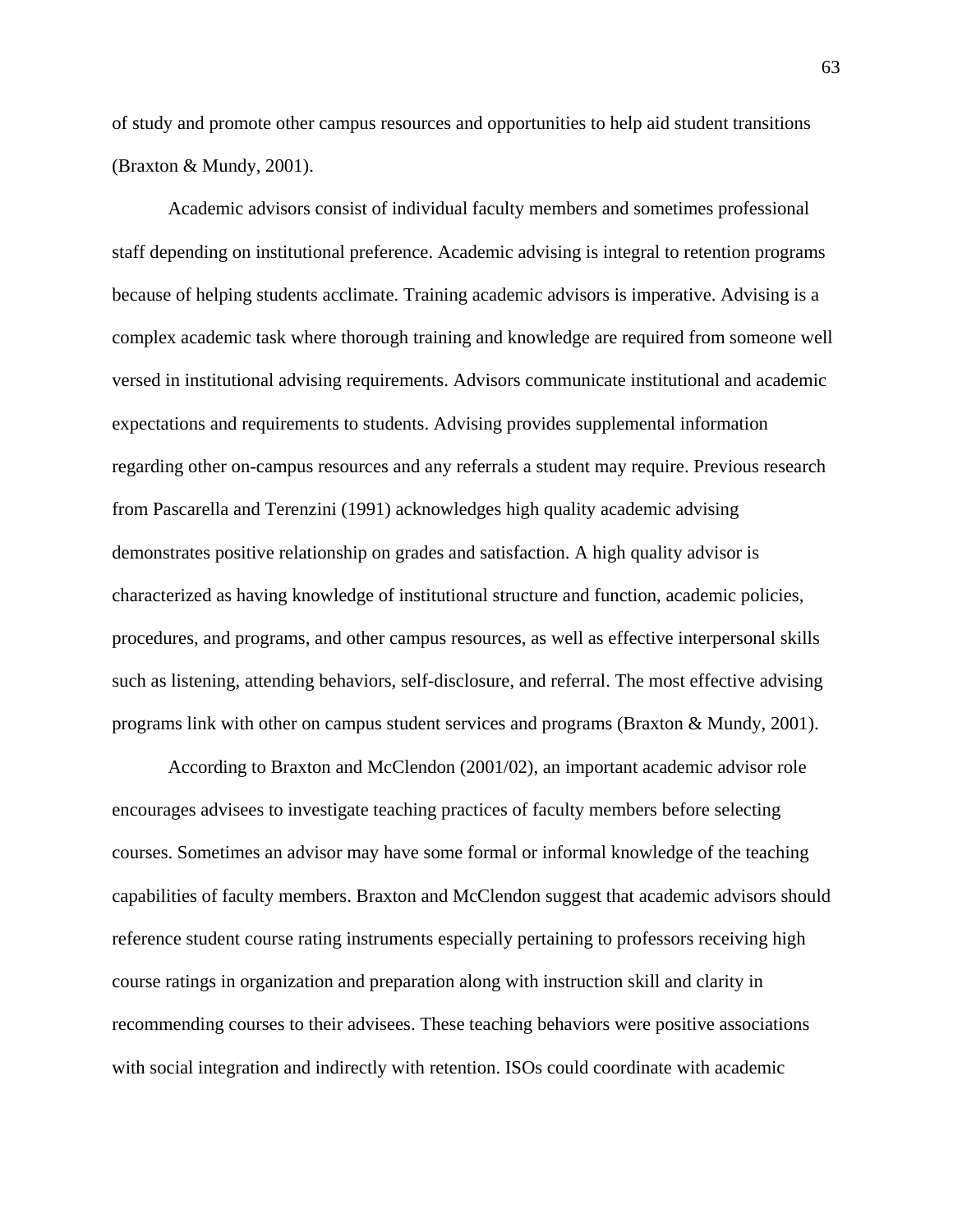advisors when selecting courses and professors for international students (Braxton, Bray, & Berger, 2000).

Advising is an important student academic support service. A positive experience can parlay into positive retention rates for colleges and universities. Advising and counseling must be provided to assist international students when dealing with culture shock. Western New Mexico University (WNMU) created an advising program to combat a historical institutional problem regarding traditionally high attrition rates among its freshman and sophomore students (Glennen & Baxley, 1985). Administration set a goal to increase retention rates of freshman and sophomores through a process called intrusive advising. Intrusive advising is a proactive program focusing on affairs of students.

The Intrusive Advisement program philosophy at WNMU was a university initiative for students to visit with their advisor at least four times per semester as opposed to the traditional once per semester meeting between student and advisor or waiting until the student's academic career was in serious trouble. WNMU students found frequent, consistent contact with faculty advisors and opportunities to discuss their academic and social progress along with changes in career goals, made WNMU a "secure, supportive 'home away from home' where they can comfortably pursue their academic studies" (Glennen & Baxley, 1985, p. 13). Freshmen, based upon ACT scores, were provided with tutorial services in reading, writing, and mathematics, as well as study skills workshops. The intrusive advising program at WNMU improved student retention rates and increased achievement and enrollment levels (Glennen & Baxley, 1985).

Literature on academic support services provides information about the importance of support services on college campuses and college students. Academic support services are a component of independent variables used in this study to measure international student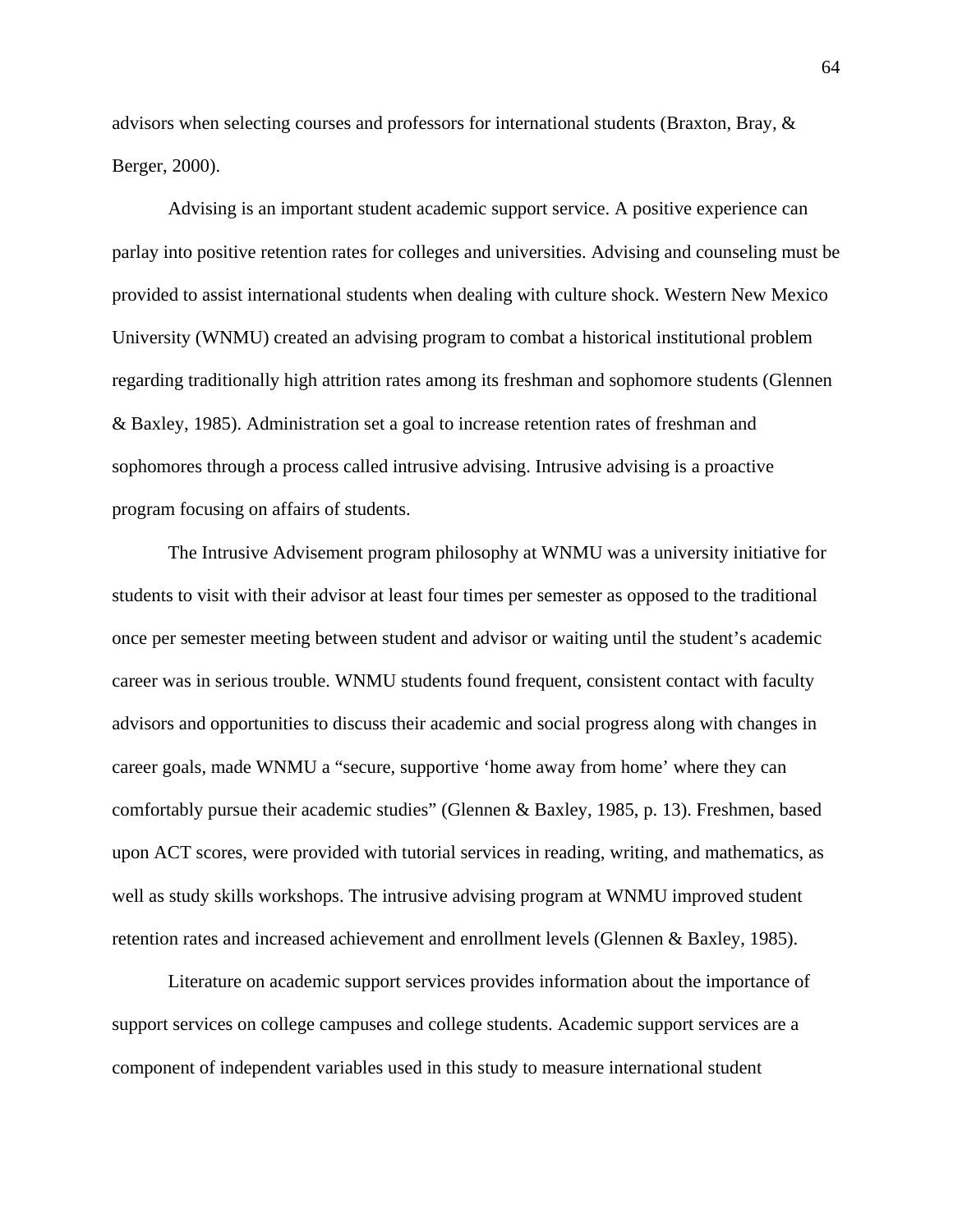frequency of involvement and its relationship on GPA and retention rates of undergraduate F1 visa status non-native English speaking international students. Tutoring is an opportunity for students to receive individualized or group instruction outside of class by a tutor, who is typically recommended by a professor, and considered a role model student. These candidates are screened and selected based upon academic performance criteria and subject knowledge. Most tutors participate in a tutor training program and are evaluated regularly by tutor coordinators, instructors, and peer tutors (Maxwell, 1990).

Some students seeking tutoring need more intensive assistance not found in small group learning environments. Tutoring fills a gap when the instructors lack the time or resources to offer in-depth individual sessions or group tutoring. Tutors are available at most institutions of higher learning and depending on institutional policy, tutoring is usually included with the price of tuition or the student pays a fee to work with a tutor. During the 1960s when U.S. institutions of higher learning started admitting larger numbers of low socioeconomic status students, tutorial services were one of the first academic support programs instituted on a large scale to help students. By 1970, most tutors were undergraduate students (Maxwell, 1979).

Peer tutoring is a method used where student tutors help other students having academic difficulty and is a popular student support service used on many college and university campuses. The stigma associated of needing help keeps some students, especially international students from using tutors. Almost all institutions of higher learning offer individual content tutoring where a student can meet a tutor one-on-one for individualized instruction, and over half use group tutoring services. Instances exist where colleges and universities use tutors for special populations such as student-athletes and deaf students (Maxwell, 1990). It is difficult to prove the effect of frequent tutoring on grades and overall GPA. Typically, the weakest students use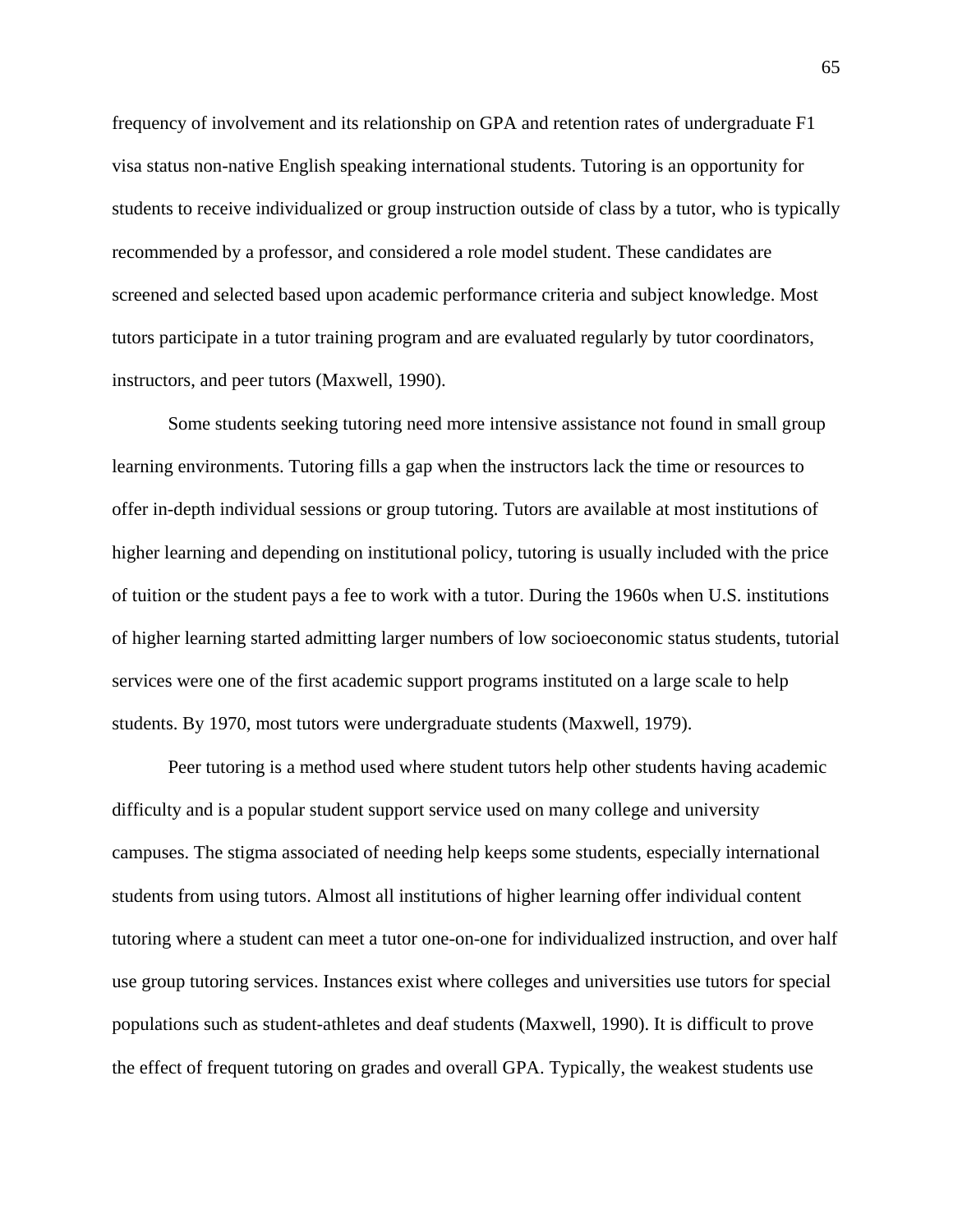tutors more frequently. Research done by Watanabe and Maxwell (as cited in Maxwell, 1979) suggests if underprepared students receive tutoring at least once per week during the semester and obtain a tutor early enough in the term, they will earn higher grades compared to students with equal abilities who are not tutored.

While concrete quantifiable evidence is minimal in regards to the value of tutoring on student outcomes, perceived benefits make the availability of tutoring alluring to international students. International student support such as English as a Second Language (ESL) programs use peer tutoring and teacher's aides to work directly with international students (Ramsay, Barker, & Jones, 1999). Houston (1976) hypothesizes peer tutors humanize the international student's learning experiences by creating a positive learning environment and reducing stress as opposed to the traditional classroom structure creating a commune of non-English speakers where the ESL professor is an authority figure (Maxwell, 1979).

Ramsay et al. (1999) conducted research at Griffith University with first-year international and domestic students attempting to understand university student experiences that help or hinder learning. Twenty volunteers were solicited from among students in freshman classes. Each student was interviewed toward the end of his/her year of study, and a second time at the beginning of their second year of study. Twelve participants were domestic students and eight international participants. Students were asked specific questions regarding positive and negative critical incidents that related learning in their first year of study. From the international student perspective, support offered by the Learning Assistance Center (LAC) was helpful and examples of international student use of LAC services include tutors and tutorials, critical analysis and English skills. An international student responded how a tutor can "bring you in" to the local culture and political environment through explaining specific events (Ramsay et al.,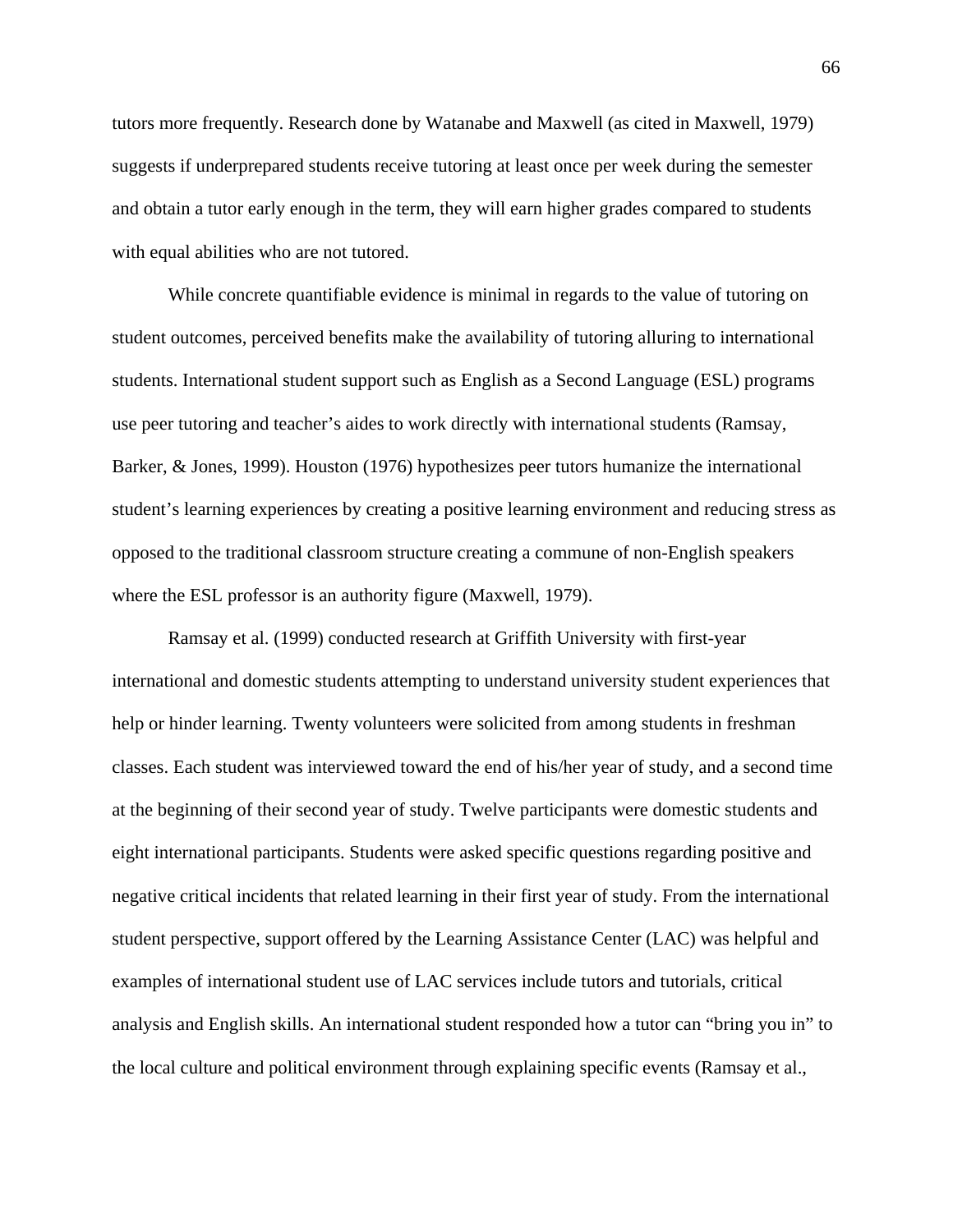1999, p. 136). From an individual standpoint, tutoring is valuable for international students to socialize with host culture members, communicate in host language, and learn more in these interactions than just academics.

Research on the effectiveness of tutoring spans only the past 50 years because typical tutor arrangements were private and informal and assumptions made that if professors tutored, students would learn. A consistent finding from the research of Allen (1976), Bloom (1976), and Gartner, Kohler, and Riessman (1971), is that structured tutoring (working on specific, prediagnosed skills and content), used appropriately, results in learning gains for tutees. Bloom (1976) found when using structured tutoring 80% of the studies resulted in significant results. Hedges and Majer (1976) conducted a longitudinal study of a group of students at the University of California at San Diego who were being tutored by "outstanding junior or senior mathematics or science majors" (p. 7). Each tutor was given three students to work with over a ten-week quarter and 85 tutored students were compared with 85 students who were not receiving tutoring. Findings show statistically significant differences between tutored and non-tutored students in cumulative GPA improvement between freshman and sophomore years and also in persistence at the end of sophomore year when high school GPA and SAT scores were controlled (Hedges  $\&$ Majer, 1976). (Carman, 1975; Hedges and Majer (1976); Koehler, 1987; and Vincent (1983) suggest students receiving tutoring remain in college longer, since tutors are encouraging students to continue their education or that students who seek tutoring are increasingly motivated to finish college.

Regarding the relationship between tutoring and retention, people using tutorial services were asked whether they would have dropped the course without tutoring. Woolley (1976) studied a random sample of 424 community college students who received more than ten hours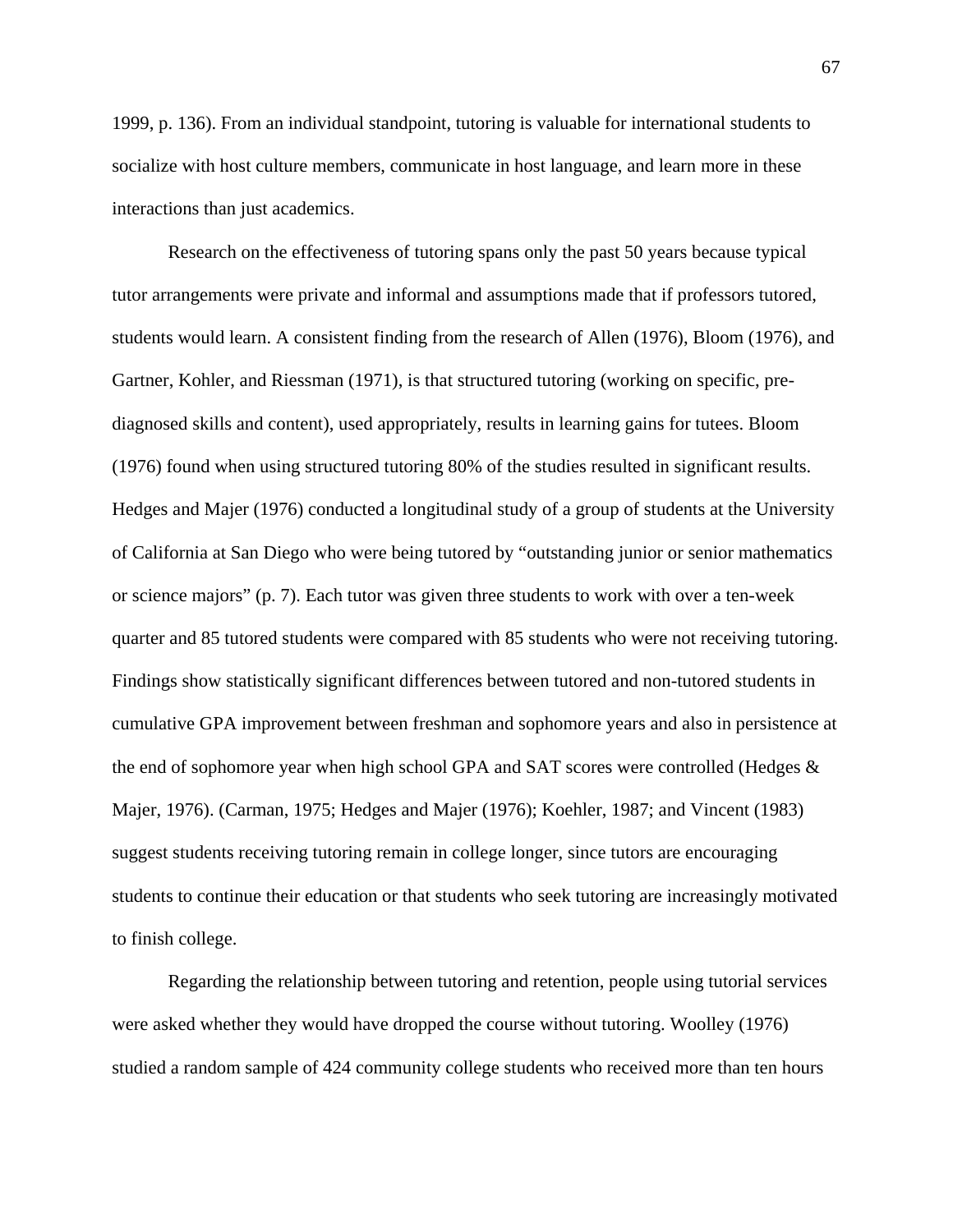of tutorial assistance and 85% of the research subjects affirmed their achievement level did improve after tutorial assistance while 57% reported they would have dropped the course without tutorial assistance (Maxwell, 1979). Literature on tutoring and its effectiveness is available, but is lacking when it attempting to measure the impact tutoring has on academic and social effects of international students.

Another challenge for international students is participation in extracurricular activities that are semi-formal and formal institutional activities linking to the social and academic systems of the college (Tinto, 1975). Three extracurricular variables: participation in intramural sports; participation in clubs and organizations; and participating in off-campus excursions were selected to better understand relations of involvement on the outcome variables. Most international students are from large cities and can have a difficult time in small college towns unless the institutions have extracurricular activities to supplement their educational programs (Byrd, 1991).

Bochner et al. (1977) conducted some of the earliest research looking at international student involvement in participating in activities. The authors created an academic sojourn research model predicting that international students belong to three social networks to measure friendship patterns of international students. Thirty-six participants were included, and while the study focuses on one variable (friendship patterns of international students), the study does incorporate a "Companionship" Check List (Bochner et al., 1977, p. 282) with extracurricular categories including: Shopping, Swimming, Picnic, Sports, Library, Concerts, Cooking, Drinking, Late evening snack, Just talking, Just being with, Getting help with a language problem, Getting help with an academic problem, Getting help with an emotional problem, and Getting help with an interpersonal problem. Within this social psychological model participants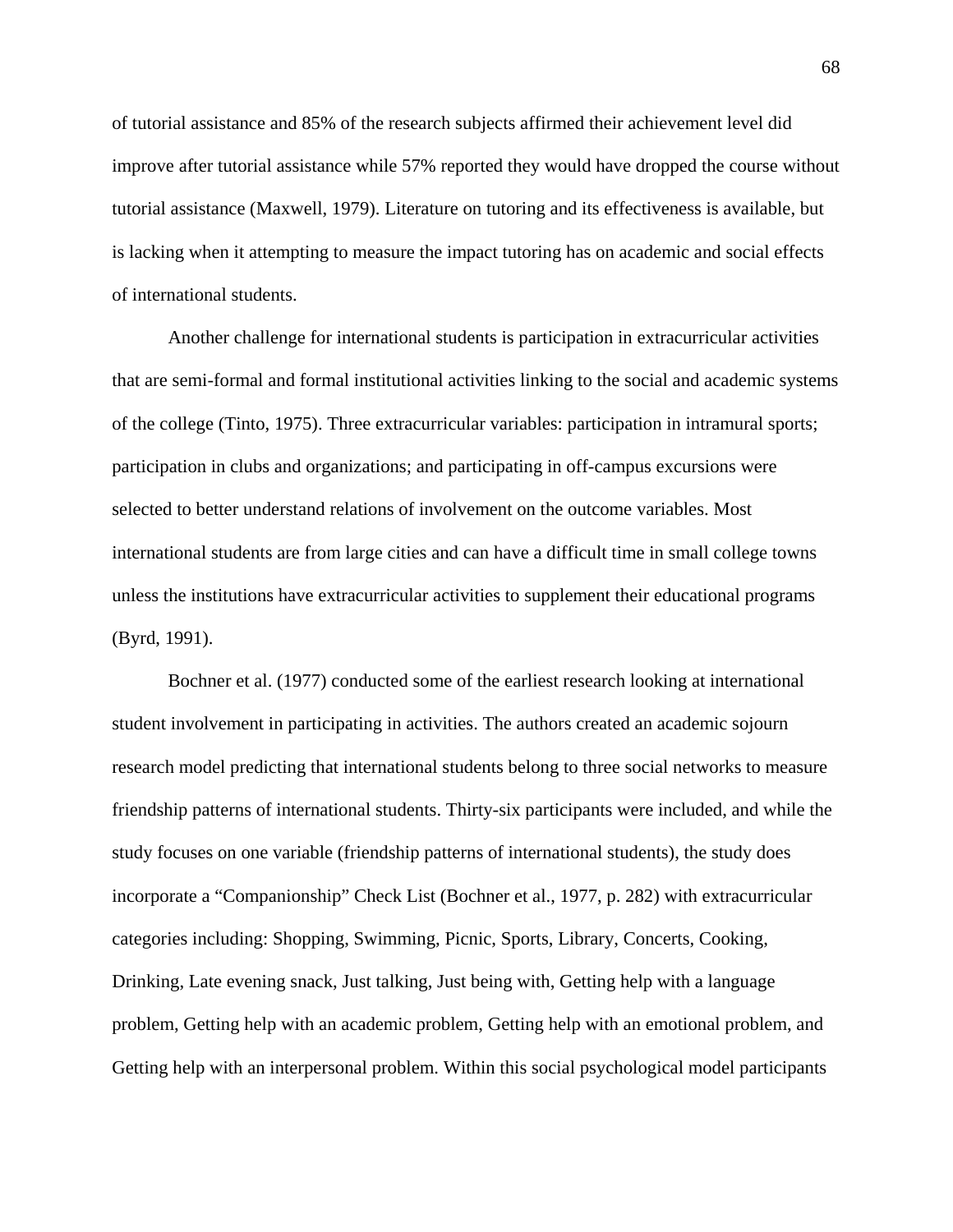were given a list with 15 activities and they had to choose someone with whom they preferred to participate in an activity from one of three social networks. If at least 40% of participants selected one of the three social hierarchies, the activity was defined as conational, domestic student, or multinational. Results show conational companion was the preferred social network when participating in Cooking, Shopping, Needing Emotional help, and Sports; domestic student companion was found in Language Help, Academic Help, Just Talking, and Interpersonal Help social networks; and multinational was found in the Just Being with social network category. Remaining activities were in a rectangular distribution and anyone can be involved in these activities without the need of one particular cultural group.

Hood, Riahinejad, and White (1986) reported a positive relationship between participation in campus activities and student confidence. Students were queried on active participation in college activities including: campus activities and organizations, cultural events, recreational activities, and part-time and summer work experiences. Significant positive relationships were found between participant growth in confidence and participation in extracurricular and recreational activities.

Toyokawa and Toyokawa (2002) explore relationships between the extracurricular engagement of Japanese students studying in the U.S. extracurricular engagement and their academic involvement, psychological health, social support, and active use of leisure time. Participants were 84 Japanese students in the U.S. for a ten-month period. For most, it was their first experience living in another country more than six months. International students with higher extracurricular participation scored higher in life satisfaction, were more academically involved, and believed they received additional benefits from academic and extracurricular activities. Engaging in extracurricular activities is a valuable opportunity for international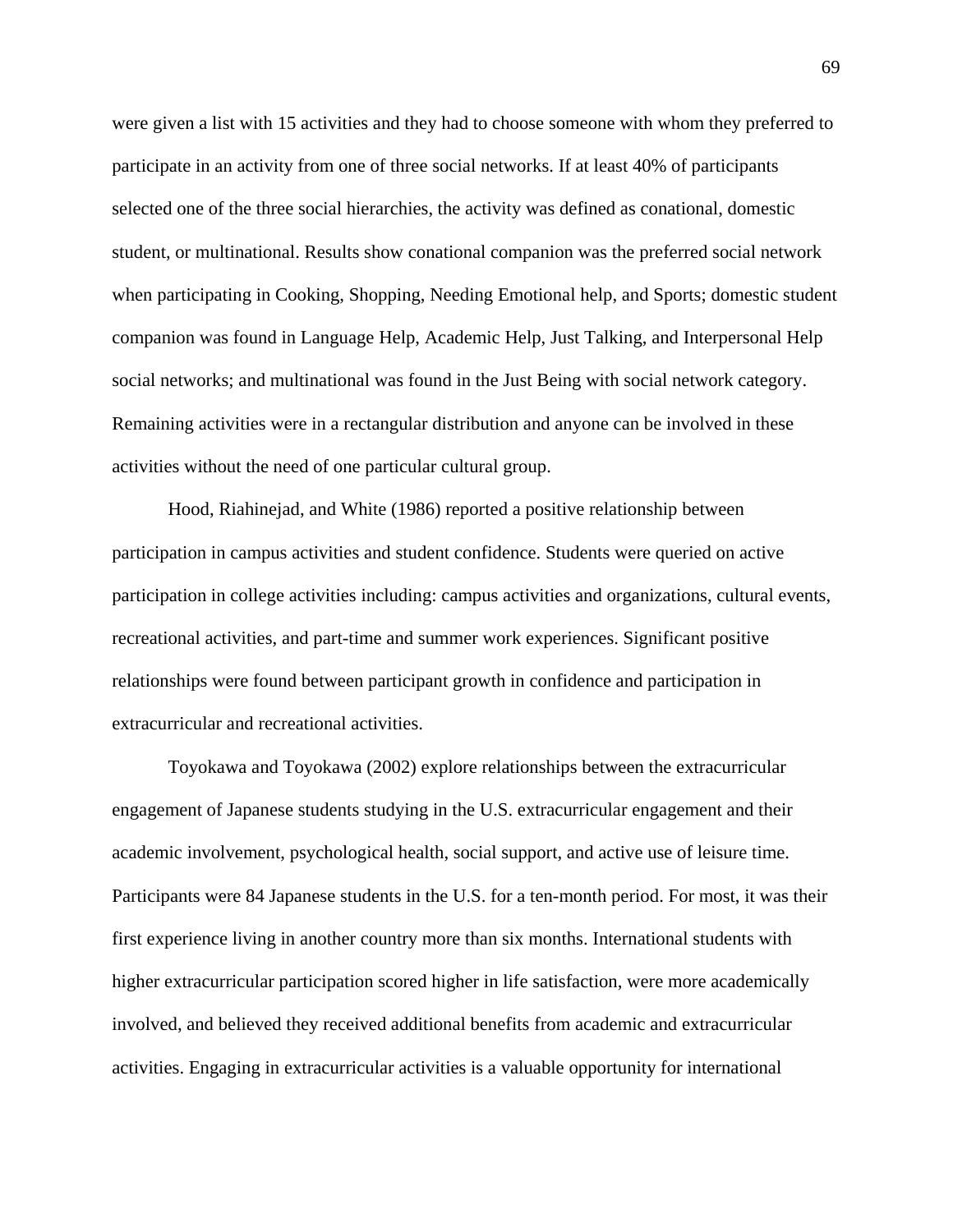students to make connections with domestic students. Although academics are valued above nonacademic goals, international students do have non-academic goals, motivations, and interests. Developing social networks and skills to join those networks, learning the domestic student culture and values, and improvement in adjustment to the host country through out-of-class engagement, are ways international students can achieve non-academic goals.

 Physical activity is a component of some extracurricular activities. Yoh, Yang, and Gordon (2008) conducted a research study examining how often international students engaged in physical activity. Participants included 521 international students from five universities in the Midwestern U.S. The researchers' purpose was measuring weekly how often international students engaged in physical activity. Physical activity benefits are well known and international students are not as actively engaged as domestic students because of critical issues of living in a foreign country including: communication, adjusting to the campus, establishing their identity, financial worries, displacement from familiar social support systems and loneliness (Arthur, 1997; Brinson & Kottler, 1995; Das, Chow, & Rutherford, 1986). International students from Asian and African countries need more time to adjust to Western culture and when academically successful, it increases self-confidence to engage in other activities. Results show international students in the U.S. spent an average of three hours and 40 minutes per week engaged in physical activities. Students from North America spent the most time engaged in physical activity while Asian students spent the least amount of time (Yoh et al., 2008).

Researchers have promoted the benefits of small group study for college students. Gilles and Ashman (2003) posit that small-group work is a key component in academic learning. Jacques (2000) findings on small group study advised professionals not to underestimate how students participating in a well-run group can experience a strong sense of identity and feelings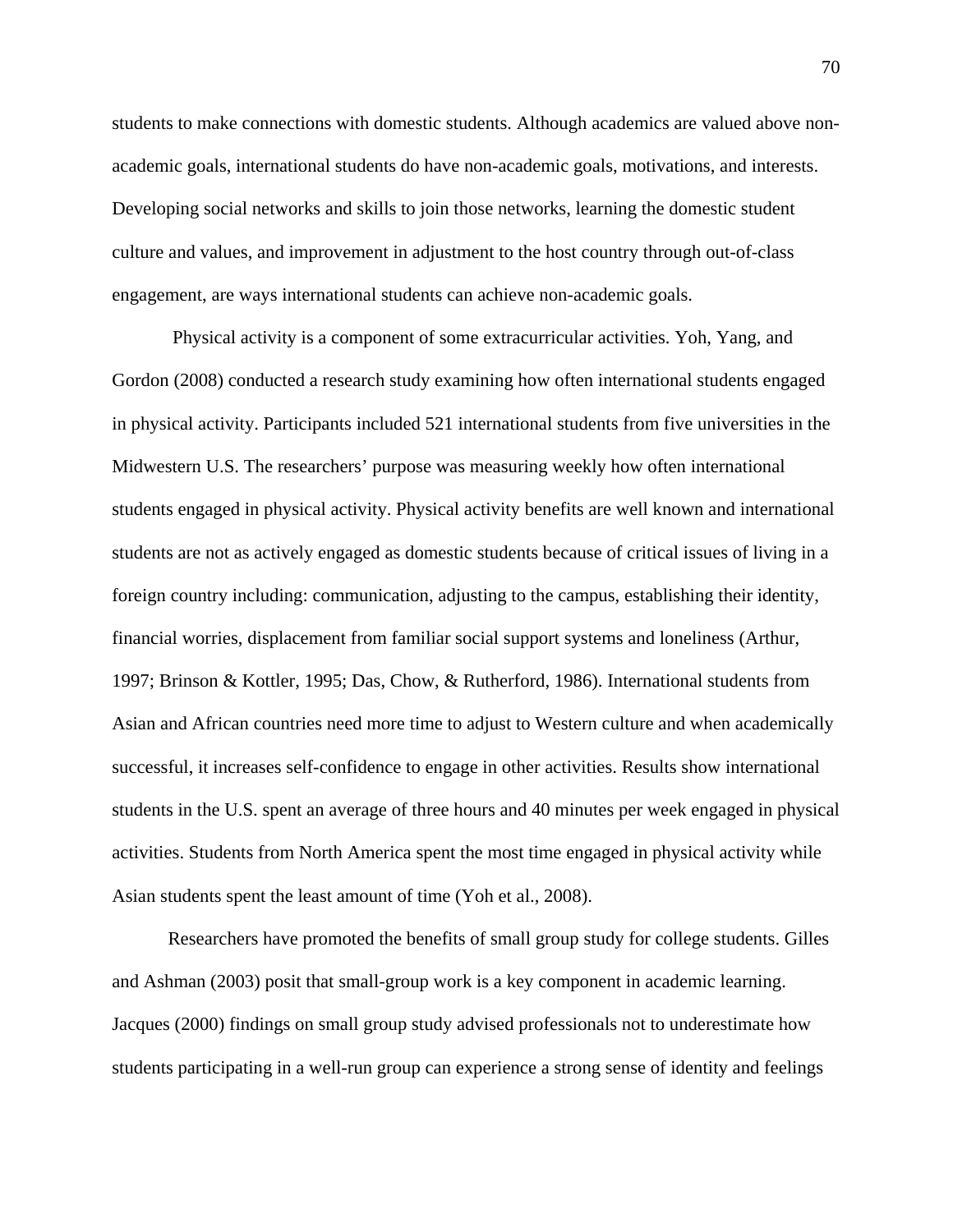of belonging. Gardner and Jewler (1992) found when students achieve a personal sense of belonging with individuals or groups on campus it is an important factor in retaining students. Spadling, Ferguson, Garrigan, and Stewart (1999) found the learning process is enhanced when students work together in a socially cohesive group. Tinto, (1975) found study group learning serves as one of the limited points of personal contact between student and university. When individual students have opportunities to work in groups, it provides valuable resources for selfdevelopment, interpersonal growth, and support. Within these groups, students are exposed to learning and experience cooperation, creative disagreement, excitement, and enthusiasm about shared tasks (Cartney & Rouse, 2006).

 Students in the research study of Ramsay et al. (1999) mentioned benefits of working in independent study groups. Students pooled resources, had equal say into the direction of discussion topics, and profited from expressing and listening to different student perspectives. Study groups were seen as motivating students to continue study. Student-initiated study groups provided social, informational, and practical support. When combining these three types of support, positive contributions are made to academic adjustment and learning processes. Cartney and Rouse (2006) used mini conferences as part of implementing their University's Learning, Teaching, and Assessment Strategy showing the relationship of small group learning on student progression and retention. The first mini conference theme pertained to enhancing student progression and retention. Cartney and Rouse's research focuses on enrolled students participating in study groups led by a faculty member. Taylor and Bedford (2004) suggest that faculties' attempts to help students understand group learning processes are an important factor in promoting student retention.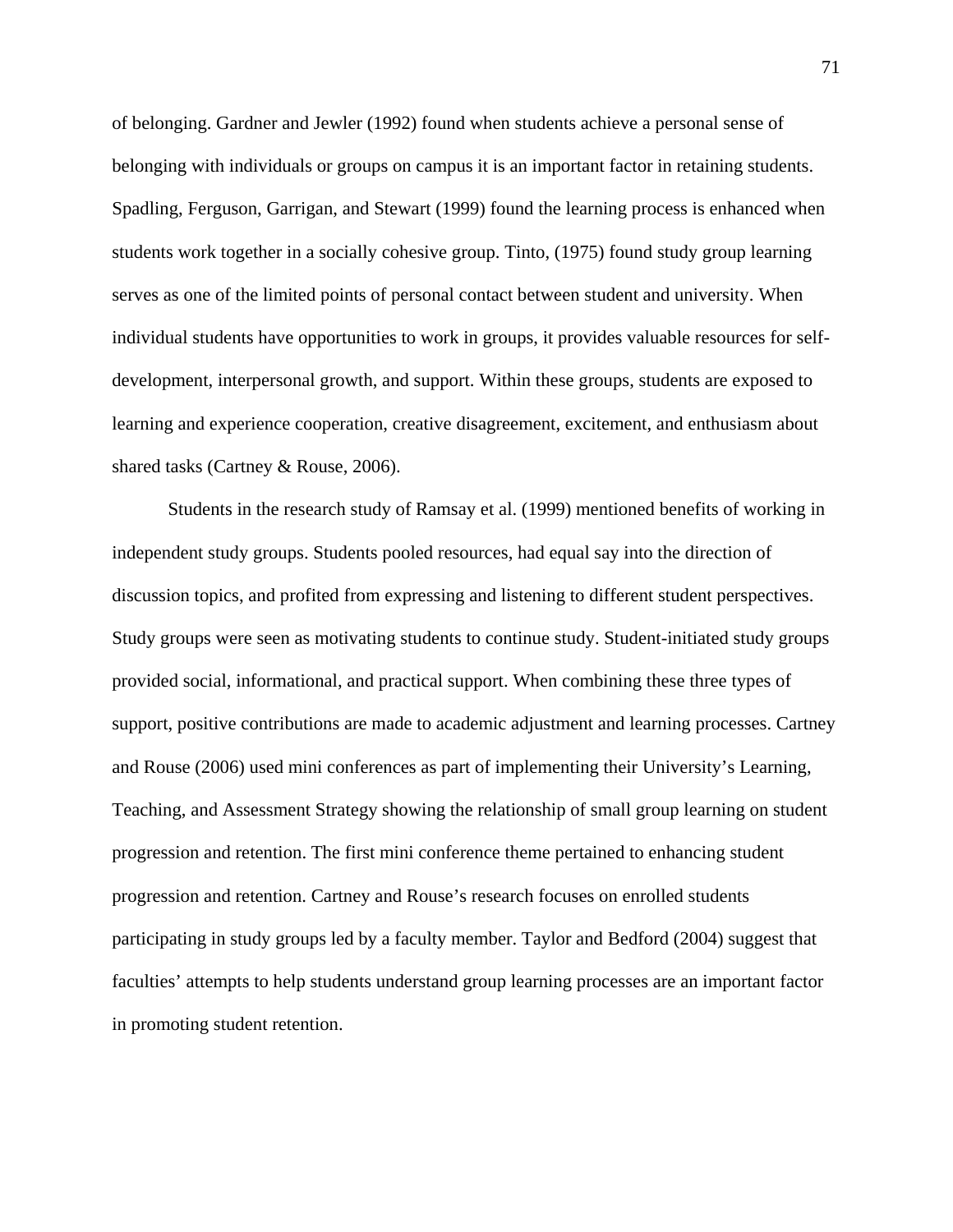International student mentoring programs are a proactive retention strategy to bring about improved understanding of institutional culture and norms. Mentoring reports from Burke (1984), Fagenson (1989), Noe (1988), and Shapiro, Haseltine, and Rowe (1978), found planned mentoring in university environments is successful assisting underrepresented people in unfamiliar systems. Mangold, Bean, Adams, Schwab, and Lynch (2003) and Padgett and Reid (2003) found that programs building mentoring and support groups improve student involvement, motivation, and academic self-confidence leading to increased institutional commitment and engagement. Social support is extremely important to students who are a long way from home. Mentors can be instrumental to campus acclamation, especially for international students (Hayes & Lin, 1994). A college or university with a social support network such as a mentoring program increases the level of comfort for some racial and ethnic minorities who attend predominantly White institutions (Griffin, 1991; Kimbrough, Molock, & Walton, 1996). Mentors provide students positive services "with support, information, and referrals to university services" (Bean & Eaton, 2002, p. 83).

Institutions are becoming more sensitive to international student needs. Mentoring programs, such as International Peer Program, are part of the institutional response incorporating international students to improve their retention rates and grades, the two criterion variables in this study. A mentoring program addresses some primary causes of international students leaving college including lack of preparedness for college, lack of knowledge or access to social or academic resources, and void of a college environment comfortable for student matriculation (Gavin, 1989; Stampen & Cabrera, 1988). Similar to social integration literature (Thomas, 2000; Tinto, 1975), the mentoring literature (Redmond, 1990; Schwitzer & Thomas, 1998) reinforces human interactions as critical. Mentoring is an appealing approach for meeting student needs,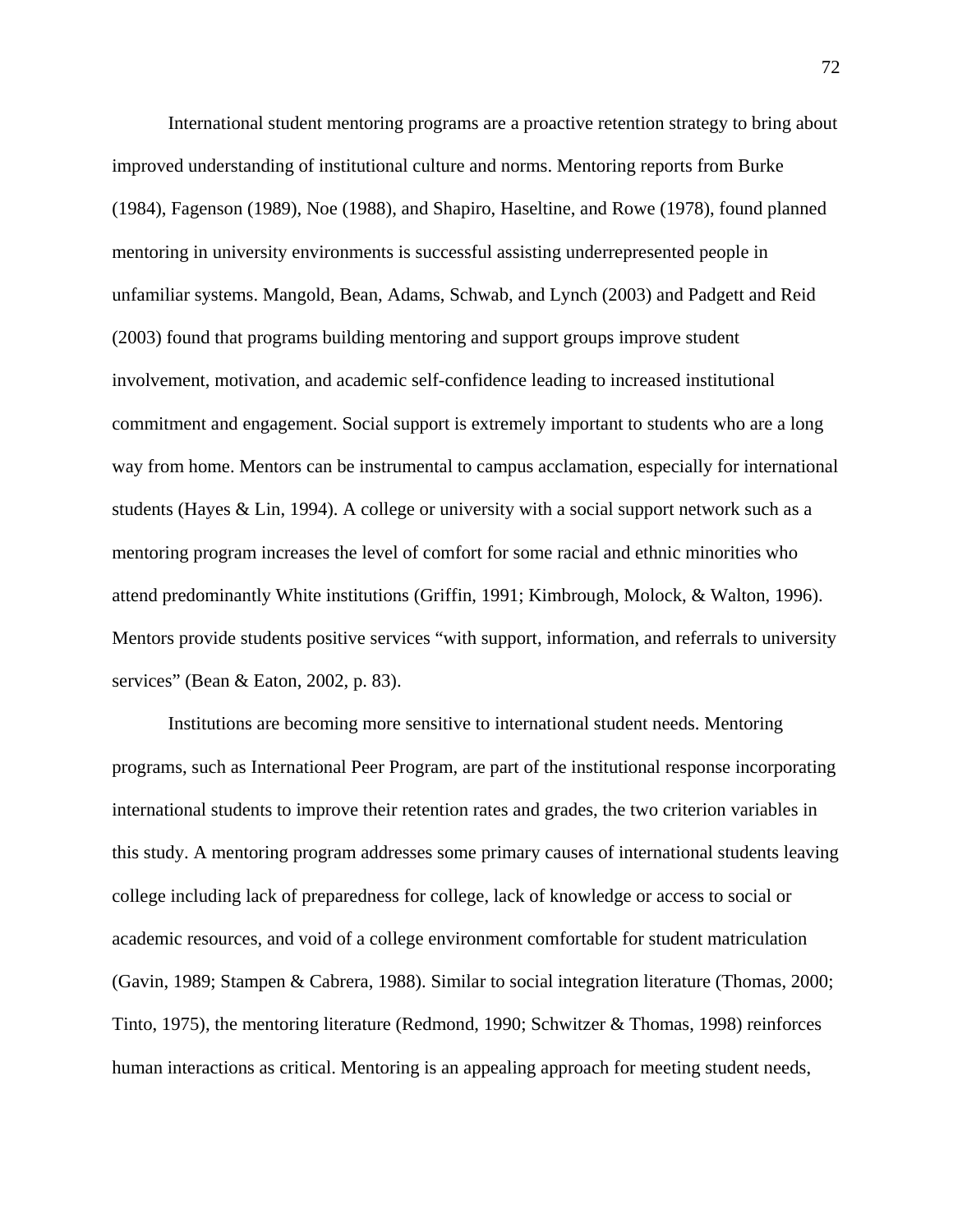especially at-risk students. The two major components of mentoring are transfer of marketable skills, behaviors, and attitudes, and secondly promoting social and emotional interaction allowing transfer of skills and knowledge (Hill, 1989; Schochett, 1985). Effective mentoring has a level of interaction, trust, and communication resulting in psychosocial comfort empowering students with knowledge and confidence to develop and nurture academically and socially (Redmond, 1990).

A mentoring program provides students positive institutional associations because students see first-hand that faculty, staff, and administrators care about their well-being. Effective mentoring programs involve transfer of knowledge and provide mentors a skill set to include dealing with different attitudes and behaviors. Mentors reinforcing these attributes allow student empowerment to flourish academically and socially. If growth does occur, odds improve of student persistence at the institution (Redmond, 1990).

Institutional commitment to the areas of retention, mentoring, and diversity are necessary for implementation and success of mentoring programs. Administrative commitment can be in the form of policy statements, financial support, hiring of personnel, and adequate space. Administrators can also help a mentoring program gain vitality and stakeholder buy-in through making public statements about program progress, becoming mentors themselves, and assisting in recruitment of faculty members to serve as mentors. Including mentoring as a service activity for faculty promotion and tenure provides a cue that university administration places high importance on the mentoring program. Mentors serve as a vital institutional resource by providing in-depth information regarding locating and referring mentees to use student support services and navigate their college environment (Redmond, 1990). The institution's role is providing new students with mentors (Bean & Eaton, 2002). Retention of special populations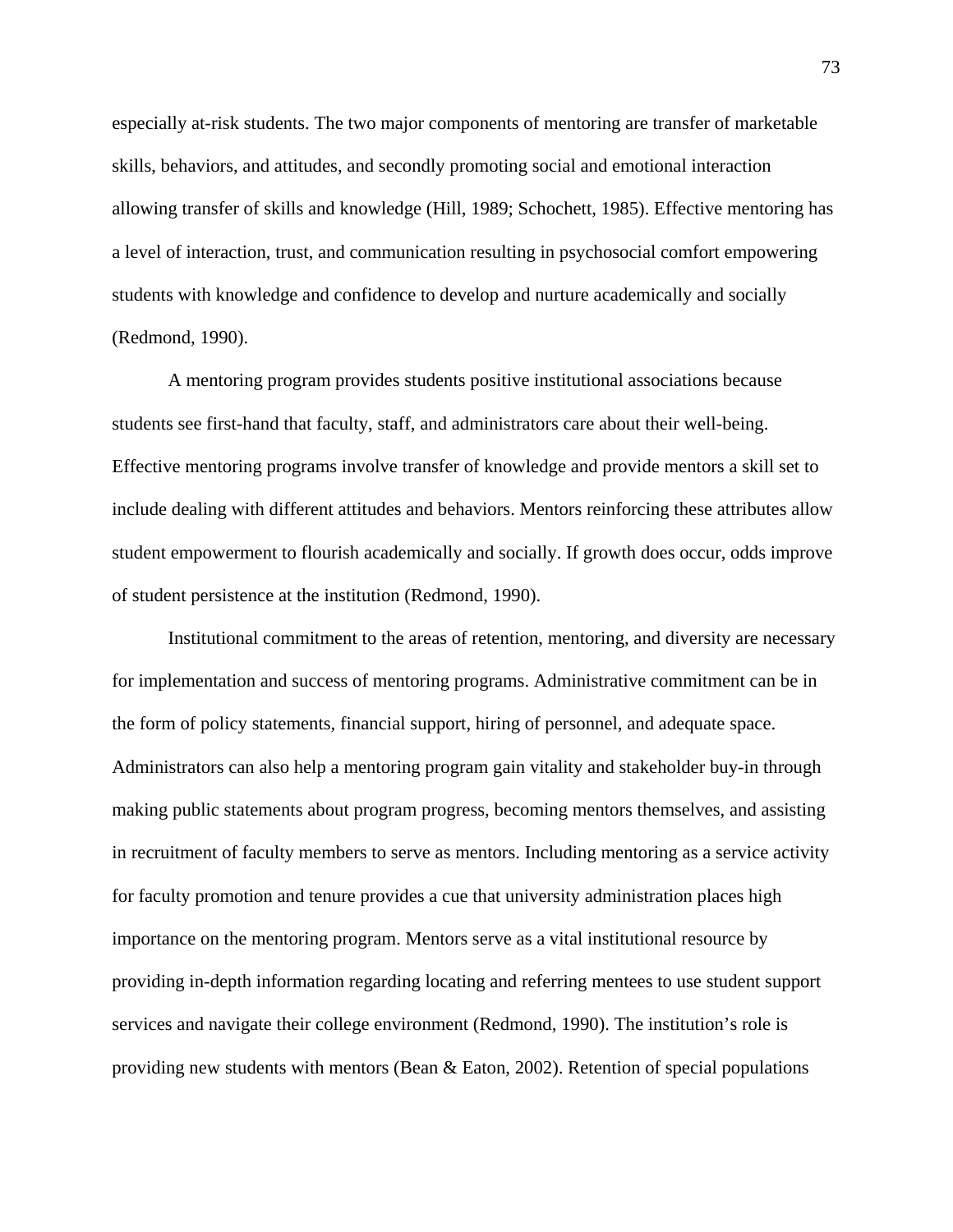including international students can increase when faculty are sincere in believing all students are capable of learning and have the potential to learn (Rendon, 1994). Interacting with faculty and improving learning can help international students increase self-confidence and develop academic self-efficacy. Faculty can provide an environment of gender and racial diversity in their classroom allowing comfort and support to international students. These components are factors defining how institutional commitment, faculty interaction, and mentoring can improve retention rates of international students (Bean & Eaton, 2002).

People of color and international students on a predominantly white campus face unique challenges and therefore need clear access to campus resources. Common issues include: cultural stereotypes, lack of recognition, limited resources, political issues, discrimination, prejudice, learning about domestic diversity, and cultural oppression. A valuable tool supporting success of underrepresented populations in unfamiliar systems is planned mentoring. This type of mentoring addresses causes as to why culturally diverse students leave an institution before graduating. Mentoring interactions promote tact, communication, and understanding between students and faculty (Bennett & Bennett, 1994). Research conducted by Redmond (1990), along with Schwitzer and Thomas (1998), show access to a mentor leads to positive interactions, improving students' academic achievement and increasing retention. Schwitzer and Thomas's (1998) mentoring research involves African-American students enrolled at a predominantly White university. This population participated in a freshman peer mentor program and received peer counseling from upperclassmen student mentors. Counseling was in place to answer questions about first-year adjustment. Freshman in the peer mentor program had higher two-year retention rates than nonparticipants.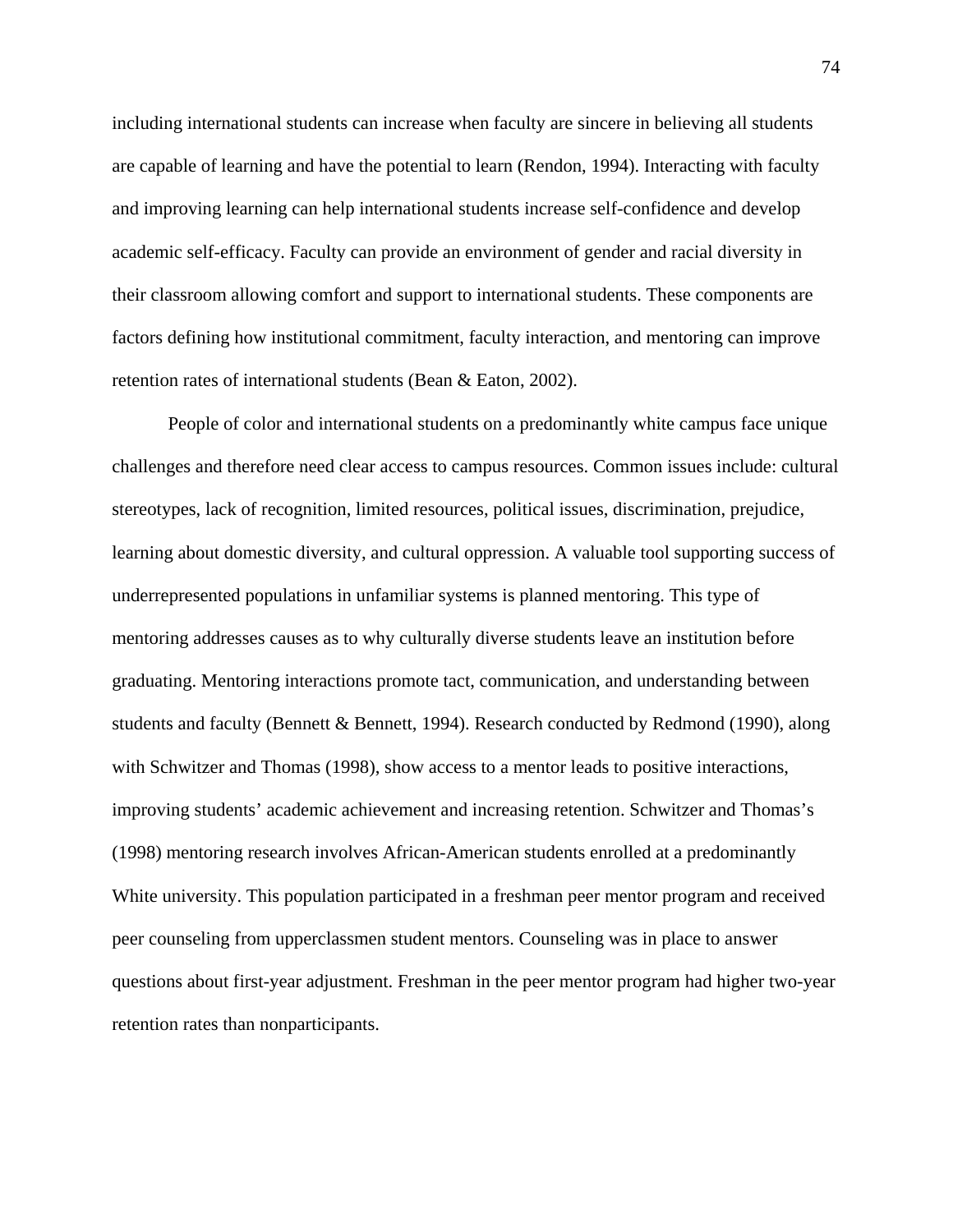Planned mentoring in an academic setting attempts to increase mentoring opportunities for students from varying cultural backgrounds. Trujillo (1986) found students culturally different from European-American male faculty are unlikely to engage in a mentoring relationship with a faculty member. Allen's (1981) undergraduate African-American student participants reported having a difficult time relating to Caucasian faculty and perceived that Caucasian faculty usually avoided students outside of class. Therefore, a key outcome for planned mentoring sessions is breaking down cultural walls that could potentially derail a faculty-student mentoring opportunity (Redmond, 1990).

Mentoring programs are one component in improving retention rates on college campuses. Tinto (1982) asks how far college administrators should go to find avenues improving retention rates and implementing policies leading to a reduction in the rate of students leaving school. Tinto focuses on finances and the dropout of specific populations of students. Tinto's student attrition research questions why students drop out of school and how attrition varied between students of different genders, races, age, and social status. One of the limitations of his study, as well as others (Pascarella et al., 1987), was its focus on retention among Black and White students and none pertaining to international students. Yet, Tinto's findings provide insight on retaining international college students because of similar circumstances (i.e. prejudice, racism, attending predominantly white colleges) between students of color and international students. Central themes to Tinto's (1982) research are the nucleus of value orientations and social skills for minority student success. Programs integrating "individuals into the mainstream of the academic and social life of the institution in which these programs are housed" tend to be the most effective programs (Tinto, 1982, p. 692). Marginalized individuals or groups rarely succeed, as integration is an essential element in one's persistence to graduation.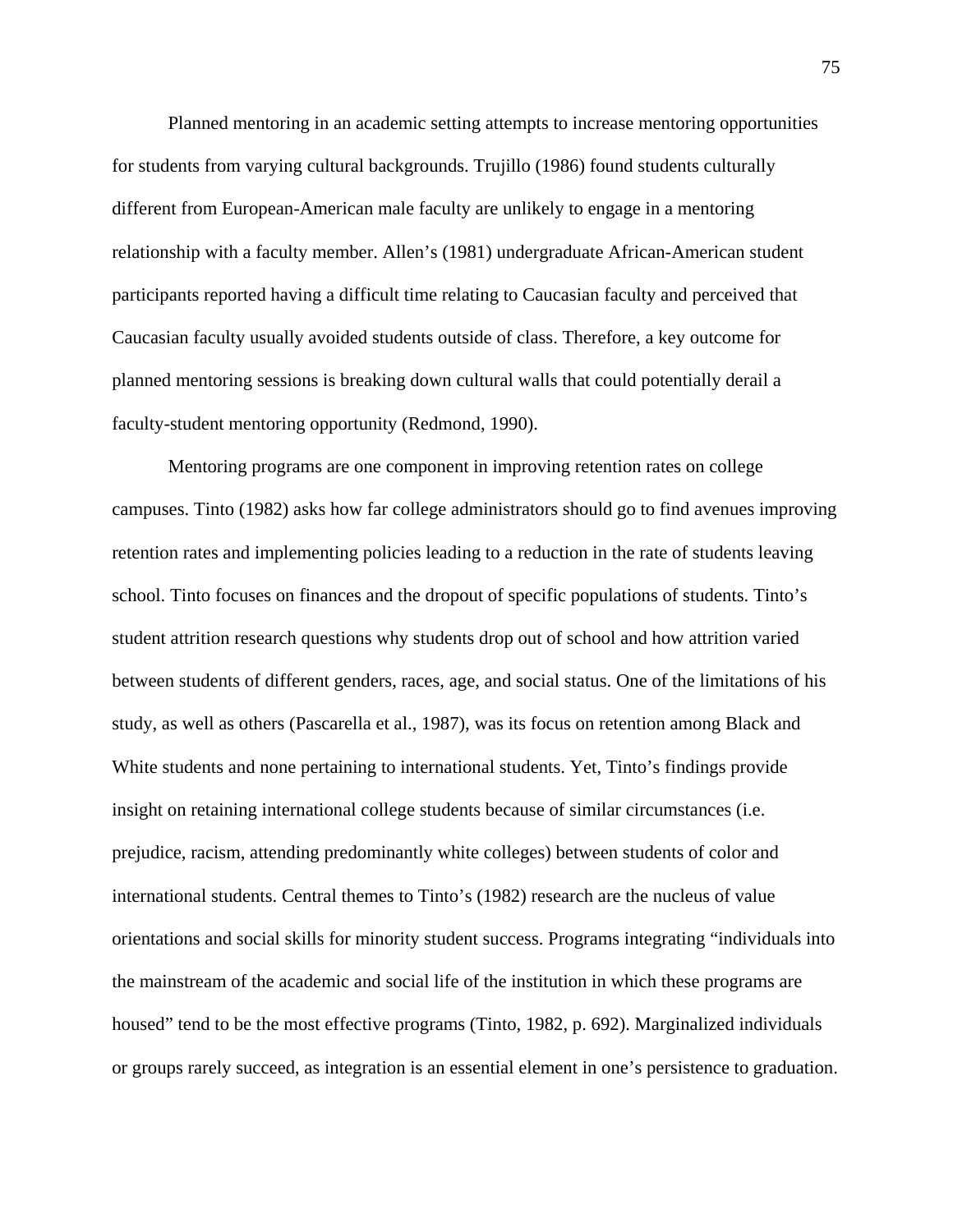From the educational perspective, integration is equivalent when applied to individuals and programs serving individuals (Tinto, 1982).

Sedlacek and Brooks (1976) state non-cognitive dimensions including positive selfconcept, dealing with racism, and demonstrated community service are as important and possibly more important to successful college environment adaptation for racial and ethnic minorities. Later research (ACE, 1998; Tinto, 1993; Tracey & Sedlacek, 1987) hypothesized that college adaptation differs for racial and ethnic minority students compared to white students. Additional research (Feagin, Vera, & Imani, 1996; Gloria, Robinson Kurpius, Hamilton, & Willson, 1999; Solberg & Villareal, 1997) indicates quality of life within the university environment, perceptions of social support, and self-efficacy were significant persistence influences of racial and ethnic minority students.

Typical mentoring programs working with students of color and international students meld the tasks of providing information about freshman transition, creating relationships of social support, and attracting students in need of early support. The Student Counseling Center housed the peer mentor program in the Schwitzer and Thomas (1998) study. Mentors were upperclassmen multicultural students in good academic standing and recruited through campus advertising. Some received stipends while others volunteered. Before participating, mentors were trained in peer counseling and program procedures. Freshman participants were recruited through mailings over summer and during summer orientation. A total of 52 volunteers joined the peer mentor program. The participant group was compared with a nonparticipant group of African-American freshman on the basis of precollege academic variables including SAT math and verbal scores along with high school GPA. Results showed those participating in the peer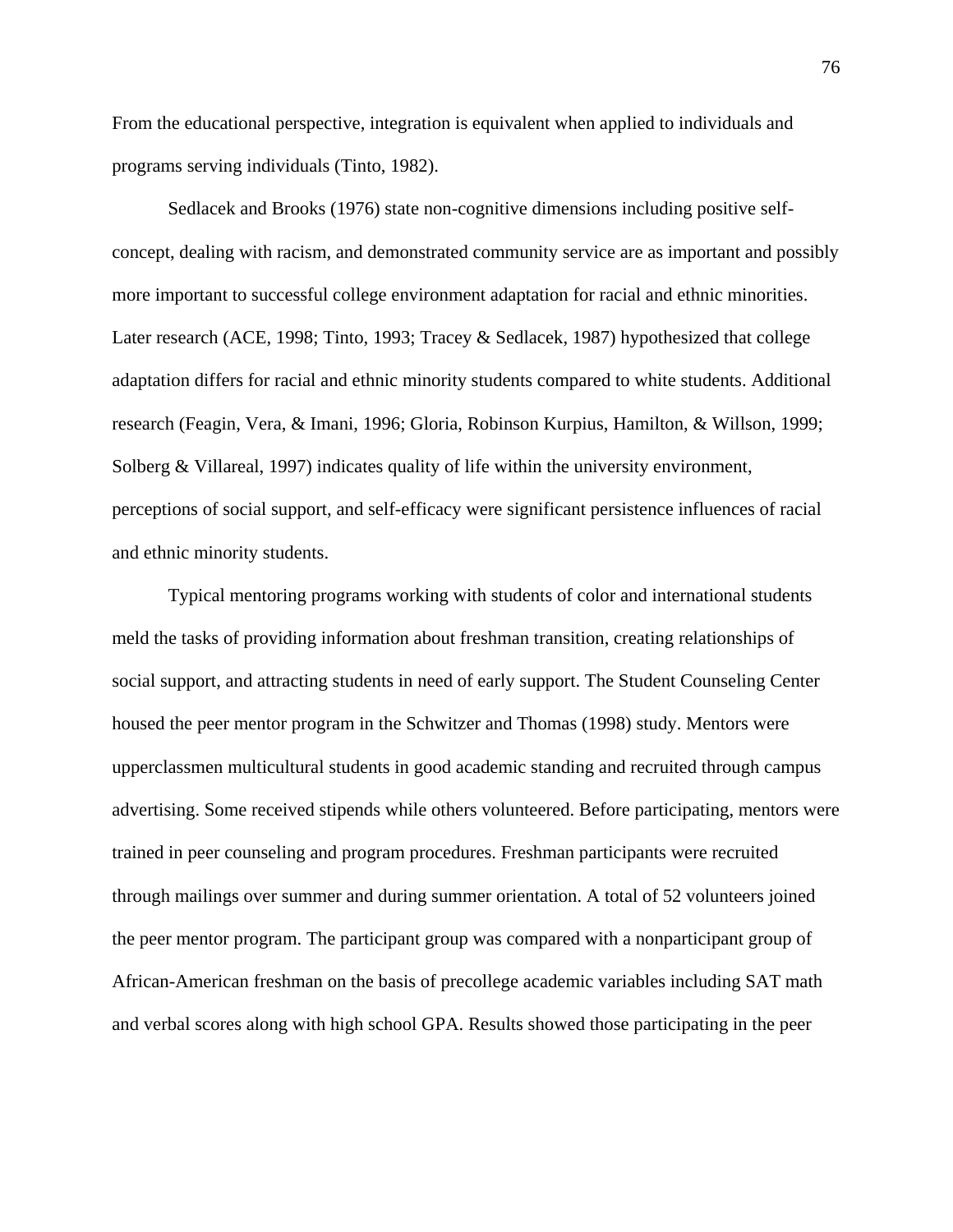mentor program had a positive association with improved academic achievement and higher retention rates (Schwitzer & Thomas, 1998).

Properly planned programs, such as those offered by ISOs, can improve college adjustment for international students. Evidence in the literature of successful programs geared toward international college students includes Westwood and Barker's (1990) study on a peerpairing program where new international students were partnered during their first year with a host culture student who had undergone mentor training for the program. The research purpose was to determine whether there was a relationship between participation in a peer-pairing program at two colleges and academic achievement, dropout rates, and social adjustment of international students who did not participate in the program. Westwood and Barker recognized international students' desire for social contact with host culture students and how direct contact reduces problems international students encounter. Lonely and homesick international students often were isolated from host culture students. The peer-pairing program could promote contact between these two parties and host culture interaction is vital to the social and academic success of international students. The research hypothesis was that international students who received these benefits would be more informed, less disoriented, and less isolated resulting in lower failure rates.

Tinto (1982) posits college administrators should focus primarily on students' skills, abilities, interests, and commitment to obtain a college degree. IPP programs can support efforts to strengthen each of these areas. Westwood and Barker (1990) results show international students who participated in an IPP program were less likely to drop out of school and had significantly better grades than non-participants. Volunteer domestic student students had frequent ongoing interactions with international students to assist becoming more familiar with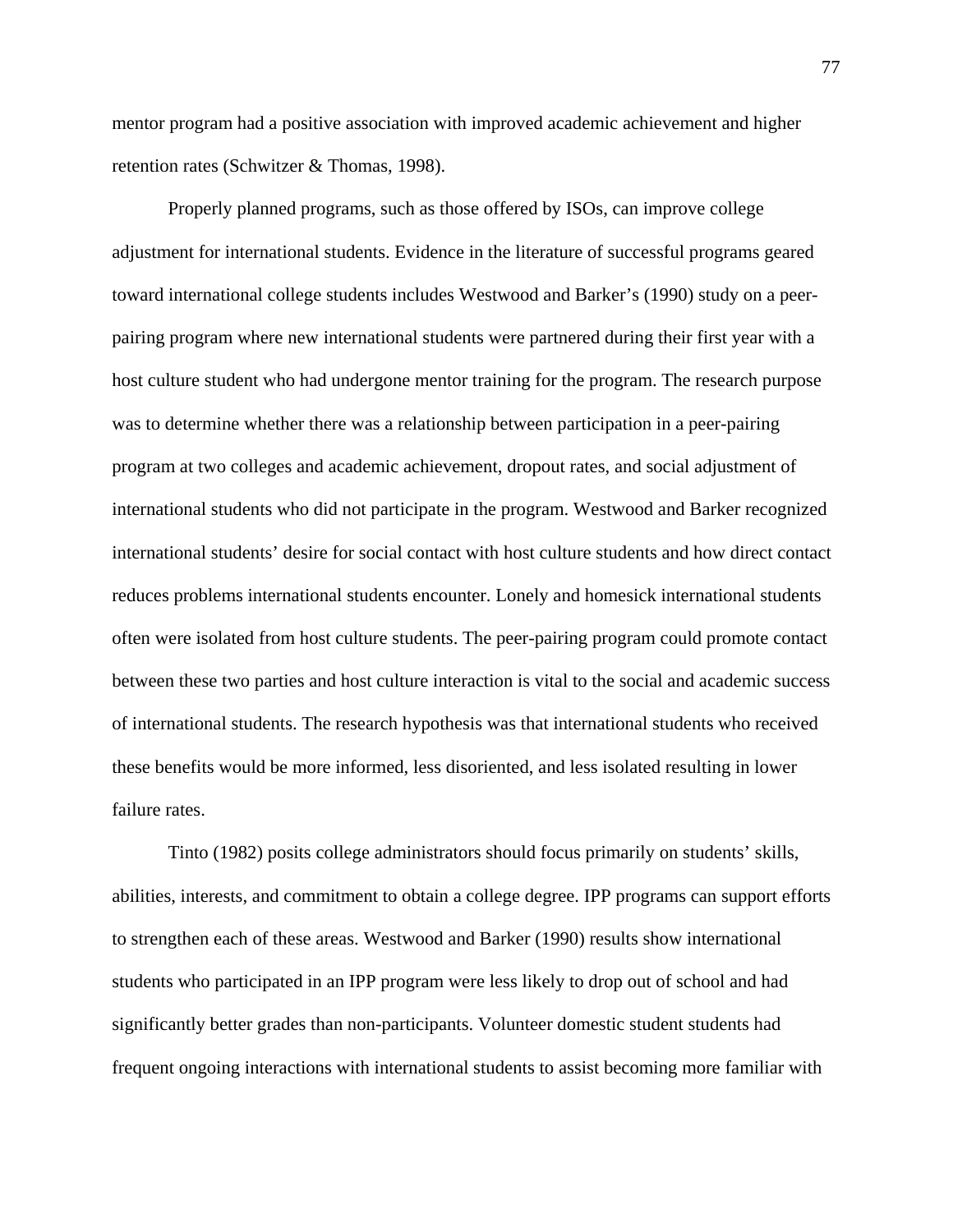university and residence life. Institutions should encourage these informal contacts and the IPP program is an innovative support program making an impact on not only international students lives, but on host culture students as well, leading to an improvement in both populations' retention rates (Abe et al., 1998).

In Westwood and Barker's (1990) longitudinal study taking place over three years, 25 international students who participated in the IPP were compared with 25 international students who did not participate. The following year, 41 peer-paired international students were compared to 41 international students not in the program, and the final year of the study had 31 peer-paired international students with 31 non-paired international students. Each peer-pairing program lasted for eight months. Peers were recruited from the student body and trained. Roles of peers included being cultural interpreters, facilitators and information givers, referral agents, confidants, and friends. Peers were matched to their international student through a criterion including gender, language used, age, major, hobbies and interests, country of origin, and other individual differences. Mentors met with their peers at least twice a month in academic environments and informal environments such as invitations to family gatherings, attending parties, going out to restaurants, etc.

 Results showed higher achievement and lower dropout rates for program participants. First year results showed academic averages were significantly higher  $(p < .01)$  for those international students who participated in IPP (peer group) compared to those who did not participate (control group). Out of the original 25 study participants, 24 peer group participants completed their first year of study while 18 international students from the control group completed their first year of study. Similar academic grade results were found in year two of the study  $(p < .001)$  and the percentage of participants requested to withdraw from school was a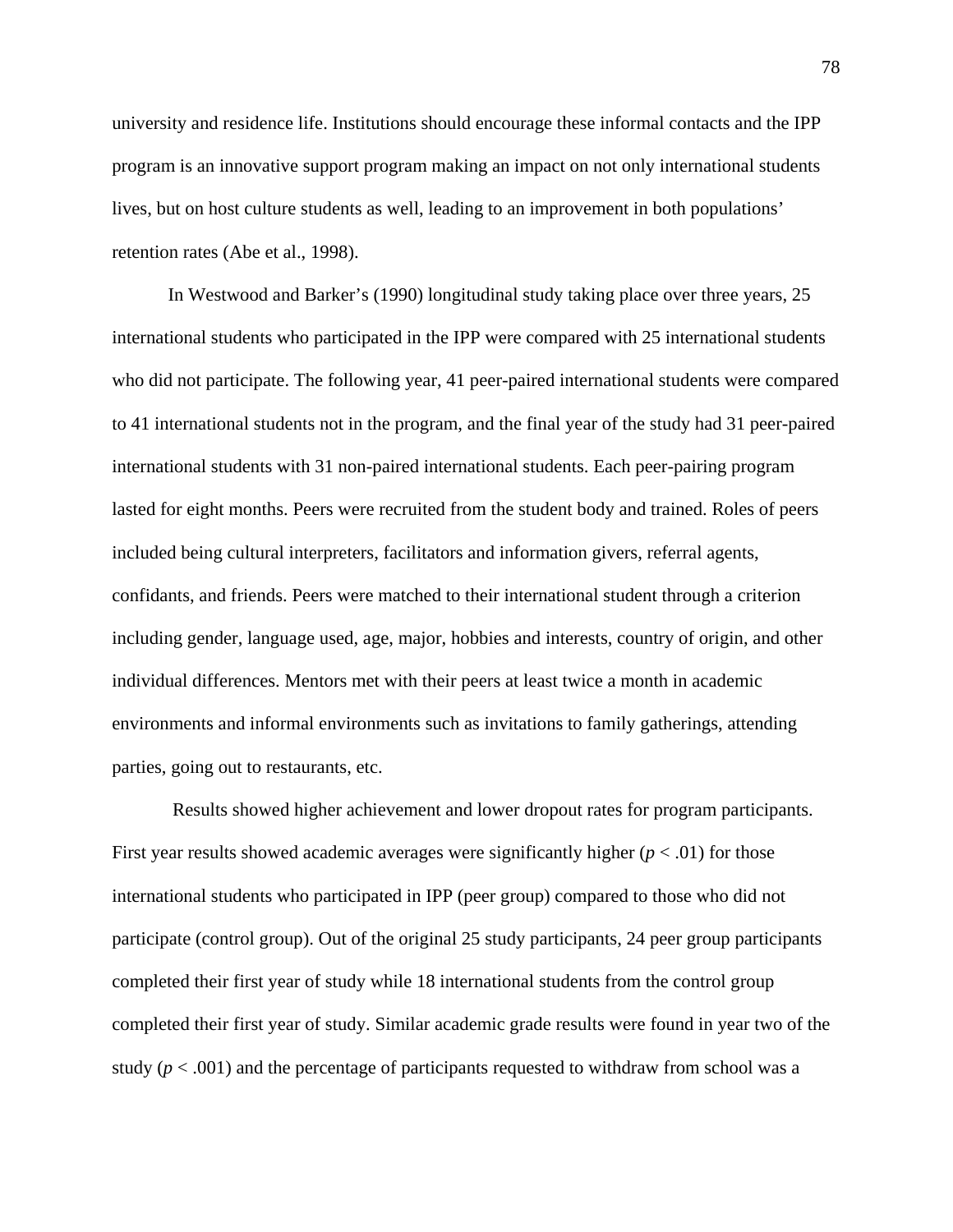higher in the control group (9.6%) than the peer group (2.4%). During the third year, participants in the peer group had higher levels of academic achievement  $(p < .01)$  and lower withdraw rates (3.2%) compared with the control group (22.4%) rate and in year four, where peer group withdrawal was zero while 8.1% of the control group left. Westwood and Barker's (1990) results positively predict a relationship of international students who participate in IPP having higher achievement rates and lower dropout rates.

One finding of the IPP research hypothesis shows participants gained information in understanding functionality in their new environment and more importantly international students learned the unwritten culture codes. Findings show college administrators how mentoring programs fulfill ISO missions by providing opportunities and avenues to improve international student access and knowledge of academic and campus culture (Westwood & Barker, 1990).

Abe et al. (1998) continued the research of international college students who participated in an International Peer Program (IPP). The Offices of Residential Life and International Student Services at a Midwestern public university implemented the IPP program over a semester. IPP program paired interested international students with returning student volunteers. Mentors interact continuously to enlighten international students about institution and residence hall nuances (Abe et al., 1998).

Students participating in the second IPP study were new graduate and undergraduate students. Analysis of the study show campus resource use of 28 IPP participants' along with their Student Adaptation to College Questionnaire (SACQ) scores were compared against 32 non-IPP participants. Researchers developed a three-page self-questionnaire consisting of demographic data of sex, age, region of origin, academic status, major, and whether international students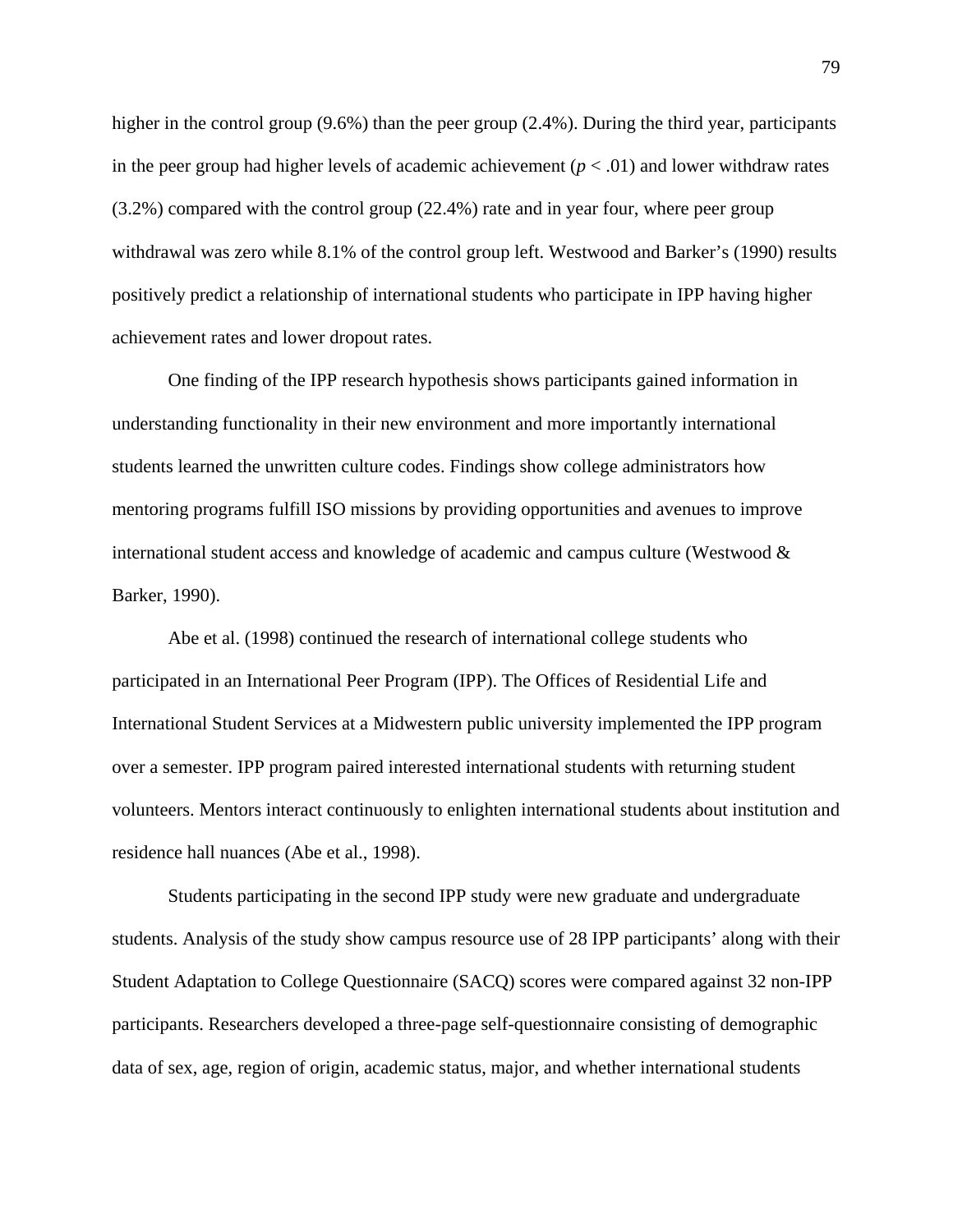were living on or off campus. Participants were asked about their decision to attend that specific institution of higher learning and whether it was their first choice. Each IPP participant answered seven statements on a Likert-type scale referring to knowledge on U.S. culture, knowledge of campus services, comfort level in asking faculty members for assistance with academic and personal matters, satisfaction with residence hall facilities and staff, and whether they believe the institution is committed to working with international students. Finally, there were sixteen questions pertaining to frequency of using specific campus resources and participation in specific campus activities. Results found international students participating in the IPP program had significantly higher overall adjustment scores, as compared to non-participant international students. Research findings show a relationship between international student involvement in organized campus programs and improving overall international student adjustment scores (Abe et al., 1998).

A more recent evolution of mentoring research is the Student-Initiated Retention Project (SIRPs). SIRPs are unique to the body of mentoring literature because the organization is student driven as opposed to administration led. Student organizations unite and develop programs and support services run by students, organized by students, and funded by students. Priority is placed on serving students of color, but limits are not placed on who is served.

Three key components of SIRPs are first developing knowledge, skills, and social networks; second is building community ties and commitments; and third is challenging social and institutional norms. By challenging social and institutional norms, SIRP organizers encourage cultural norms more aligned with those of their own ethnic communities. These practices lead to improved retention rates of international students and overall student success. SIRPs connect student engagement and success to social praxis defining successful students as: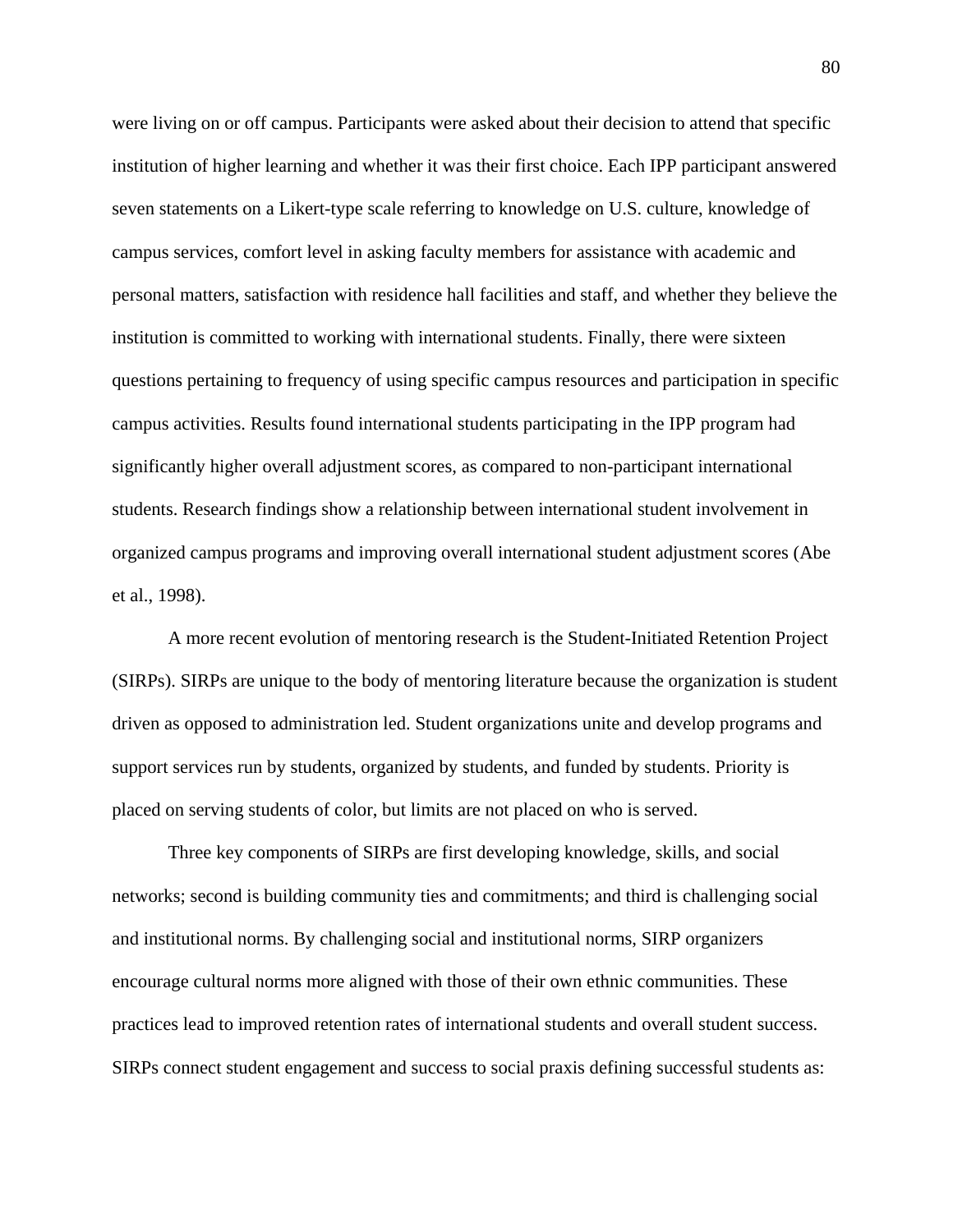those students who work for the greater social good and, in particular, help racial and ethnic communities achieve quality in higher education . . . encourages students to engage collectively in changing colleges and universities so that they better meet the needs of students of color (Maldonado et al., 2005, p. 629)

 Evolution of SIRPs began in the early to mid-1990s influenced by Tinto and Tierney research promoting development of student connections with communities of color and improving student retention. The goal of SIRPs is increasing retention and academic success of students of color (Maldonado et al., 2005).

While international student interaction through mentoring programs with domestic students enhances academic success, finding a support group based upon cultural background can increase self-esteem. Students involved with SIRPs joined a social network offering resources usually reserved for powerful campus organizations such as fraternities and sororities. SIRPs develop cultural identity and promote student community leading to successful retention programs. Two institutions with established SIRPs were examined in Maldonado et al. (2005), The University of California at Berkley and The University of Wisconsin at Madison. Fall 2003 saw 56.5% of the University of California at Berkley undergraduate population consisting of students of color. Student-Initiated Retention Project (SIRP) supporting UC-Berkeley students was *Bridges* (Maldonado et al., 2005), a student operated multicultural center serving the dual purpose as a recruitment and retention center. UW-Madison program was one of the largest student run and student funded organizations in the U.S. with an annual (1999) budget of one million dollars.

Kuh and Love (2000) view "student departure" (p. 196) through a cultural lens and in an attempt to use culture as an analytical framework for retention, created eight cultural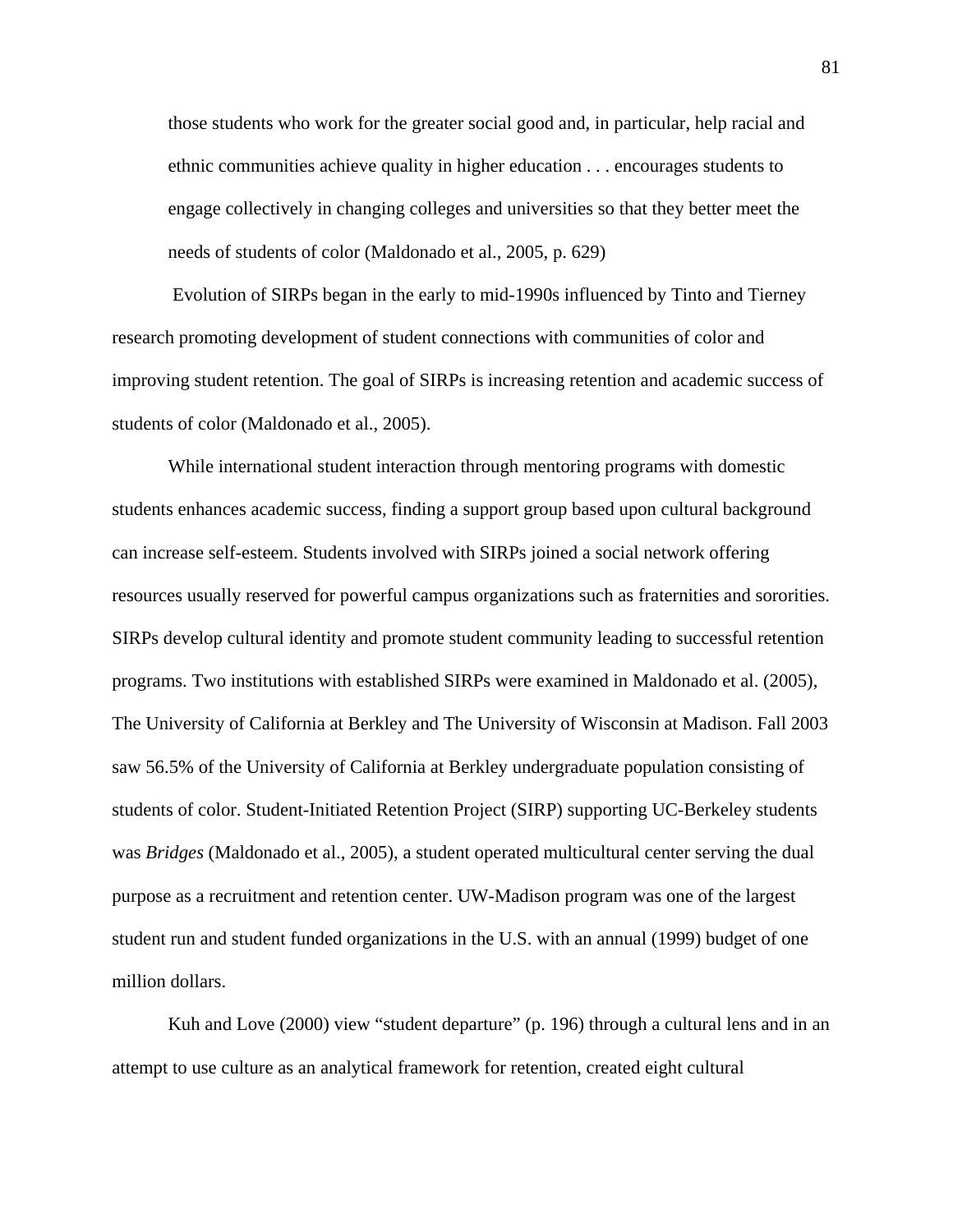propositions relating to premature student departure from a cultural perspective. The first proposition focuses on the individual's understanding and participation in an institution's culture. Structure or organizational properties of an institution do not cause student departure. Affective and behavioral responses are determined by how the student processes these two properties, or their *meaning-making system*. Meaning-making system is promoted by culture of origin and is influenced by family, school, community, and other factors. The second and third propositions recognize various cultural backgrounds seen on college campuses including overlapping multiple cultures. When one's cultural values place prominence on obtaining a college degree, persistence is encouraged. Cultural forces can help an individual persevere, provide motivation, and aspire even when facing obstacles such as studying in a foreign country.

Within the literature, a substantial amount of information is available on retention addressing major retention theories, retentions relationship on international students, and higher education issues of international student retention. Over the past forty years, retention has sustained its significance within the walls of the ivory tower; especially among tuition driven colleges and universities. Studies on retention have frequently focused on comparing retention rates of students based upon various variables including gender and race (Murtaugh, Burns, & Schuster, 1999). It should be noted that much of the early research on retention was conducted by Caucasian males and focused on White males. Some of this was before people of color became integrated into predominantly white college campuses. Few students of color resulted in smaller sample sizes or sample exclusion (Belenky, Clinchy, Goldberger, & Tarule, 1986; Tierney, 1992). However, Tinto's departure model (1975, 1987) is valid for all students and Tinto's (1993) research even mentions the importance of supportive student communities for people of color through building inclusive campuses.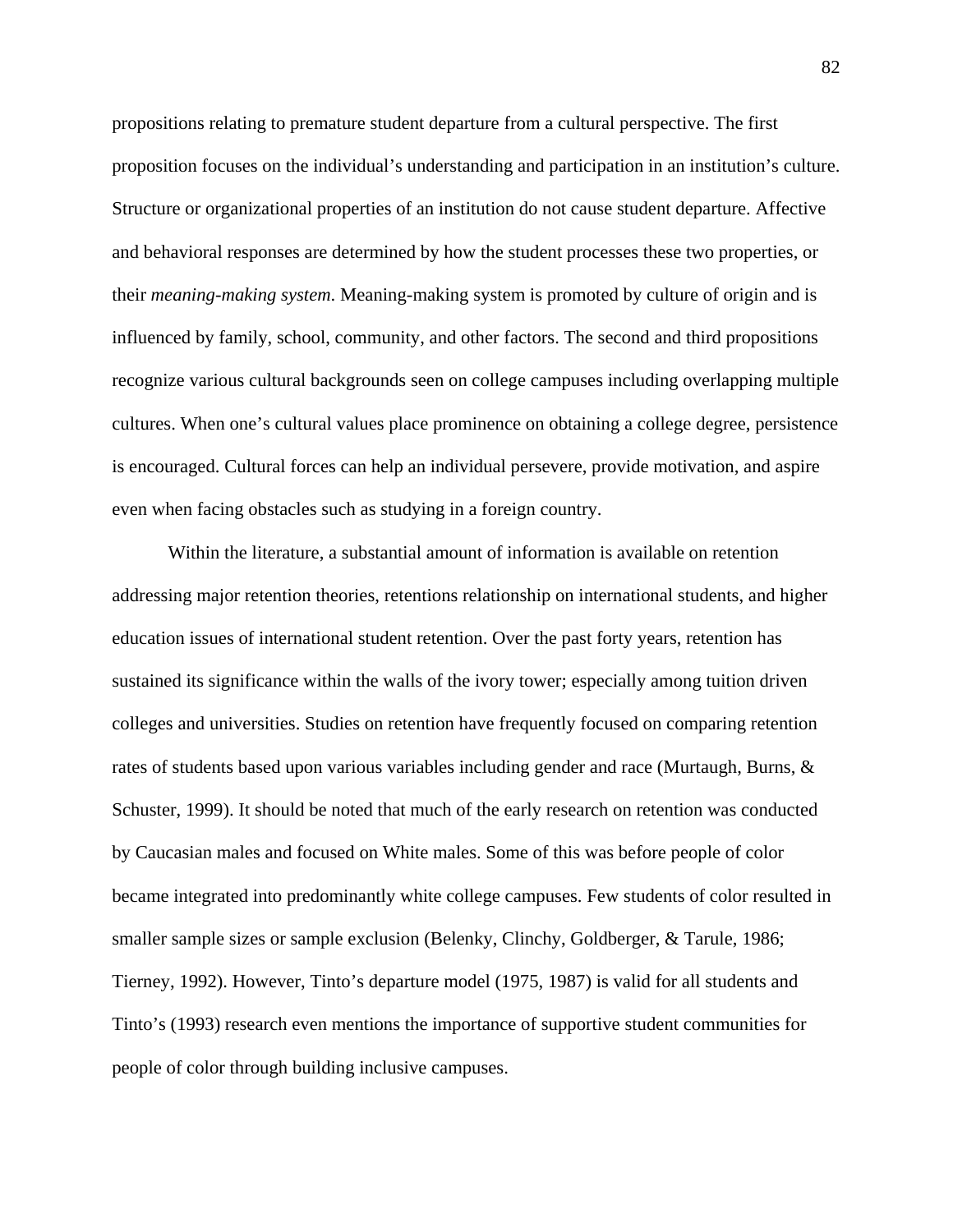Literature on college student retention has focused on four themes. First, examining the relationship between precollege characteristics of freshmen and success by looking at high school GPA and SAT scores, precollege qualities, and test scores does not explain every reason students leave college (Murtaugh et al., 1999). Next, Astin (1993) attempts to understand why students leave college and provide recommendations to institutions for reducing the rate of student departure before graduation. Astin (1993), Tinto (1993), and Naretto (1975) suggest students persist when actively involved in campus programs and have a sense of connection to the institution and community. As a result, schools have implemented or enhanced support programs to increase student connection to the institution. Third, Dodd et al. (1995), Johnson (1996), and Person and Christensen (1996) describe and evaluate specifically designed campus retention programs and determine whether implementation improved retention rates of students and specific student populations.

Van Gennep (1960) research focused on tribal societies and *rites de* passage, rituals moving individuals from one developmental level to a higher level through a three-phase process of separation, transition, and incorporation. Separation occurs when a person becomes separated from friends and family and there is less contact with members of these groups. Transition is when a person begins to connect in new ways with a new group where the person desires inclusion. Incorporation is the final stage where a person has new group interaction patterns and is now a card carrying member of the group. Interaction still occurs with the old group, but he/she joins a new group (Van Gennep, 1960). College attendance is one of those rites of passage in U.S. society. Tierney rejects the assumption a ritual of transition is required for successful student transition to college and wants activities promoting identities, homes, and communities where students live and are nurtured. Using this approach, teachers, programs, and institutions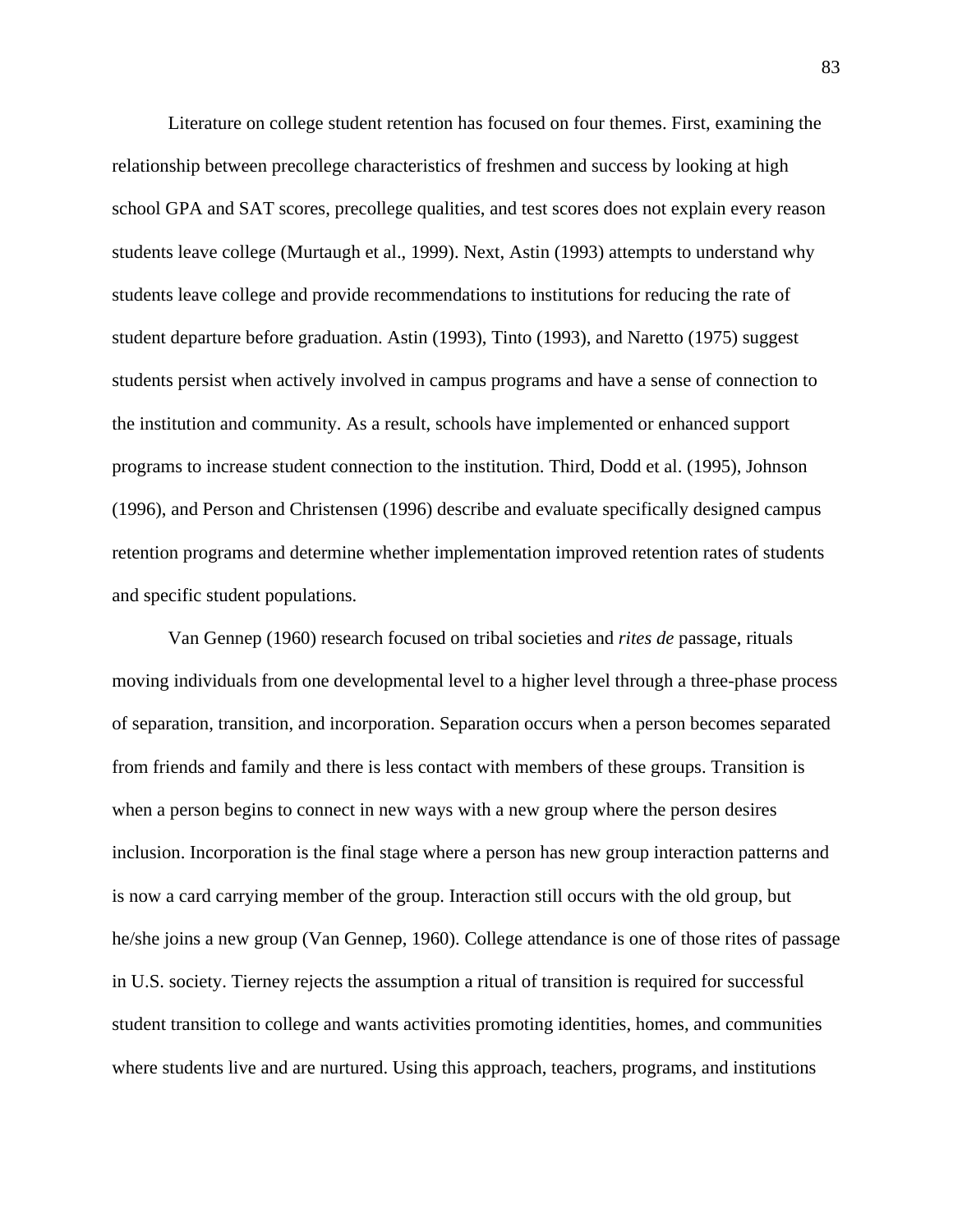communicate high expectations to students and create an in-class environment where everyone is empowered to learn and succeed (Tierney, 2000).

William Tierney promotes an alternative model for retention to Tinto's SIM based upon institutions of higher learning being viewed as multicultural entities. According to Tierney (1992), there are three major benefits to college student retention. First, students will be able to profit long-term from obtaining a college degree. Next, the college or university will sustain the income deriving from the student's tuition, fees, room and board, etc. Finally, society will benefit from college graduates and their skills. In this scenario, every stakeholder benefits from retaining students.

Tierney takes an anthropological perspective in analyzing Tinto's retention model. Social integrationists, such as Tinto, assume all cultures are similar and the institution is a reflection of society, while theorists from the anthropological side, such as Tierney, emphasize that the "individual" as the determinant of "group" or "culture" is backwards. He attacks Tinto's basic premise that individuals must adapt to institutional values in order to successfully immerse themselves and argues Tinto "has conceptualized college-going at the individualist level rather than a collective one" (Tierney, 1992, p. 610). Tierney claims Tinto's model is an assimilationist framework where the expectation of marginalized students is conforming to institutionalized norms and values that are typically those of the host culture. Historically speaking, the American higher education system has catered to Caucasian males from high socioeconomic families. Therefore, White society, being the dominant society in the U.S. is also reflected in the U.S. higher education system (Tierney, 1992). Tierney believes Tinto's use of culture as a framework is a beginning point and needs further development. Tierney's goal is moving theory away from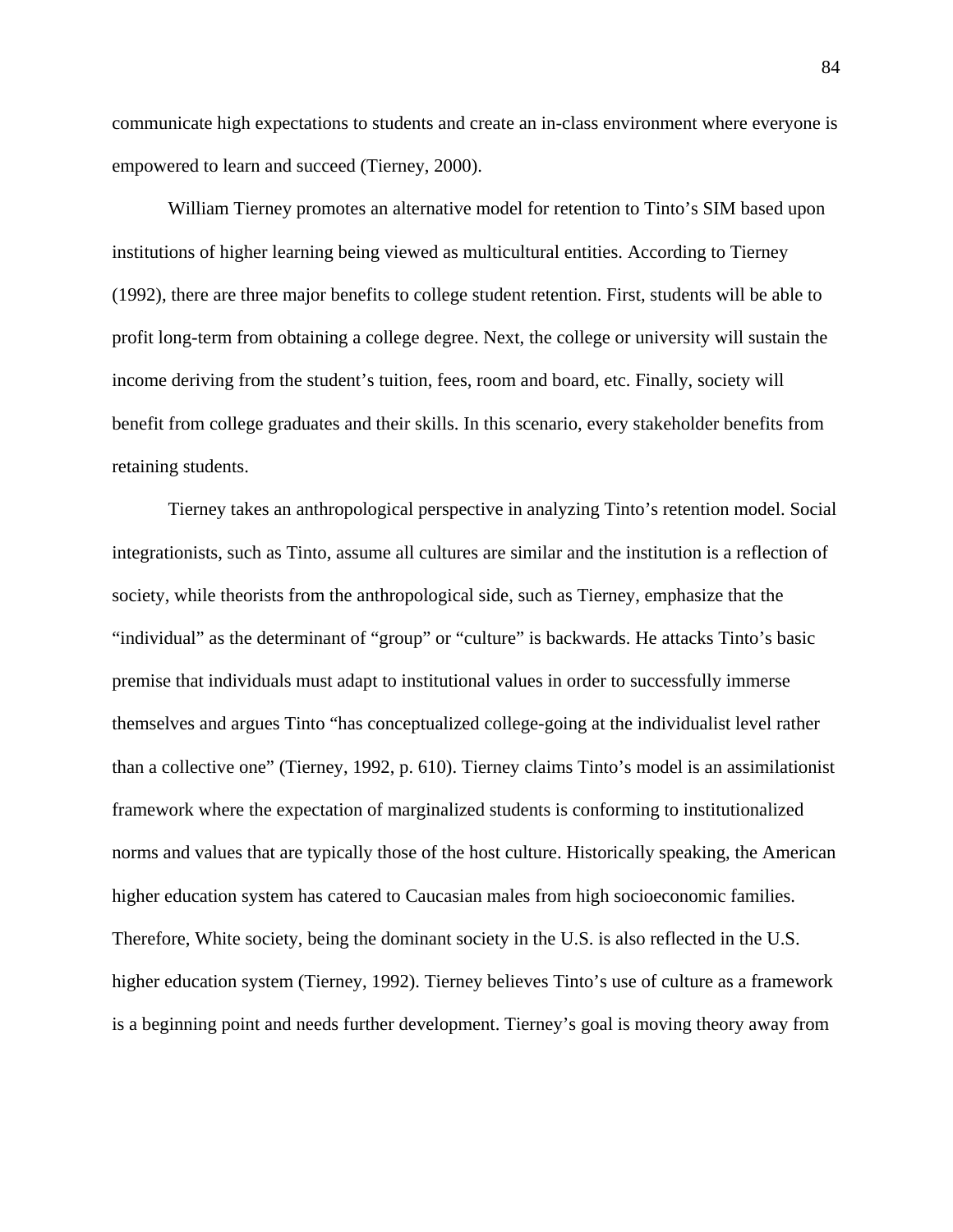the social integrationist perspective toward a framework of emancipation and empowerment where multicultural environments can flourish (Tierney, 1992).

Boyer and Sedlacek (1988) used the Noncognitive Questionnaire (NCQ) to predict international student grades and retention. The NCQ was originally developed by Tracey and Sedlacek (1984) for predicting minority academic success, but is valid for use in the aforementioned regard. Tracey and Sedlacek developed the NCQ to measure eight non-cognitive variables found by researchers studying attrition and retention that relate to college grades and persistence. The eight non-cognitive variables are: self-confidence, realistic self-appraisal, community involvement as service, knowledge acquired in a field, successful leadership experiences, preference for long-term goals over short-term goals, the ability to understand and cope with racism and the availability of a strong support system to talk to in times of crises. The NCQ was administered to all matriculating international freshman who attended orientation and consists of 23 items; 18 Likert-format items, two multiple-choice items about educational aspirations, and three open-ended items pertaining to present goals, past accomplishments, and other activities. Results showed consistent prediction of GPA across eight semesters using the variables of self-confidence and availability of a strong support system. A number of variables were consistent  $(p < .05)$  toward persistence and the community services and understanding racism were most consistent. Boyer and Sedlacek conclude there needs to be a wide range of student services programs for international student success such as individual counseling or mentors to help improve grades and activities and racism workshops can increase international student persistence.

One of the earliest and most widely accepted retention research theories is Spady's (1970) article synthesizing previous research regarding college student retention and creating

85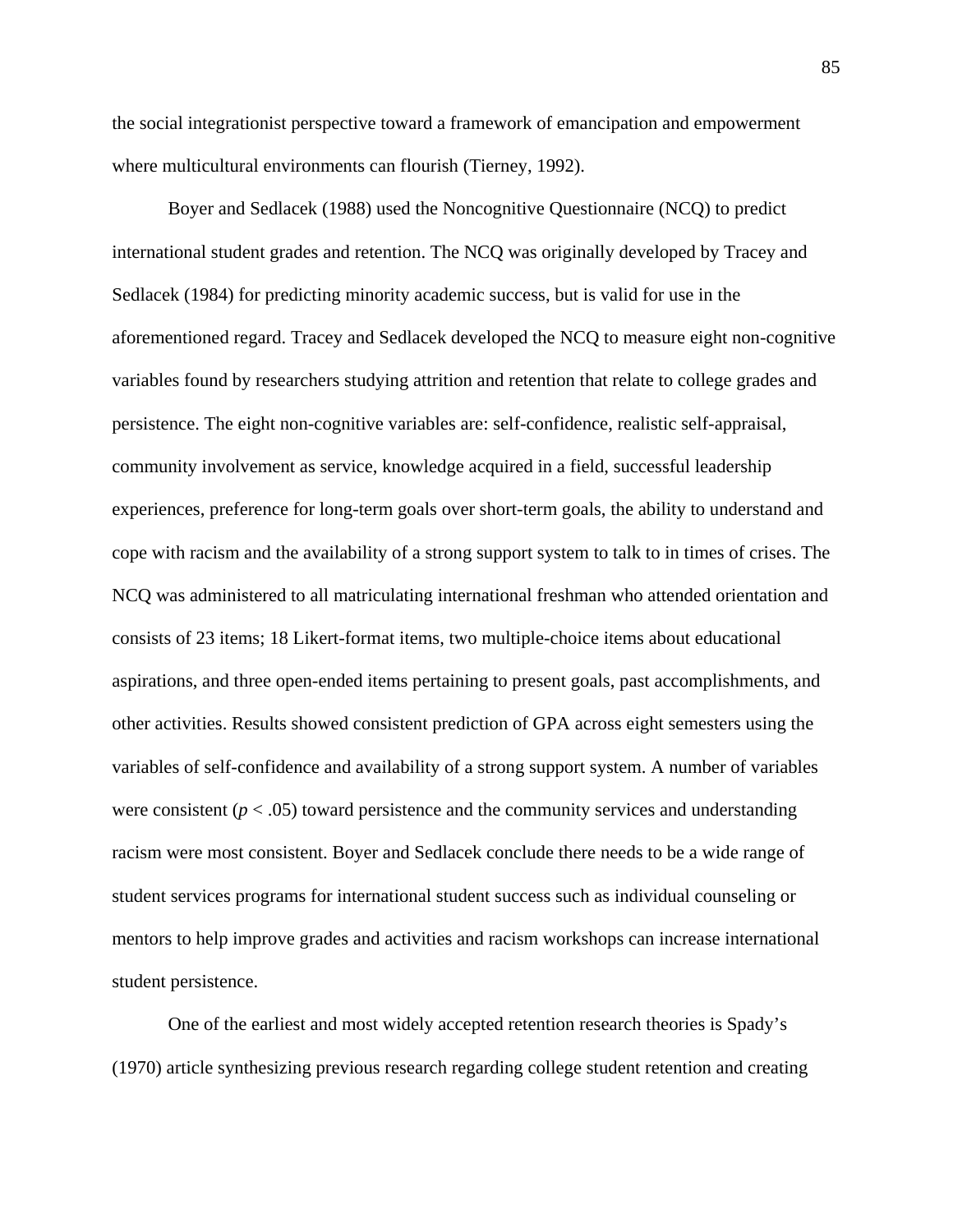new directions for the field. Focusing on the intellectual approach, Spady's research concentrates on student attributes and their relationship with the institutional environment including both academic and social contexts. Spady suggests flaws appeared in previous research because most researchers failed to ask questions of how and why the variables used accounted for performance differences affecting retention when performance levels were held constant. Spady defines and measures two separate characteristics of a college dropout. First characteristic is anyone leaving a college in which they are registered and can be further analyzed as a student leaving their first enrolled college environment. The second characteristic is a student never receiving a college degree. Some students voluntarily leave while others leave because of affordability, changes in family situations, academic problems, health issues, or disciplinary reasons. When using college grades to predict retention, Spady believes this can only be done if the issue being looked at is failure and dismissal from the institution.

Retention rates are a composite reflection of individual decisions. Successful retention programs must work for every student. Bean and Eaton (2002) propose a retention model based on psychological processes leading to academic and social approach-avoidance theory, attitudebehavior theory, self-efficacy theory, and attribution. According to the authors, these four theories, that are individual in nature, form the foundation for retention decisions with academic and social integration as components of retention theory. Bean and Eaton state successful retention programs such as learning communities, freshman interest groups, tutoring, orientation, etc., each rely on psychological processes that do not differentiate based on gender, ethnicity, or age.

Rhodes and Nevill's (2004) research posits that viewing retention from the perspective of it as being an "educational issue" (p. 189), there is the potential of integrating wider ranges of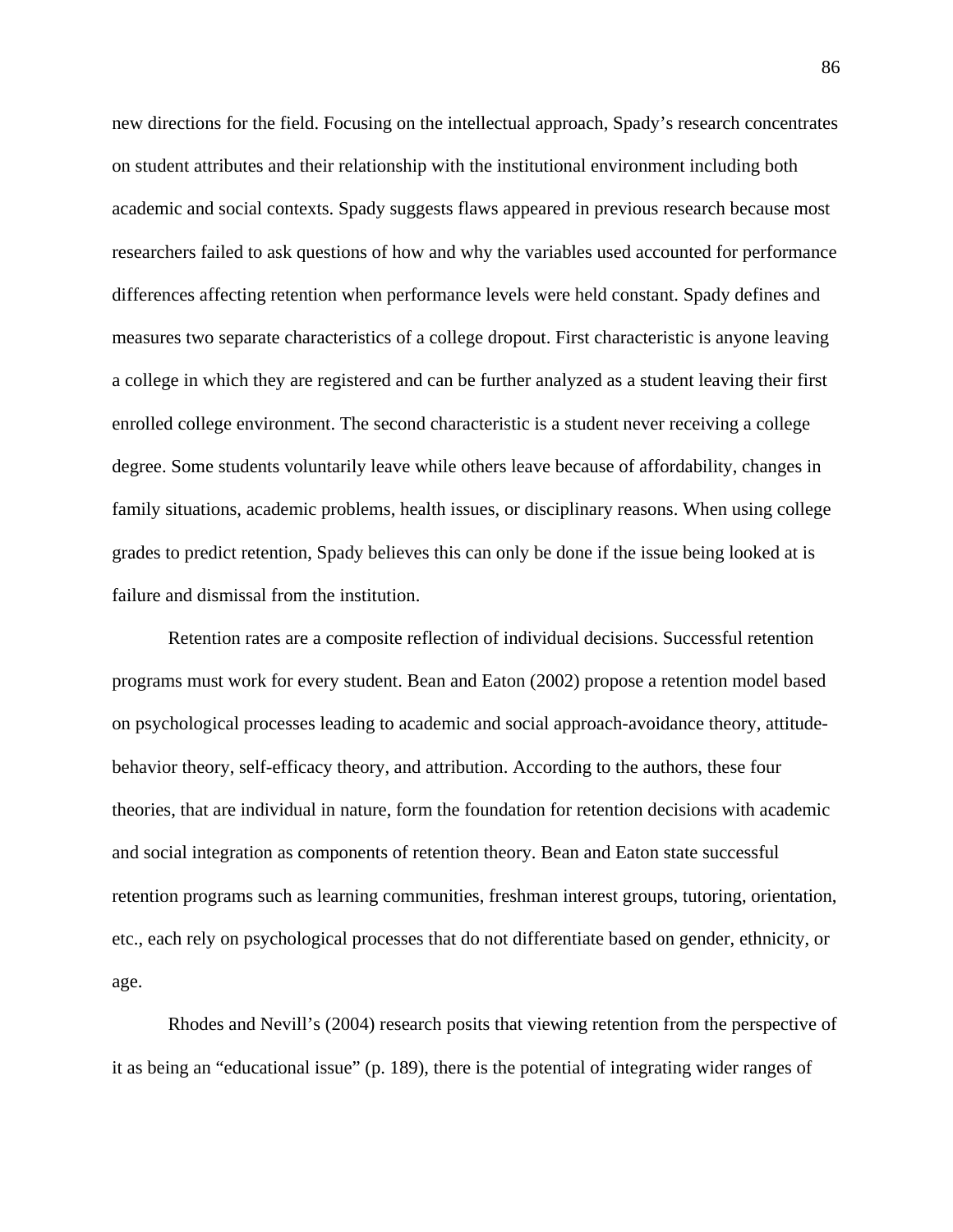students to achieve improved academic and social integration. First, enrollment management recruitment activities and publications are institutional attempts bringing prospective students to campus, and as is the competitive nature of college recruitment, each institution wants to display its best qualities. Accurate portrayal of social experiences and the social climate to prospective students is important because lack of social expectations is a chief cause in college student attrition. Student college selection is based upon expectations of meeting their academic and social structure needs while attending. Fulfillment of these expectations can improve college students' social integration and institutional commitment. When college student expectations are fulfilled, the student's social integration is greater (Helland, Stallings, & Braxton, 2002).

Another enrollment management facet to improve college social integration is encouraging prospective campus visits before making a final decision. This is not feasible for most international students; many enroll with a disadvantage of not seeing or experiencing the campus environment until physically being at campus to start school. Expectations could be unmet leading to higher international student departure rates. Contrasting the international student visitation experience is a domestic student who has visited the campus, toured buildings and grounds, spoken with faculty and other students spent a night in a residence hall, etc. Collegiate expectations, then, are to a certain extent ambiguous for most international students and they do not have on-site visitation experience necessary to assess colleges and universities and determine whether or not to participate in the academic and social communities (Braxton, Vesper, & Hossler, 1995). Finally, receiving some form of financial support promotes social integration of first-year students. Unless international students receive assistance from their home country, receiving financial aid is rare due to U.S. federal aid laws excluding foreign students (Cabrera, Nora, & Castaneda, 1993).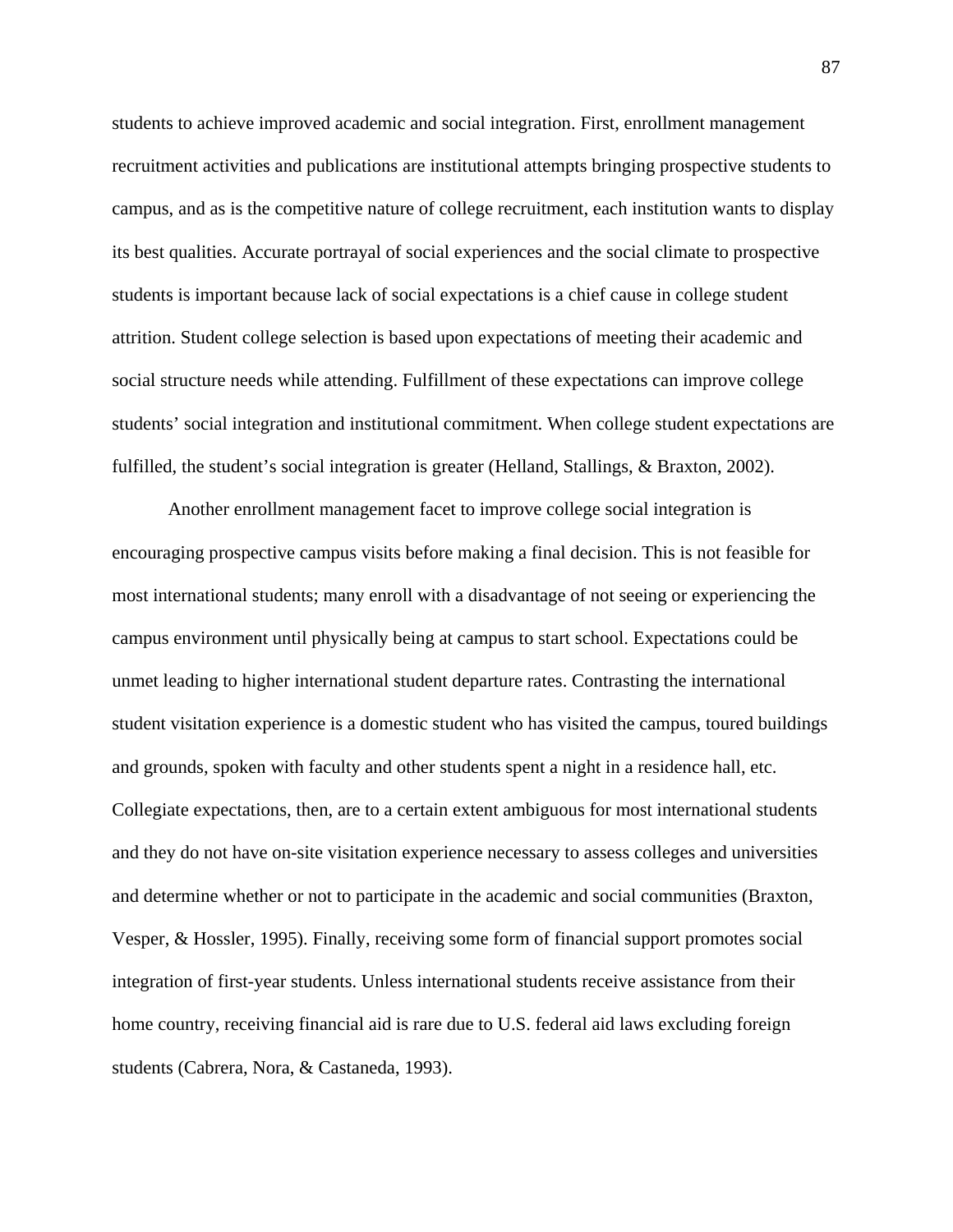Student orientation and student affairs programming also promote college social integration. Pascarella, Terenzini and Wolfle (1986) describe student orientation goals as informing students of administrative and academic regulations, promoting student organizations and activities, educating about available student services, and assisting students with selecting fall semester courses. According to Pascarella, Terenzini and Wolfle (1986), students who participate in orientation activities promote social integration creating a positive indirect effect on persistence.

Beal (1980) conducted a study to examine how institutions of higher learning could raise retention rates through improving institutional services. A joint organizational project was implemented in 1978 through the National Center for Higher Education Management Systems (NCHEMS), the American College Testing Program (ACT), and a national survey titled "What Works in Student Retention" (WWISR) (p. 60). The idea behind the survey was to identify, analyze, and compile information about campus efforts to improve student retention in higher education. Self-report information from colleges and universities served to document what was being done to improve retention and evaluate the results.

The administration of the WWISR was undertaken during winter 1978-79. Postcards were mailed to 2,459 college and university presidents asking each to designate a representative from their institution to receive and complete a questionnaire. More than 990 completed questionnaires were returned, and 947 were usable. Findings indicate improving institutional services could enhance student retention. Positive results were seen when institutions focusing on retention developed new programs and modified existing ones. The most frequent type of program (24%) of the participating schools involved learning skills and academic support systems. More specifically, the two highest scoring services were personal tutoring and advising.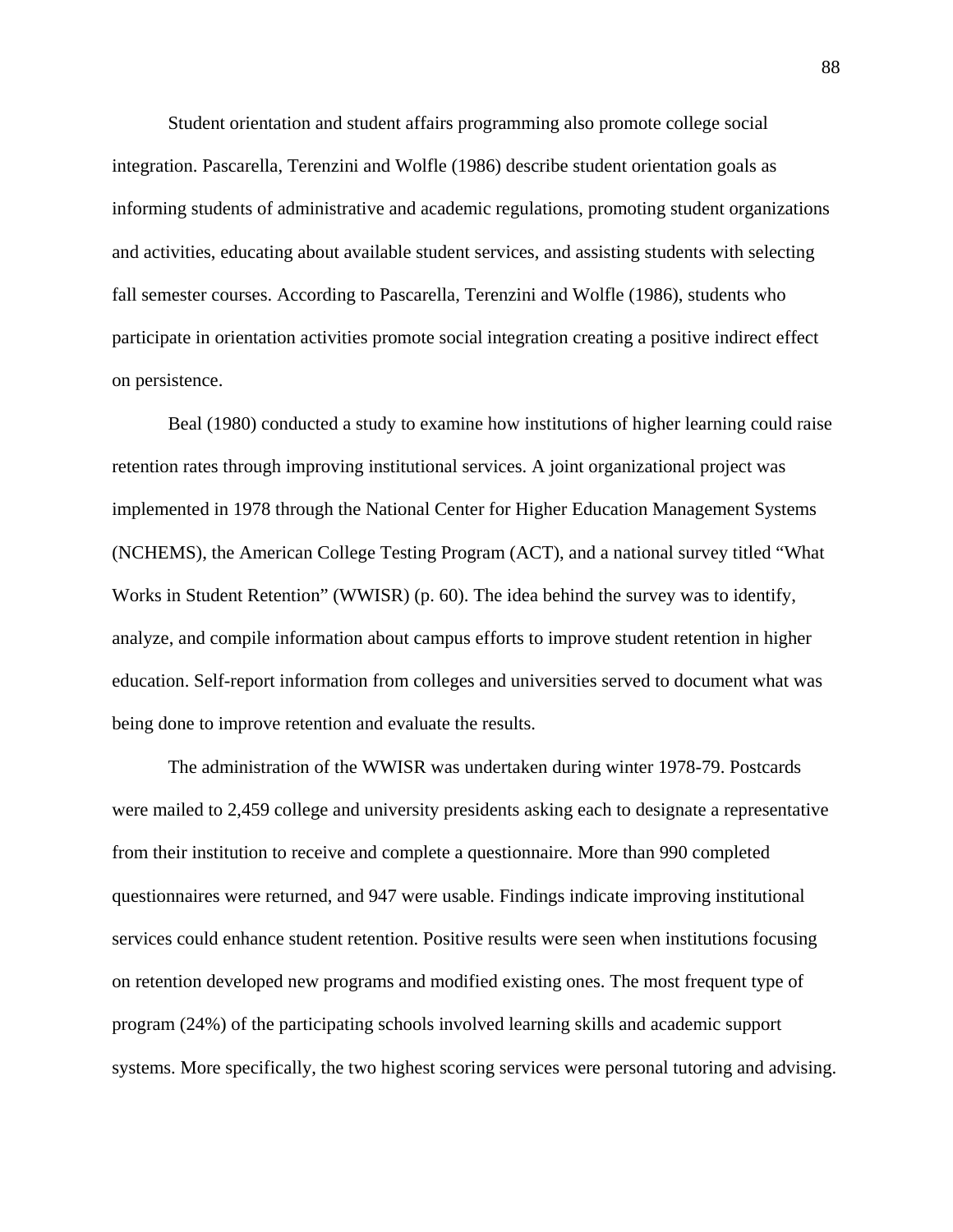The data collected by the WWISR provide evidence that learning and academic support programs have a positive relationship on retention. The top 50 programs measured in this research study showed a retention improvement of 10% or more, seventeen programs were in the learning and academic support system area (Beal, 1980).

Bean's (1985) retention model is based upon theories of socialization and he presents a conceptual model of dropout syndrome where academic, social-psychological, and environmental factors are anticipated to influence one academic, one social, and one personal factor from the socialization/selection process. Academic factors deal with influences among college grades. Social-psychological factors are positive influences on institutional fit. Commitment and environmental factors should directly relate dropout syndrome through a negative influence on institutional fit and commitment. There are two social-psychological variables posited to affect college grades: faculty contact and institutional fit. Faculty contact should enhance communication regarding the importance of cognitive rationality resulting in improved performance and grades. College grades are an indication of a student meeting the behavioral and academic goals of faculty members (Bean, 1985). According to Pantages and Creedon (1978), grades do influence attrition and therefore retention, and they found academic performance consistently had high correlation with college grades. Astin (1975) found undergraduate student GPA was more closely related to persistence than any other variable used in his study on dropouts.

Bean's (1985) research determines that grades have a significant impact on what he refers to as dropout syndrome. He mailed a questionnaire to 5,235 college students who met the following criteria: White, U.S. citizens, 23 years old or younger, unmarried, registered for 10 or more credit hours in the current semester, and were members of the freshman, sophomore, or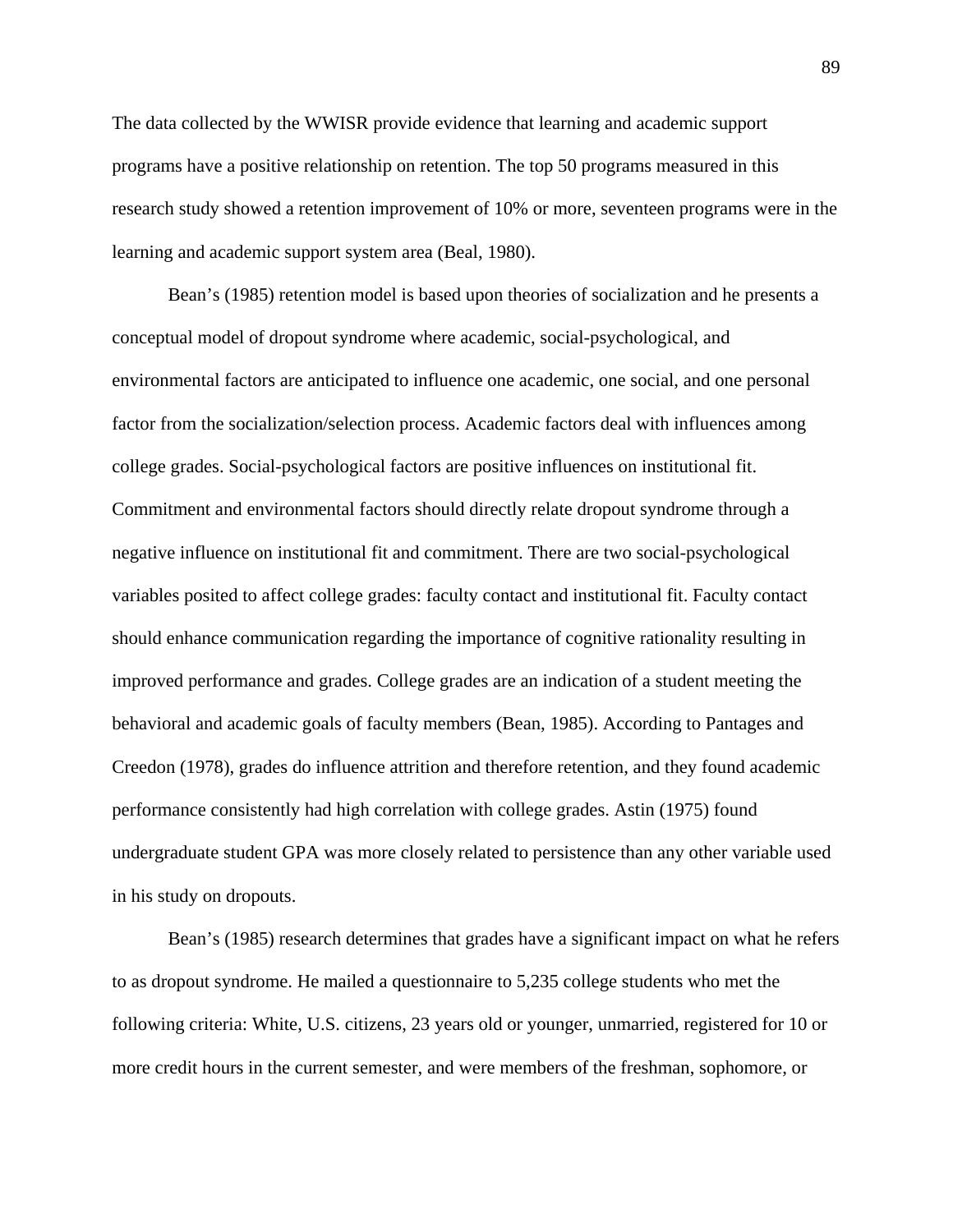junior classes. From the returned surveys 1,406 were used in his study. Two academic factors, pre-matriculation academic performance and academic integration, resulted in significant variance on college grades. Bean suggests selection is more important to college grades than socialization because pre-matriculation academic performance is consistently larger in influence than academic integration. Bean's model views academic integration as a precursor to academic success, rather than the result of academic success.

 The second critical aspect of socialization is institutional fit, whether students are comfortable in their college setting and selection. A student "fitting in" (Bean, 1985, p. 39) the institution, especially regarding the social domain, means they value and maintain college membership. Active social life can compensate for lower academic achievement through participation in extracurricular activities because of the linkage to college social and academic systems and may reduce strain between systems. If the group association is averse toward academic achievement, there is a negative relationship to students' grade point average (Tinto, 1975). Retention is affected by student peer culture as seen in Bean's Student Attrition Model (1980, 1982, 1983, 1990) and Tinto's Student Integration Model (1975, 1987, 1993). Both models concur on student institutional commitment being affected by peers' attitudes and pressures. Bean further states encouragement by close friends may reinforce a sense of commitment to the institution, a practice he terms as institutional quality and fit.

Bean assumes that students who believe that they fit in value their membership and maintain status. During freshman year, Bean (1985) found institutional fit was the greatest factor in influencing dropout syndrome, supporting Rootman's (1972) model which states "voluntary withdrawal is caused directly by the degree of 'actual interpersonal fit' of the individual and directly and indirectly by the degree of 'person-role fit' of the individual, each of which is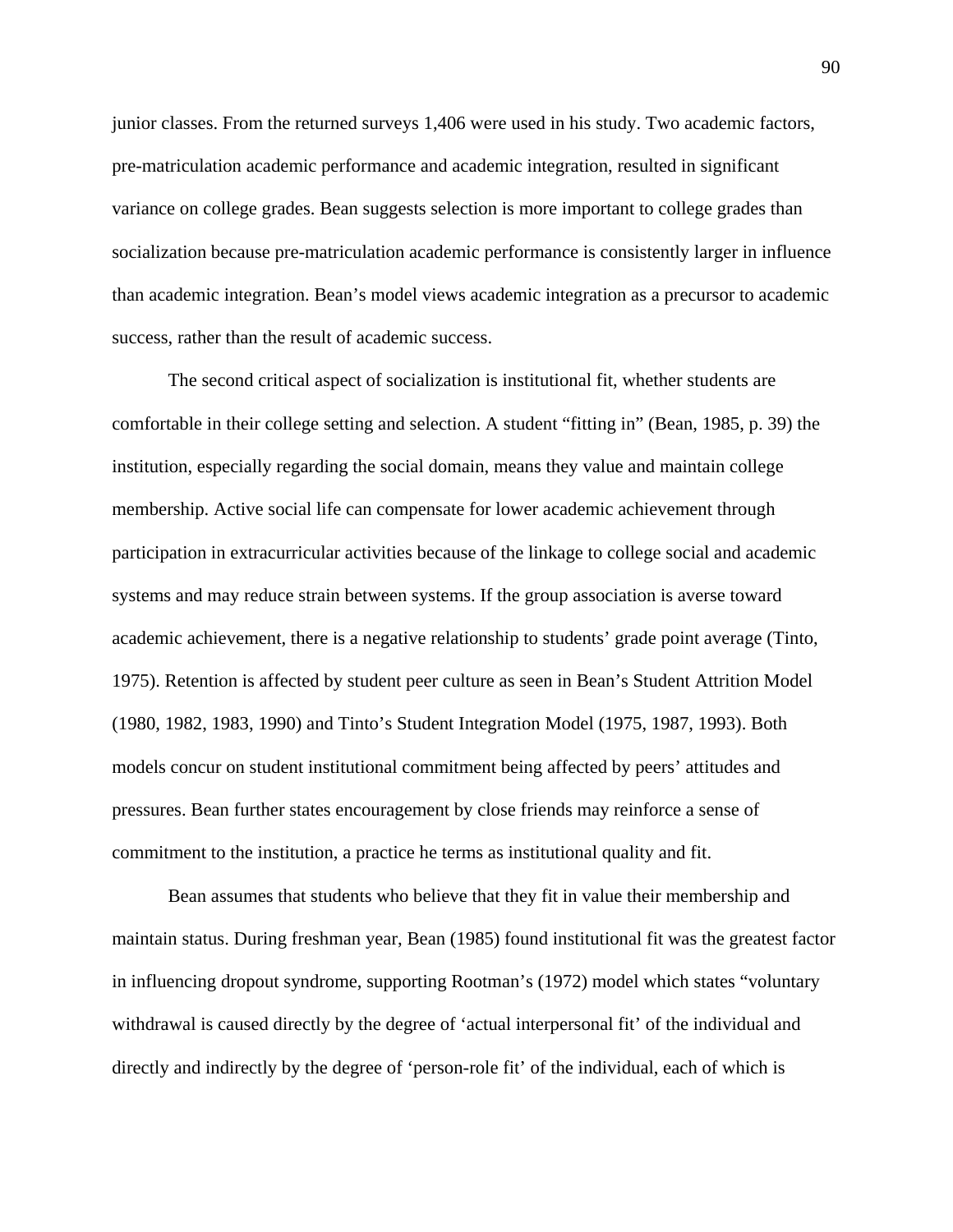independent of the other" (Rootman, 1972, p. 265). Pertaining to academic variables, higher levels of academic integration should increase institutional fit. Bean found academic integration was a consistent influence on institutional fit. From a social-psychological perspective, a student's ability to use their education as a launching pad for a career, interact with faculty, and have a healthy social life should increase institutional fit. Alienation, along with lack of finances, opportunity to transfer, and a boyfriend or girlfriend being outside of the school environment can reduce institutional fit (Bean, 1985).

Bean's (1985) investigation on dropout syndrome continues his research by looking at institutional fit from the socialization perspective within a college setting, where institutional fit is an assumption that students who believe they fit in are more likely to value and maintain membership at a particular college. Findings suggest social life has the most effect on institutional fit implying fit is more closely related to interaction within peer groups as opposed to interaction with faculty members. Correlating with Spady's (1970) research on friendship support, Bean's (1985) research suggests peer interaction is the primary framework for college student socialization and a key component of retention. These findings provide evidence why institutions should support providing additional services and encourage socialization. Since social life is such a critical aspect in institutional fit, ensuring international students accessibility to socialization opportunities in order to promote institutional fit should be of primary concern for colleges and universities.

Everyone has unique experiences, abilities, and self-assessments. Traditional college students enter an institution with psychological attributes developed from their formative years. The most important psychological factors are self-efficacy assessments, normative beliefs, and past behavior. When students believe they are efficient and intelligent enough for college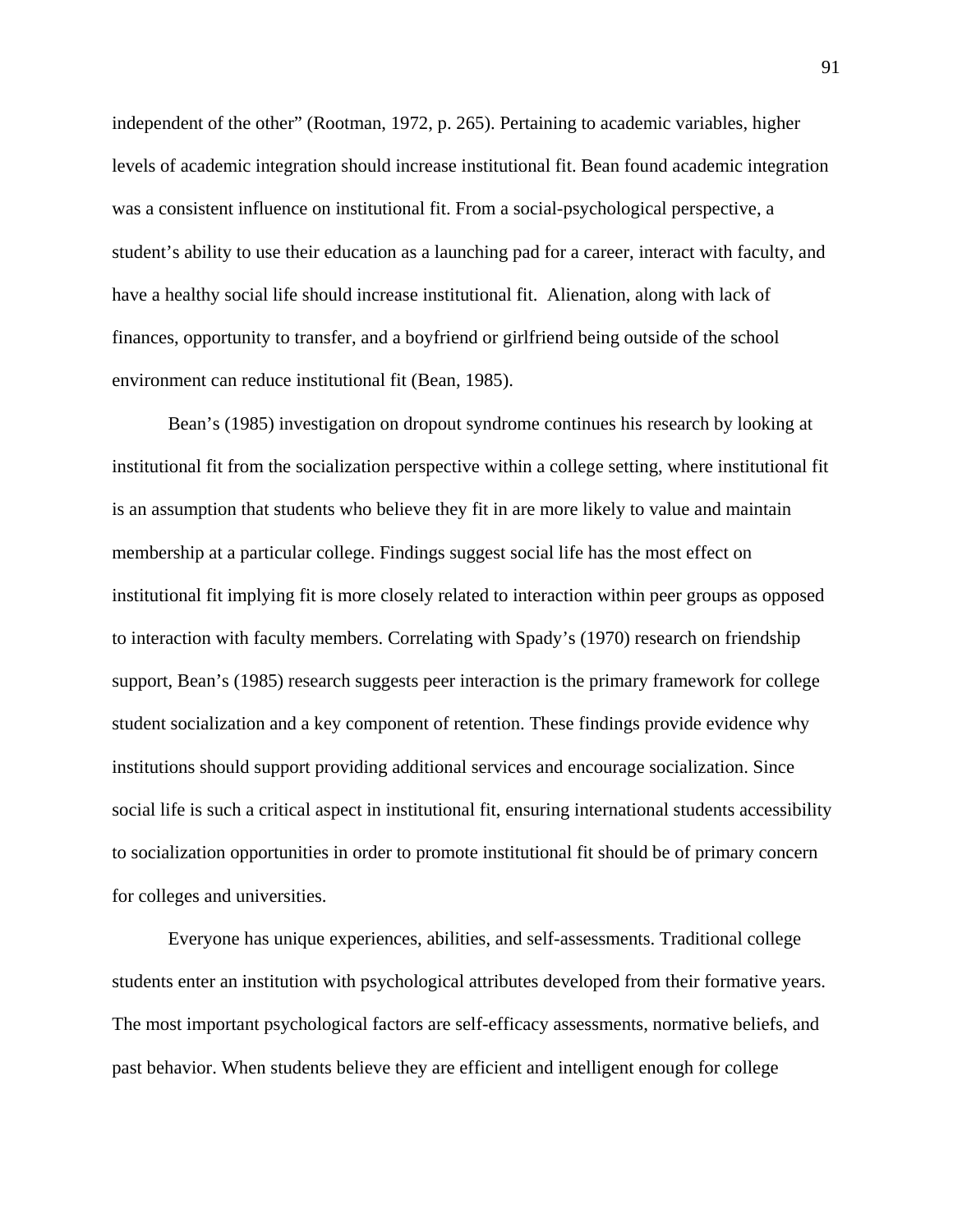success, their self-confidence increases as does their levels of persistence, task achievement, and ability to create goals for higher task achievement. As academic and social self-efficacy increases, so does academic and social integration. This psychological response leads to increased sense of campus integration as well as a more focused student attitude. Institutional fit and institutional loyalty are very important. If students believe they made a correct college choice and fit in at the institution, then social integration has occurred and persistence increases. Academic and social integration are key components in retaining and graduating students (Bean & Eaton, 2002).

Previous studies on international students are available where moderation is used as a statistical method. A moderator can be a qualitative or quantitative variable affecting direction and occasionally strength of the relationship between a predictor and criterion variable (Baron & Kenny, 1986). Using a correlational analysis framework, a moderator is a third variable affecting the zero-order correlation between two other variables. Another type of moderator effect occurs when the direction of the correlation changes. An example of moderation comes from the research of Stern, McCants, and Pettine (1982), where the relationship between life changing events and severity of an illness had a stronger positive relationship when an uncontrollable event occurred (e.g., death of a spouse), as opposed to an event under one's control (divorce). There were no findings of moderation and it was hypothesized moderation would occur if life events under one's control reduced potential for illness because it the direction of the relation between a life changing event and illness would change from positive to negative (Baron & Kenny, 1986).

Three examples using moderation as a statistical method in the international student literature were found. Wei, Ku, Russell, Mallinckrodt, and Liao (2008) conducted a study where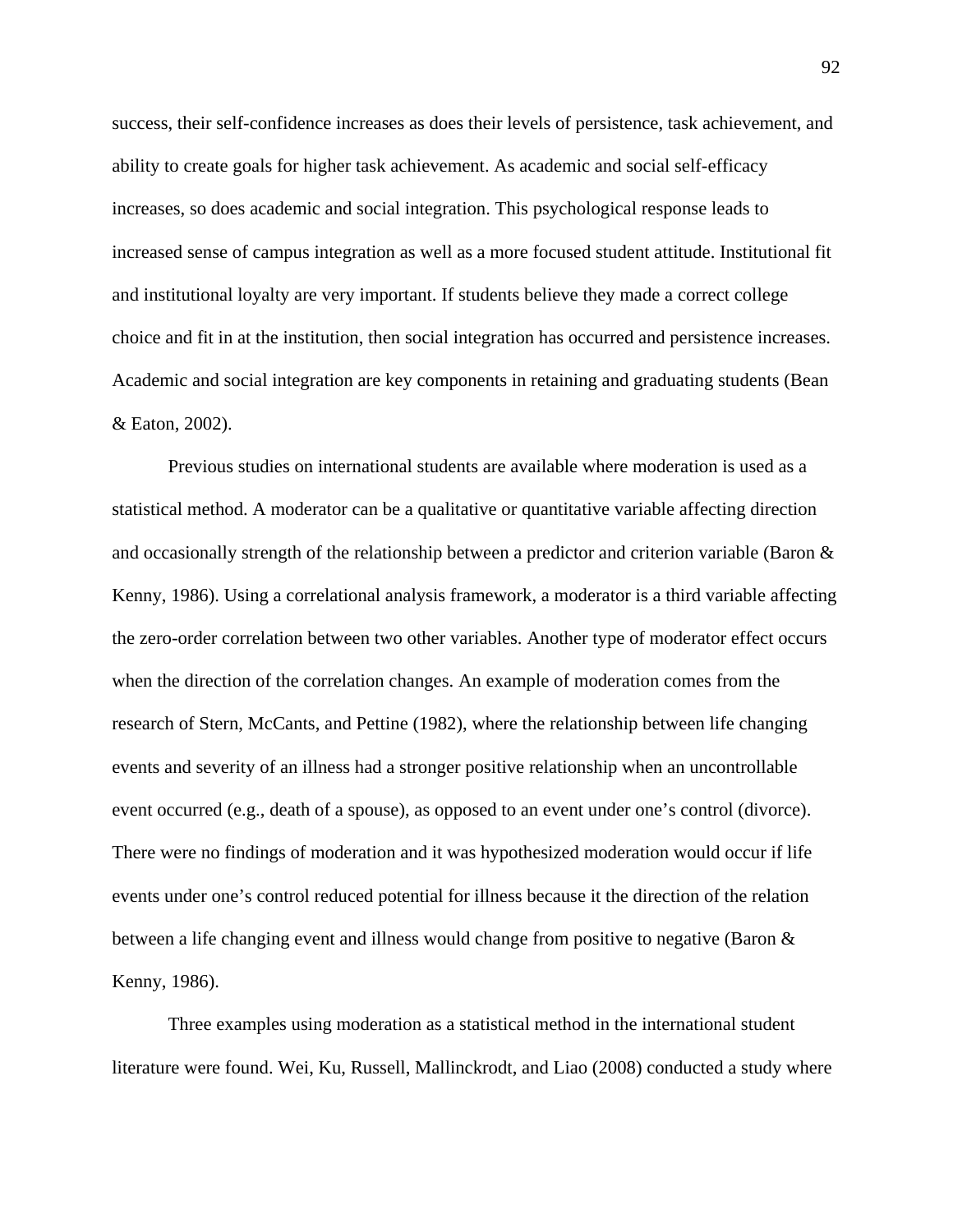three coping strategies (reflective, suppressive, and reactive) in addition to levels of self-esteem would serve as moderators of the relationship between perceived discrimination and depressive symptoms. Hypothesis consisted of coping strategies and levels of self-esteem serving as moderators to the relationship between perceived discrimination and depression of Asian international students. Using hierarchical regression analyses, there was a direct significant 3 way interaction of perceived discrimination, reactive coping, and self-esteem in predicting depressive symptoms. Jung, Hecht, and Wadsworth (2007), using 218 international student participants, found social undermining, which is the opposite of social support, moderated intensifying the relationship ( $p < .01$ ) between perceived discrimination and depression for international students. Other moderation tests were conducted within this research study, none obtaining significance.

Ahuna and Mallinckrodt (1989) posit ISOs are valuable in helping international students develop supportive relationships with domestic students, co-nationals and other international students. Relating to this hypothesis, a third instance of moderation research with international students is Chen et al.'s (2003) study where they examined the relationship between adult attachment security, anxiety, and avoidance and: Perceived Social Support (PSS) from family and friends in an East Asian international student's home culture; PSS from new friendships developed in the U.S.; and perceived ISO support. Perceived support from an ISO was hypothesized serving as a moderator in reducing connection between perceived discrimination and psychological distress for Asian students. Participants consisted of international students (*N* = 52) from East Asian countries who were in the U.S. fewer than three years. Each participant completed instruments focusing on adult attachment, perceived social support, stressful life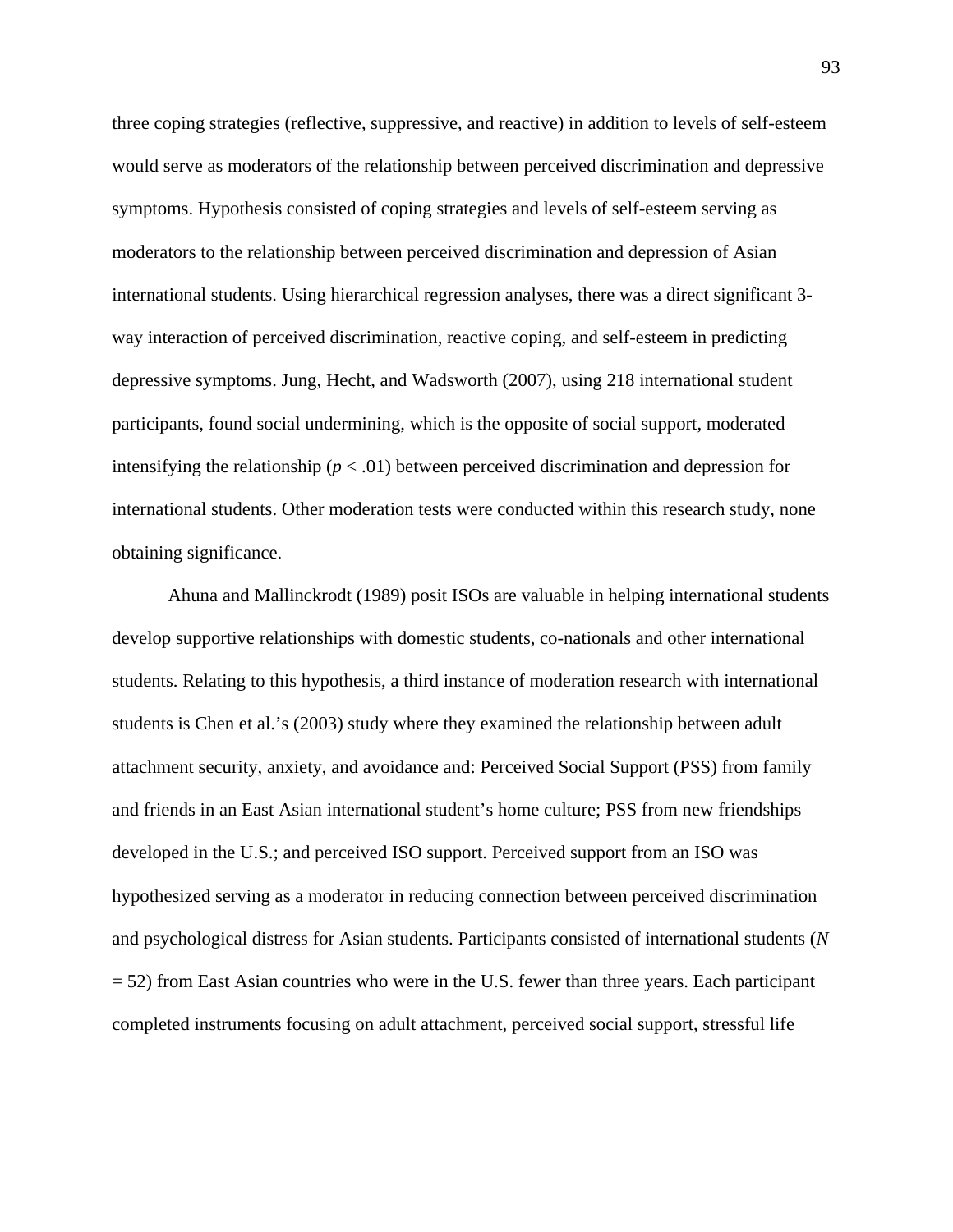events, experiences of racism, and psychological symptoms of distress. The study's purpose was to

look at the relationship between three categories of adult attachment (security, anxiety, and avoidance) and: (1) perceived social support (PSS) from family and friends in the East Asian international student's home culture; (2) PSS from new friendships made in the U.S.; and (3) support perceived from the ISO. (Chen et al., 2003, p. 30)

The authors' hypothesis states higher levels of attachment security and lower levels of avoidance and anxiety would relate positively with higher levels of PSS from each source. Findings were mixed. Security in adult attachment was found to be

significantly associated with higher levels of PSS from all three sources. International students having highest levels of adult attachment security also had positive levels of perceived support from new friends made in the U.S., higher PSS from the ISO, and higher PSS from the friends and family in their home countries. (Chen et al., 2003, p. 39)

On the other hand, it was concluded adult attachment anxiety and avoidance were negatively associated with social support (Chen et al., 2003).

Hierarchical multiple regressions test for interaction by dividing the research participants in the Chen et al. (2003) study into three separate groups of high, medium, and low levels of perceptions of ISO support. Among international students with lowest levels of perceived ISO support, there was a significant relationship between racism and distress ( $p < .05$ ). There was no relation between racism and symptoms of psychological distress of those international students with the highest levels of PSS from the ISO. Findings concluded PSS from an ISO moderates reducing strength between those who do experience racism and psychological distress for East Asian international students. Additional research using moderation statistical methods pertaining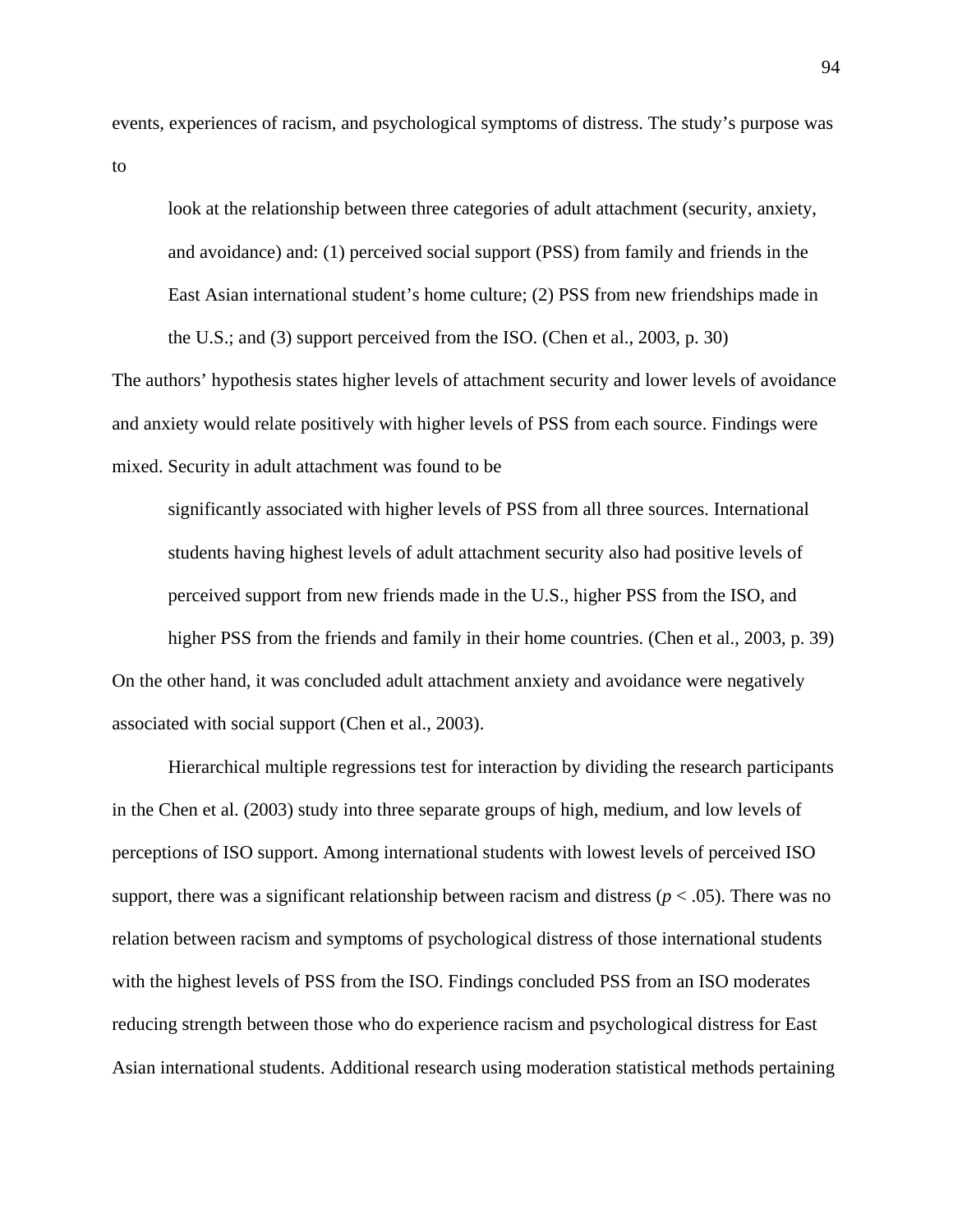to international students is recommended. If this study's research hypothesis of an ISO serving as a moderator of the relationship between undergraduate F1 visa status non-native English speaking international students and student outcomes, results will add to the literature knowledge base. These three articles serve as precedent in moderation when studying international students and this study adds to the research field framework (Chen et al., 2003).

## **Summary**

The literature review informs development of research questions in this study by illustrating difficulties and potential roadblocks international students encounter in and out of the classroom. Using Astin's (1984) Student Involvement Theory, gaps in the literature lead to the development of researcher questions as to whether there is a positive relationship between international student frequency of involvement and the outcome variables of higher overall GPA and higher retention rates. Does an increase in frequency of involvement result in positive international student outcomes as measured by higher overall grade point average (GPA) and retention rates? The second part of the research design examines whether an ISO as a moderator positively relates the relationship between F1 visa status non-native English speaking undergraduate international student frequency of involvement in student support services and extracurricular activities, resulting in positive international student outcomes in overall GPA and retention rates. The research methodology section combines how often the research participants use academic support services and participate in extracurricular activities into an involvement score and whether there is a positive relationship among institutions with an existing ISO between undergraduate F1 visa status non-native English speaking international student frequency of involvement in academic support services and participation in extracurricular activities leading to positive international student outcomes in overall GPA and retention rates.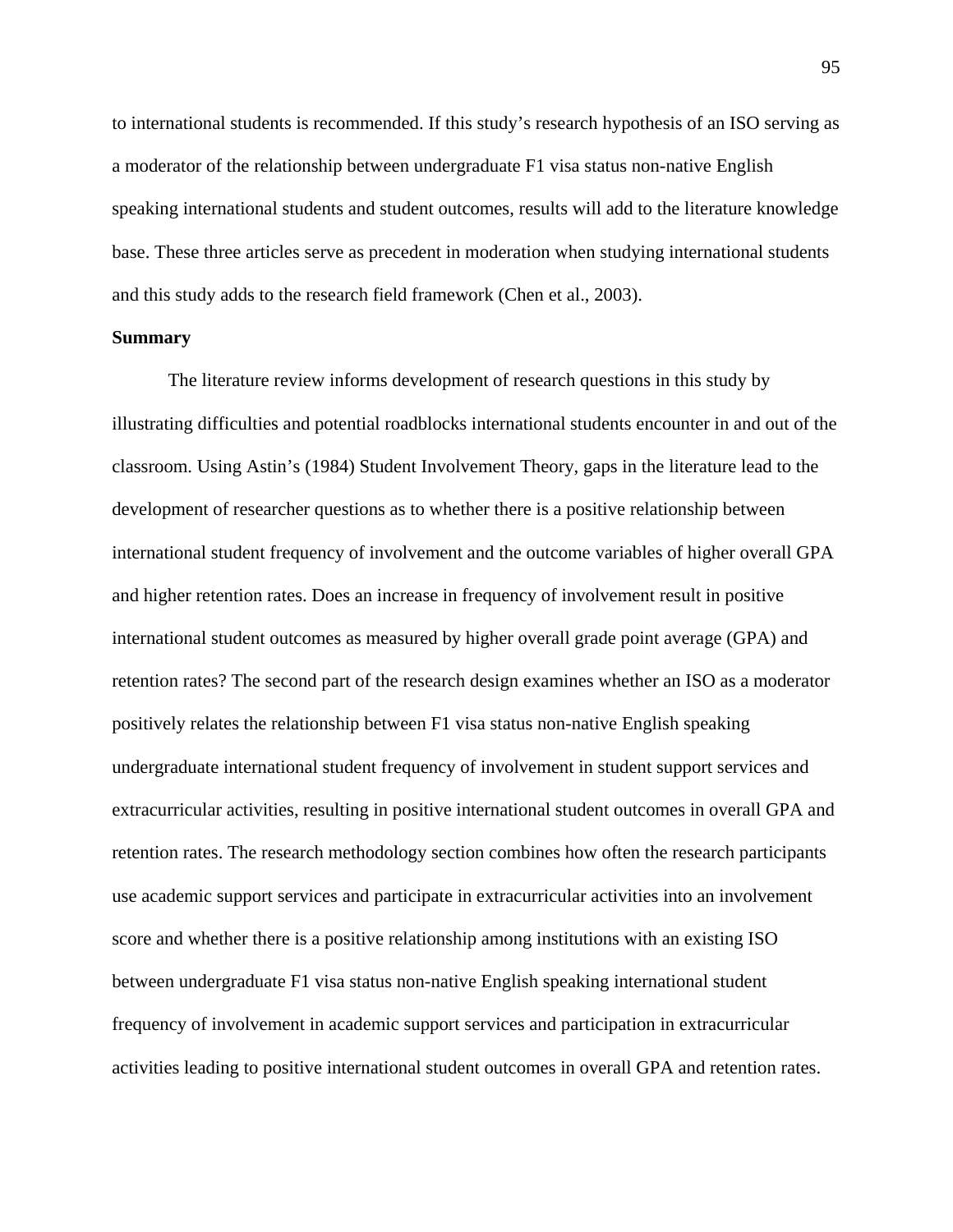An International Student Office has the potential to facilitate the numerous transitions and transformations international students must endure to navigate various facets of academic and social adjustments. Examining moderator effects may provide evidence to why every institution of higher education that admits international students should have an ISO providing specific support and social adjustment of international students. This study will look at the role of ISOs by exploring international student frequency of involvement in using academic support services and participation in extracurricular activities. It will also examine if the presence of ISOs has moderating effects on the academic outcomes of international students.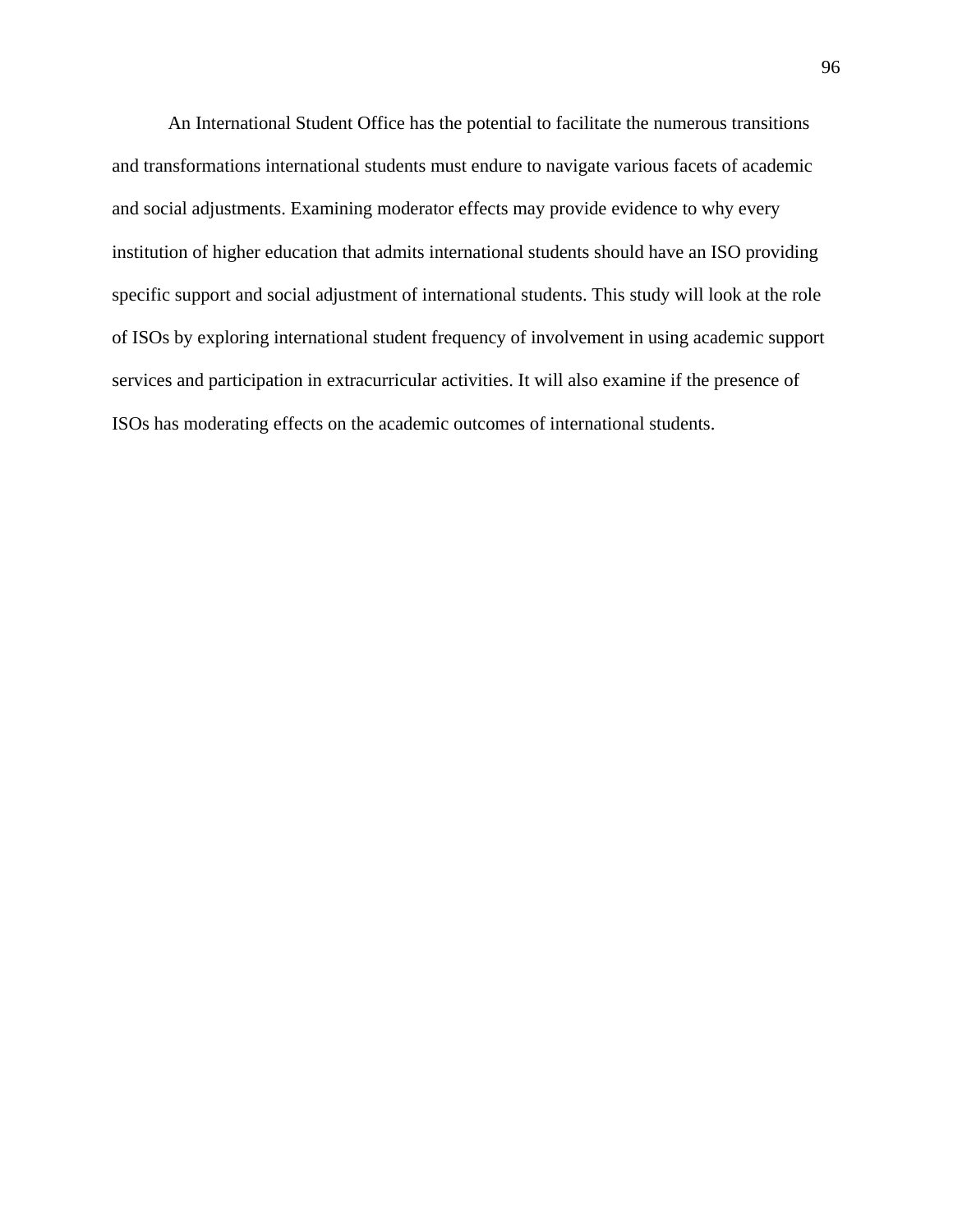## **CHAPTER 3**

## **Methodology**

## **Introduction**

The purposes of this study are to examine: (a) F1 visa status undergraduate non-native English speaking international student frequency of involvement and whether there is a significant relationship between academic and extracurricular involvement and positive student outcomes; and (b) whether an International Student Office moderates the positive relationship of undergraduate F1 visa status non-native English speaking frequency of involvement and international student outcomes of GPA and retention rates. Chapter 3 presents the methods used to investigate these research questions and explains how the study was conducted—purpose of the study, assumptions, population under study, sample, choice of research method, variables used, data collection, instrumentation, administration of the survey, and interpretation and analysis of the data. Procedures for recruiting participants are discussed as well as instruments used in this study. Also, information pertaining to data collection and data analysis is presented to address research questions.

Using Astin's (1984) Student Involvement Theory as a theoretical model, this study uses a quasi-experimental survey design gathering data from participants fitting the research criterion. Hypothetically, if international students attend a college or university with an office supporting international student academic and personal transitions, then accessing ISO services and support staff could be beneficial to their academic and personal well-being as well as persistence in remaining enrolled in their original college choice. Answering the central research questions of whether there is a positive relationship between participant frequency of involvement related to positive student outcomes and second whether the existence of an ISO moderates participant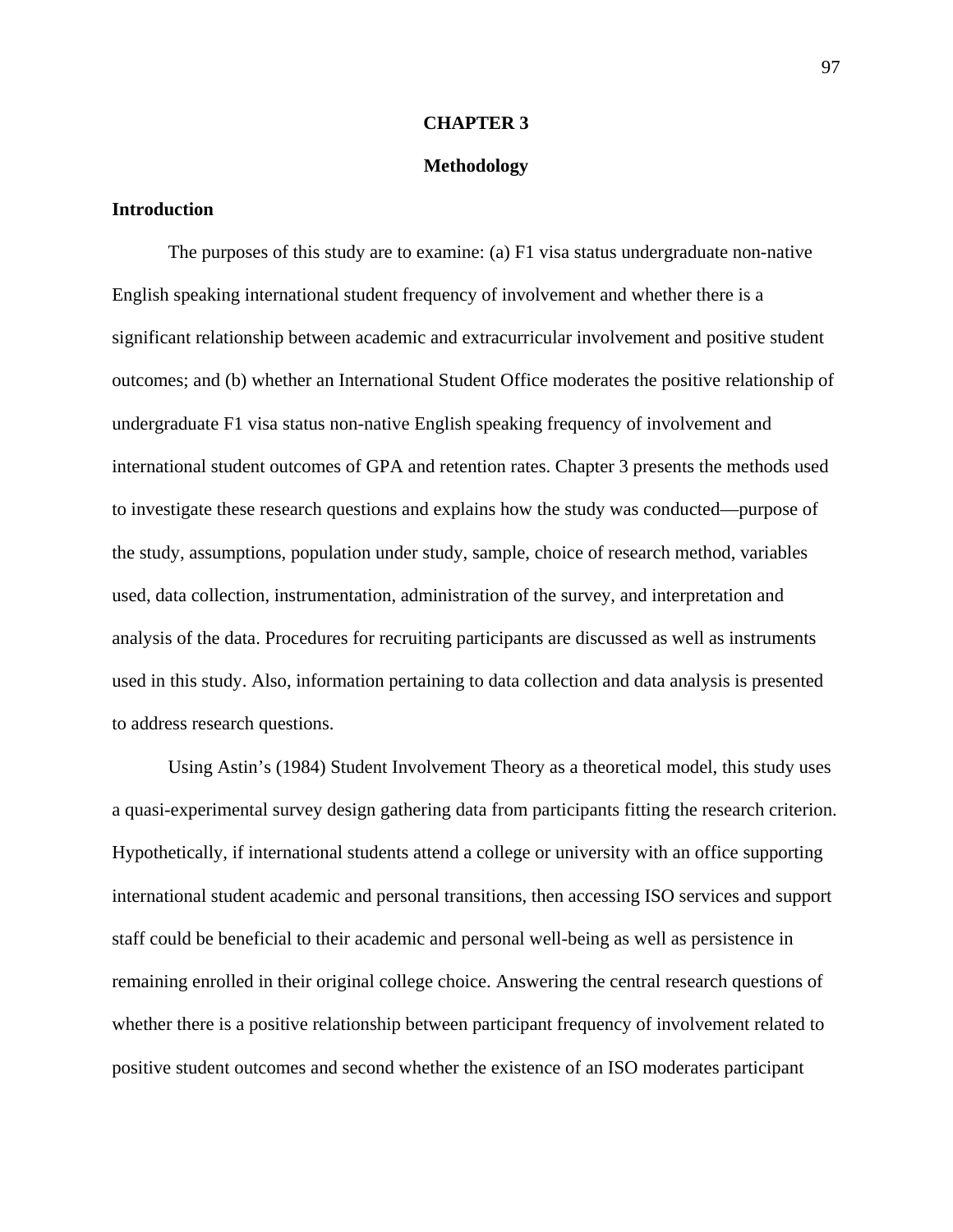frequency of involvement leading to positive academic outcomes of international student GPA and retention rates, this study, guided by the conceptual framework, will address the following hypotheses:

**Hypothesis 1**—An increase in F1 visa status non-native English speaking undergraduate international student academic involvement positively predicts improved overall grade point average.

**Hypothesis 2**—An increase in F1 visa status non-native English speaking undergraduate international student academic involvement positively predicts an increase in the likelihood of retention.

**Hypothesis 3**—An increase in F1 visa status non-native English speaking undergraduate international student extracurricular involvement positively predicts improved overall grade point average.

**Hypothesis 4**—An increase in F1 visa status non-native English speaking undergraduate international student extracurricular involvement positively predicts an increase in the likelihood of retention.

**Hypothesis 5**—The positive relationship between F1 visa status non-native English speaking international student academic involvement and overall grade point average will be stronger for those institutions with an ISO than those without an ISO.

**Hypothesis 6**—The positive relationship between F1 visa status non-native English speaking international student academic involvement and likelihood of retention will be stronger for those institutions with an ISO than those without an ISO.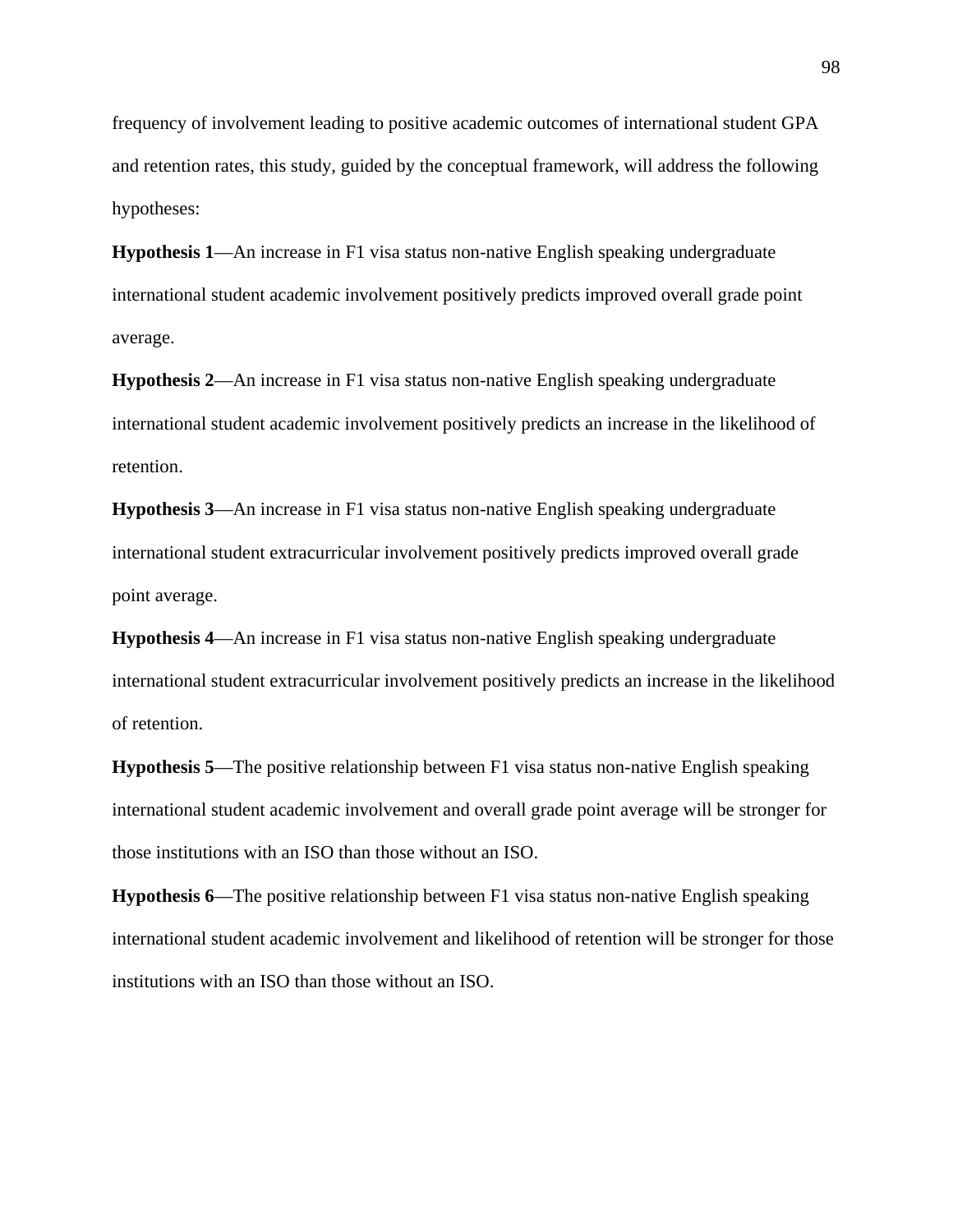**Hypothesis 7**—The positive relationship between F1 visa status non-native English speaking international student extracurricular involvement and overall grade point average will be stronger for those institutions with an ISO than those without an ISO.

**Hypothesis 8**—The positive relationship between F1 visa status non-native English speaking international student extracurricular involvement and likelihood of retention will be stronger for those institutions with an ISO than those without an ISO.

#### **Hypotheses**

Eight hypotheses drive this study. The first four are general hypotheses that attempted to predict a positive relationship between a predictor variable and a criterion variable. Statistical method of regression was used to predict whether an increase in the predictor variable positively relates to the criterion variable. The first hypothesis (see Figure 1), suggests that student academic involvement is positively related to GPA. The second hypothesis (see Figure 2) suggests that student academic involvement is positively related to retention. The third hypothesis (see Figure 3) suggests extracurricular involvement is positively related to GPA; and the fourth hypothesis (see Figure 4) suggests extracurricular involvement is positively related to retention.

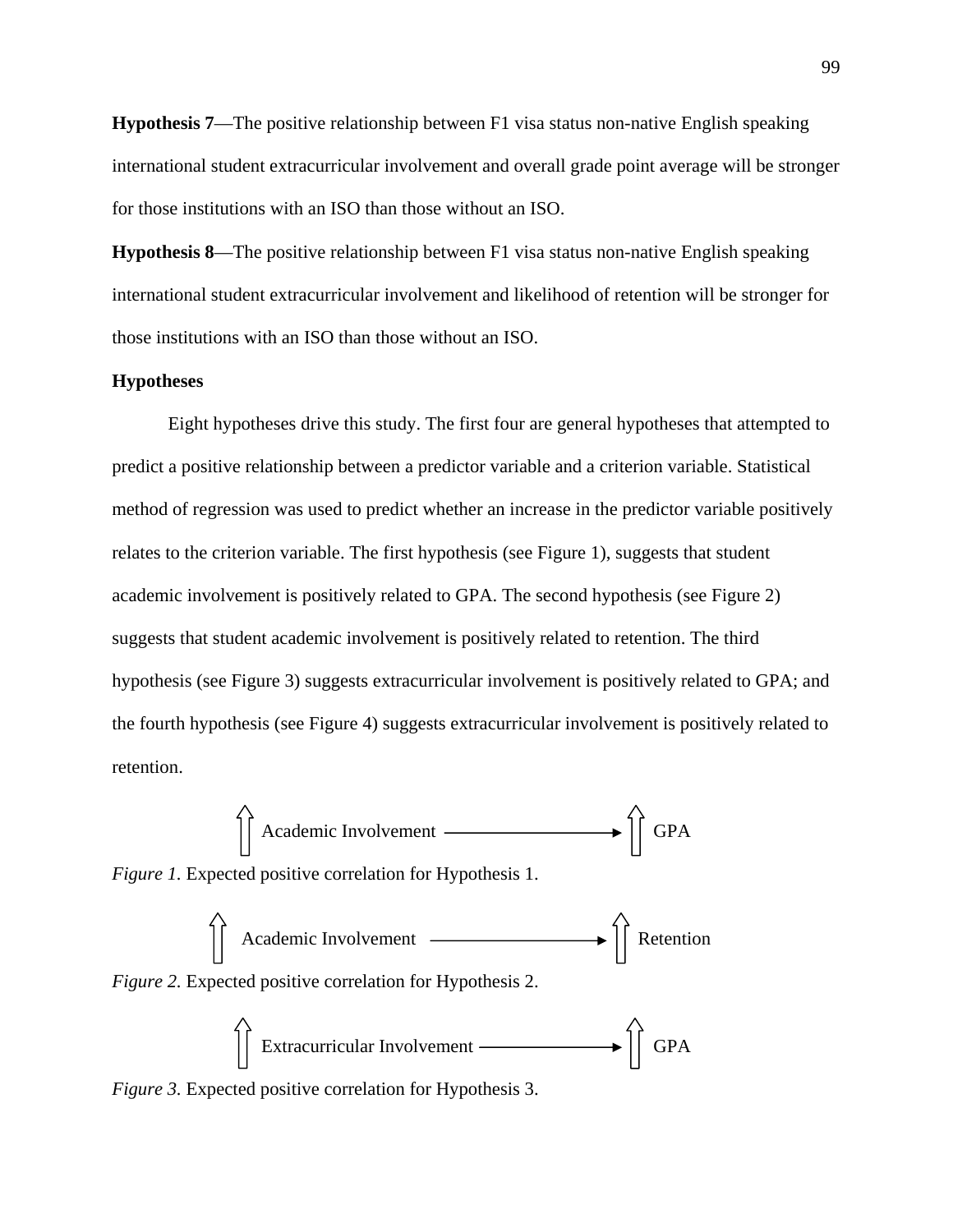

Hypotheses 5-8 used an ISO as a moderator (Z) in a relationship between the predictor variable of involvement (X) and variables of interest (Y). Moderation employs the use of a third variable. Hypotheses five through eight used the statistical method of moderation where ISO existence is a moderating variable between the predictor and outcome variables and was considered a moderator because the existence of an ISO represents at least part of the changes in international student involvement within the academic and extracurricular predictor variables leading to changes in the outcome variables of grades and retention of the population under study.

The first four hypotheses posit positive relationships between international student frequency of involvement and higher overall GPA, and separately with higher retention rates. Hypotheses five through eight attempt establishing an ISO, as a moderator, underlies this relationship. Hypothesis 5 (see Figure 5) posits a hypothetical sequence among three variables. Academic involvement is the predictor variable (X), GPA the outcome variable (Y), and ISO the moderating variable (Z). Hypothesis 6 (see Figure 6) has academic involvement as the predictor variable (X), retention rate the outcome variable (Y), and ISO the moderating variable (Z). In Hypothesis 7 (see Figure 7), extracurricular involvement is the predictor variable  $(X)$ , GPA the outcome variable (Y), and ISO the moderating variable (Z). In Hypothesis 8 (see Figure 8), extracurricular involvement is the predictor variable (X), retention rate is the outcome variable (Y), and ISO is the moderating variable (Z).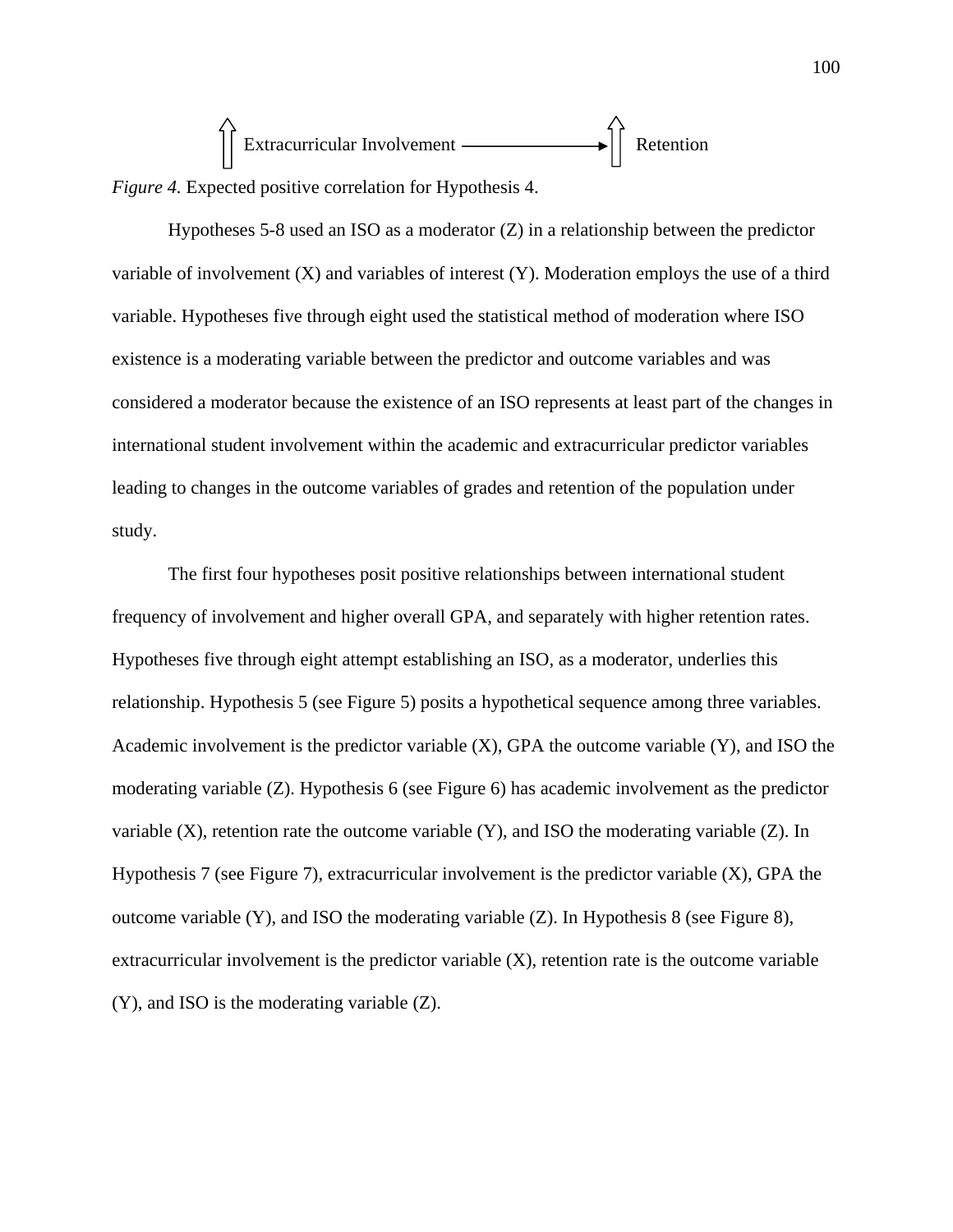

*Figure 8.* Expected relationship between extracurricular involvement and retention moderated by ISO.

### **Conceptualizing a Moderator Framework**

Moderation refers to the examination of statistical interaction between two independent variables (at least one must be continuous) in predicting a criterion variable. The effect of one variable changes across levels of another variable and the relationship between two variables changes as a function of the moderator variable (Baron & Kenny, 1986).

Moderator variables magnify, satisfy, or reverse the relationship between a predictor and an outcome variable (Baron & Kenny, 1986; Frazier, Tix, & Barron, 2004; Hoyle & Robinson, 2004). Statistical analysis must measure and test the differential effect of the independent variable on the dependent variable as a function of the moderator (Baron & Kenny, 1986). If an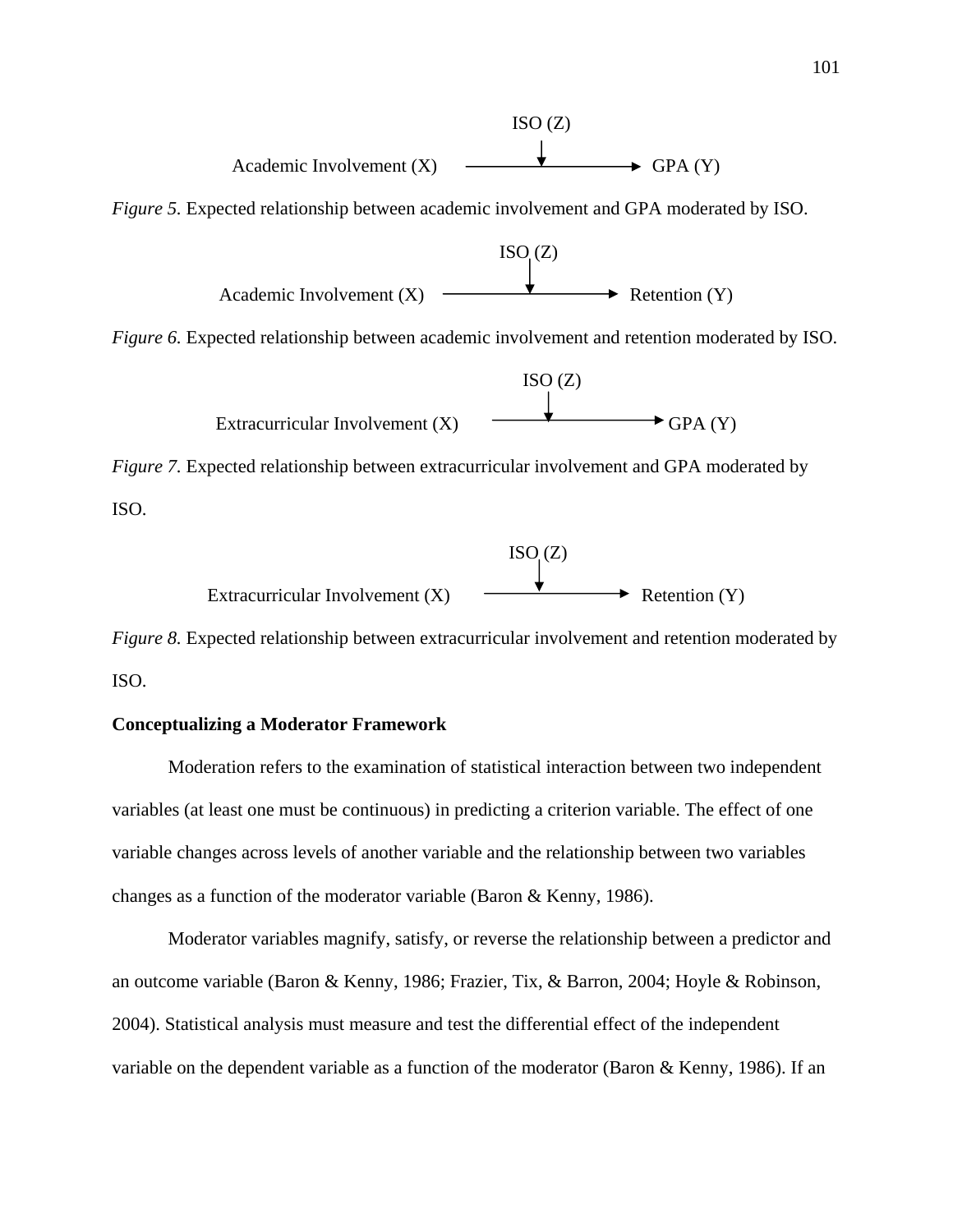interaction is found between the predictor and criterion variables, it can be concluded that the relationship between the predictor and outcome variables are different between participants from the two groups (ISO and non-ISO). The researcher cannot conclude subjects being at an institution with an ISO or subjects attending an institution without an ISO caused the participants to have different responses to the levels of the predictor variable. The moderator hypothesis can be supported if the interaction is significant (Baron & Kenny, 1986). Research using moderators "address 'when' or 'for whom' a variable most strongly predicts or causes an outcome variable" (Frazier et al., 2004, p. 116). A moderator effect is an interaction where one variables effect depends on the level of another, and benefits of moderator effects is increasing understanding of relationships between important predictors and outcomes (Frazier et al., 2004). For example, Corning (2002) found perceived discrimination was positively related to psychological distress only among participants with low self-esteem because self-esteem "buffered" discriminations effect on distress. In sum, using a moderator effect provides information to a study regarding boundary conditions for the relationship of interest (Aguinis, 2004). This study not only examines the association between frequency of involvement and academic outcomes, it also examines the conditions where an ISO would make this association stronger or weaker. Identifying whether an ISO has a moderator effect allows for accentuation of the relationship between ISOs and positive academic outcomes.

#### **Assumptions**

Institutions with effective international student offices (ISO) have positive effects of increasing undergraduate F1 visa status non-native English speaking international student grade point averages and retention rates. ISOs promote international student access to and awareness of resources that contribute positively to student outcomes.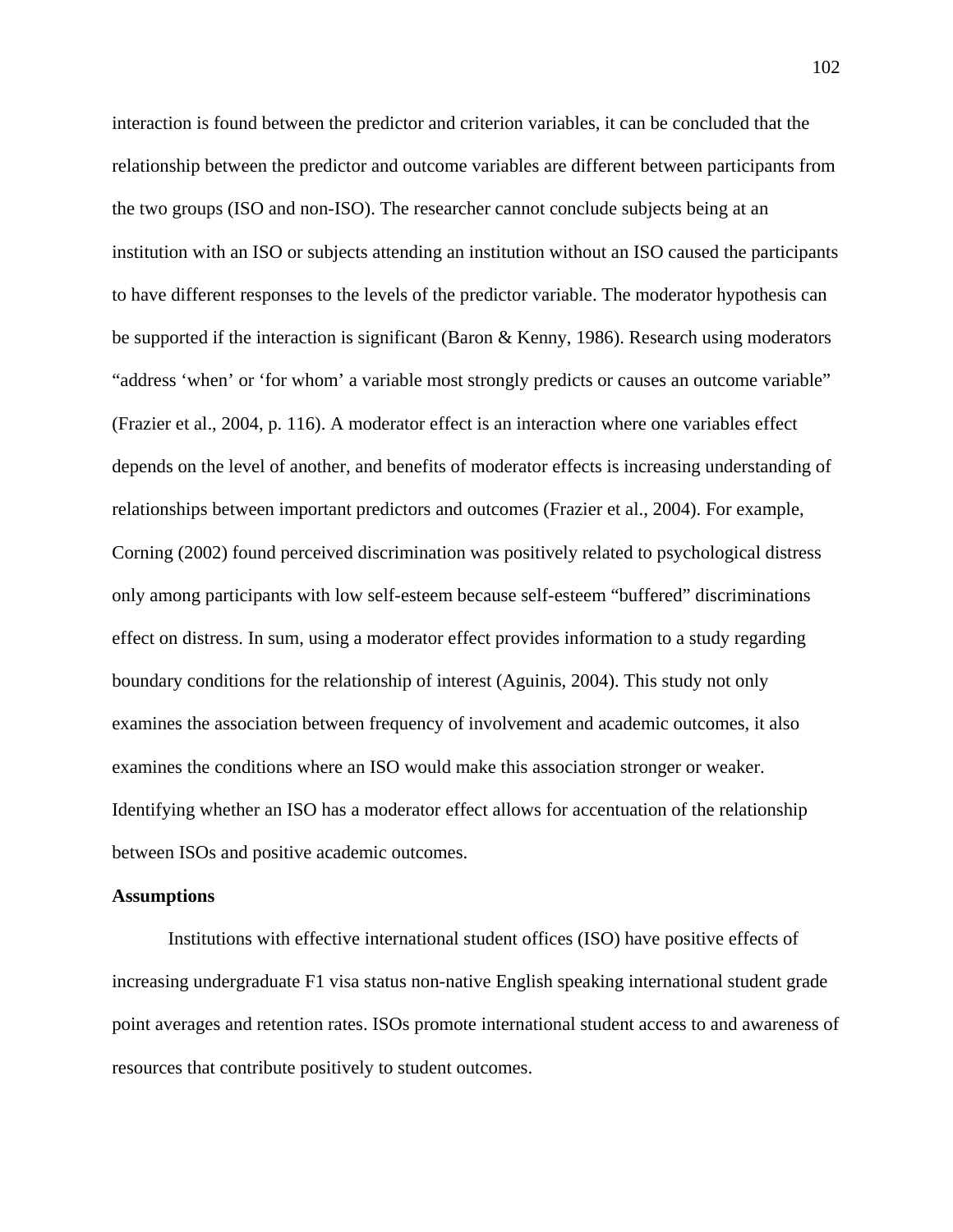### **Population**

Population under study consists of undergraduate non-native English speaking international students in the United States on F1 visas studying in four-year institutions of higher education.

## **Sample Criteria**

The sampling criteria used for the study limited the population to students of F1 visa status undergraduate non-native English speaking, and attending four-year postsecondary institutions in North Carolina during the 2010/2011 academic year. The target sample size was 200 respondents.

### **Sampling Strategy**

IRB approval, or in the cases where an institution did not have an IRB process institutional approval, was granted from each institution prior to campus visits by the researcher. Convenience sampling was used to identify and recruit participants. Data collection took place over five months, from November 2010 to April 2011. There were three approaches used to obtain this study's sample. First, the researcher visited colleges/universities in North Carolina without an ISO including High Point University, Belmont Abbey College, St. Andrews Presbyterian College, Greensboro College, and Lees McRae College. High Point University was the only institution without an ISO where IRB approval was a prerequisite to conduct research on site. Other institutions without an ISO required permission from an upper-level administrator. Professional representatives were contacted via e-mail at each institution familiar with international student issues to arrange a time and place for the researcher to visit campus. Institutional representatives whose primary job responsibilities included working with international students referred potential research participants to the researcher. These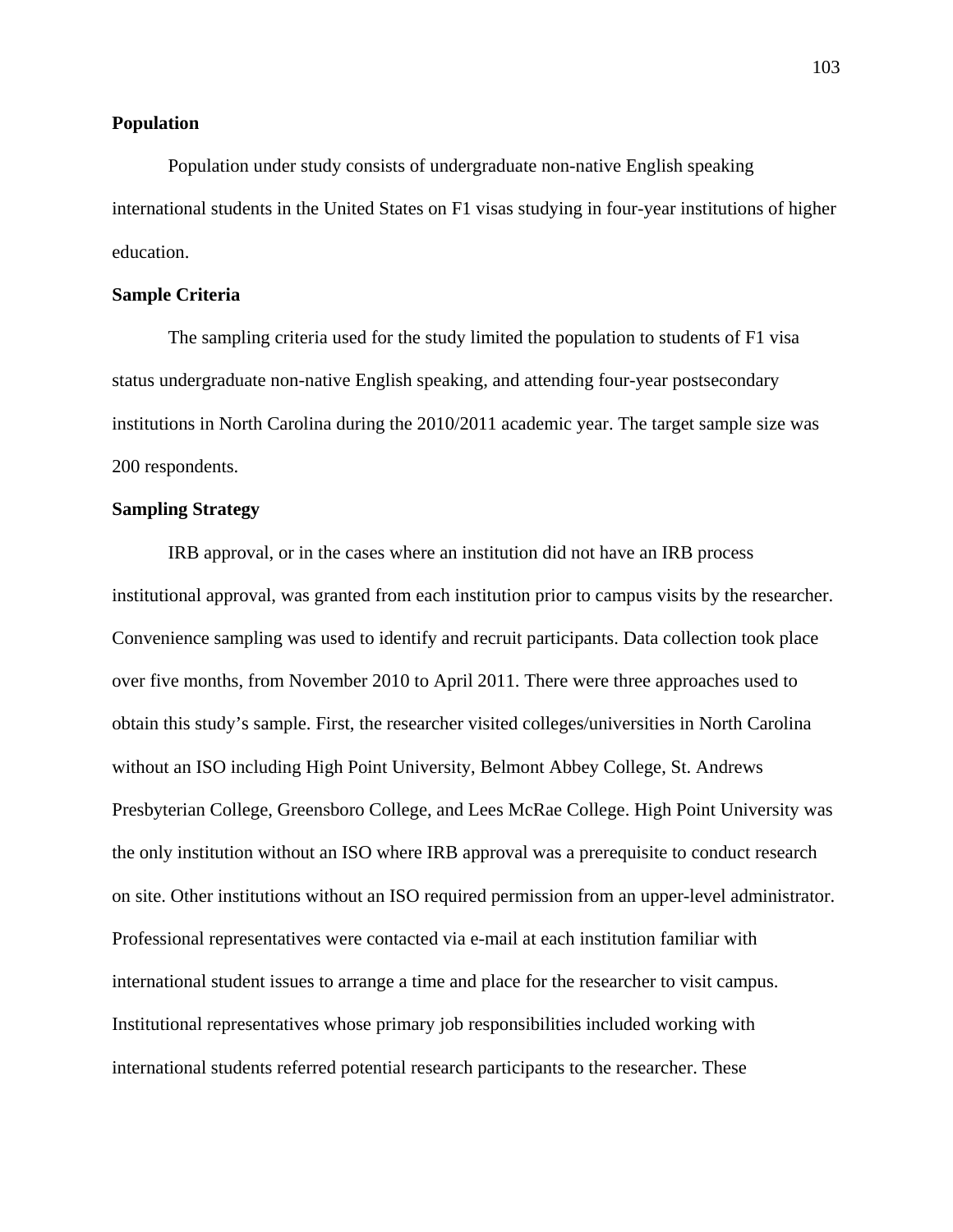representatives sent e-mails to participants fitting the research criterion inviting them to take part in the survey. Also, representatives reserved a room on-campus for the researcher to conduct the survey. Interested participants would meet the researcher at a pre-appointed time. After describing the study, the researcher invited each participant to participate in the study. Informed consent was obtained from each participant prior to data collection. Once signed and returned, a survey was given to the participants to complete. Participants completed the questionnaire in the pen and paper format and could ask questions during survey administration. Second, the researcher attended the 2010 North Carolina Association of International Educators (NCAIE) International Student Leadership Conference soliciting participation of international students fitting the research criterion. The researcher asked conference participants fitting the research criterion to volunteer for study participation and made announcements during the conference requesting student participation. The third approach used to collect data was to visit institutions with ISOs to increase sample size. Visits to institutions with ISOs included: Western Carolina University, North Carolina A&T State University, Appalachian State University, University of North Carolina at Greensboro, and University of North Carolina at Wilmington. Finally, in April 2011, the researcher went to The University of North Carolina at Greensboro's IFEST, a campus and community celebration of international culture in a festival environment. Potential participants were informed of the description of the study including purpose of the study, scope of participation, use of the data, and read and signed an informed consent. The researcher was available in-person to clarify participant questions.

## **Variables**

Variables used in this study included: student demographic variables, institutional demographic variables (including the availability of specific student services), frequency of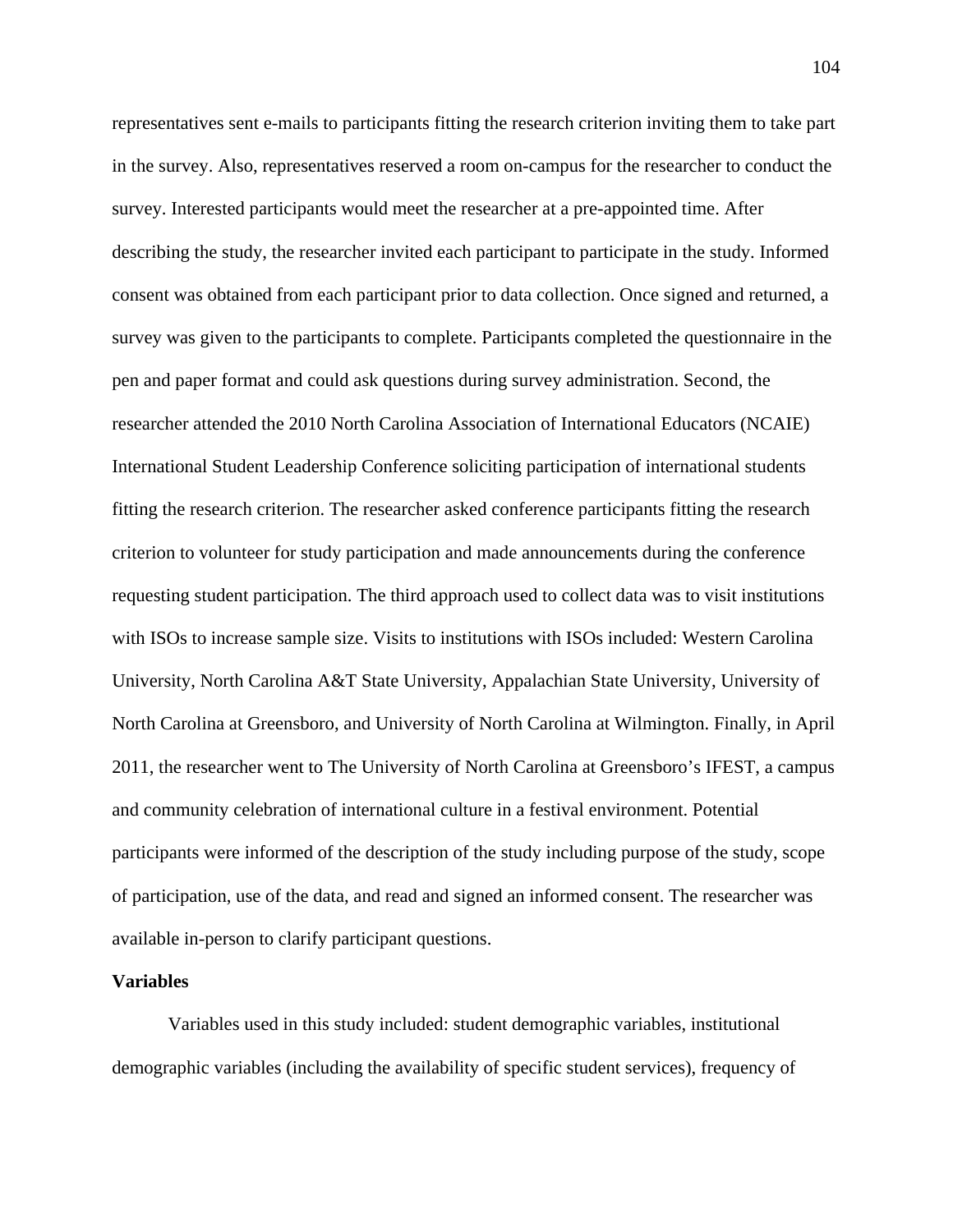student use of student services and participation in extracurricular activities, retention, and student academic outcomes.

**Demographic variables.** Demographic variables included participant gender, age, nation of origin, year in school, current grade point average, and institution student is currently enrolled.

**Institutional variables.** Institutional variables included whether an institution had an (ISO), frequency of international students ISO visits, and whether an orientation program was available for international students.

**Academic support variables.** Academic support variables focused on specific student services including tutoring, study groups, and academic advising. Academic support variables were combined into one number to determine participant frequency of involvement. Measuring frequency of participant use of these services was necessary to analyze whether an ISO increases F1 visa status non-native English speaking international student involvement in academic support services leading to positive student outcomes. Institutionally sponsored extracurricular activity variables used in the instrument were participation in intramural sports, clubs and organizations, and off-campus activities. These were activities commonly seen at colleges and universities and good frequency of involvement measures of international students. While not academic in nature, extracurricular activities engage this population and allow for interaction with domestic student students. Extracurricular variables were combined into one number to determine participant frequency of involvement.

**Student use of services.** The "Student use of services" variables included international students ISO usage. From the academic involvement perspective, student use of services included tutoring, meeting with an academic advisor, and participating in a study group.

105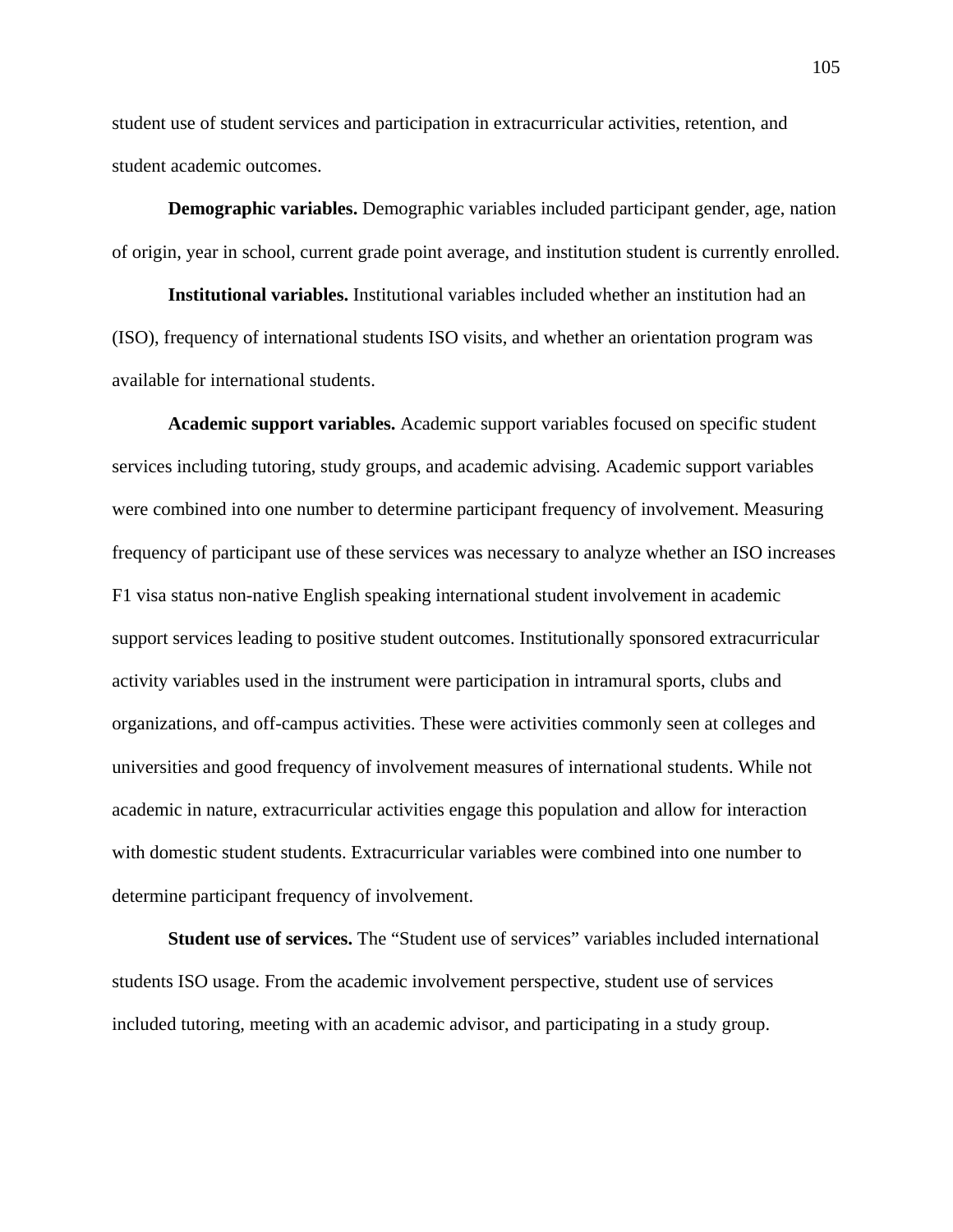Involvement in intramural sports, clubs/organizations, and off-campus excursions were extracurricular activities student use of services.

**Student academic outcomes.** Student outcome variables included international student grade point average (GPA) and retention.

## **Data Collection**

Collection of student demographic variables was important for this study because it provided individual characteristics of the sample. These characteristics allowed the researcher to discern specific variables that could explain differences in relation to other variables in the study. These variables were necessary for analyzing each hypothesis.

## **Instrument**

A questionnaire was developed gathering data on respondent demographics, institutional services, respondent use of institutional services, and respondent academic outcomes. The questionnaire consisted of 46 items and took participants approximately 20 minutes to complete. The researcher developed an instrument that incorporates 15 questions from the Attachment subscale within the Student Adjustment to College Questionnaire (Baker & Siryk, 1984). All data was collected from a survey instrument administered at the NCAIE International Student Leadership Conference held in November 2010, and in April 2011, at The University of North Carolina at Greensboro's IFEST. In addition, during the 2010 fall semester, administrations took place at Greensboro College, High Point University, St. Andrews Presbyterian College, Lees-McRae College, and Belmont Abbey College. These institutions are currently without an international student office. During spring semester 2011, data was collected at institutions having an ISO including Appalachian State University, North Carolina A&T State University, Western Carolina University, The University of North Carolina at Greensboro, and The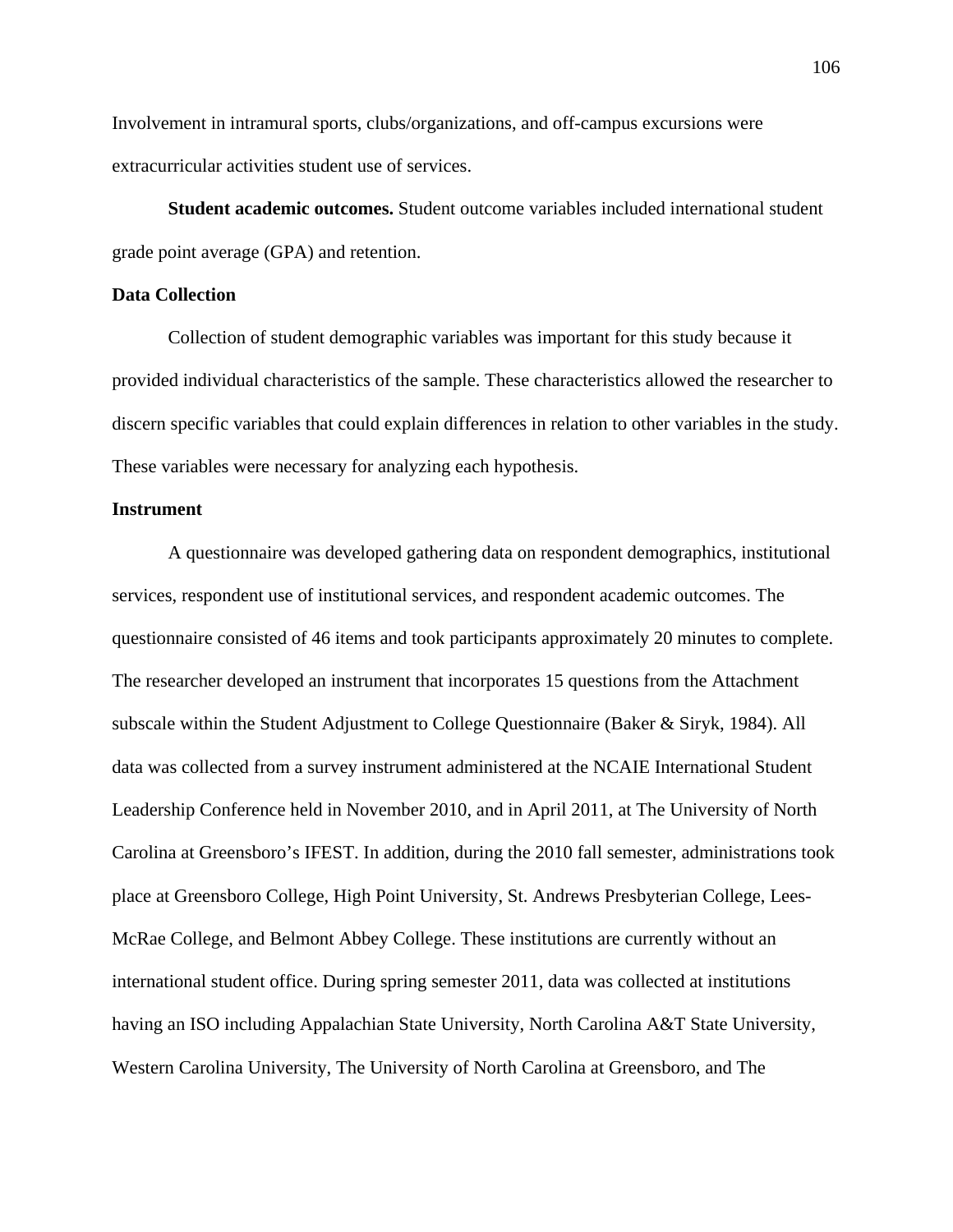University of North Carolina at Wilmington. Data consisted of scores received from students completing the survey.

Data collection focused on four topics:

- 1. Student demographics,
- 2. Institutional demographics,
- 3. Student involvement using academic support services and extracurricular activities.
- 4. Student outcomes (i.e., overall grade point average and retention).

The data analysis examined frequency of the two predictor variables (academic and extracurricular activities) relating to the two outcome variables (GPA and retention).

An exploratory analysis of demographic variables and their relationship with involvement and student outcomes was conducted. Demographic data was collected on two dimensions; respondent characteristics such as country of origin, years in school, age, gender, and persistence in school, and demographic information about institutions such as location, public or private, international student office or not, size of the student population, and student attendance at orientation programs focused on international students.

Institutional services examined within the academic activities variable included peer tutoring, meeting with an academic advisor, and participating in a study group. Also, nonacademic extracurricular activities (intramural sports, joining clubs and organizations, and attending off-campus institutionally sponsored events) were categories to be examined.

**Student Adjustment to College Questionnaire.** Baker and Siryk's Student Adjustment to College Questionnaire (SACQ) is a 67-item, self-report questionnaire. SACQ is based on "the assumption that adjustment to college is multifaceted-that it involves demands varying in kind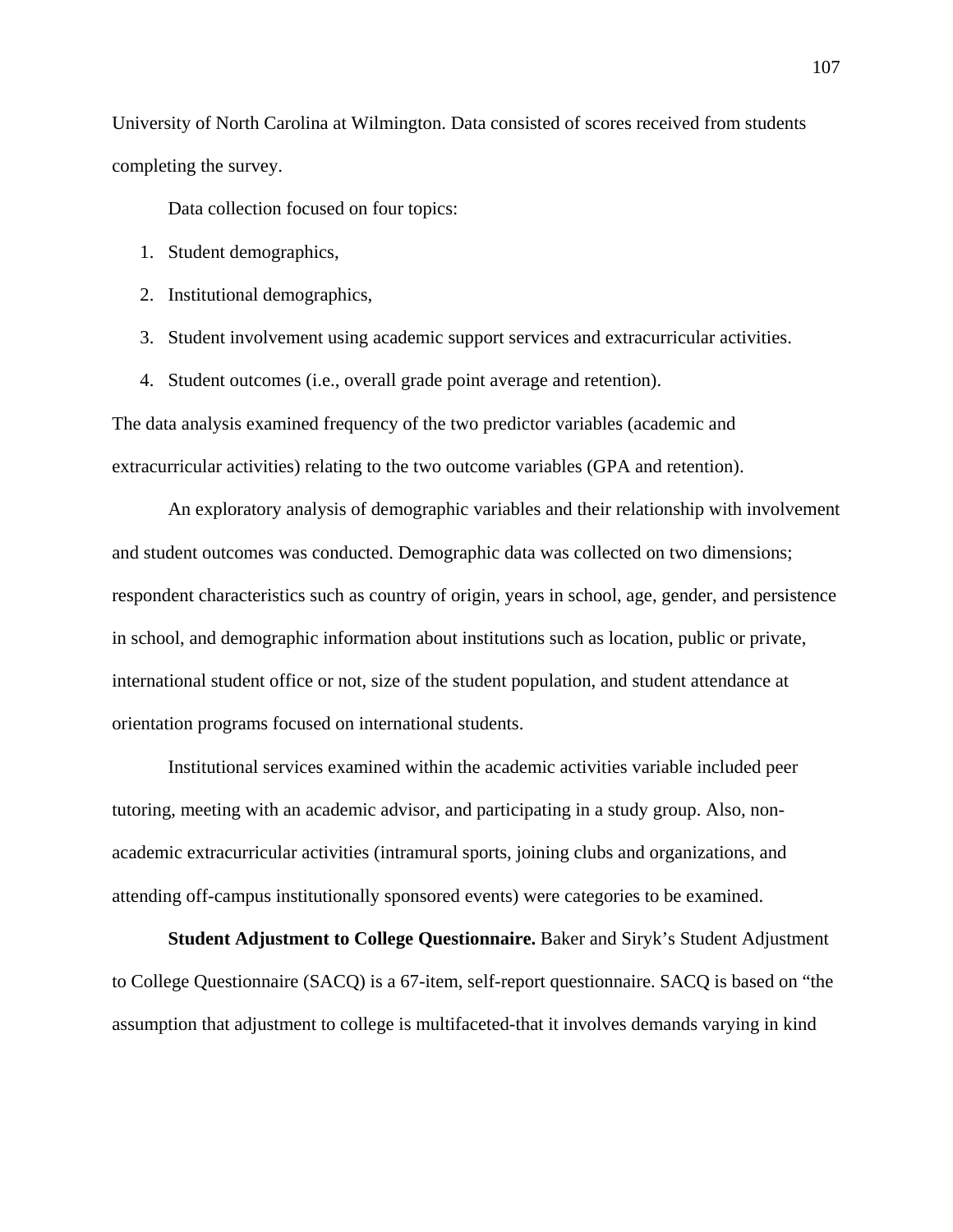and degree and requires a variety of coping responses (or adjustments) which vary in effectiveness" (Baker & Siryk, 1999, p. 1).

One subscale, Attachment, composed of 15 questions relating to retention, was used within the researcher's instrument. The purpose of the attachment questions was to survey student notions of being in college and takes a closer view between student and institution relationship. Interpretation of the attachment subscale measures the degree of commitment to educational-institutional goals and the degree of attachment to the attending institution.

The reliability of the 67-item questionnaire ranges from .92 to .95, and the Attachment subscale range is from .85 to .91. Data were gathered over several years from three institutions with first- and second-semester freshmen to assess reliability of the SACQ.

**Administration of the survey.** Participants in November 2010 attended the North Carolina International Student Leadership Conference, over a two-day period at High Point University in High Point, North Carolina. Also, on April 16, 2011, data was collected at The University of North Carolina at Greensboro's IFEST, a campus and community celebration of international culture in a festival environment. Survey results of participants remained confidential. Administration of the questionnaire included two parts. First, the researcher proctored the survey in-person to ensure a high response rate. A room for participants to take the survey was available so participants had some measure of privacy and opportunity to ask questions of the researcher. A researcher concern was the response rate and participant interpretation of questions in the survey instrument would be lower using an indirect method such as Survey Monkey due to confusing language among participants and the potential of limited English proficiency. Face-to-face researcher participant interaction could increase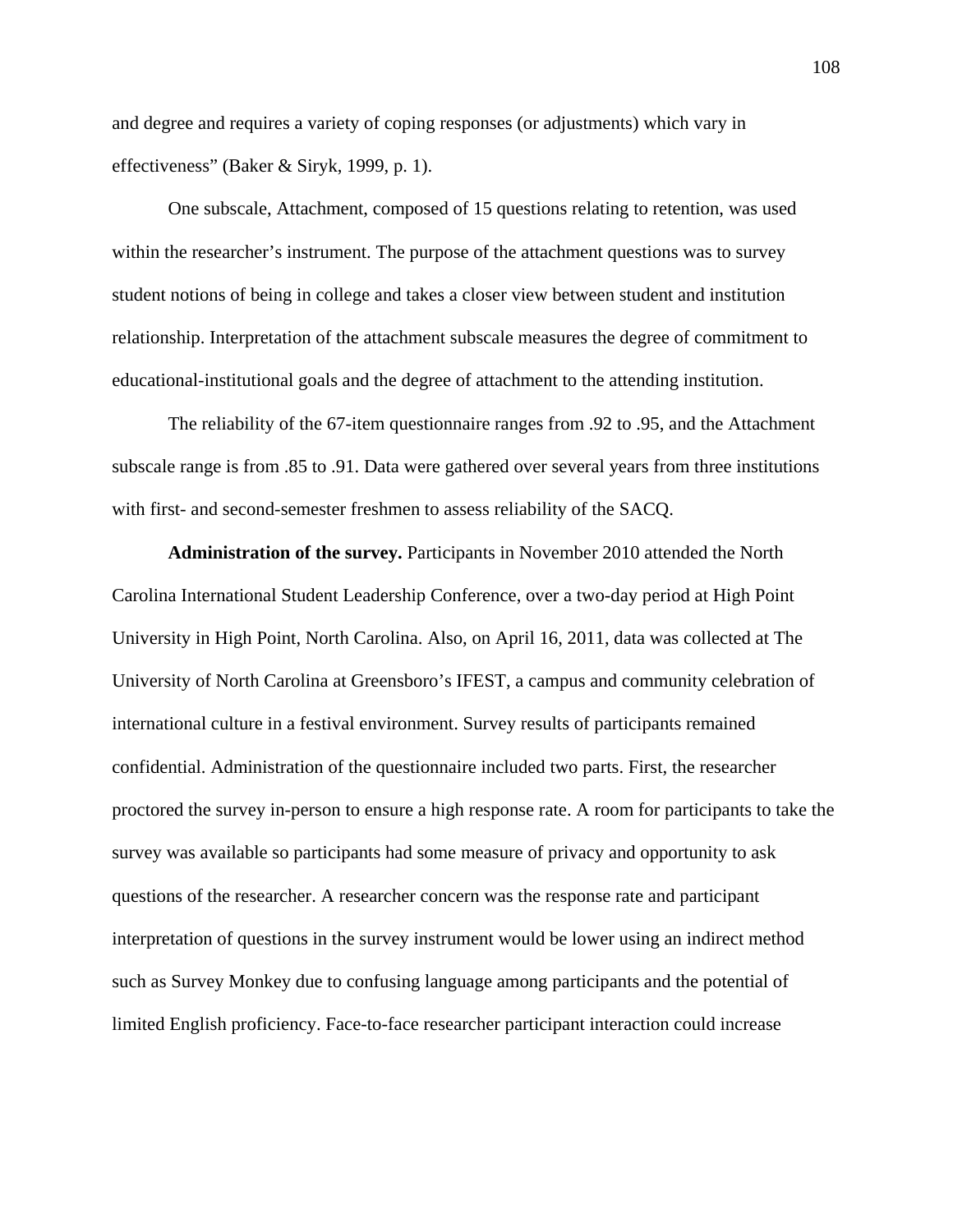respondent numbers and allowed participants opportunities to ask questions about survey questions.

The second method involved site visits to Greensboro College, High Point University, Lees McRae College, and Belmont Abbey College, institutions currently without International Student Offices, and Western Carolina, Appalachian State University, University of North Carolina at Greensboro, and University of North Carolina at Wilmington, institutions with ISOs. Researcher conducted the instrument face-to-face at these institutions due to the aforementioned concerns and worked with campus representatives at these institutions to find an optimal time and place to conduct the survey. Also, IRB approval or institutional approval was confirmed before conducting site visits. This method was completed during the 2010 fall semester and February and April 2011.

## **Data Handling**

Data from the questionnaire was entered into an Excel spreadsheet. The spreadsheet provided the data set imported into Statistical Package for Social Sciences (SPSS) software package for analysis. SPSS can be used to calculate odds ratios.

#### **Data Analysis**

The institutional demographic variables measured whether ISO moderates the relationship of an institution to undergraduate F1 visa status non-native English speaking international student frequency of involvement leading to positive international student academic outcomes of overall GPA and retention.

Hypotheses 1-4 used regression to predict a relationship between the predictor variable and outcome variable. Regression is a statistical technique used to find the best-fitting straight line for a dataset resulting in a least squared regression line. Hypotheses 5-8 used the statistical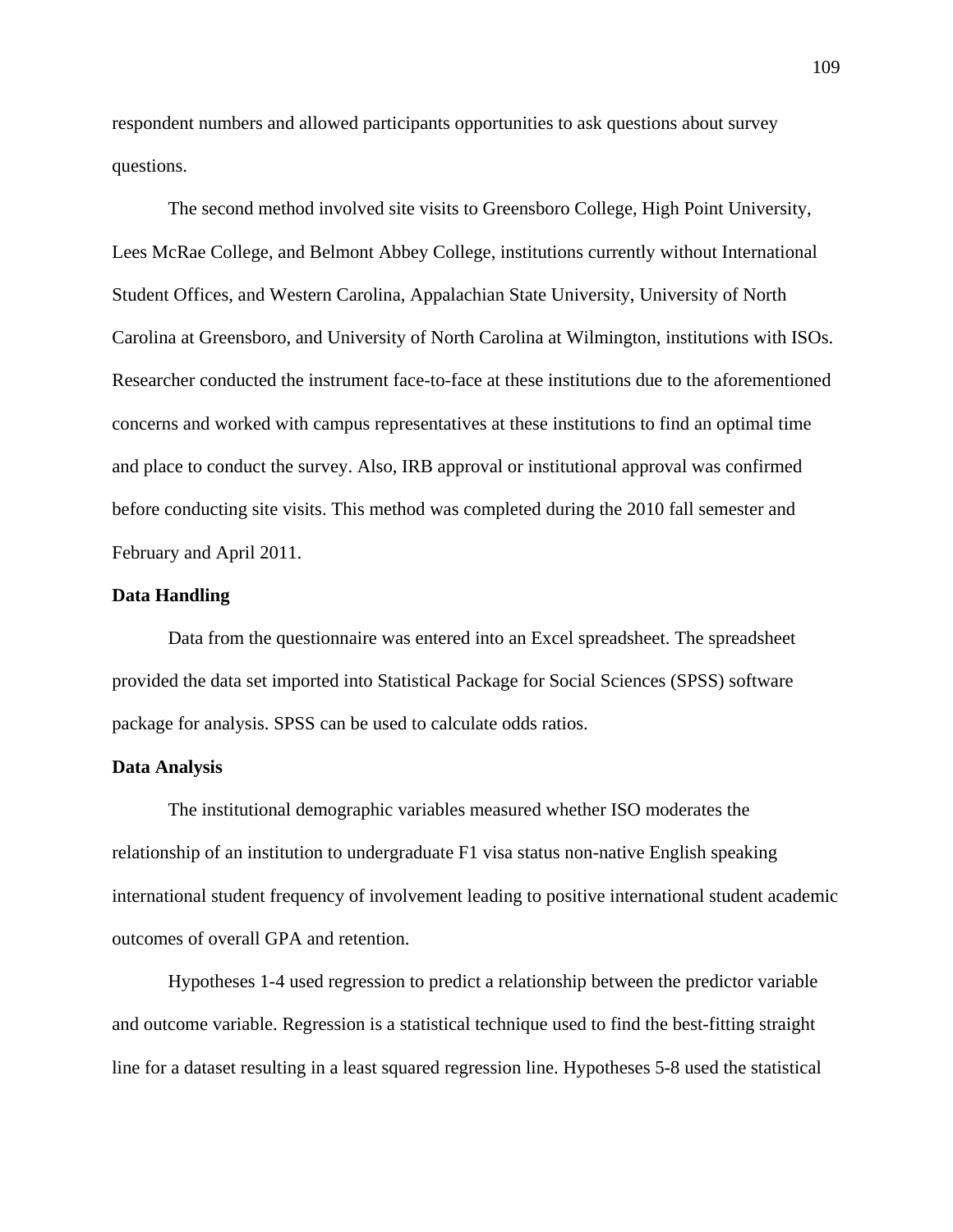method of moderation to examine whether ISO moderates the relationship between a predictor variable (involvement) and outcome variables (grade point average and retention). Within the framework of this research study, moderation implies the relationship between two variables will change as a function of the moderator variable. Baron and Kenny (1986) state the statistical analysis of moderation must measure and test the differential effect of the predictor variable on the criterion variable as a function of the moderator. Testing and measuring the differential effects partially depends on the level of measurement of the predictor variable and the moderator variable. Moderator function of third variables, "partitions a focal independent variable into subgroups that establish its domains of maximal effectiveness in regard to a given dependent variable" (Baron & Kenny, 1986, p. 1173). Baron and Kenny use four moderation models, one of which (Case 2) models the moderation methods used in this study, detailing appropriate analysis procedures to measure and test moderation hypotheses. The example shown in their Case 2 has the moderator as a categorical variable. ISO, specifically whether participant answers "Yes" or "No" to attending an institution with an ISO, is this study's categorical variable. Each of the predictor variables in this study is a continuous variable being participant frequency of involvement in academic involvement and extracurricular activities. Measuring moderation in this study is correlating frequency of involvement and outcome variables separately for participants in ISOs and not in ISOs and testing the difference.

When using moderation, there are three steps necessary for the researcher to analyze data. The first step is to represent the moderator with code variables. ISO variable is binary, e.g. a "Yes" or "No" answer to the question of whether participants attend an institution with an ISO. Choosing a coding system is based upon specific questions being examined and has important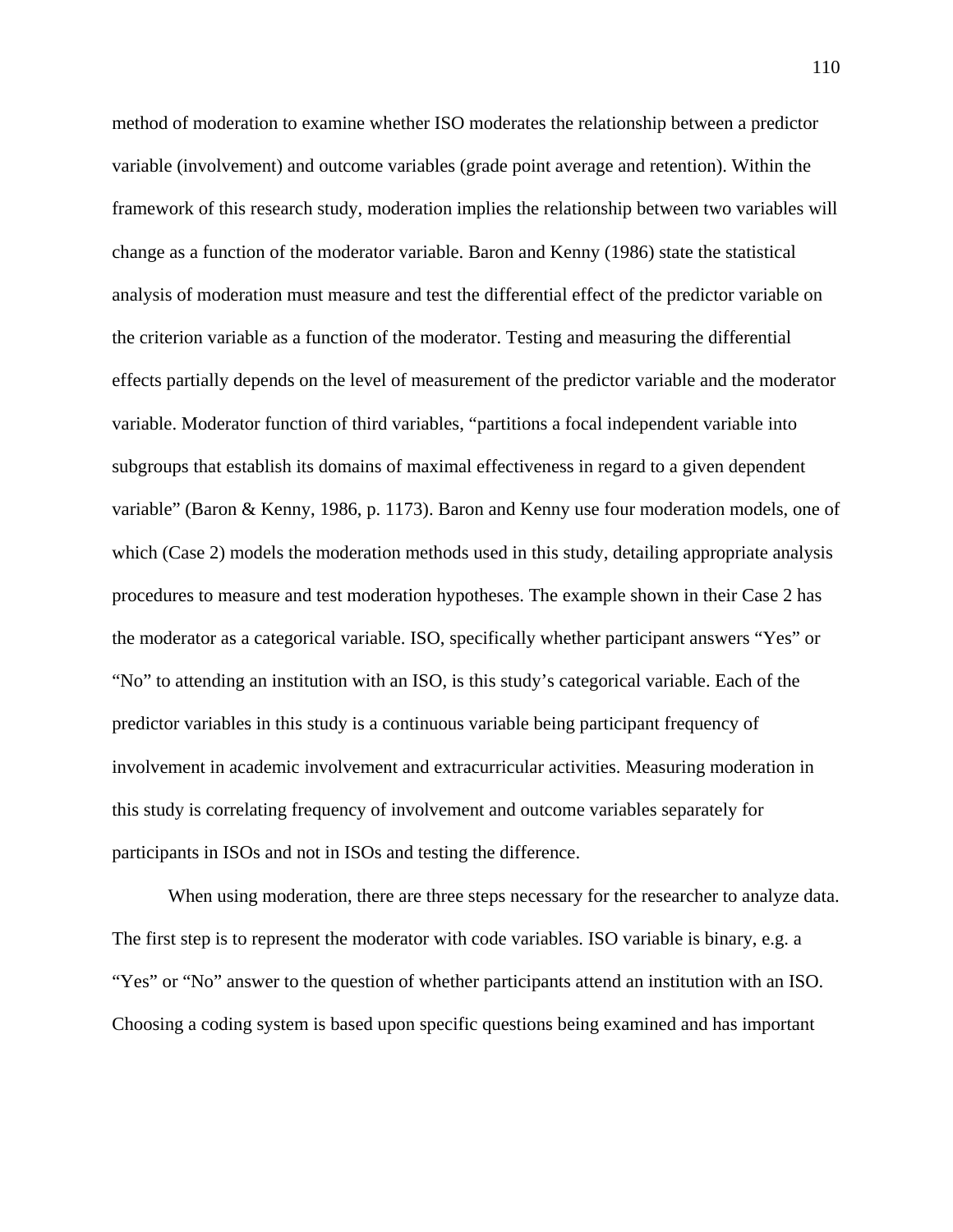implications for testing and interpreting effects in equations involving interactions. Contrast coding is used when comparing specific groups and is optimal in this study.

Centering continuous predictor or moderating variables is the second step in formulating the regression equation. Involvement is the continuous predictor variable in this study. A recommendation from statisticians is to center these variables and researchers do this by putting continuous predictor and moderator variables into deviation units. Variable(s) are placed in deviation units by subtracting their sample means producing revised sample means of zero. Predictor and moderator variables typically are highly correlated with the interactions terms spawned from them and centering reduces multicollinearity issues among variables in the regression equation. Once continuous scale variables are centered, the third step in moderation, data analysis, is creating product terms representing interactions between predictor and moderator. This is accomplished by multiplying the predictor and moderator variables using newly coded categorical variables or centered continuous variables. Creation of a product term for each coded variable is required and since this study has one coded variable for its categorical variable, then there is one interaction term. After the product terms are created, everything is in place to structure a hierarchical multiple regression equation using standard statistical software to test for moderator effects (Frazier et al., 2004).

Once the formation of a structured hierarchical regression equation is in place, the researcher will use SPSS to test for moderator effects. First, the researcher will enter variables into the regression equation through specific blocks or steps. This usually includes code variables and centered variables to represent the predictor and moderator variables. The researcher must include in the model any individual variables in the interaction term(s) (West et al., 1996) and product terms are entered into the regression equation after the predictor and moderator variables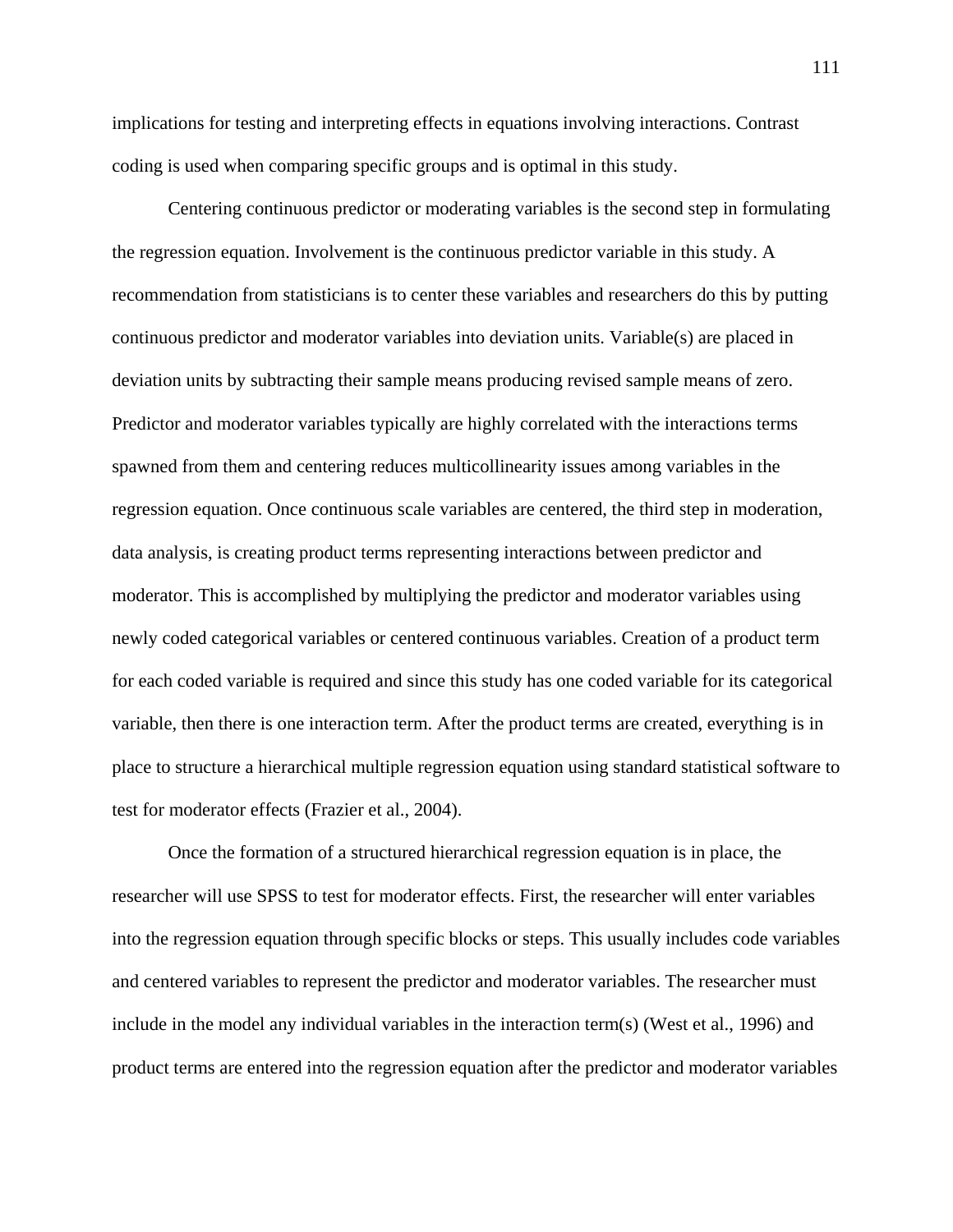from which they are created (Aiken & West, 1991; Cohen et al., 2003; Dunlap & Kemery, 1987; Holmbeck, 1997; Jaccard et al., 1990; McClelland & Judd, 1993; West, Aiken, & Krull, 1996). Using SPSS for moderation, any control variables, the predictor, and moderator variables must be centered by finding the mean and subtracting from value. The second step is to calculate the interaction term, by multiplying the predictor and moderator variables  $(X \times Z)$ . The third step is to analyze the data using linear regression models to see whether the coefficient of determination changes when one adds the interaction term. The research should put in the Y (Criterion) then control variables in the first step, X (Predictor) in the next step, Z (Moderator) in the next step and  $X^*Z$  in the final step. If the interaction term adds new variance and is statistically significant than what existed before, then moderation is significant. The final step is to plot the interaction.

When the researcher examines the effect of moderation, they are interpreting the effects of the predictor and moderator variables and testing the significance of the moderator effect, and plotting significant moderator effects.

## **Limitations**

This study was limited in its ability to obtain a complete picture of every factor relating GPA and retention. First, by conducting the survey at the NCAIE International Leadership Student Conference, the sampling of students attending could skew the sample toward "higher performing" students regarding possibility institutions would invite their best and brightest students to represent at conference. Second, with current economic conditions restricting travel and conference attendance some institutions were unable to send students. A third concern was a majority of attendees were from institutions with stronger programs and more available resources to send students to such conferences. Institutions with strong programs and more available resources to support international students could be more likely to have ISOs at their institutions.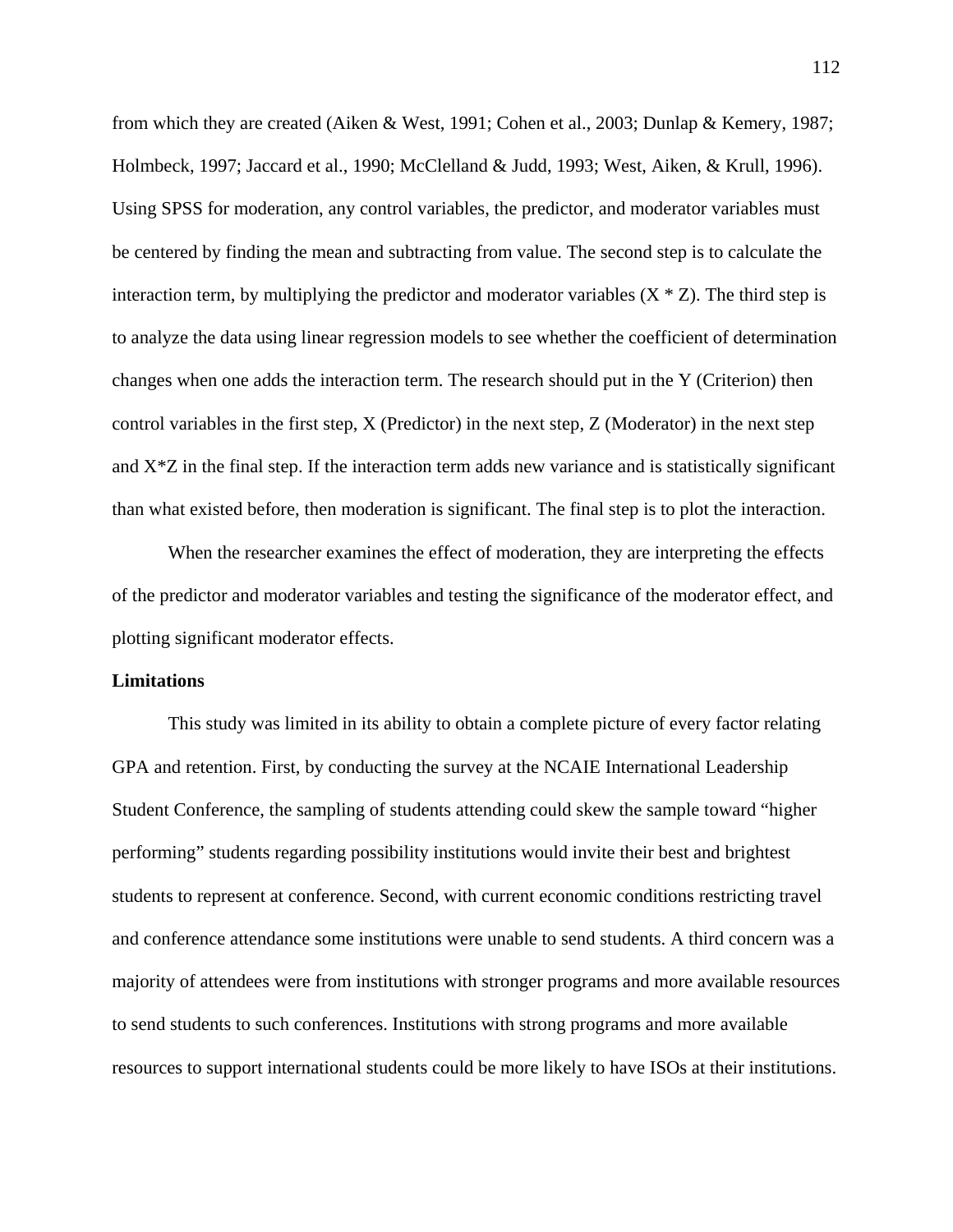A fourth limitation was participant honesty responding to the question about their overall GPA.

Finally, from a statistical perspective, the researcher cannot infer causality from correlation since

correlation research cannot control or eliminate extraneous variables (Leary, 2004).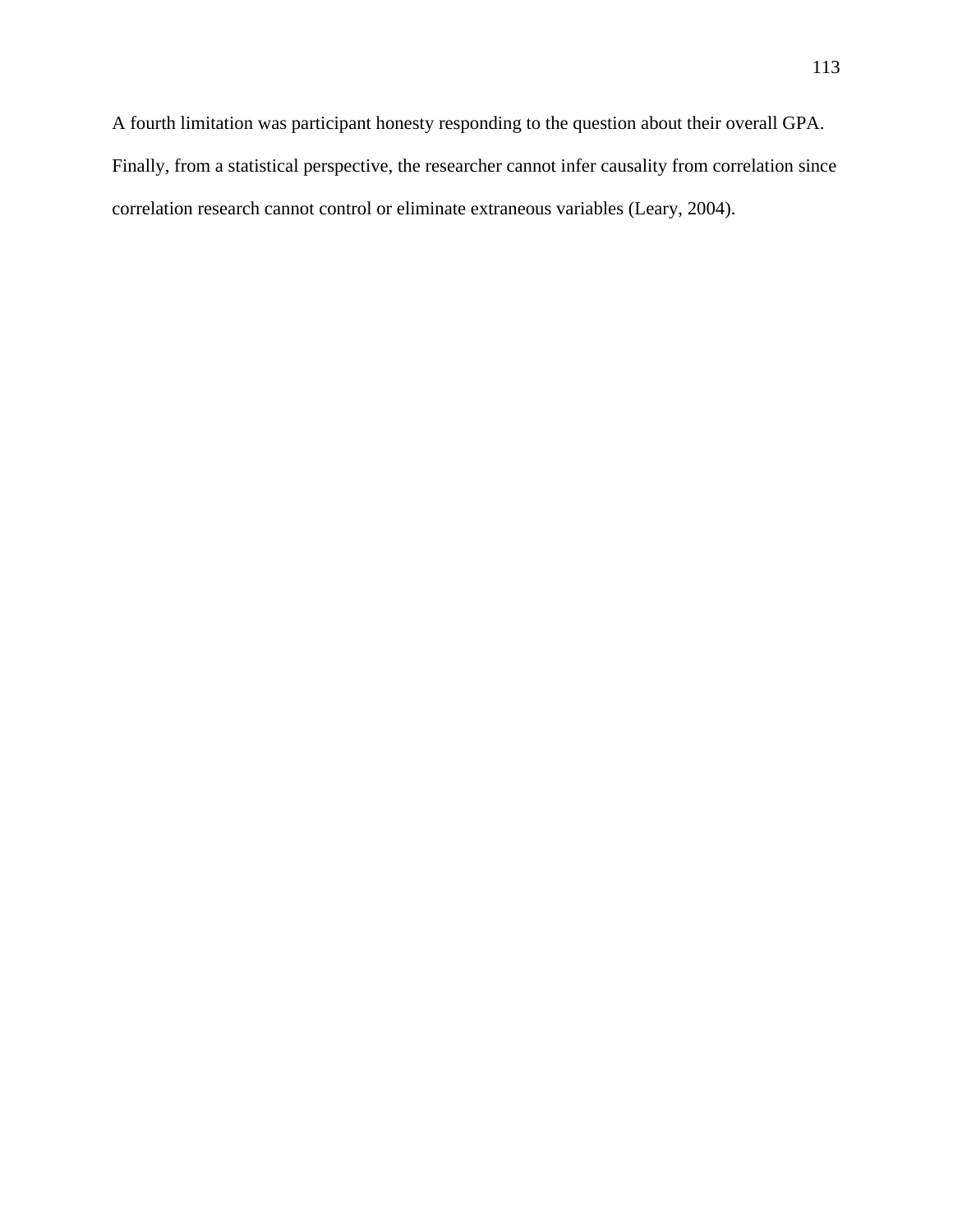#### **CHAPTER 4**

#### **Analysis and Results**

This study was grounded in the literature and research on student retention, social adjustment, and Astin's model of college student involvement. The overall goal of this study is to examine the relationship between ISOs and international student outcomes. Findings of this study did not show a relationship between participant academic and extracurricular involvement and positive student outcomes. Therefore, the researcher was unable to examine the relationship between ISOs and participant outcomes. Even though no relationship was found, this research importance to scholars lies in the fact there are numerous international student issues. Recognition of these issues provides clarity in why ISOs are necessary on college and university campuses admitting international students. ISOs create avenues for international student support to become actively involved in international student transition, acculturation, adjustment, and academic success (Byrd, 1991). Additional examination of the research design could find other variables (i.e. nation of origin, gender, etc.) that positively influence the relationship between ISOs and international student outcomes.

A questionnaire was developed by the researcher for the purpose of gathering data on respondent demographics (see Table 1 for demographic descriptive statistics), institutional services, respondent use of institutional services, and respondent academic outcomes consisting of 46 items including, 15 questions from the Attachment subscale within the Student Adjustment to College Questionnaire (Baker & Siryk, 1984). Table 2 lists the correlation of all study variables.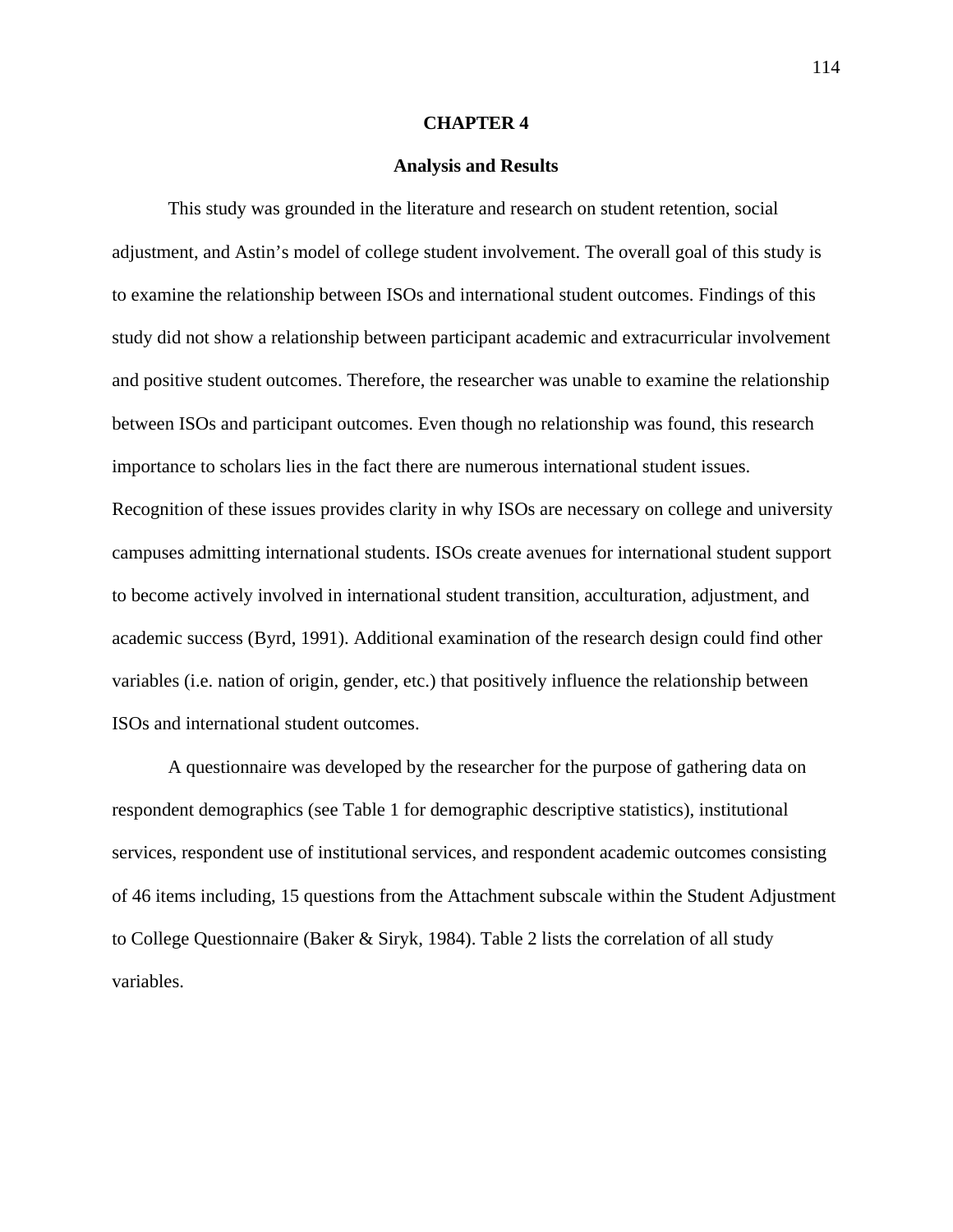| <b>Demographic Variable</b> | $\boldsymbol{n}$ | $\frac{0}{0}$ | $\boldsymbol{M}$ | SD   |
|-----------------------------|------------------|---------------|------------------|------|
| Gender                      |                  |               |                  |      |
| Male                        | 46               | 56.1          |                  |      |
| Female                      | 36               | 43.9          |                  |      |
| Average age                 |                  |               | 21.54            | 2.74 |
| ISO at School               |                  |               |                  |      |
| Yes                         | 46               | 56.1          |                  |      |
| N <sub>o</sub>              | 36               | 43.9          |                  |      |
| Major                       |                  |               |                  |      |
| <b>Business</b>             | 42               | 51.2          |                  |      |
| Math/Science                | 21               | 25.6          |                  |      |
| Social Science              | $\overline{7}$   | 8.5           |                  |      |
| Art/Music                   | $\overline{4}$   | 4.9           |                  |      |
| Other                       | 8                | 9.8           |                  |      |
| Subgroup Sample Size        |                  |               |                  |      |
| Asia                        | 28               | 34.1          |                  |      |
| Europe                      | 25               | 30.5          |                  |      |
| Africa                      | 13               | 15.9          |                  |      |
| Latin America               | 12               | 14.6          |                  |      |
| Middle East                 | $\mathfrak{Z}$   | 3.7           |                  |      |
| Other                       | $\mathbf{1}$     | 1.2           |                  |      |

*Demographic Descriptive Statistics (N=82)* 

# **Descriptive Statistics**

This study had a sample size of 82 participants (*N*=82). Participants were from 18 to 35 years of age with the average age of 21.53 years old (*SD*=2.74), and included both men (*n*=46) and women (*n*=36). The gender skew was 12.2% with male participants being the majority of participants. The participants represented a number of different nationalities that were categorized by native continent (Asia, *n*=28; Europe, *n*=25; Africa, *n*=13; Latin America/Brazil,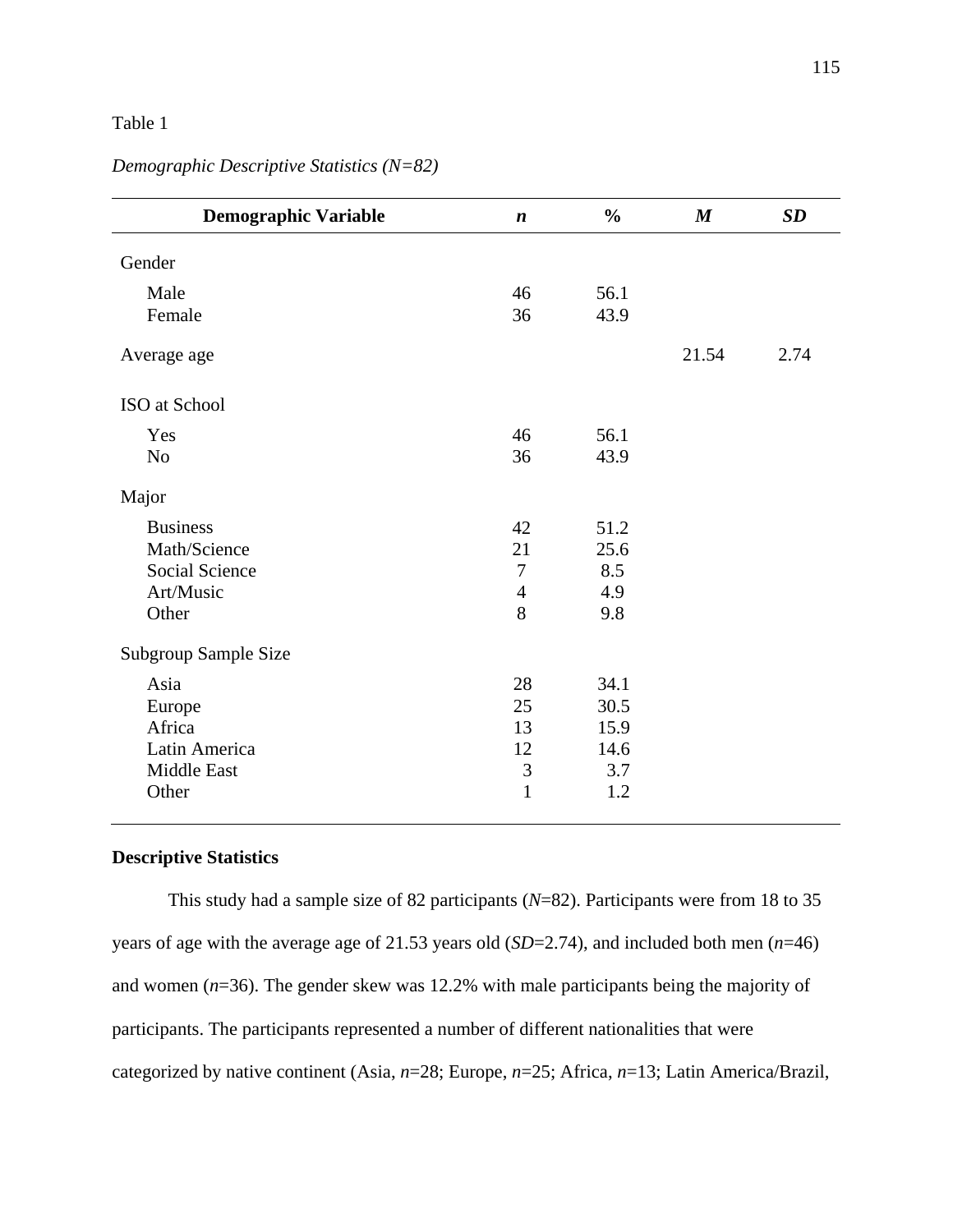# *Pearson's Correlation of Study Variables*

|                                  | <b>Club</b><br>Membership | <b>Advisor</b><br>grades<br>semester | <b>Advisor plan</b><br>semester | <b>Tutor hours</b><br>per week | <b>Hours</b> per<br>week<br>intramural | <b>Hours</b> per<br>week study<br>group | <b>Current</b><br>grade point<br>average | <b>Return to</b><br>same school | Participate<br>off campus<br>events |
|----------------------------------|---------------------------|--------------------------------------|---------------------------------|--------------------------------|----------------------------------------|-----------------------------------------|------------------------------------------|---------------------------------|-------------------------------------|
| Club<br>membership               | 1.00                      | $-.020$                              | $-.096$                         | $-.160$                        | .100                                   | $-.134$                                 | .161                                     | $-.150$                         | $-.201$                             |
| Advisor grades<br>semester       |                           | 1.00                                 | $.445***$                       | .152                           | .040                                   | $.222*$                                 | $-.057$                                  | $-.101$                         | .148                                |
| Advisor plan<br>semester         |                           |                                      | 1.00                            | .197                           | $-.158$                                | $.235*$                                 | .038                                     | $-.143$                         | $.380**$                            |
| Tutor hours per<br>week          |                           |                                      |                                 | 1.00                           | $-.109$                                | $-.059$                                 | $-.097$                                  | $-0.016$                        | .094                                |
| Hours per week<br>intramural     |                           |                                      |                                 |                                | 1.00                                   | .079                                    | .126                                     | $-.063$                         | .000                                |
| Hours per week<br>study group    |                           |                                      |                                 |                                |                                        | 1.00                                    | .076                                     | $-.016$                         | .181                                |
| Current grade<br>point average   |                           |                                      |                                 |                                |                                        |                                         | 1.00                                     | $-.275$ <sup>*</sup>            | .088                                |
| Return to same<br>school         |                           |                                      |                                 |                                |                                        |                                         |                                          | 1.00                            | $-.067$                             |
| Participate off<br>campus events |                           |                                      |                                 |                                |                                        |                                         |                                          |                                 | 1.00                                |

\*\* Correlation is significant at the 0.01 level (2-tailed).

\* Correlation is significant at the 0.05 level (2-tailed).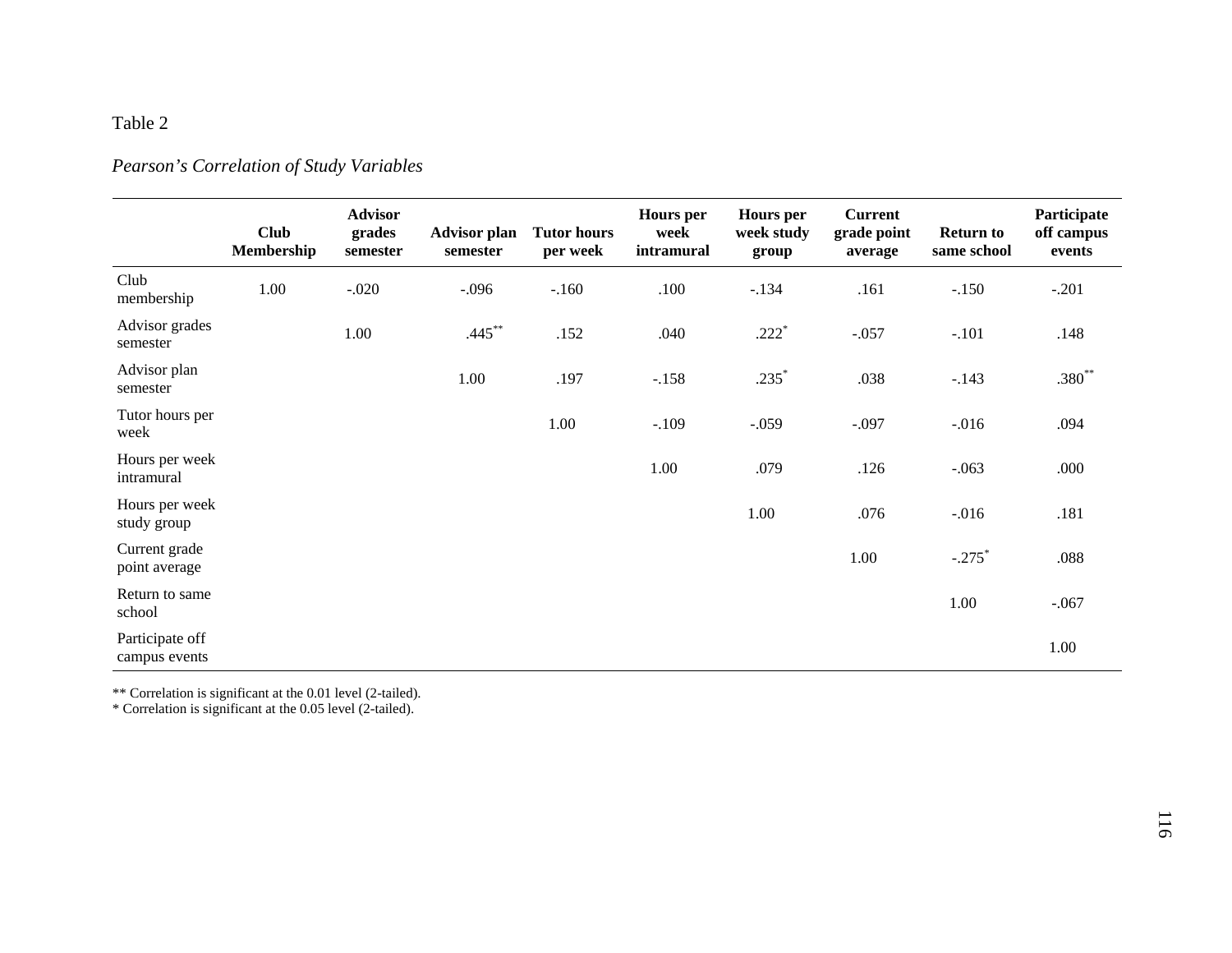*n*=12; Middle East, *n*=3; Other, *n*=1). Participants reported studying in the following majors: business ( $n=42$ ), art/music ( $n=4$ ), math/science ( $n=21$ ), social science ( $n=7$ ), and other ( $n=8$ ). A majority of participants (51.2%) were business majors. The time students spent living in the U.S. ranged from three months to over eight years averaging 32.18 months. A majority of participants  $(n=46)$  responded "yes" when asked whether there was an ISO on their campus, and  $(n=36)$ participants responded "no" to the ISO question.

#### **Sampling Bias**

Using a convenience sample strategy instead of a random sampling strategy increased the challenge of encountering sampling bias. This sampling bias can have an effect on the participants in the sample and the data generated. As seen in the descriptive statistics, the sample is skewed due to difference in participant gender, whether their institution has an ISO, origin, and major field of study. A linear regression model was used to analyze H1 & H3 since the dependent variable for both hypotheses, GPA, is continuous. This statistical model is frequently used when the researcher wants to assess "the joint relationships of multiple predictors with a continuous outcome variable" (Vittinghoff, Shiboski, Glidden, & McCulloch, 2005, p. 70). Working with a linear regression model allows the researcher to realistically represent how the "average value of the outcome varies systematically with the predictors" (Vittinghoff, Shiboski, Glidden, & McCulloch, 2005, p. 73). Using questions from the instrument, question eight asked participants to self-report their current overall GPA.

## **Hypothesis 1**

Hypothesis 1 stated an increase in F1 visa status non-native English speaking undergraduate international student academic involvement positively predicts improved overall grade point average. An aggregate of the academic involvement variables (see Table 3)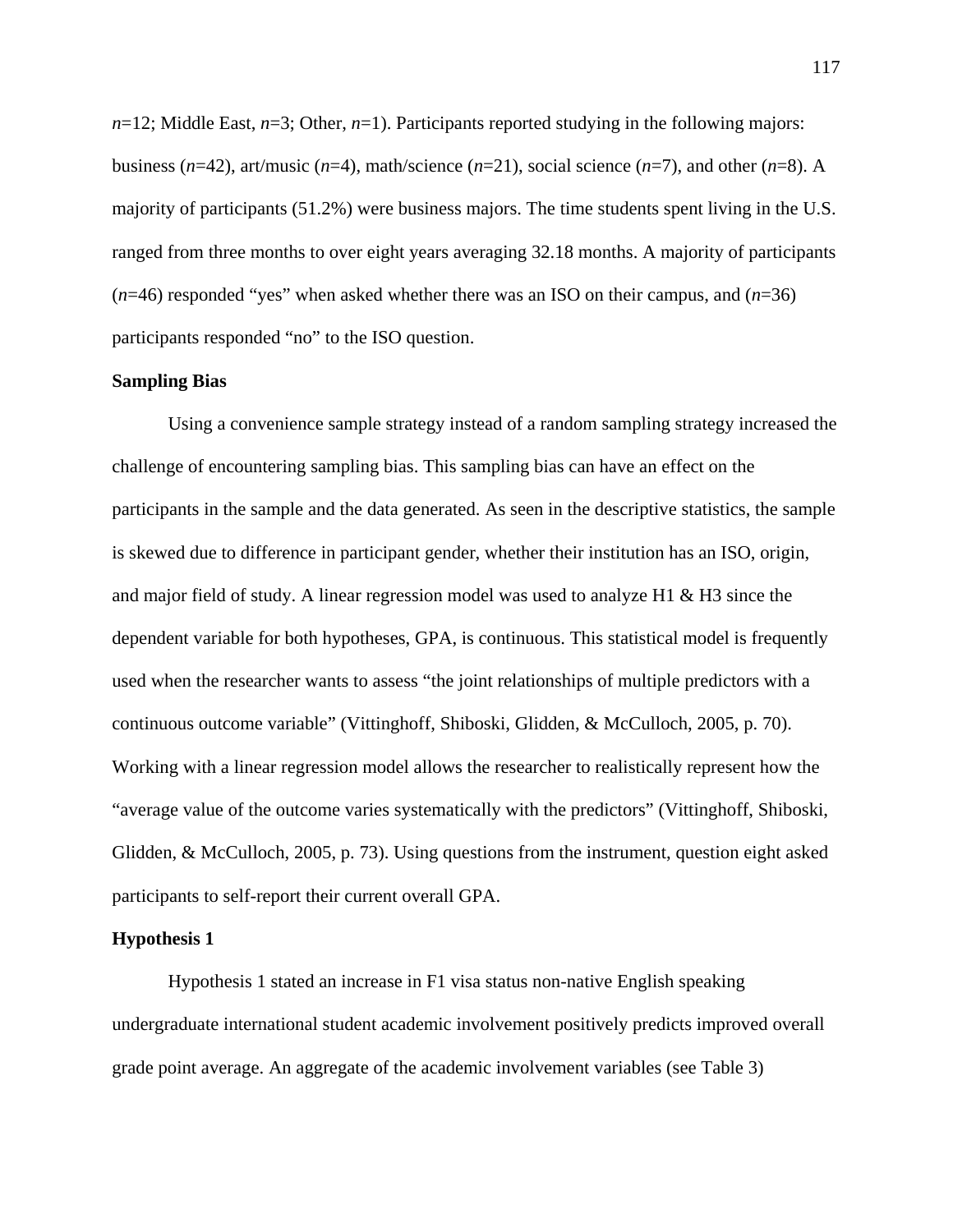|                                | <b>Standardized</b><br><b>Coefficients</b> |         |      |
|--------------------------------|--------------------------------------------|---------|------|
| <b>Model</b>                   | <b>Beta</b>                                |         | Sig. |
|                                |                                            |         |      |
| (Constant)                     |                                            | 14.020  | .000 |
| Tutor hrs. per week            | $-.095$                                    | $-.817$ | .416 |
| <b>Advisor Plan semester</b>   | .082                                       | .637    | .526 |
| <b>Advisor Grades semester</b> | $-.096$                                    | $-.751$ | .455 |
| Hours per week study group     | .072                                       | .612    | .542 |

## *Aggregate Academic Involvement and GPA*

originating from instrument questions 17-20 (Question 17: In Fall Semester 2010, how many hours did you work per week with a tutor?; Question 18: In Fall Semester 2010, about how many hours did you meet with your academic advisor to plan your course schedule?; Question 19: In Fall Semester 2010, about how many hours did you meet with your academic advisor to discuss your grades or academic work?; Question 20: In Fall Semester 2010, how many hours did you meet per week with a study group?) was regressed on GPA and found no relationships (*p* > .05). Then the researcher disaggregated (see Table 4) the academic involvement variables and ran each variable against GPA and found no relationships (*p* > .05). Questions 17-20 were used because they pertained to the academic involvement variables used in this study. Table 3 lists the aggregate intercorrelations between academic involvement and grade point average. Table 4 lists the disaggregate intercorrelations of academic involvement and grade point average.

## **Hypothesis 2**

Hypothesis 2 stated an increase in F1 visa status non-native English speaking undergraduate international student academic involvement positively predicts an increase in the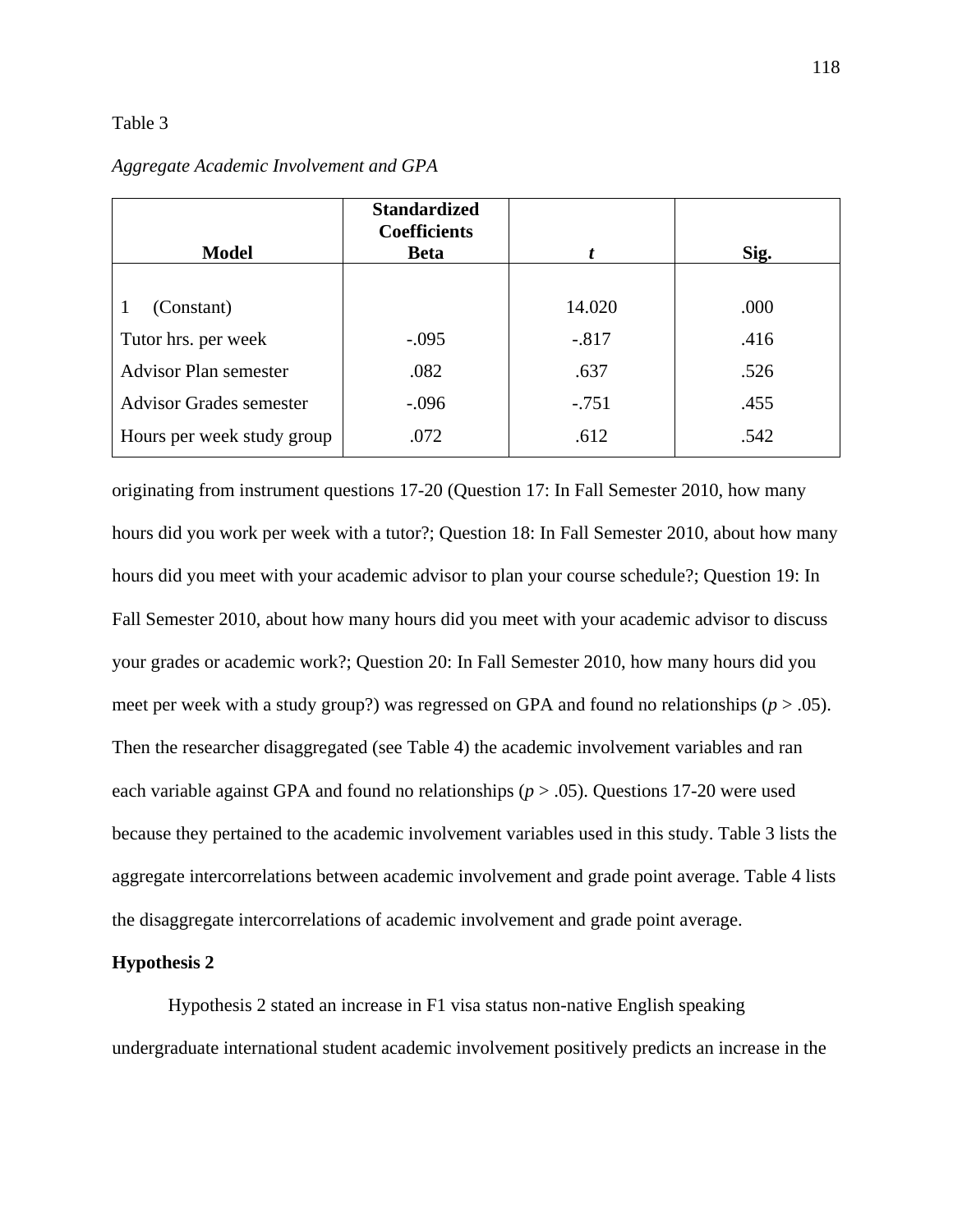|                                | <b>Standardized</b><br><b>Coefficients</b> |         |      |
|--------------------------------|--------------------------------------------|---------|------|
| <b>Model</b>                   | <b>Beta</b>                                | T       | Sig. |
| (Constant)<br>1                |                                            | 21.240  | .000 |
| Tutor hours per week           | $-.097$                                    | $-.876$ | .384 |
| <b>Advisor Plan semester</b>   | .038                                       | .339    | .736 |
| <b>Advisor Grades semester</b> | $-.057$                                    | $-.515$ | .608 |
| Hours per week study group     | .076                                       | .679    | .499 |

## *Disaggregate Academic Involvement and GPA*

likelihood of retention. In the case of H2 & H4 a logistic regression model was used because the outcome variable (retention) is binary (i.e. participants will or will not return to the same school next year). This model assists researchers in investigating the "association between a binary outcome and categorical predictor to include continuous predictors and allow simultaneous consideration of continuous and categorical predictors" (Vittinghoff, Shiboski, Glidden, & McCulloch, 2005, p. 206).

Retention was measured based upon participant response  $(n = 75)$  to question 40 in the instrument asking them to respond "yes, no, or I don't know" to the item that indicates whether they plan on returning to the same school next year. Seven participants who responded, "I don't know" were removed from the analysis of H2. The results of the regression analysis of the "academic involvement" variables with retention were not significant at the .05 level (see Table 5).

#### **Hypothesis 3**

Hypothesis 3 stated an increase in F1 visa status non-native English speaking undergraduate international student extracurricular involvement positively predicts improved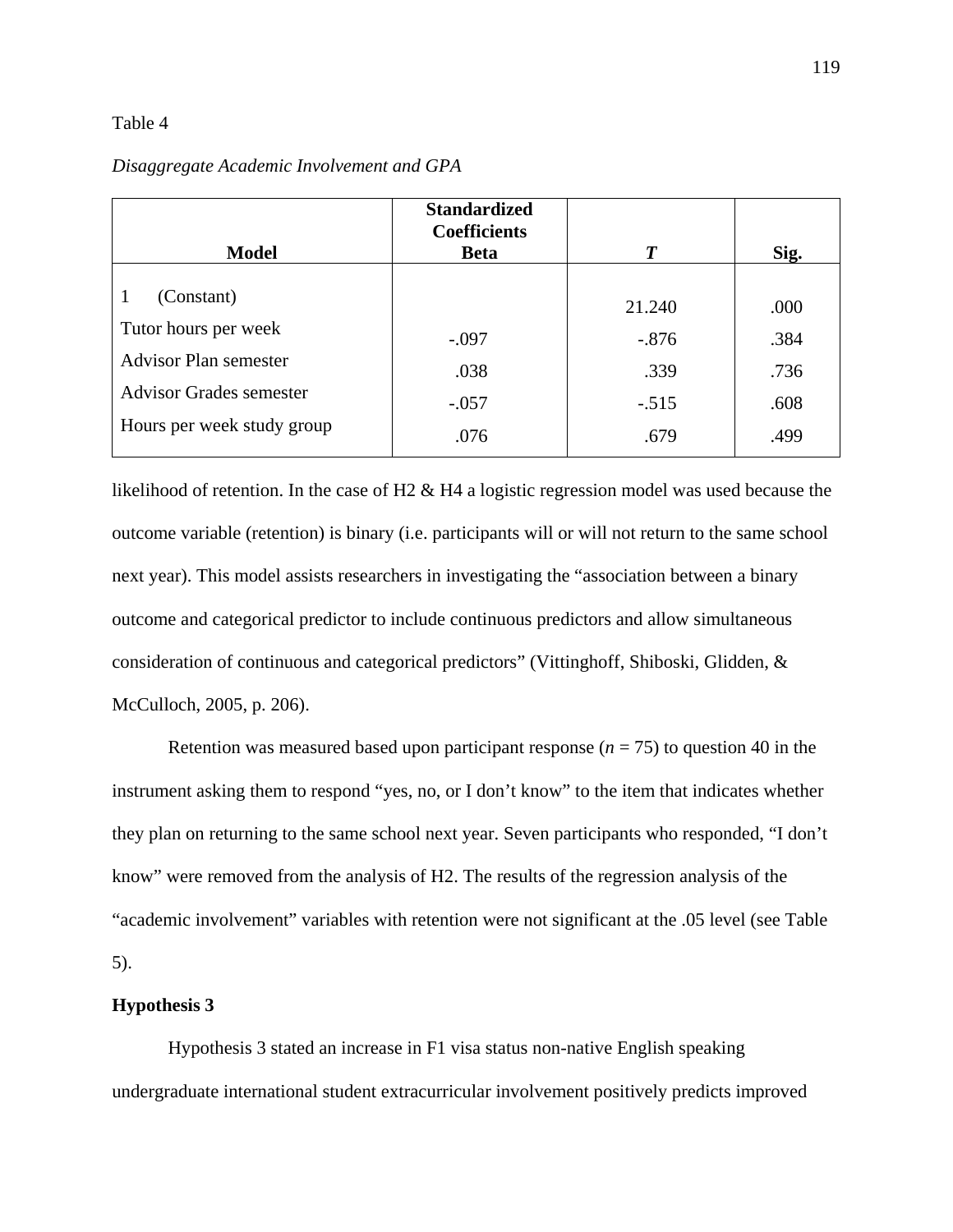| Step 1a       | B        | S.E. | <b>Wald</b> | df           | Sig. | Exp(B) |
|---------------|----------|------|-------------|--------------|------|--------|
| Q17tutor      | .305     | .188 | 2.648       | 1            | .104 | 1.357  |
| Q18advisor    | $-.759$  | .650 | 1.361       | $\mathbf{1}$ | .243 | .468   |
| Q19advisor    | $-1.101$ | .978 | 1.267       |              | .260 | .333   |
| $Q20$ study g | .002     | .210 | .000        | 1            | .992 | 1.002  |
| Constant      | $-1.621$ | .597 | 7.384       |              | .007 | .198   |

*Academic Involvement and Retention* 

overall grade point average. A linear regression model was used to analyze this hypothesis because the outcome variable is GPA, a continuous variable. An aggregate of the extracurricular involvement variables (see Table 6) originating from instrument questions 21, 22, & 24 (Question 21: In Fall Semester 2010, how many hours did you participate per week in intramural sports?; Question 22 Are you a member of a school sponsored club or organization?; Question 24: In Fall Semester 2010, how many hours per week did you participate in university sponsored non-academic off-campus events, activities, field trips, etc.?) was regressed on GPA and found no relationships ( $p > .05$ ).

Then the researcher disaggregated the extracurricular variables (see Table 7) and ran participation in intramural sports and off campus events against GPA and found no relationships (*p* > .05). Question 23 asked participants who were involved in clubs and organizations to write in which clubs and organizations they participated in as well as hours per week of involvement. No relationship was found when looking at participation in clubs and organizations versus GPA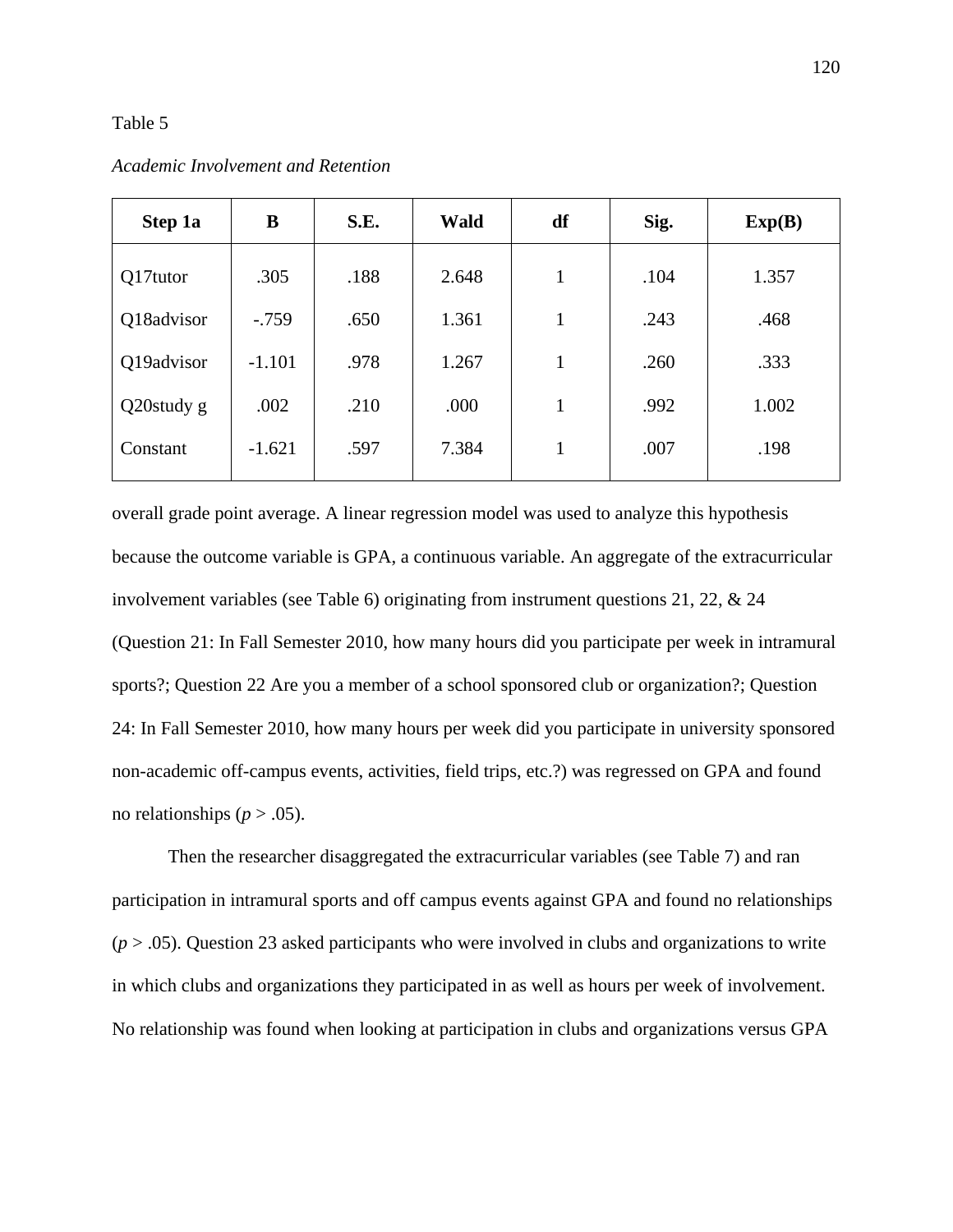because of missing values. Eleven of the 40 participants responding yes to involvement with clubs and organization did not answer how many hours they were involved.

## Table 6

## *Aggregate Extracurricular Involvement and GPA*

|                     | <b>Standardized</b><br><b>Coefficients</b> |                  |      |
|---------------------|--------------------------------------------|------------------|------|
| <b>Model</b>        | <b>Beta</b>                                | $\boldsymbol{T}$ | Sig. |
| 1 (Constant)        |                                            | 6.243            | .000 |
| Intramural per week | .109                                       | .981             | .330 |
| $C & O$ Membership  | .175                                       | 1.544            | .127 |
| Off-campus events   | .123                                       | 1.093            | .278 |

## Table 7

*Disaggregate Academic Involvement and GPA* 

|                   | <b>Standardized</b><br><b>Coefficients</b> |        |      |
|-------------------|--------------------------------------------|--------|------|
| <b>Model</b>      | <b>Beta</b>                                |        | Sig. |
| (Constant)        |                                            | 19.562 | .000 |
| intramural        | .126                                       | 1.135  | .260 |
| off-campus events | .088                                       | .790   |      |

## **Hypothesis 4**

Hypothesis 4 stated an increase in F1 visa status non-native English speaking undergraduate international student extracurricular involvement positively predicts an increase in the likelihood of retention. A logistic regression model was used because the outcome variable (retention) was binary in the fact that participants will or will not return to the same school next year. Retention was measured based upon participant ( $n = 75$ ) response to question 40 in the instrument asking them to respond "yes, no, or I don't know" to the item that indicates whether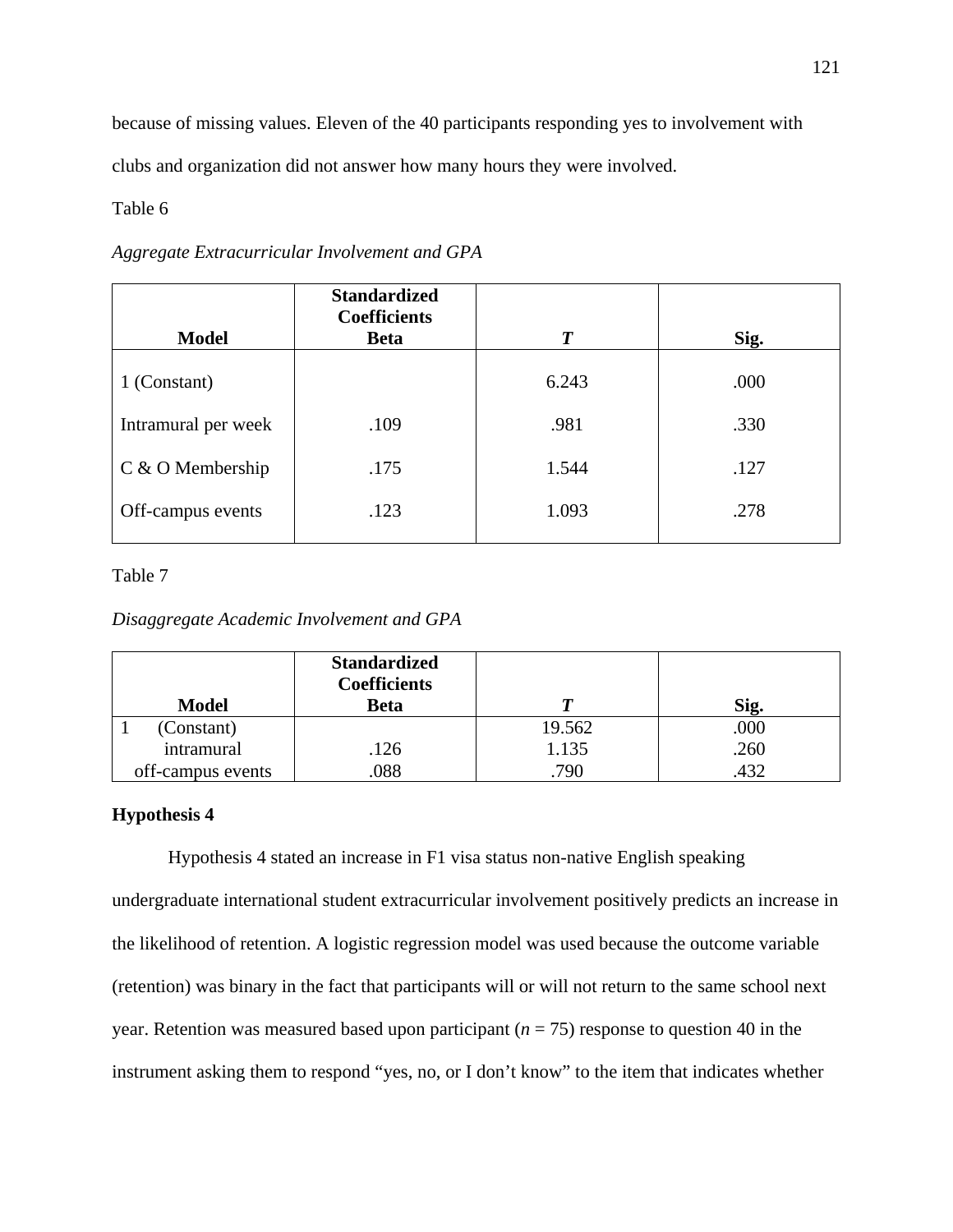they plan on returning to the same school next year. Seven participants who responded, "I don't know" were removed from the analysis of H4. The results of the regression analysis of the "extracurricular variables" with retention were not significant at the .05 level (see Table 8).

# Table 8

| Step 1a       | B         | S.E.     | Wald  | df             | Sig. | Exp(B)  |
|---------------|-----------|----------|-------|----------------|------|---------|
|               |           |          |       |                |      |         |
| Q21intramural | .054      | .245     | .050  |                | .824 | 1.056   |
| Q22Club       |           |          | 1.898 | $\overline{2}$ | .387 |         |
| Q22Club(1)    | 21.333    | 7551.921 | .000  |                | .998 | 1.841E9 |
| Q22Club(2)    | 19.222    | 7551.921 | .000  |                | .998 | 2.229E8 |
| Q24offcampus  | $-.013$   | .112     | .015  |                | .904 | .987    |
| Constant      | $-21.333$ | 7551.921 | .000  |                | .998 | .000    |
|               |           |          |       |                |      |         |

# *Extracurricular Involvement and Retention*

# **Hypotheses 5-8**

Since no relationships were found  $(p > .05)$  in hypotheses one through four it was not necessary to run tests of moderation.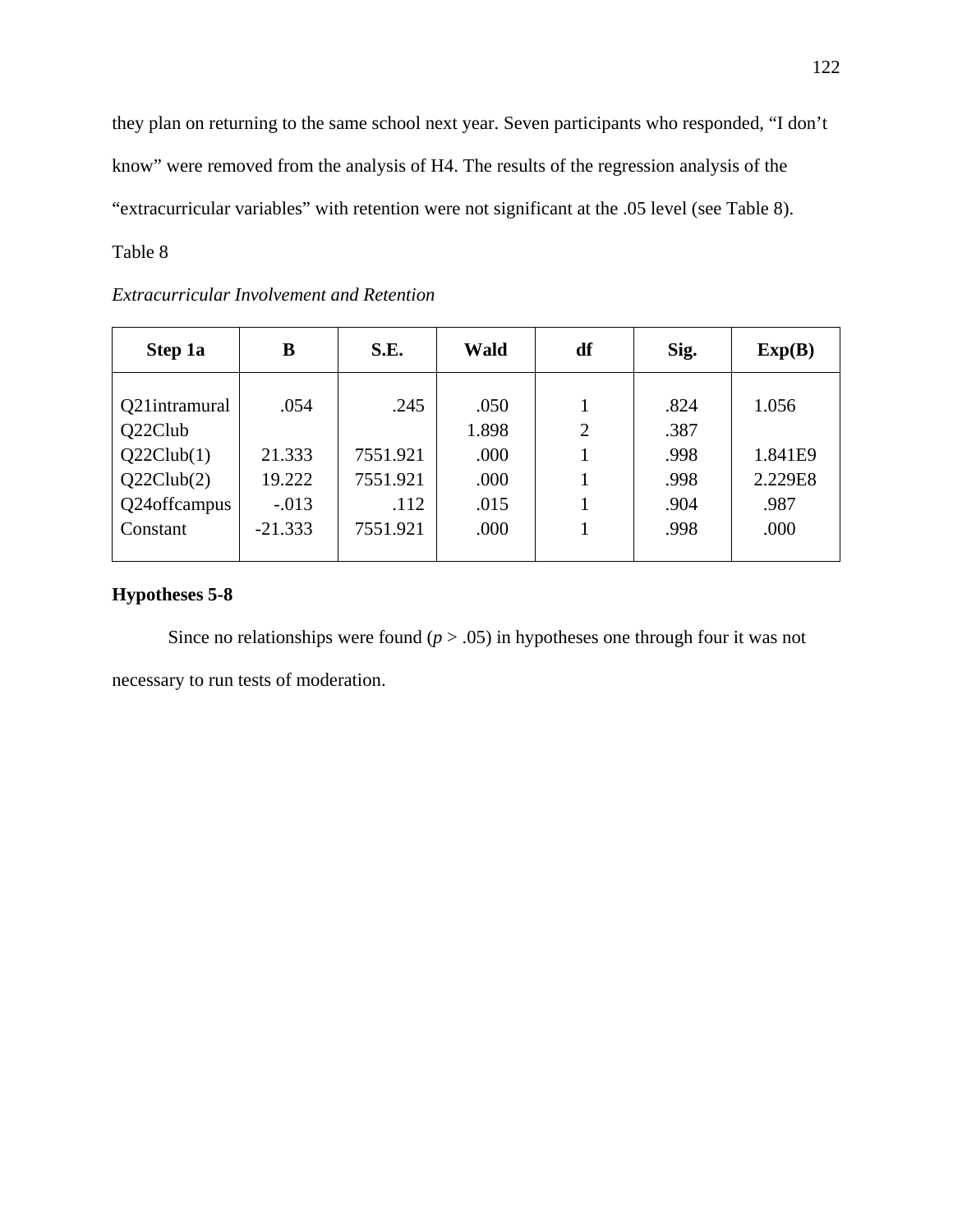#### **CHAPTER 5**

#### **Discussion**

The overall goal of this study is to examine the relationship between ISOs and international student outcomes. This topic is important because international students must be recognized by higher education stakeholders including administration, faculty, staff, and domestic students as vital to sustain institutions of higher education status as bastions of higher learning in the  $21<sup>st</sup>$  century. Support, through ISOs, can provide reassurance to international students and their families that they are making the correct choice when they matriculate into college. The researcher suggested institutions should minimally have an on-campus International Student Office staffed by professionals with expertise in international education affairs. Offices providing international student support services create avenues for international students to become actively involved in international student transition, acculturation, adjustment, and academic success (Byrd, 1991). The dissertation consists of five chapters an introduction (Chapter 1), literature review (Chapter 2), methodology (Chapter 3), analysis and results (Chapter 4), and discussion (Chapter 5). The literature review focused on challenges in the international student experience. The design examined whether participant frequency of involvement related to positive academic outcomes and whether the presence of a multipurpose office including a division of international student support services related to frequency of undergraduate F1 visa status international non-native English speaking student involvement in selected academic support programs and extracurricular activities leading to positive international student academic outcomes in overall GPA and retention rates. The research study was completed to measure whether International Student Offices (ISOs) impacted undergraduate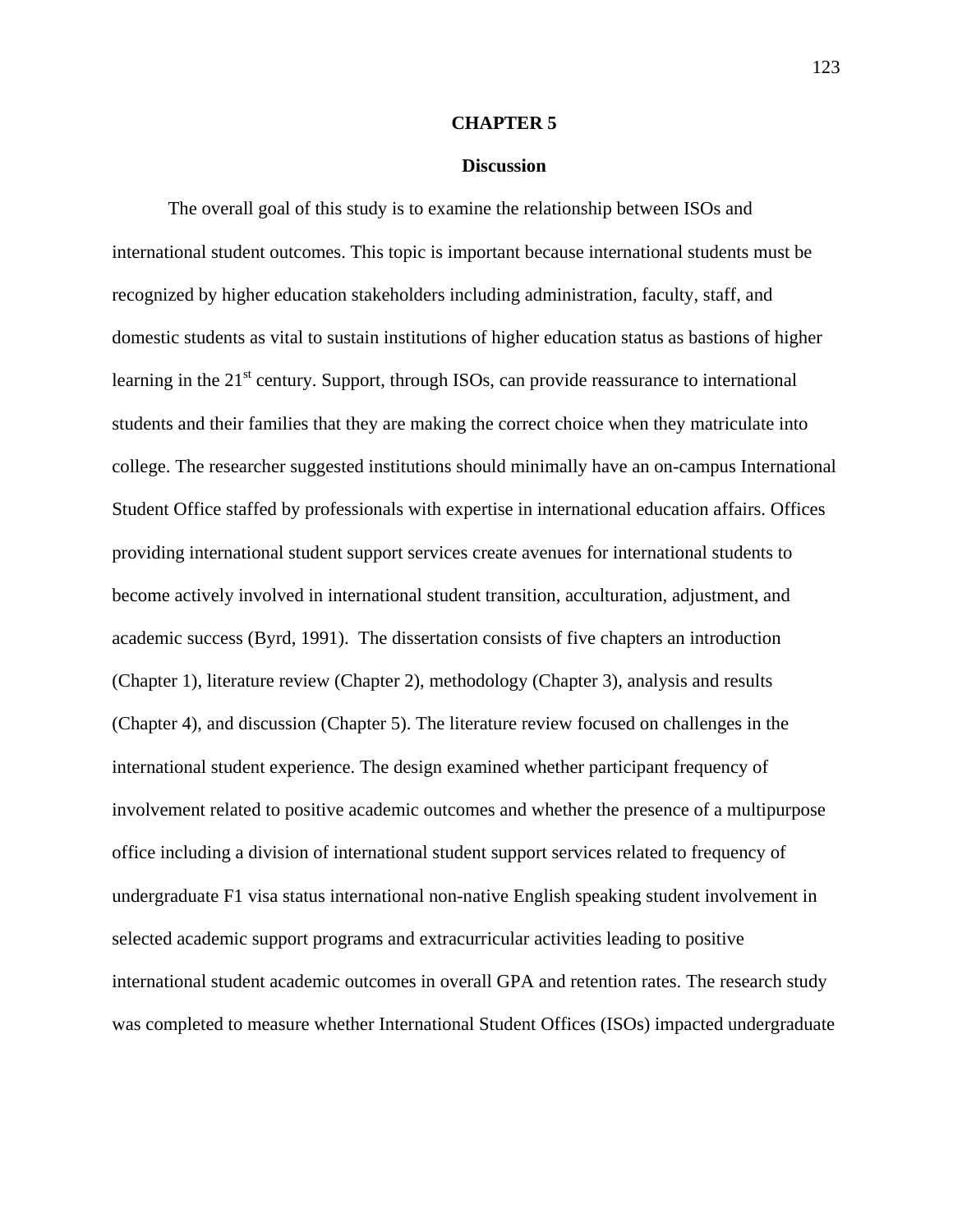F1 visa status non-native English speaking international college student involvement leading to increases in participant overall GPA and retention rates.

## **Limitations**

There are several limitations in the present study that should be recognized. First, this study focused on undergraduate F1 visa status non-native English speaking international students that limited the potential participants and led to a low sample size  $(n = 82)$ . Generalizing the results to other international student populations or institutions with ISOs should be avoided. Low power due to sample size did not find significant results so the null hypothesis could not be rejected. Another statistical limitation included the variance in grade point average and academic involvement was small. Even though the researcher visited ten institutions of higher learning in North Carolina with and without ISOs, some of them on multiple occasions, attended a statewide student leadership conference, and an International Student Festival, the number of participants did not allow for the researcher to make conclusions based upon results. Ninety-three surveys were completed and eleven participant surveys were dismissed because omitted participants failed to meet one component of the research criterion. This resulted in an eighty-eight percent response rate. The sample could also be biased because it represents only students who were willing to participate. From a demographic standpoint, more males (56.1%) than females (43.9%) took the survey and 56.1% of the participants attended an institution with an ISO. Also, more than half of the participants (50.6%) were business majors. These demographic characteristics of the sample could have skewed the study results.

#### **Recommendations**

Future studies should include all campus undergraduate international students to provide important research data and increase the sample size. Before conducting the study, it is critical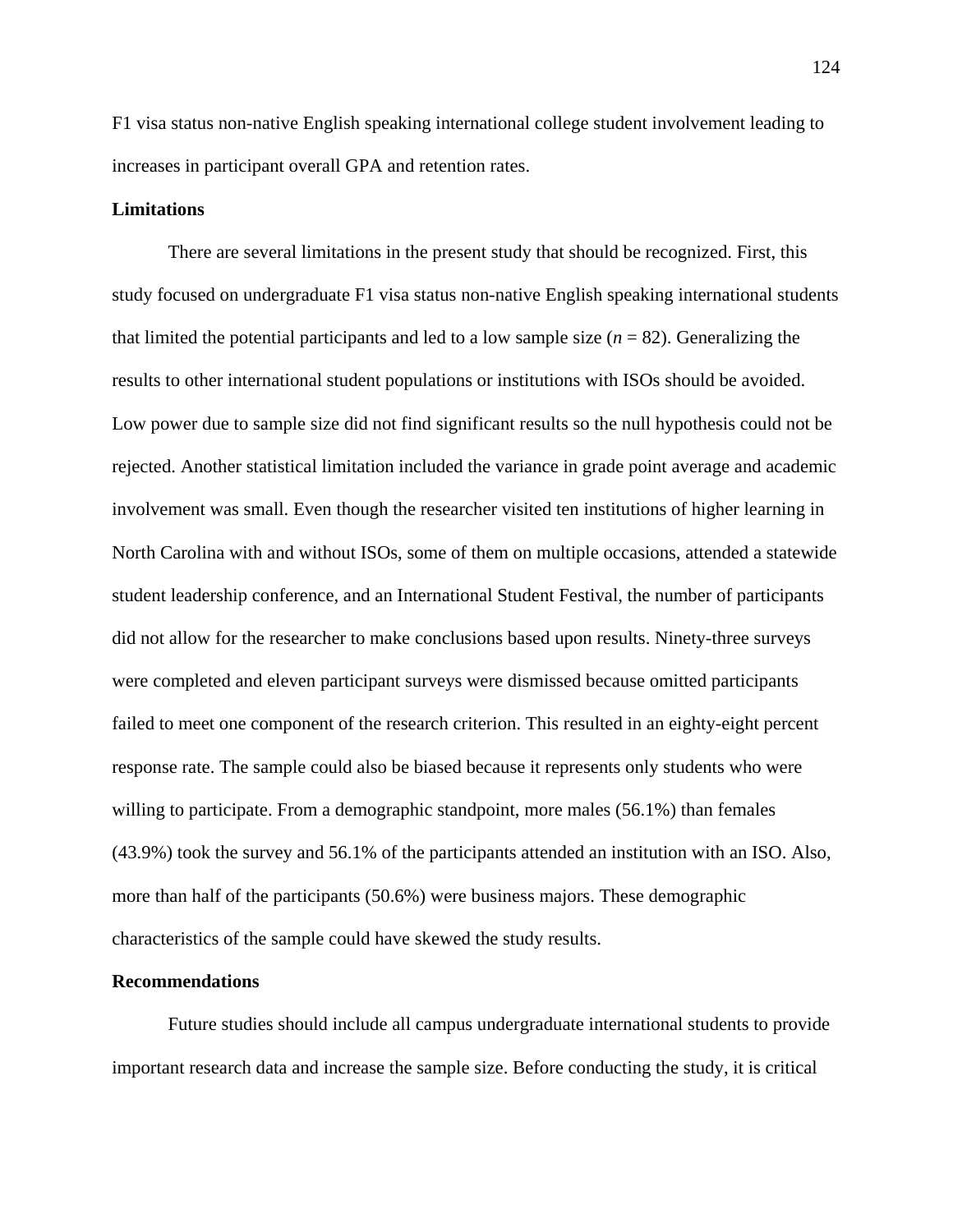for the researcher to obtain permission from institutional officials, have institutional IRB approval, and be granted access to all international students. Also, support from ISOs at larger research universities is important to increasing the sample size. The researcher was unsuccessful in obtaining access into three of the larger research state universities, each of which has large international student populations. Multiple attempts were made to contact leaders at these institutions with no response to the researcher's queries. One final recommendation would be when using an instrument to collect data, visiting schools and collecting data in-person is highly recommended. There were instances where participants asked for clarification on survey questions providing the researcher insight into participant thought process. While conducting the study face-to-face most likely negatively impacted sample size, it did provide more accurate responses to the questions in the instrument.

#### **Future Research**

Despite these limitations and the issue of no relationships with any of the hypotheses, the present study contributes to a better understanding of the factors that can enhance international student involvement. A future longitudinal study would allow researchers to accumulate participants allaying low sample size concerns. Limiting participant criterion had a negative impact on sample size. The researcher had to turn away potential participants or reject surveys due to factors including participants seeking master's degrees, native English-speaking international students, recently graduated international students, J1 exchange students, international students not enrolled in the previous semester, and community college students.

Future research should also focus on international student country of origin. The literature review (Rubenstein, 2006; Jackson, 2004; McGroaty 1993) provides examples of cultural chasms between Eastern and Western cultures. Researchers should examine how country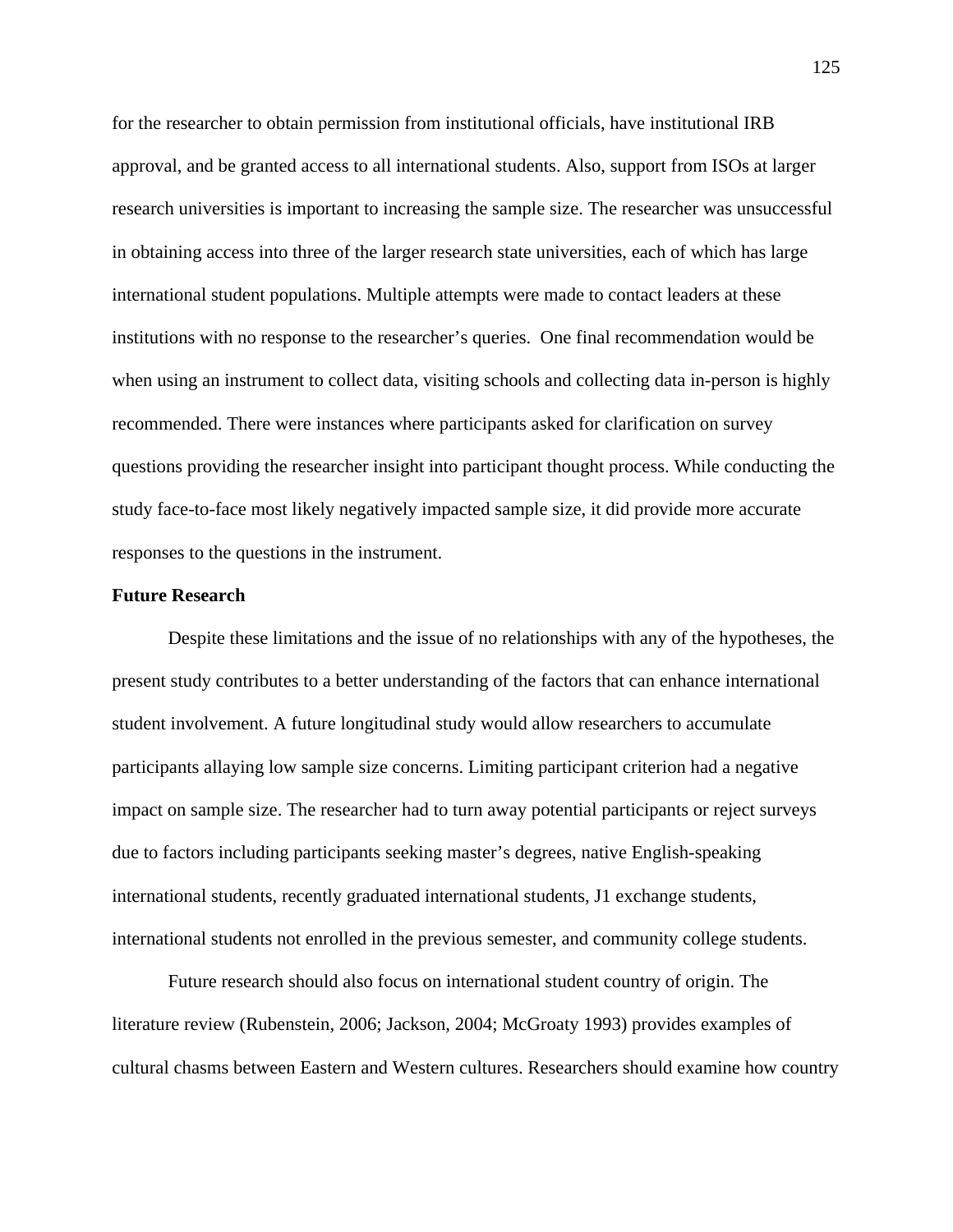of origin influences international student adjustment. Offering prescriptions specifically geared toward improving the international student sojourn experience in these major transitional areas including: cultural adjustment, culture shock, acculturation issues, language barrier, cultural distance, social integration, and institutional fit could allow a positive nurturing experience for international students and provide a road map for understanding U.S. culture as well as campus culture. Through empirical research, discovery of solutions to transitional issues can provide an atmosphere of equal footing for international students so they can focus more on their academic endeavors and getting involved in extracurricular activities as opposed to being consumed by issues that detract from their study abroad experience.

#### **Implications for International Students and ISOs**

The findings did not support the overall model that hypothesized that the frequency of undergraduate F1 visa status non-native English speaking international student involvement would correlate with an increase in overall GPA and retention rates. Findings also did not support Astin's Involvement Theory by showing a connection between student involvement and GPA and retention rates. Additionally, because no relationships were found among the first four hypotheses, it negated testing ISOs as a moderator between involvement and positive student outcomes. Although no relationships were found in this study, the literature review finds examples of involvement having a positive impact on international students (Rendon, 1994; Ramsay, Barker, & Jones 1999; Westwood & Barker, 1990; Maldonado, Rhodes, & Buenavista, 2005). Prescriptions for college administrators are to continue providing financial and personnel resources via ISOs for international students to meet enrollment and diversity goals. The institution interested in prioritizing the international student academic and extracurricular experience will have an advantage in recruiting international students and keeping them enrolled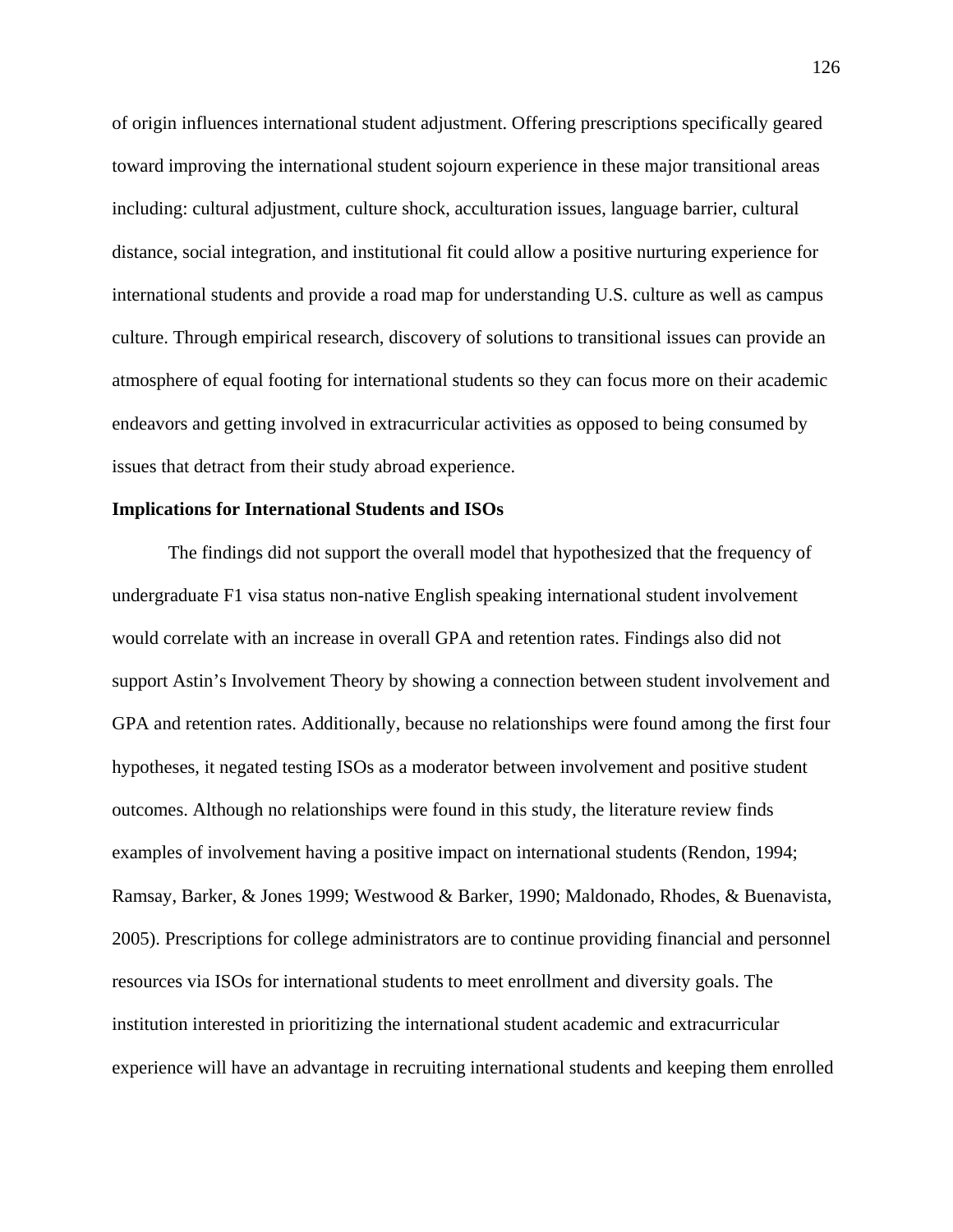at their institution. Providing a global campus environment should be an institutional priority because prospective students are looking for a college experience that prepares them for real world application. Informed international students' families could make a college decision based upon whether there is an ISO.

Oropeza et al. (1991), finding of culture shock being lowered when international students took classes covering topics mentioned as key issues affecting international student involvement is a starting point in the discussion of administration taking a more proactive stance to improving the overall international student experience. Cultural education should begin before a student travels to another country. As mentioned previously, Lin and Yi (1997) believe adjustment to a new environment improves through proactive programming focusing on cultural issues and transitions. The first stage in their model of Asian student adjustment in the U.S. is the Pre-Arrival Adjustment Stage. This concept is useful in that institutions can look to be more proactive in their approach to support international students. Preparation of international students can include providing prerequisite information prior to travelling to a foreign country such as obtaining a bank account or a cell phone, applying for a social security card, an academic calendar, transportation to the college or university upon destination arrival, climate, course registration procedures, and housing . Frontloading pre-departure information is an avenue more colleges and universities will have to explore and master to remain competitive when recruiting and retaining international students. Improvements in technology such as virtual campus tours, Skype, Facebook, and iPads allow for international student familiarity and integration before ever stepping foot on campus. Research can help provide best practices in improving issues pertaining to international student adjustment and how ISOs can best serve their customers through various proactive means.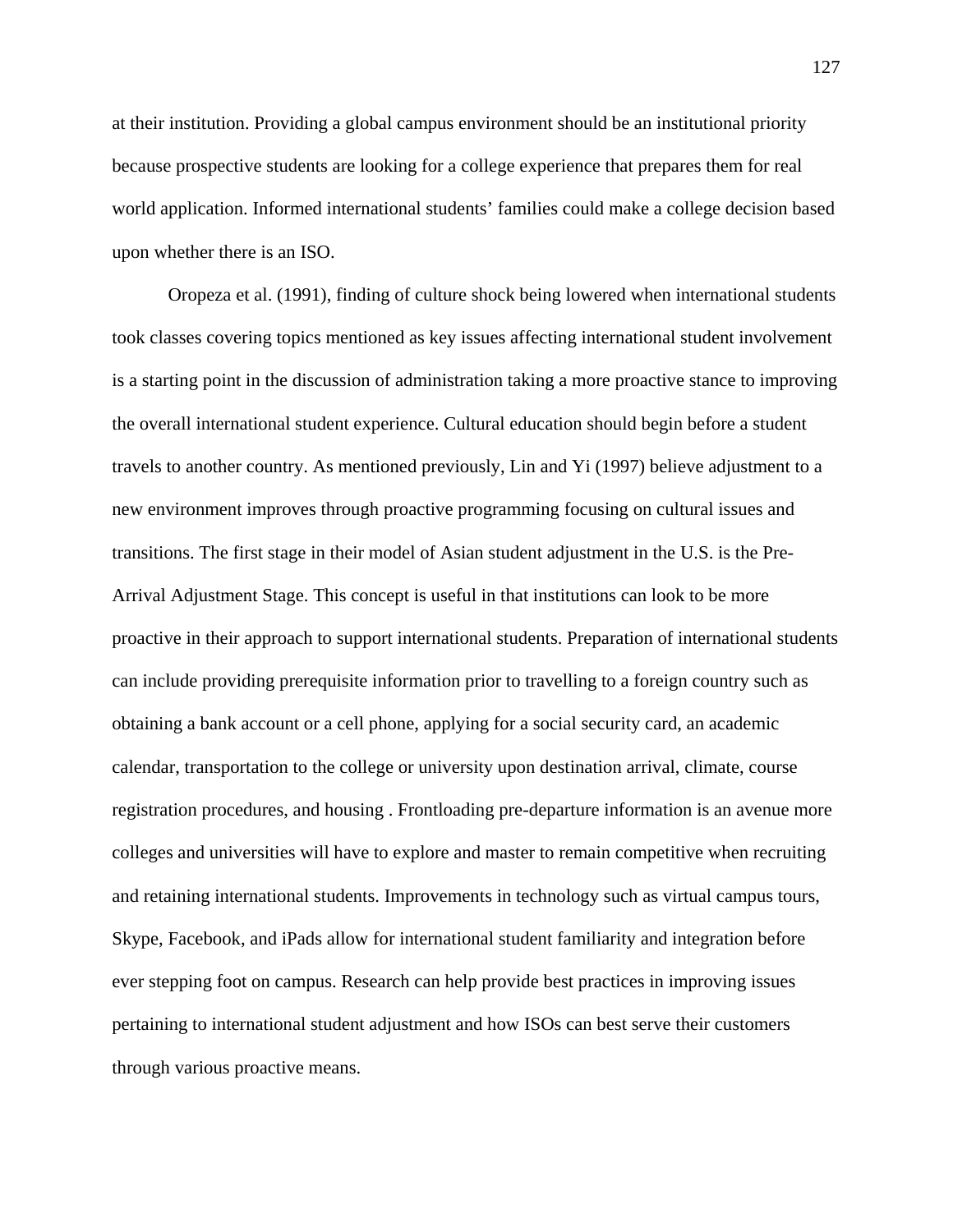Given the lack of significant findings of this study, there is a need to continue to explore the relationship between the level of involvement, the presence of ISOs on college campuses, and student outcomes. It is unknown whether the lack of statistically significance of these finding is due to the small sample size or the design of the study. Given this, this researcher intends to follow up this study with more research that could yield evidence that either supports or refute the hypotheses that guided this study. Institutions must not stagnate; the literature suggests that developing programs to promote international student involvement can help improve academic and social integration, and overall college experience. Institutions of higher education must become proactive agents in their recruitment of international students because of increased domestic and international competition for students (Knight, 2006; Naidoo, 2007; Fischer, 2009; Birchard, 2009; Lin & Yi, 1997). Though this study did not find support for the need of ISOs, this researcher believes that further study on the types and forms of support for international students, including the need for ISOs is needed to better understand how institutions can promote the academic success and retention of international students. Faculty and staff with multiple job responsibilities in institutions without international student offices are left with the added responsibility of supporting international students. Without a dedicated ISO, there is no guarantee faculty and staff will provide the appropriate amount and type of support that meet the complex needs of international students. Administrators need to be spending more time preparing for new students and working to increase involvement with current internationals. American higher education cannot rest on its laurels any longer. Future research on this topic needs to examine the academic, social, and financial contributions of international students in higher education. Beyond the financial and academic benefits of the academic outcomes and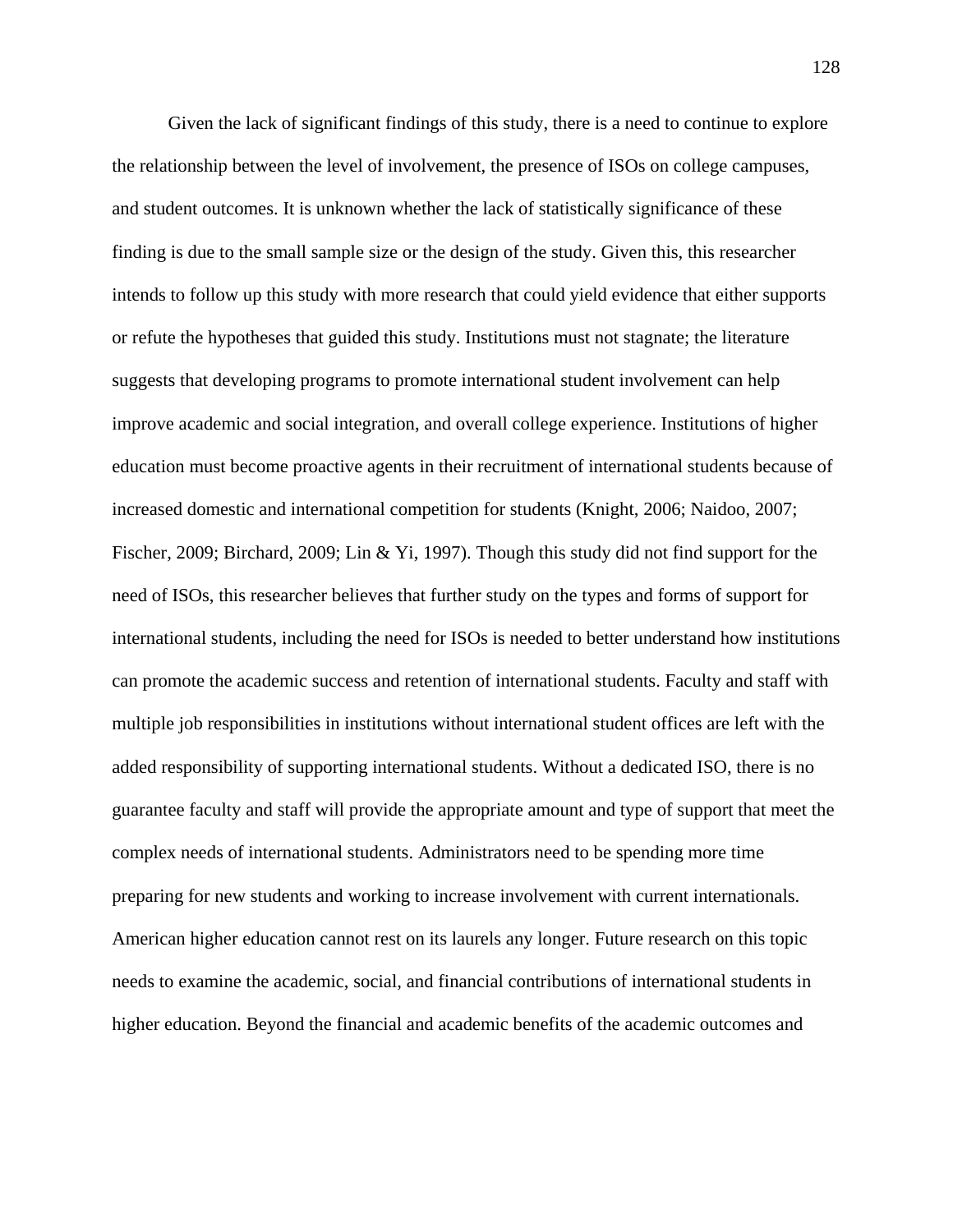retention of international students, there is a sense that the presence of international students impacts global goodwill and a society of diverse learners.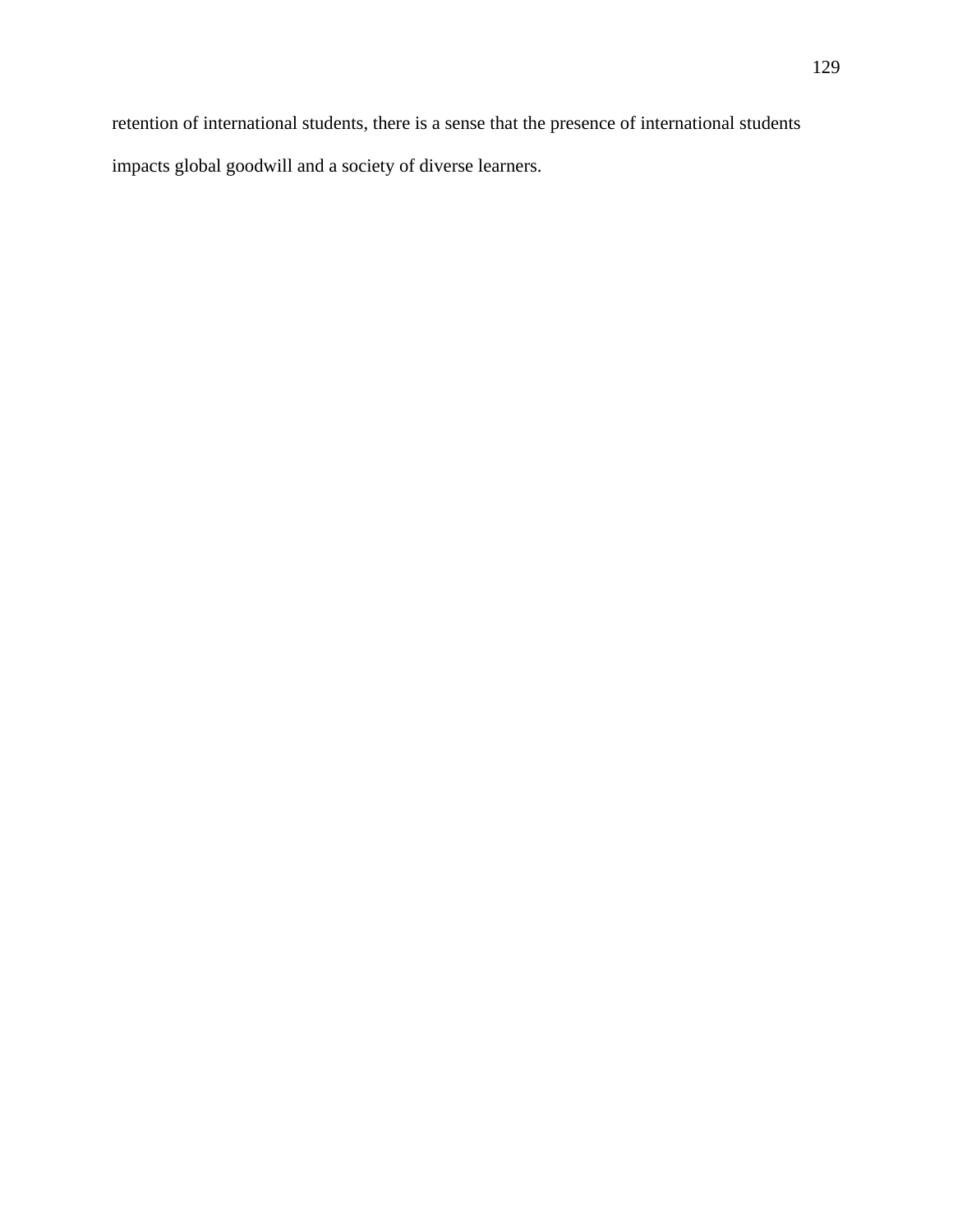#### References

- Abe, J., Talbot, D., & Geelhoed, R. (1998). Effects of a peer program on international student adjustment. *Journal of College Student Development, 39*, 539–547.
- Aguinis, H. (2004). *Regression analysis for categorical moderators*. New York: The Guilford Press.
- Ahuna, L. M., & Mallinckrodt, B. (1989). Programming for Asian American cultural awareness. In C. Woolbright (Ed.), *Valuing diversity on campus: A multicultural approach; Vol. 11. College unions at work monograph series* (pp. 35–40). Bloomington, IN: Association of College Unions—International.
- Aiken, L.S., & West. S.G. (1991). *Multiple regression: Testing and interpreting interactions*. Newbury Park, CA: Sage.
- Akka, R.I. (1967). The Middle Eastern student on the American college campus. *American College Health Association, 15*, 251–253.
- Alexander, A., Workney, F., Klein, W., & Miller, M. (1976). Psychopathology and the foreign student. In P. Pedersen, W. Lonner, & J. Draguns (Eds.), *Counseling across cultures* (pp. 82–98). Honolulu: University of Hawaii Press.
- Allen, V. L. (1976). *Children as teachers: Theory and research on tutoring.* New York: Academic Press.
- Allen, W. (1981). *Study of black undergraduate students attending predominantly white, statesupported universities: Preliminary report.* Ann Arbor: University of Michigan Center for AfroAmerican and African Studies. (ERIC Document Reproduction Service No. ED241620)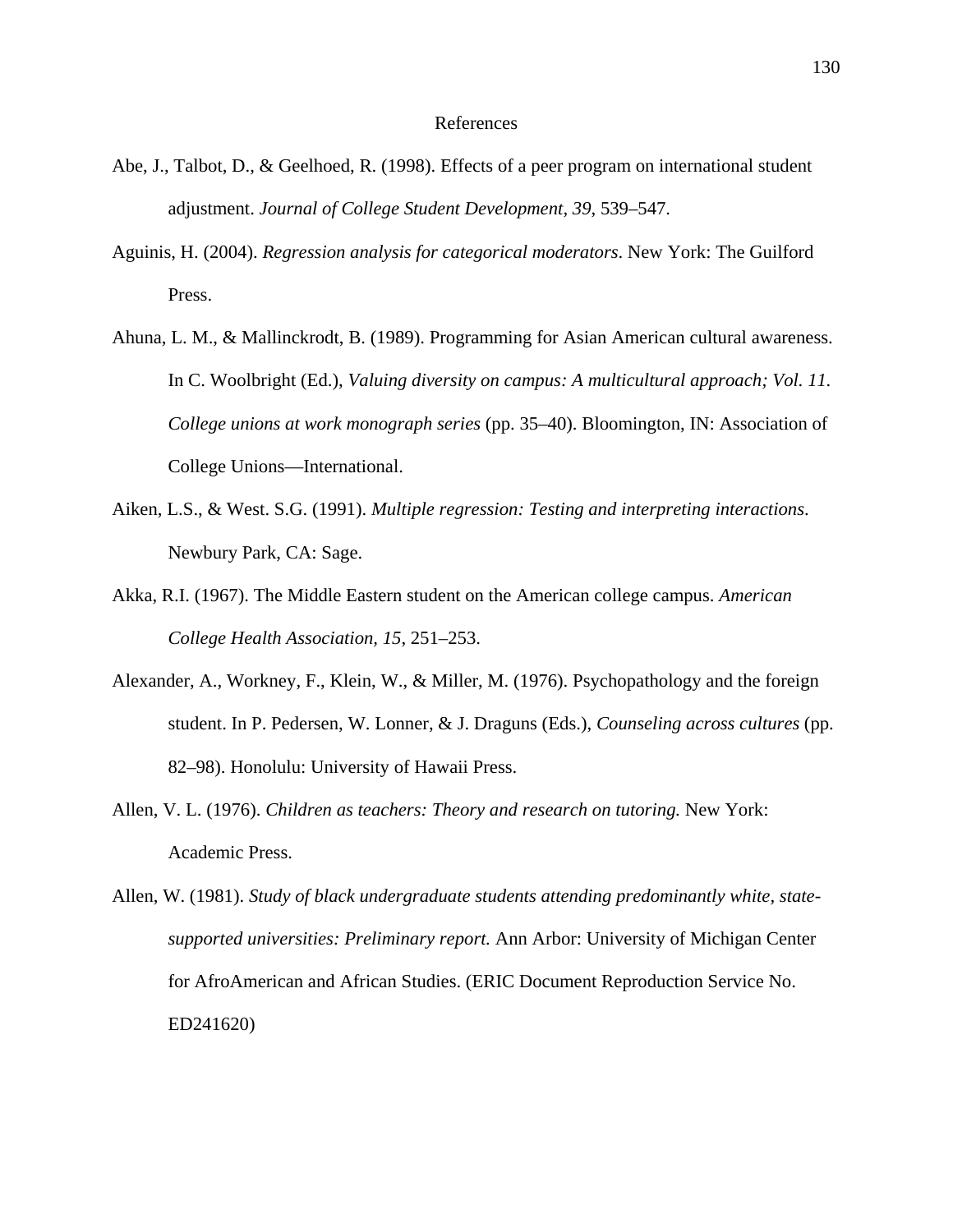- Al-Sharideh, K., & Goe, W. (1998). An examination of factors influencing the personal adjustment of international students. *Research in Higher Education, 39*, 699–725.
- American Counsel on Education. (1998). *Minorities in higher education 1997-98: Sixteenth annual status report.* Washington, DC: Author.
- Anderson, L. E. (1994). A new look at an old construct: cross-cultural adaptation. *International Journal of Intercultural Relations, 18,* 293–328.
- Arthur, N. (1997). Counseling issues with international students. *Canadian Journal of Counseling, 31,* 259–274.

Astin, A. (1975). *Preventing students from dropping out.* San Francisco: Jossey-Bass.

Astin, A. (1984). Student involvement: A developmental theory for higher education. *Journal of College Student Personnel,* 297–308.

Astin, A. (1993). *What matters in college?* San Francisco: Jossey-Bass.

- Astin, H., & Kent, L. (1983). Gender roles in transition: Research and policy implications for higher education. *Journal of Higher Education, 54,* 310–324.
- Babiker, I. E., Cox, J. L., & Miller, P. M. C. (1980). The measurement of cultural distance and its relationship to medical consultations, symptomatology and examination performance of overseas students at Edinburgh University. *Social Psychiatry, 15,* 109–116.
- Baker, R. W., & Siryk, B. (1984). Measuring adjustment to college. *Journal of Counseling Psychology, 31,* 179–189.
- Baker, R. W., & Siryk, B. (1999). *Student Adaptation to College Questionnaire* (SACQ). Los Angeles: Western Psychological Services.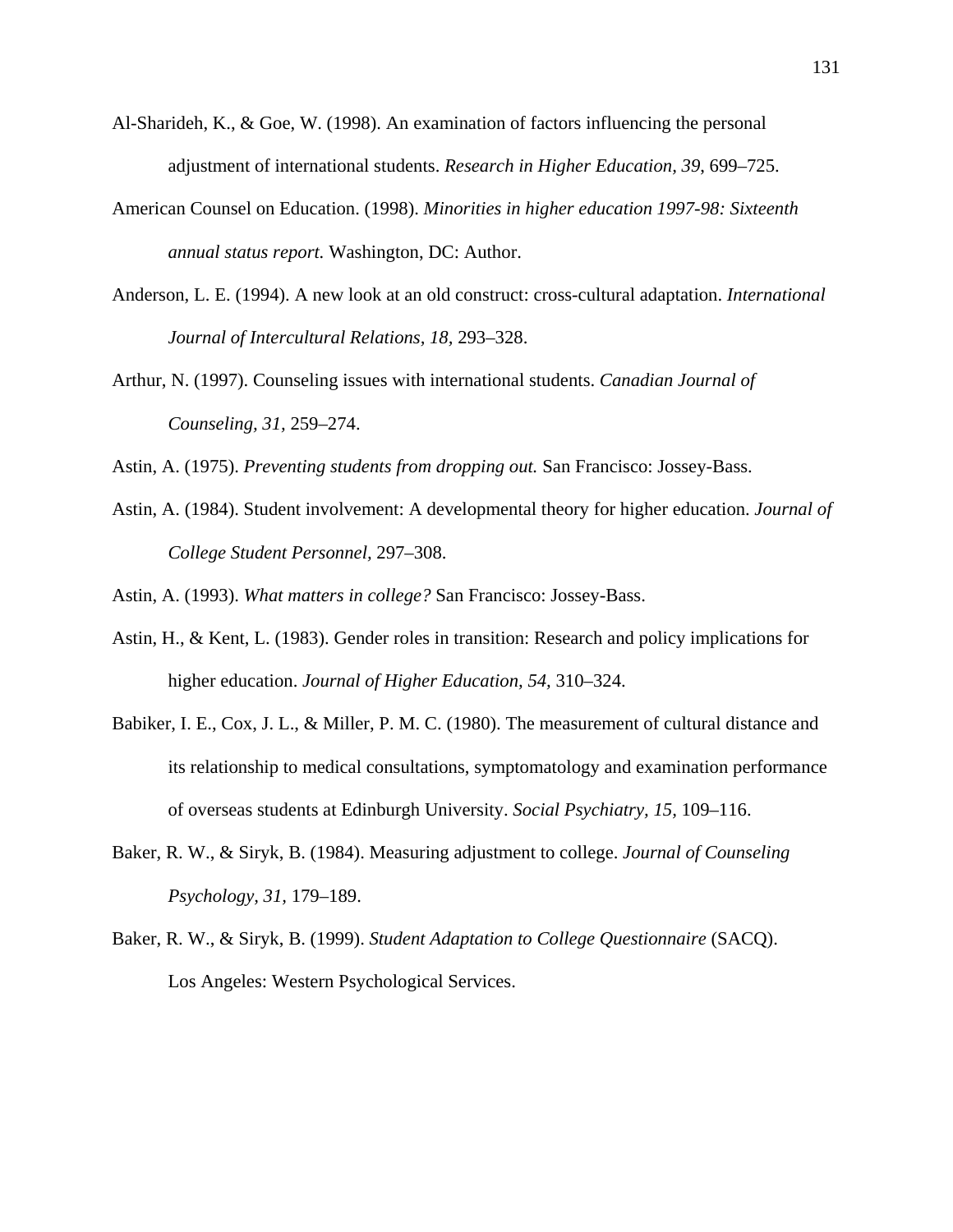- Baron, R. M., & Kenny, D. A. (1986). The moderator-mediator variable distinction in social psychological research: Conceptual, strategic, and statistical considerations. *Journal of Personality and Social Psychology, 51,* 1173–1182.
- Barrett, M., & Huba, M. (1994). Factors related to international undergraduate student Adjustment in an American community. *College Student Journal, 28*, 422–436.
- Beal, P. E. (1980). Learning centers and retention. In O. Lenning & R. Nayman (Eds.), *New roles for learning assistance* (pp. 59-70). San Francisco: Jossey-Bass.
- Bean, J.P. (1982). Conceptual models of student attrition: How theory can help the institutional researcher. In E. Pascarella (Ed.), *New Directions for Institutional Research: Studying Student Attrition* (pp. 17-33). San Francisco: Jossey-Bass.
- Bean, J. P. (1985). Interaction effects based on class level in an explanatory model of college student dropout syndrome. *American Educational Research Journal, 22,* 35–64.
- Bean, J. P. (1990). Why students leave: Insights from research. In D. Hossler, J.P. Bean and associates (Eds.), *The strategic management of college enrollments*, (pp. 147-69. San Francisco: Jossey-Bass.
- Bean, J. P., & Eaton, S. B. (2002). The psychology underlying successful retention practices. *Journal of College Student Retention, 3,* 73–89.
- Belenky, M., Clinchy, B., Goldberger, N., & Tarule, J. (1986). *Women's ways of knowing.* New York: Basic Books.
- Bennett, J. M., & Bennett, M. J. (1994). Multiculturalism and international education: domestic and international differences. In G. Althen (Ed.), *Learning across cultures* (pp. 145–172). Washington, DC: NAFSA, Association of International Educators.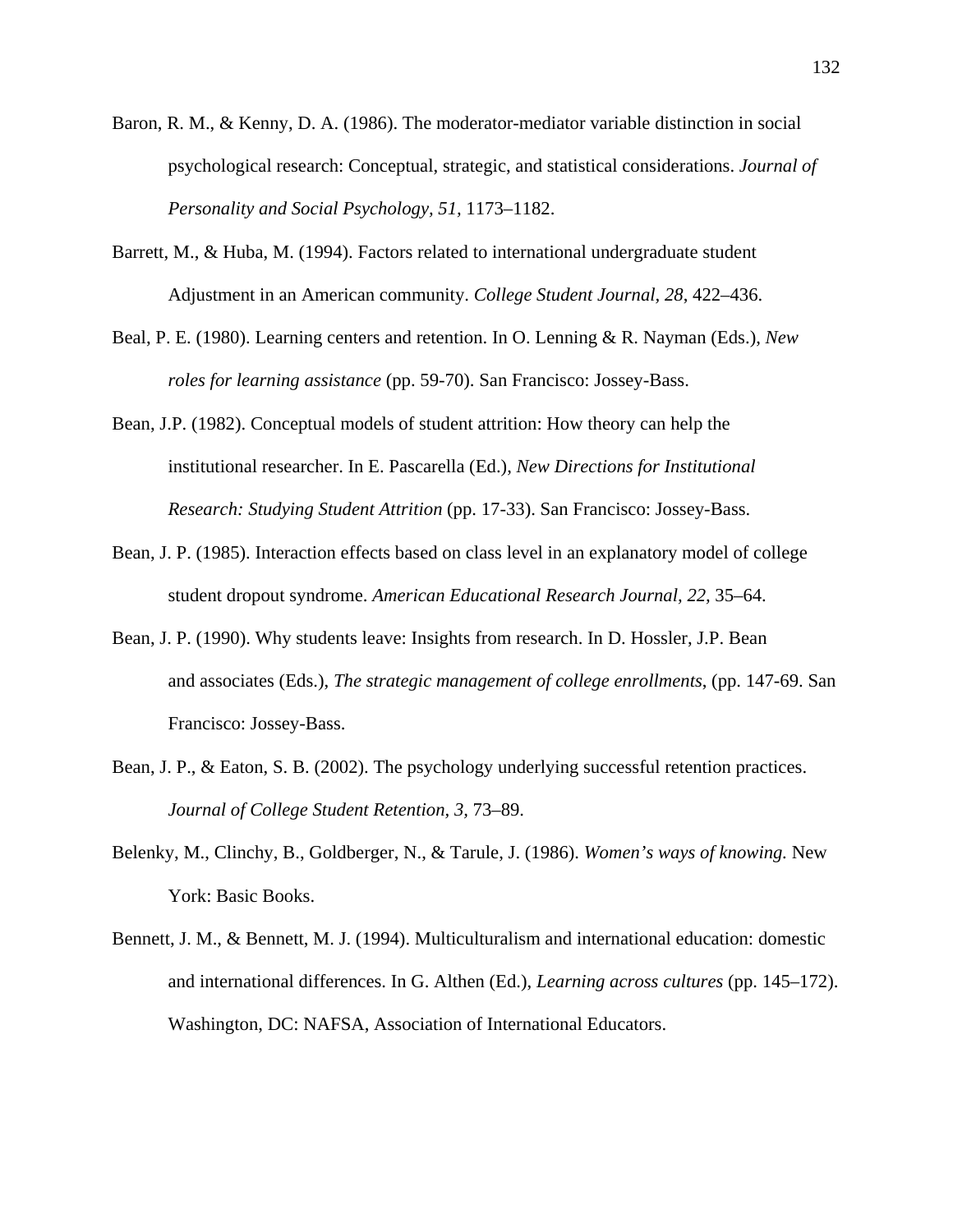- Berger, J. B., & Braxton, J. M. (1998). Revising Tinto's interactionalist theory of student departure through theory elaboration: Examining the role of organizational attributes in the persistence process. *Research in Higher Education, 39,* 103–119.
- Berger, J. M. (1997). Students' sense of community in residence halls, social integration, and first-year persistence. *Journal of College Student Development, 38,* 441–452.

Berry, J. W. (1997). Immigration, acculturation, and adaptation. *Applied Psychology, 46,* 5–34.

- Birchard, K. (2009). Canadian universities see big jump in foreign-student enrollments. *The Chronicle of Higher Education, 56.* Retrieved from http://chronicle.com/ article/Canadian-Universities-See-Big/48759/
- Bloom, S. (1976). *Peer and cross-age tutoring in the schools: An individualized supplement to group instruction.* Ann Arbor: University of Michigan Library.
- Bochner, S., McLeod, B. M., & Lin, A. (1977). Friendship patterns of overseas students: a functional model. *International Journal of Psychology, 12,* 277–294.
- Bonacich, P. (1987). Power and centrality: A family of measures. *The American Journal of Sociology, 92,* 1170–1182.
- Boyer, S., & Sedlacek, W. (1988). Noncognitive predictors of academic success for international students: A longitudinal study. *Journal of College Student Development, 29,* 218–223.
- Braxton, J. M., Bray, N. J., & Berger, J. B. (2000). Faculty teaching skills and their influences on the college departure process. Journal *of College Student Development, 41,* 215–227.
- Braxton, J. M., & Brier, E. M. (1989). Melding organizational and interactional theories of student attrition: A path analytic study. *Review of Higher Education, 13,* 47–61.
- Braxton, J. M., & McClendon, S. A. (2001/02). The fostering of social integration and retention through institutional practice. *Journal of College Student Retention, 3,* 57–71.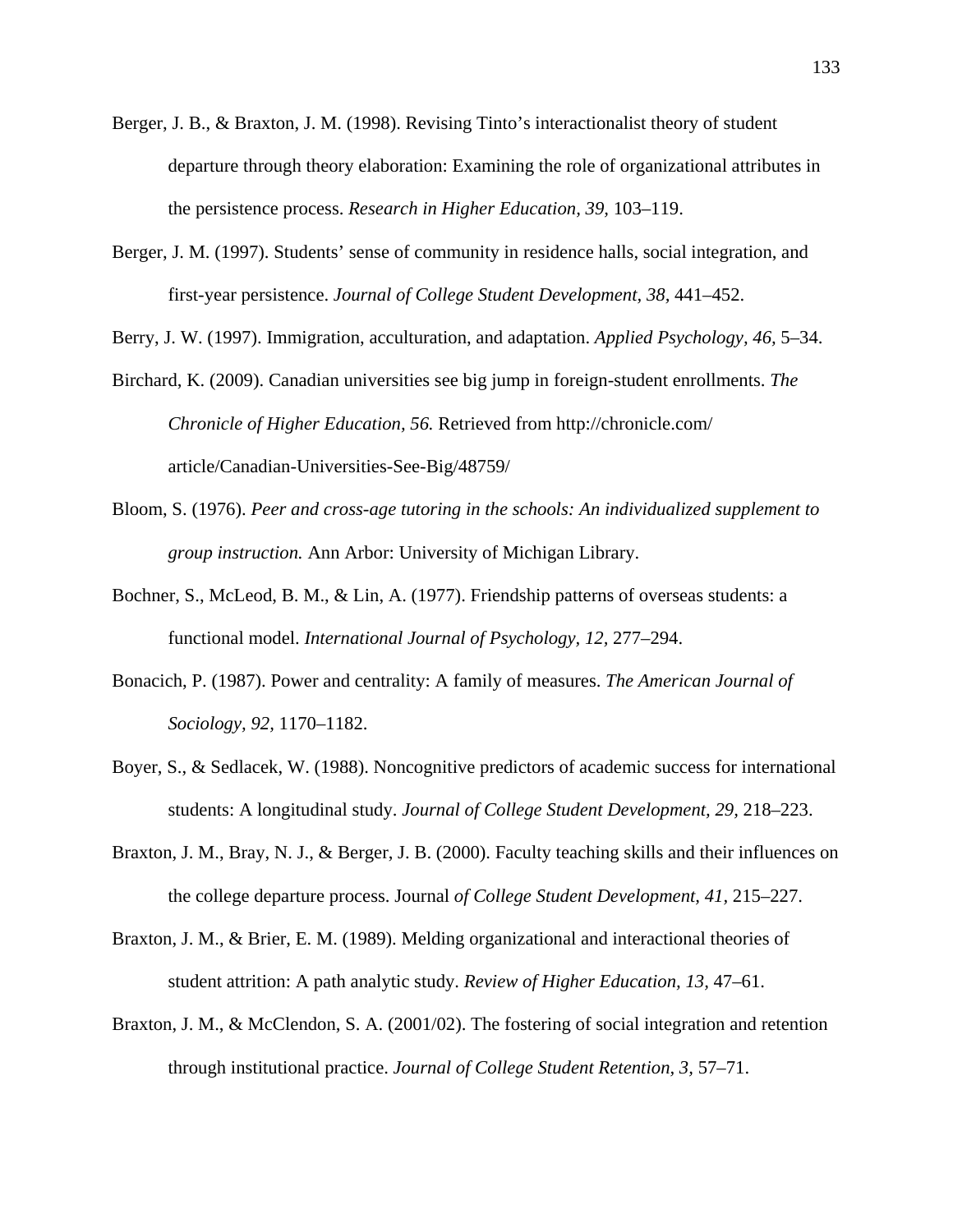- Braxton, J. M., & Mundy, M. E. (2001). Powerful institutional levers to reduce college student departure. *Journal of College Student Retention, 3,* 91–118.
- Braxton, J. M., Sullivan, A. V., & Johnson, R. M., Jr. (1997). Appraising Tinto's theory of college student departure. In J. C. Smart (Ed.), *Higher education: Handbook of theory and research* (pp. 107–164). New York: Agathon.
- Braxton, J. M., Vesper, N., & Hossler, D. (1995). Expectations for college and student persistence. *Research in Higher Education, 36,* 595–612.
- Brinson, J. A., & Kottler, J. (1995). International students in counseling: Some alternative models. *Journal of College Student Psychotherapy, 9,* 57–70.
- Burke, R. J. (1984). Mentors in organizations. *Group and Organizational Studies, 9,* 353–372.
- Byrd, P. (1991). *Issues in the recruitment and retention of international students by academic programs in the United States.* (ERIC Document Reproduction Service No. ED350891)
- Cabrera, A. F., Nora, A., & Castaneda, M. B. (1993). College persistence: Structural equations modeling test of an integrated model of student retention. *Journal of Higher Education, 64,* 123–140.
- Carey, P., & Mariam, A. (1980). Minoritization: Toward an explanatory theory of foreign student adjustment in the United States. *The Negro Educational Review, 31,* 127–136.
- Carman, R.A. (1975). A long-term study of developmental mathematics. Santa Barbara, CA: Santa Barbara City College. (ERIC Document Reproduction Service No. ED 112 983)
- Carter, C., Bishop, J., & Kravits, S. L. (2011). *Keys to effective learning: Study skills and habits for success* (6th ed.). New York: Allyn & Bacon.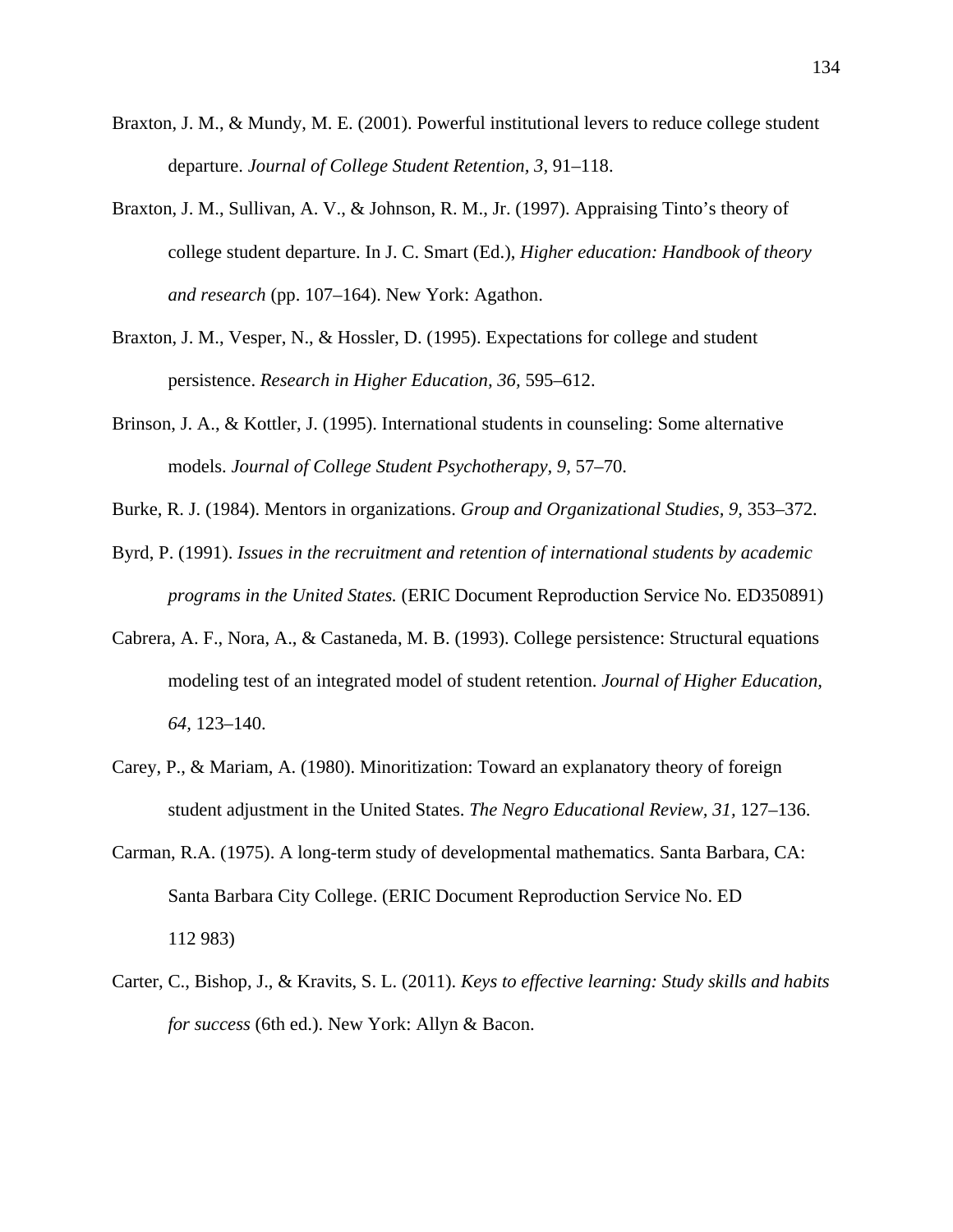- Cartney, P., & Rouse, A. (2006). The emotional relationship of learning in small groups: highlighting the relationship on student progression and retention. *Teaching in Higher Education, 11,* 79–91.
- Chen, H. J., Mallinckrodt, B., & Mobley, M. (2003). *Attachment patterns of East Asian international students and sources of perceived social support as moderators of the relationship of U.S. racism and cultural distress.*
- Christie, N. G., & Dinham, S. M. (1991). Institutional and external influences on social integration in the freshman year. *The Journal of Higher Education, 62,* 412–436.
- Church, A. (1982). Sojourner adjustment. *Psychological Bulletin, 91,* 540–572.
- Cohen, J., Cohen, P., West, S.G., & Aiken, L.S. (2003). *Applied multiple regression/correlation analysis for the behavioral sciences* (3rd ed.). Mahwah, NJ: Erlbaum.
- Corning, A.F. (2002). Self-esteem as a moderator between perceived discrimination and Psychological distress among women. *Journal of Counseling Psychology, 33*, 295-312.
- Cox, J. (1977). Aspects of transcultural psychiatry. *British Journal of Psychiatry, 130,* 211–212.
- Cross, T. L., Bazron, B. J., Dennis, K. W., & Isaacs, M. R. (1989). *Towards a culturally competent system of care: A monograph on effective services for minority children who are severely emotionally disturbed. Vol. 1.* Washington, DC: CAASP Technical Assistance Center at Georgetown University Child Development Center.
- Cushner, K., & Trifonovitch, G. (1989). Understanding, misunderstanding: Barriers to dealing with diversity. *Social Education, 53,* 318–322.
- Das, A. K., Chow, S. Y., & Rutherford, B. (1986). The counseling needs of foreign students. *International Journal for the Advancement of Counseling, 9,* 167–174.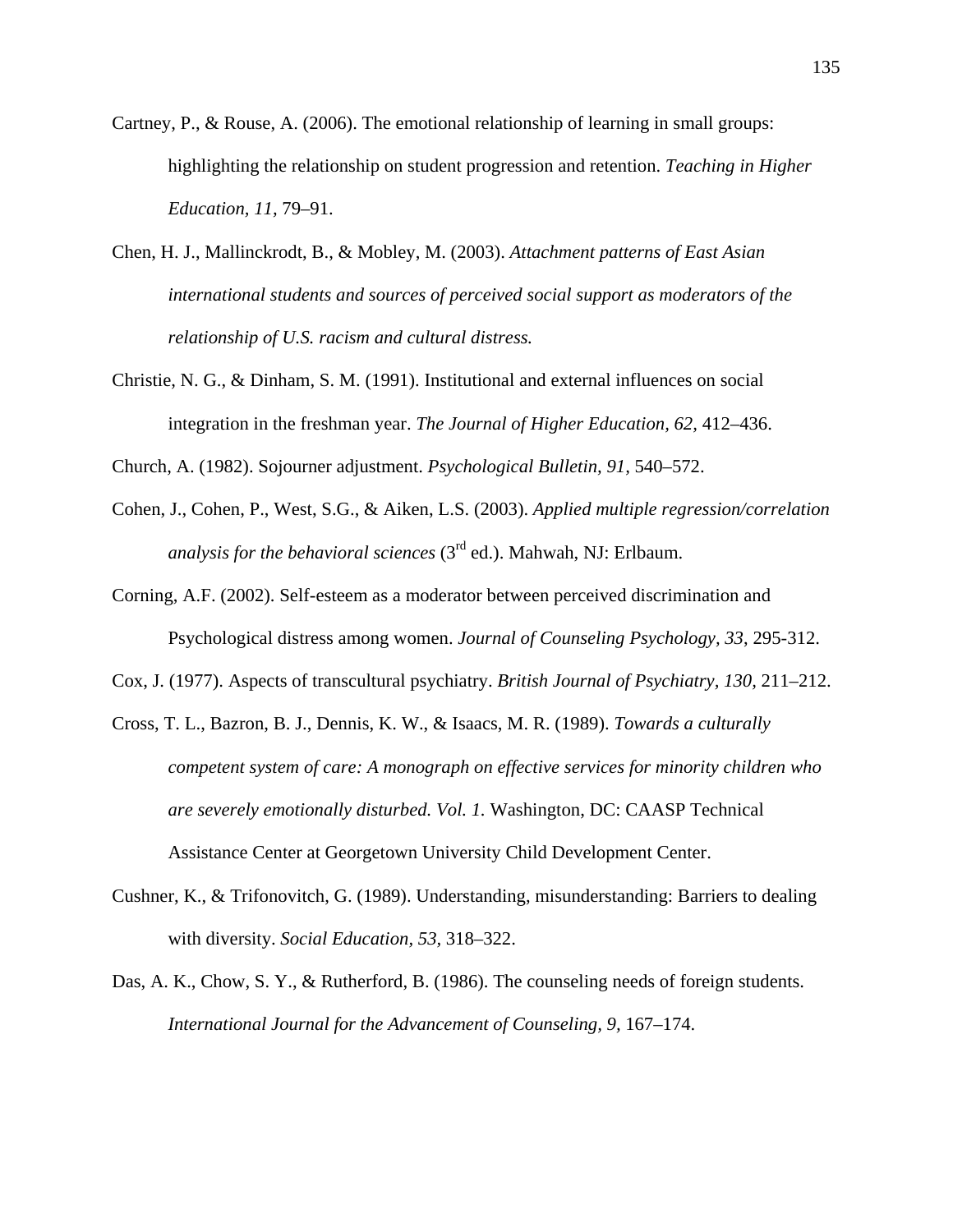- Davis, K. (1997). *Exploring the intersection between cultural competency and managed behavioral health care policy: Implications for state and county mental health agencies.*  Alexandria, VA: National Technical Assistance Center for State Mental Health Planning.
- Dodd, J.M., Garcia, F.M., and Nelson, J.R. (1995). American Indian student retention. *NASPA Journal, 33*, 72-78.
- Dunlap, W.P., & Kemery, E.R. (1987). Failure to detect moderating effects: Is multicollinearity the problem? *Psychological Bulletin, 102*, 418-420.
- Durkheim, E. (1951). *Suicide: A study in sociology.* Edited by G. Simpson. Translated by J. A. Spalding & E. Simpson. Originally published in 1897. Glencoe, IL: The Free Press.
- Fagenson, A. (1989). The mentor advantage: Perceived career/job experiences of protégés versus non-protégés. *Journal of Organizational Behavior, 10,* 309–320.
- Feagin, J. R., Vera, H., & Imani, N. (1996). *The agony of education: Black students at White colleges and universities.* New York: Routledge.
- Fischer, K. (2009). Foreign-student enrollments are likely to climb, but trouble may lie ahead. *The Chronicle of Higher Education, 55,* 10.
- Frazier, P. A., Tix, A. P., & Barron, K. E. (2004). Testing moderator and mediator effects in counseling psychology research. *Journal of Counseling Psychology, 51,* 115–134.
- French, J. R., Jr., Rodgers, W., & Cobb, S. (1974). Adjustment as person-environment fit. In G. V. Coelho, D. A. Namburg, & J. E. Adams (Eds.), *Coping and adaptation* (pp. 316–333). New York: Basic Books.
- Furnham, A. (1988). The adjustment of sojourners. In Y. Kim & W. Gudykunst (Eds.), *Crosscultural adaptation: Current approaches* (pp. 42–61). Newbury Park, CA: Sage.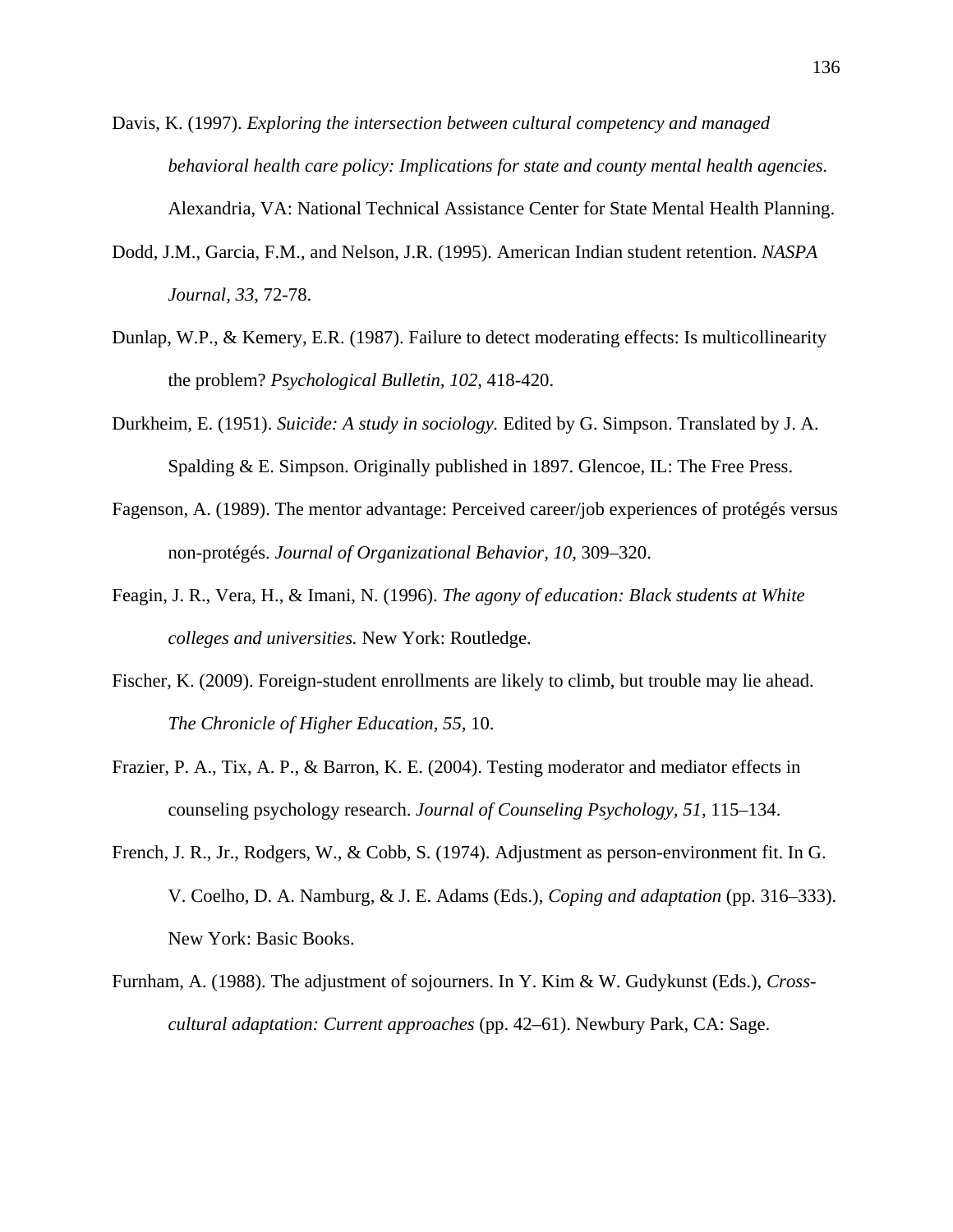- Furukawa, T. (1997). Cultural distance and its relationship to psychological adjustment of international exchange students. *Psychiatry and Clinical Neurosciences, 51,* 87–91.
- Gao, G., & Gudykunst, W. (1990). Uncertainty, anxiety, and adaptation. *International Journal of Intercultural Relations, 14,* 301–317.
- Garcia, M., & Lega, L. (1979). Development of a Cuban identity questionnaire. *Hispanic Journal of Behavioral Sciences, 1,* 247–261.
- Gardner, J. N., & Jewler, A. J. (1992). *Your college experience: Strategies for success.* New York: Wadsworth Publishing Company.
- Gartner, A., Kohler, M. C., & Riessman, F. (1971). *Children teach children: Learning by teaching.* New York: Harper & Row.
- Gavin III, J. R. (1989). Issues and strategies in the retention of minority faculty and staff in higher education. In W. E. Ward & M. M. Cross (Eds.), *Key issues in minority education* (pp. 55–77). Norman: University of Oklahoma Press.
- Gilles, R. M., & Ashman, A. F. (2003). An historical review of the use of groups to promote socialisation and learning. In R. M. Gilles & A. F. Ashman (Eds.), *Co-operative Learning: The social and intellectual outcomes of learning in groups* (pp. 1–18). London: Routledge.
- Glennen, R. E., & Baxley, D. M. (1985) Reduction of attrition through intrusive advising. *NASPA Journal, 22,* 10–14.
- Gloria, A. M., Robinson Kurpius, S. E., Hamilton, K. D., & Willson, M. S. (1999). African American academic nonpersistence at a predominately White institution: Issues of social Support, university comfort, and self-beliefs. *Journal of College Student Development, 40,* 257–268.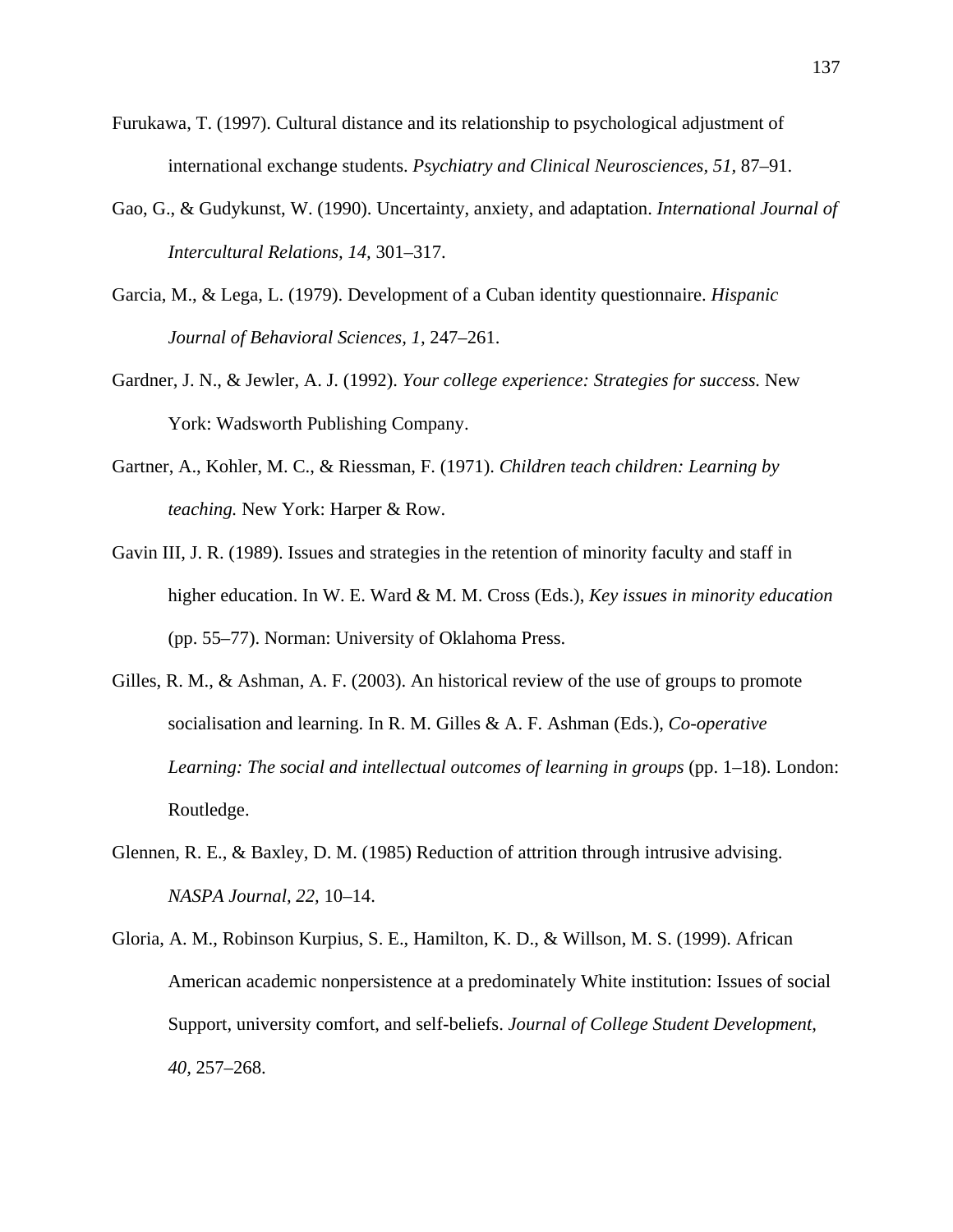Gordon, M. M. (1978). *Human nature, class, and ethnicity.* New York: Oxford University Press.

- Granovetter, M. S. (1973). The strength of weak ties. *The American Journal of Sociology, 78,* 1360–1380.
- Griffin, O. T. (1991). Minority student education: Concepts and policies. *Western Journal of Black Studies, 15,* 235–240.
- Grubbs, L. L. (1985). Multicultural training in university residence halls. *The Journal of College and University Housing, 15,* 21–25.
- Gudykunst, W., & Hammer, M. (1988). Strangers and hosts: An uncertainty reduction based theory of intercultural adaptation. In Y. Kim & W. Gudykunst (Eds.), *Cross-cultural adaptation: Current approaches* (pp. 106–139). Newbury Park, CA: Sage.
- Gullahorn, J., & Gullahorn, J. (1963). An extension of the U-curve hypothesis. *Journal of Social Issues, 19,* 33–47.
- Habley, W. R. (Ed.). (2004). *The status of academic advising: Findings from the ACT sixth national survey* (Monograph No. 10). Manhattan, KS: National Academic Advising Association.
- Hallowell, A. I. (1955). *Culture and experience.* Philadelphia: University of Pennsylvania Press.
- Hayes, R., & Lin, H. (1994). Coming to America: Developing social support systems for international students. *Journal of Multicultural Counseling & Development, 22,* 7–16.
- Hedges, L. V., & Majer, K. (1976). A longitudinal comparative study of a process oriented tutorial program. La Jolla, CA: OASIS Research Report No. 5. (ERIC Document Reproduction Service No. ED126835)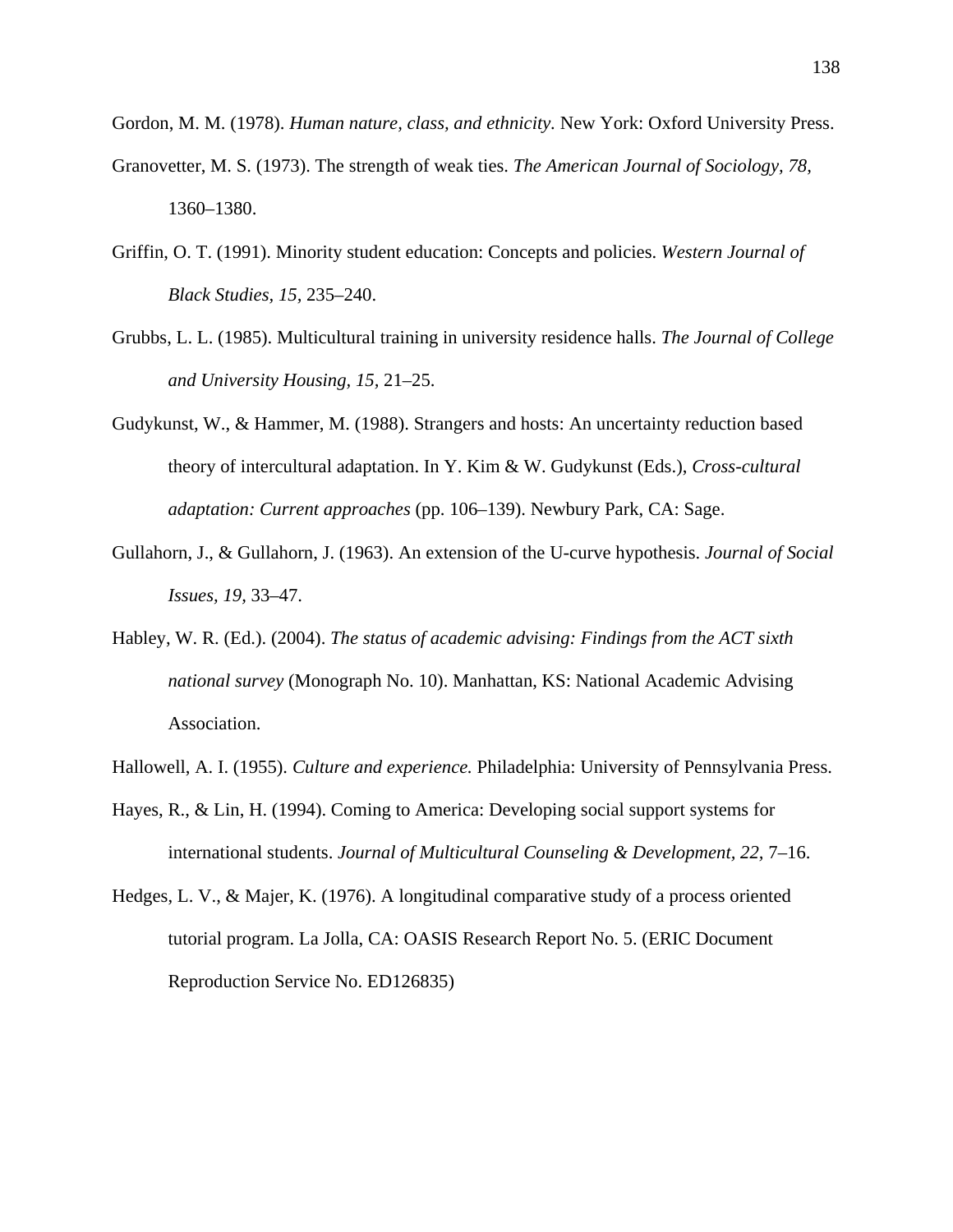- Helland, P. A., Stallings, H. J., & Braxton, J. M. (2002). The fulfillment of expectations for college and student departure decisions. *Journal of College Student Retention, 3,* 381– 396.
- Hill, S. K. (1989). Mentoring and other communication support in the academic setting. *Group and Organization Studies, 14,* 355–368.
- Holmbeck, G. N. (1997). Toward terminological, conceptual, and statistical clarity in the study of mediators and moderators: Examples from the child-clinical and pediatric psychology literatures. *Journal of Consulting and Clinical Psychology, 65*, 599-610.
- Hood, A. B., Riahinejad, A. R., & White, D. B. (1986). Changes in ego identity during the college years. *Journal of College Student Personnel, 27,* 107–113.
- Houston, R. D. (1976). A learning center approach to ESL. In R. Sugimoto (Ed.), *The Spirit of '76: Revolutionizing college learning skills.* Proceedings of 9th annual conference of Western College Reading Association.
- Hoyle, R. H., & Robinson, J. C. (2004). Mediated and moderated effects in social psychological research. In C. Sansone, C. Morf, & A. T. Panter (Eds.), *The Sage handbook of methods in social psychology*. Thousand Oaks, CA: Sage.
- Hurtado, A. (1997). Understanding multiple group identities: Inserting women into cultural transformations. *Journal of Social Issues, 53,* 299–328.
- Hurtado, S., Milem, J. F., Clayton-Pedersen, A., & Allen, W. (1999). *Enacting diverse learning environments: Improving the climate for racial/ethnic diversity in higher education.*  Washington, DC: Graduate School of Education and Human Development George Washington University. (ERIC Document Reproduction Service No. ED430513)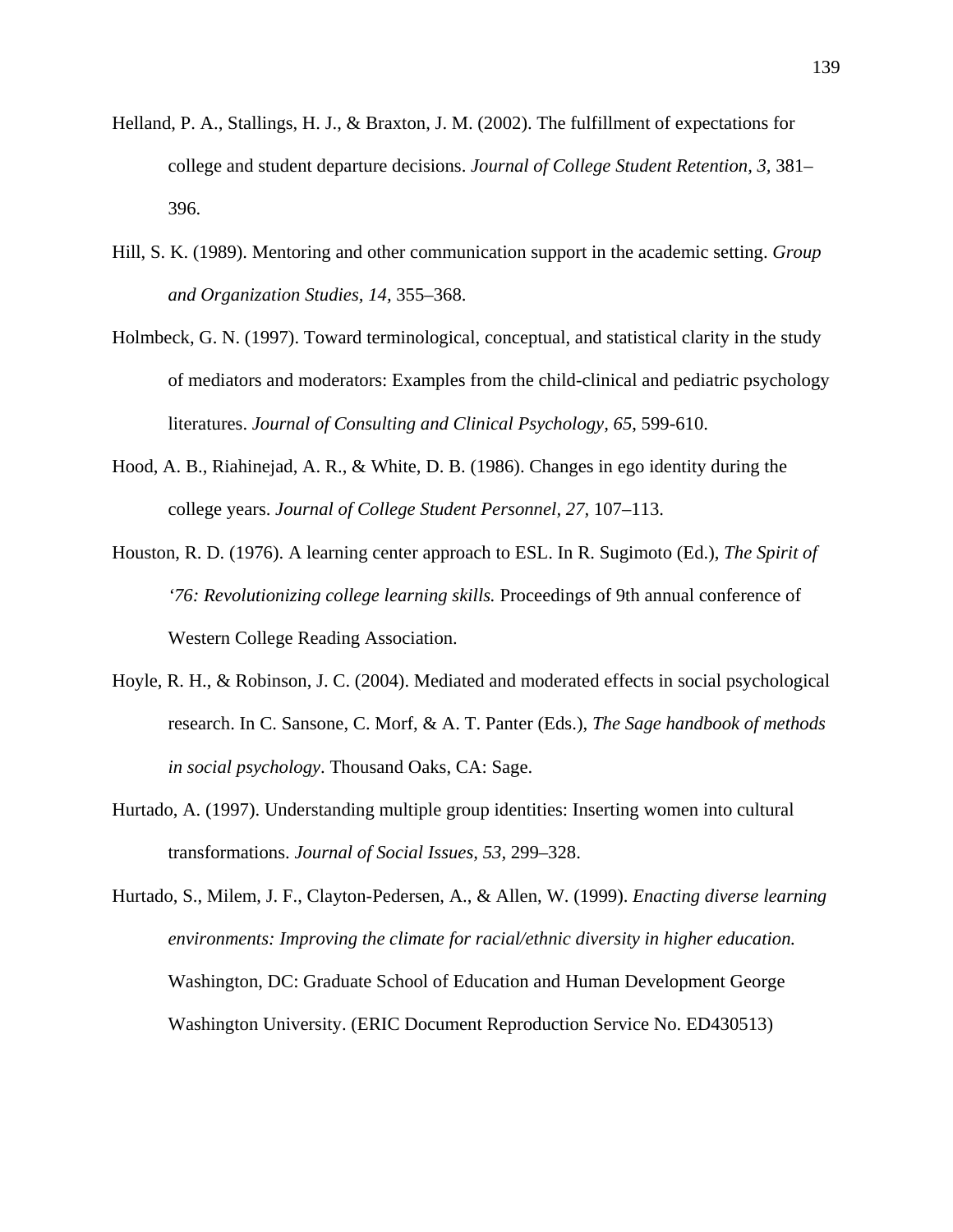- Institute for International Education. (1996). *Open doors 1994-95*. New York: Institute for International Education Books.
- Institute for International Education. (2008). *International students on U.S. campuses at all-time high.* Retrieved from http://www.iie.org/en/Who-We-Are/News-and-Events/Press-Center/Press-Releases/2008/2008-11-17-International-Students-On-US-Campuses-At-All-Time-High.aspx
- Institute for International Education. (2010a). *International student enrollment rose modestly in 2009/10, led by a strong increase in students from China.* Retrieved from http://www.iie.org/en/Who-We-Are/News-and-Events/Press-Center/Press-Releases/2010/2010-11-15-Open-Doors-International-Students-In-The-US.aspx
- Institute of International Education. (2010b). *Open Doors 2010 fast facts: International students in the U.S.* [Data file]. Retrieved from http://www.iie.org/en/research-andpublications/~/media/Files/Corporate/Open-Doors/Fast-Facts/Fast%20Facts %202010.ashx
- Jaccard, J., Turrisi, R., & Wan, C.K. (1990). *Interaction effects in multiple regression*. Thousand Oaks, CA: Sage.
- Jackson, J. (2004). Language and cultural immersion: An ethnographic case study. *Regional Language Centre Journal, 35,* 261–279.

Jacques, D. (2000). *Learning in groups.* New York: Kogan Page.

- Johnson, R. (1996). The adult student: Motivation and retention. *The American Music Teacher, 46*, 16-18, 60-61.
- Jung, E., Hecht, M. L., & Wadsworth, B. C. (2007). *International Journal of Intercultural Relations, 31,* 605–624.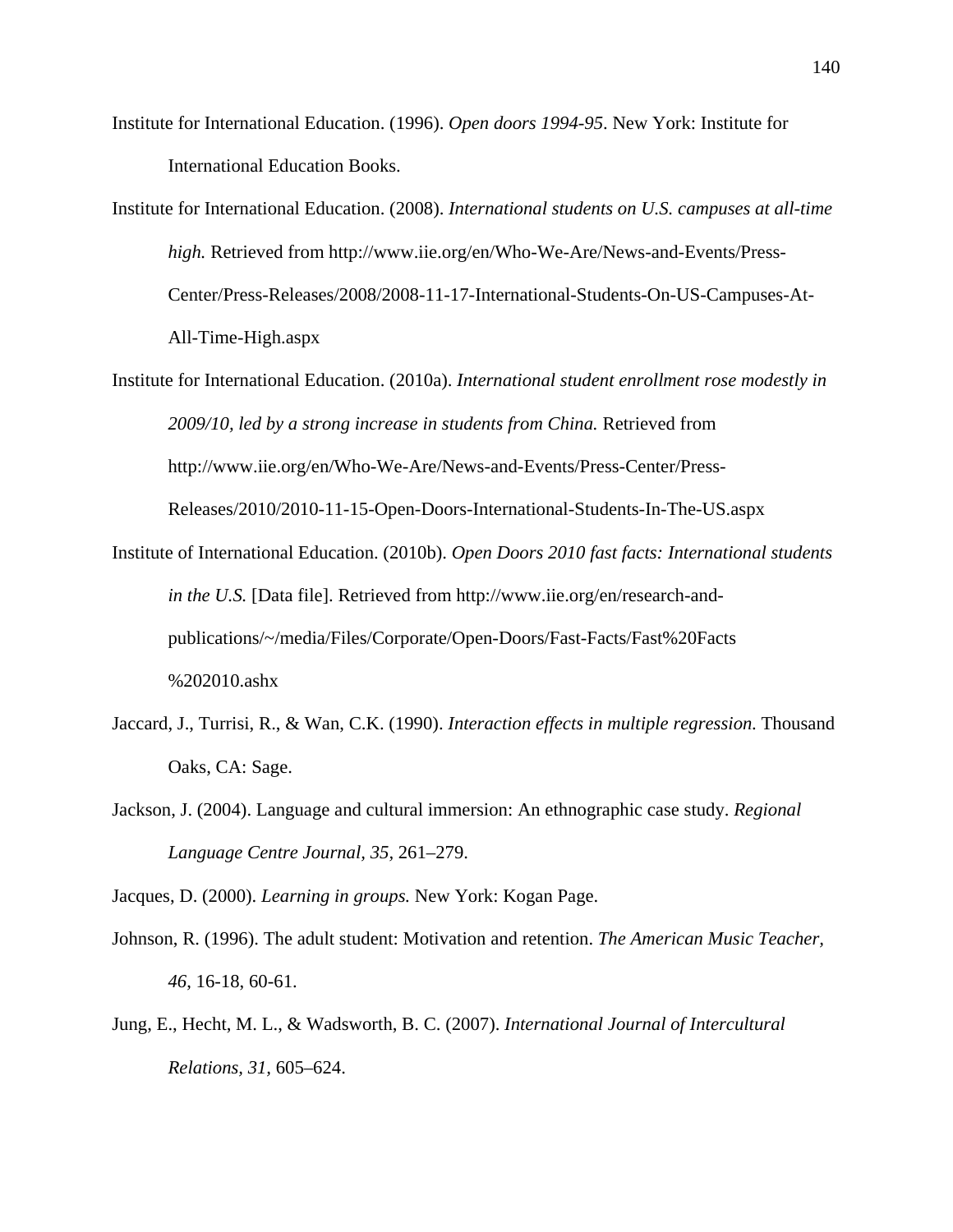- Kagan, H., & Cohen, J. (1990). Cultural adjustment of international students. *Psychological Science, 1,* 133–137.
- Keller, J. (2008, November 26). Gains in international students help Berkeley fill budget gap. *The Chronicle of Higher Education.*
- Kimbrough, R. M., Molock, S. D., & Walton, K. (1996). Perception of social support, acculturation, depression, and suicidal ideation among African American college students at predominantly Black and predominantly White universities. *Journal of Negro Education, 65,* 295–307.
- Knight, R. (2006, November 13). U.S. visa changes help lure students. *Financial Times.*
- Koehler, I. (1987). Helping student to succeed: A report on tutoring and attrition at the University of Cincinnati. (ERIC Document Reproduction Service No. ED 290 370)
- Kuh, G. D., & Love, P. G. (2000). A cultural perspective on student departure. In J. M. Braxton (Ed.), *Reworking the student departure puzzle* (pp. 196–212). Nashville, TN: Vanderbilt University Press.
- Kuh, G. D., & Whitt, E. J. (1988). The invisible tapestry: Culture in American colleges and universities. Washington DC: ASHE-ERICD Higher Education Report. (ERIC Document Reproduction Service No. ED299934)
- Lacy, W. (1978). Interpersonal relationship as mediators of structural effects: College socialization in a traditional and an experimental university environment. *Sociology of Education, 51,* 201–211.
- Leary, M. R. (2004). *Introduction to behavioral research methods* (4th ed.). New York: Pearson Education.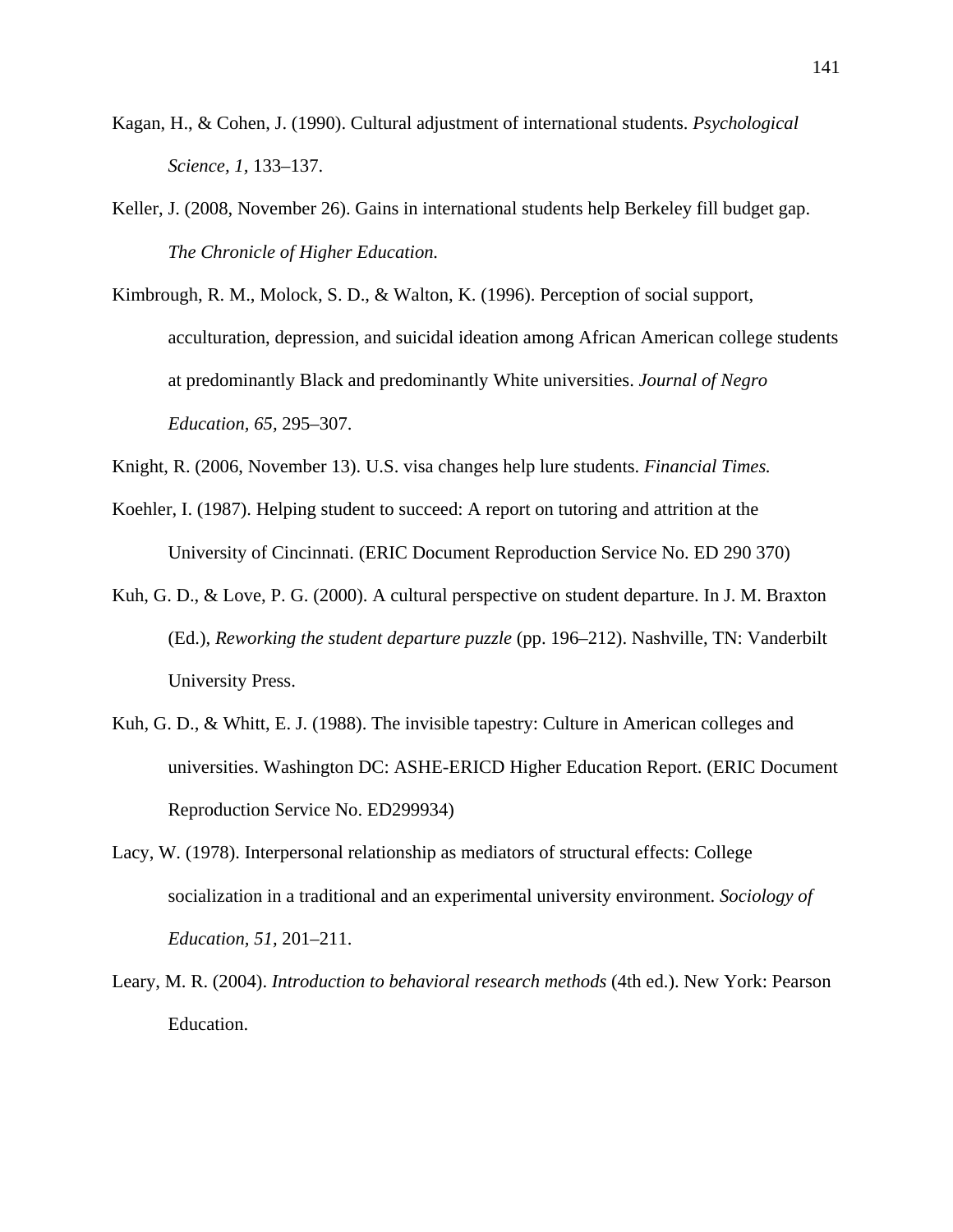- Lee, J., & Rice, C. (2007). Welcome to America? International student perceptions of discrimination. *Higher Education, 53,* 381–409.
- Lin, J. C., & Yi, J. K. (1997). Asian international students' adjustment: issues and program suggestions. *College Student Journal, 31,* 473–480.
- Longhurst, R. (1999). Why aren't they here? Student absenteeism in a further education college. *Journal of Further and Higher Education, 23,* 61–80.
- Lotkowski, V. A., Robbins, S. B., & Noeth, R. J. (2004). *The role of academic and nonacademic factors in improving college retention. ACT Policy Report.*
- Lysgaard, S. (1955). Adjustment in a foreign society: Norwegian Fulbright grantees visiting the United States. *International Social Science Bulletin, 7,* 45–51.
- Mabe, S. (2011, March 28). A special wish for Japan. *High Point University Campus Chronicle*, p. 1.
- Maldonado, D. E., Rhoads, R., & Buenavista, T. L. (2005). The student-initiated retention project. *American Educational Research Journal, 42,* 605–638.
- Mangold, W. D., Bean, L. G., Adams, D. J., Schwab, W. A., & Lynch, S. M. (2003). Who goes, who stays: An assessment of the effect of a freshman mentoring and unit registration program on college persistence. *Journal of College Student Retention: Research, Theory & Practice, 4,* 95–122.
- Martin, J. (1992). *Cultures in organizations: Three perspectives.* New York: Oxford University Press.
- Maxwell, M. (1979). *Improving student learning skills.* San Francisco: Jossey-Bass.
- Maxwell, M. (1990). Does tutoring help? A look at the literature. *Review of Research in Developmental Education, 7,* 1–5.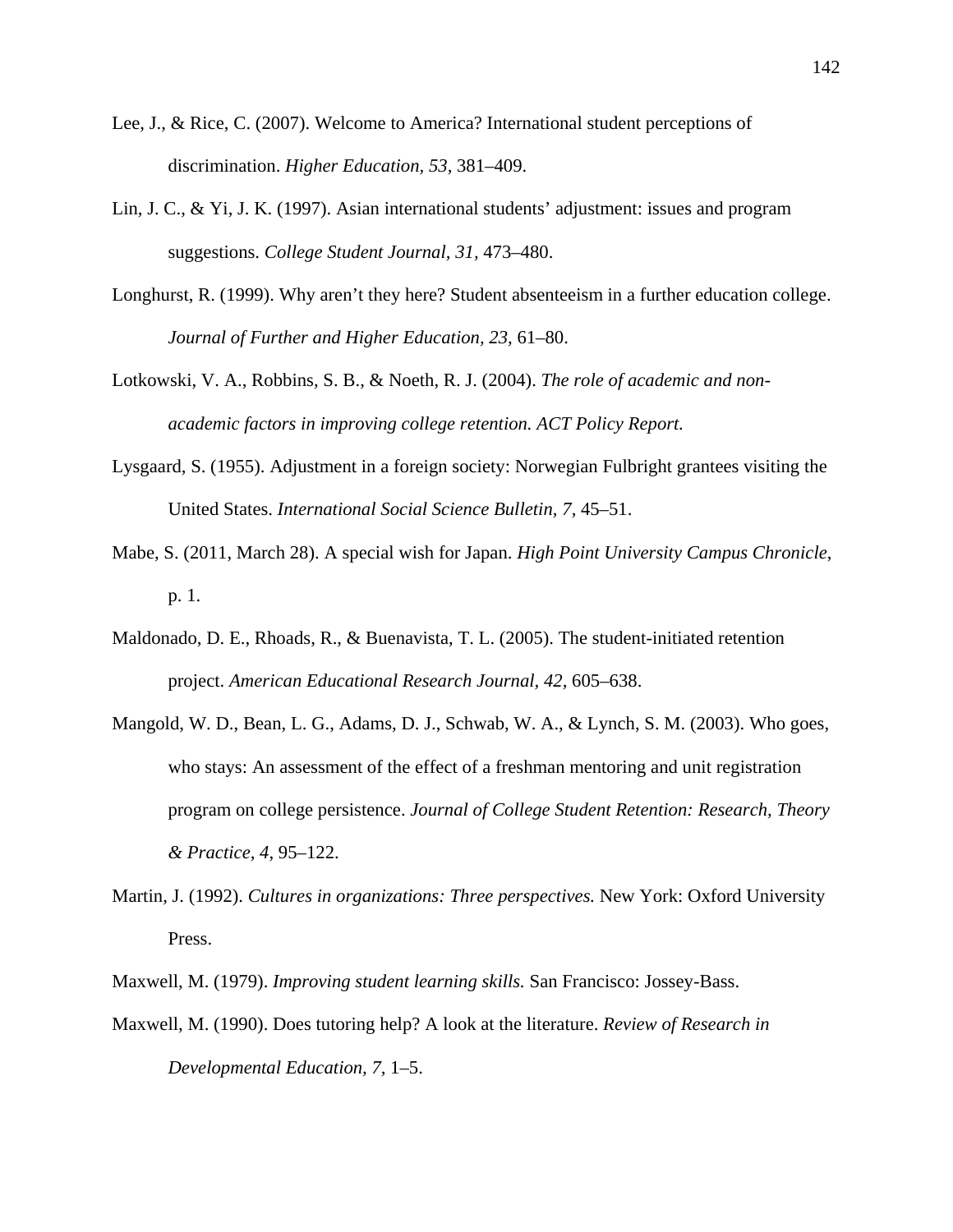- McClelland, G. H., & Judd, C. M. (1993). Statistical difficulties of detecting interactions and moderator effects. *Psychological Bulletin, 114*, 376-390.
- McCormack, E. (2007). Number of foreign students bounces back to near-record high. *Chronicle of Higher Education, 54,* A1-A36.
- McGroarty, M. (1993). *Cross-cultural issues in adult ESL literacy classrooms.* Washington, DC: National Clearinghouse on Literacy Education. (ERIC Document Reproduction Service No. ED358751)
- Murtaugh, P. A., Burns, L. D., & Schuster, J. (1999). Predicting the retention of university students. *Research in Higher Education, 40,* 355–371.
- Naidoo, V. (2007). Declining foreign enrollment at higher education institutions in the United States: A research note. *Journal of Studies in International Education, 11,* 215–226.
- Napoli, A. R., & Wortman, P. M. (1998). Psychosocial factors related to retention and early departure of two-year community college students. *Research in Higher Education, 39,*  427–451.
- Naretto, J.A. (1995). Adult student retention: The influence of internal and external communities. *NASPA Journal, 32*, 90-97.
- Nikias, C. L. (2008). Attracting foreign students to America offers more advantages. *The Chronicle of Higher Education, 55,* A46.
- Noe, R. A. (1988). An investigation of the determinants of successful assigned mentoring relationships. *Personnel Psychology, 41,* 457–479.
- Oberg, K. (1960). Culture shock: Adjustment to new cultural environments. *Practical Anthropology, 7,* 177–182.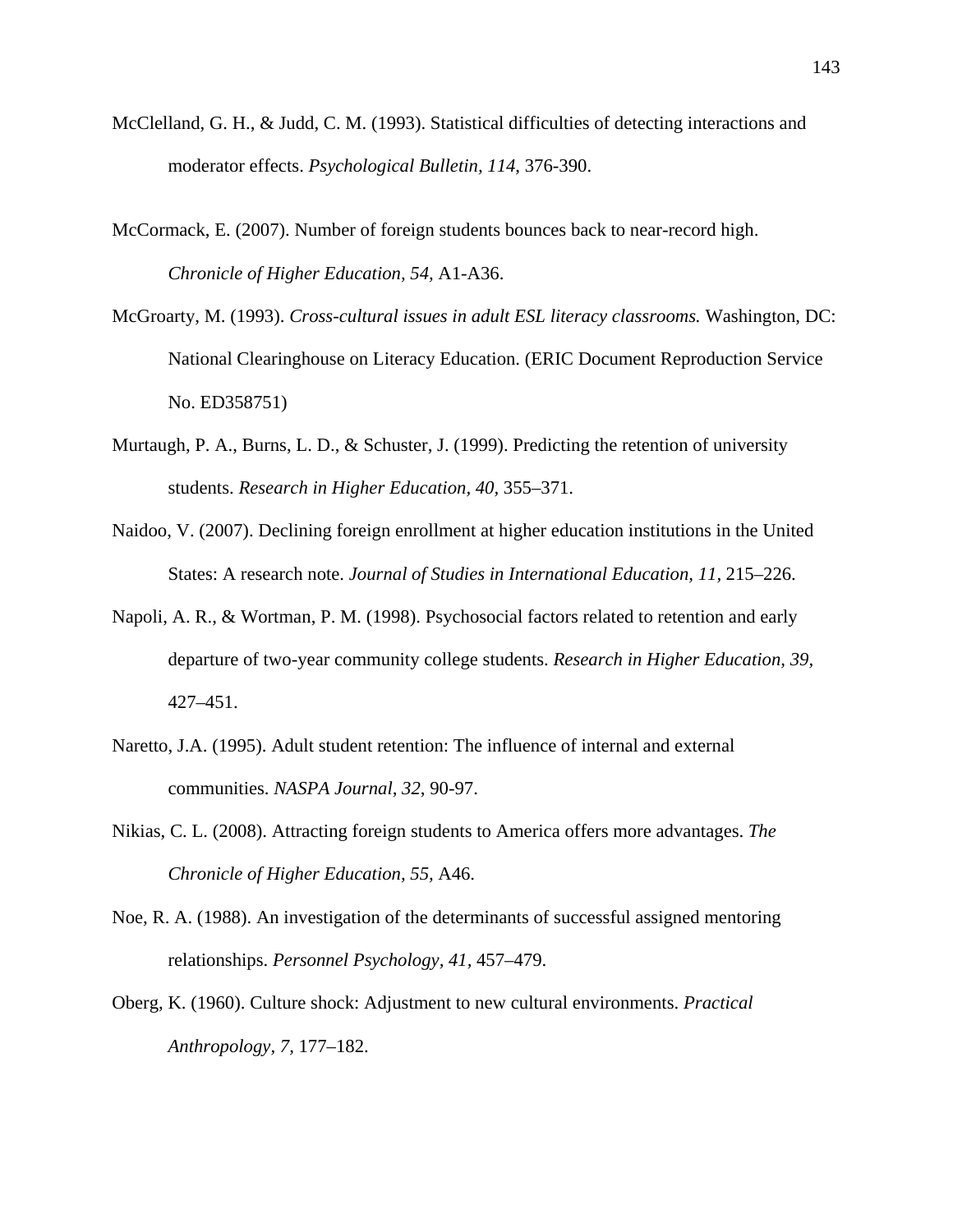- Oropeza, B., Fitzgibbon, M., & Augustine, B., Jr. (1991). Managing mental health crises of foreign college students. *Journal of Counseling & Development, 69,* 280–284.
- Padgett, V. R., & Reid, J. F., Jr. (2003). Five year evaluation of the Student Diversity Program: A retrospective quasi-experiment. *Journal of College Student Retention: Research, Theory & Practice, 4,* 135–145.
- Pantages, T. J., & Creedon, C. F. (1978). Studies of college attrition: 1950-1975. *Review of Educational Research, 48,* 49–101.
- Pascarella, E. T. (1985). The influence of living on-campus versus commuting to college on intellectual and interpersonal self-confidence. *Journal of College Student Personnel, 26,* 292–299.
- Pascarella, E. T., & Chapman, D. W. (1983). A multi-institutional, path analytic validation of Tinto's model of college withdrawal. *American Educational Research Journal, 20,* 87– 102.
- Pascarella, E. T., Smart, J. C., Ethington, C. A., & Nettles, M. T. (1987). The influence on selfconcept: A consideration of race and gender differences. *American Educational Research Journal, 24,* 49–77.
- Pascarella, E.T., & Terenzini, P.T. (1991). How college affects students. San Francisco: Jossey-Bass Inc.
- Pascarella, E. T., Terenzini, P. T., & Wolfle, L. M. (1986). Orientation to college and freshman year persistence/withdrawal decisions. *The Journal of Higher Education, 57,* 155–175.
- Person, D. R., & Christensen, M. C. (1996). Understanding black student culture and black student retention. *NASPA Journal, 34,* 47–56.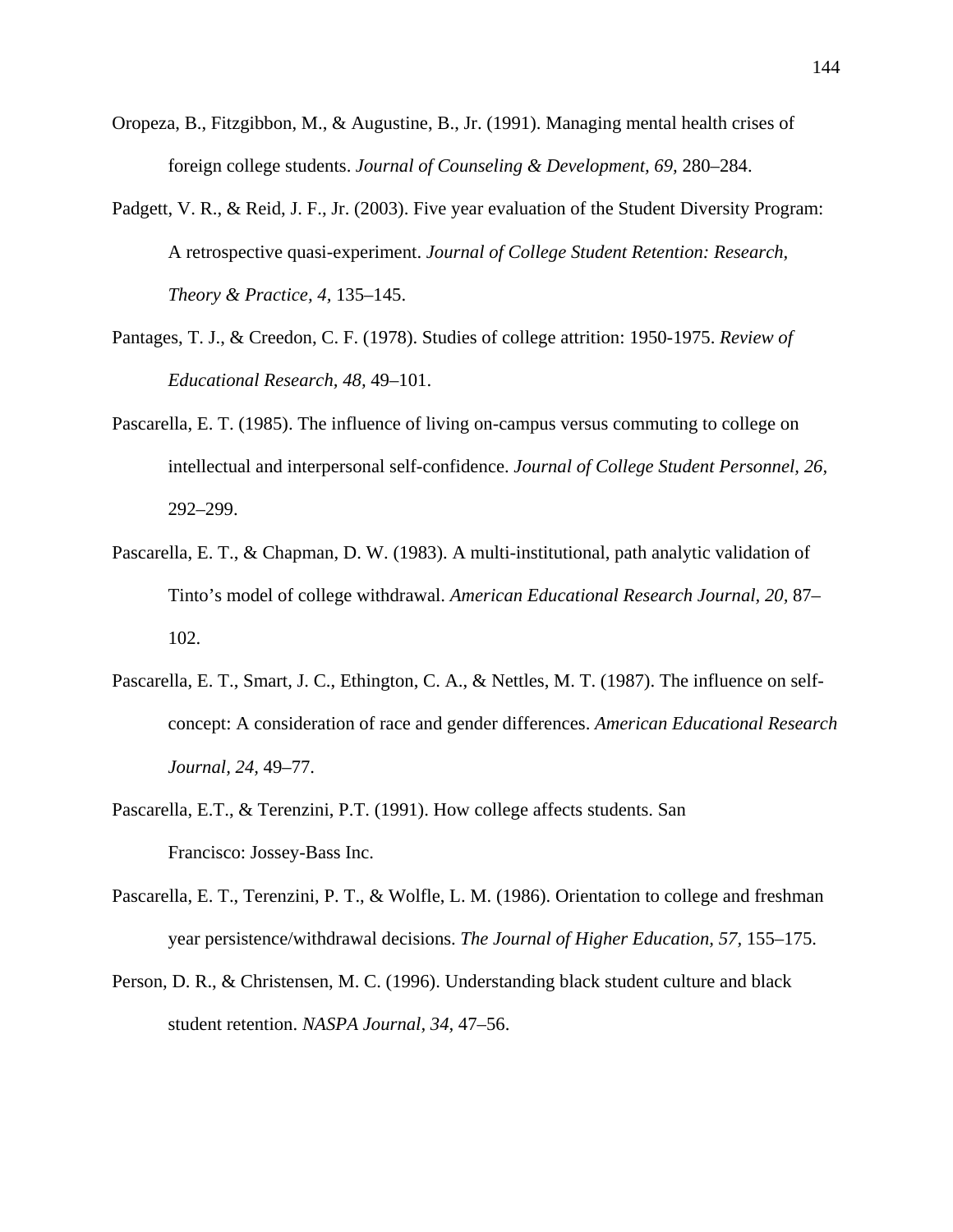- Poyrazil, S. (2003). Ethnic identity and psychosocial adjustment among international students. *Psychological Reports, 92,* 512–514.
- Poyrazil, S., & Maraj, K. M. (2007). Barriers to adjustment: Needs of international students within a semi-urban campus community. *Journal of Instructional Psychology, 34,* 28–45.
- Pritchard, M., Wilson, G., & Yamnitz, B. (2007). What predicts adjustment among college students? A longitudinal panel study. *Journal of American College Health, 56,* 15–21.
- Rajapaksa, S., & Dundes, L. (2002). It's a long way home: international student adjustment to living in the United States. *Journal of College Student Retention, 4,* 15–28.
- Ramsay, S., Barker, M., & Jones, E. (1999). Academic adjustment and learning processes: A comparison of international and local students in first-year university. *Higher Education Research & Development, 18,* 129–144.
- Raven, B. H. (1965). Social influence and power. In I. D. Steiner & M. Fishbein (Eds.), *Current studies in social psychology.* New York: Holt, Reinhart, and Winston.
- Redmond, S. P. (1990). Mentoring and cultural diversity in academic settings. *American Behavioral Scientist, 34,* 188–200.
- Rendon, L. I. (1994). Validating culturally diverse students: Toward a new model of learning and student development. *Innovative Higher Education, 19,* 33–51.
- Rendon, L. I., Jalomo, R. E., & Nora, A. (2000). Theoretical considerations in the study of minority student retention in higher education. In J. M. Braxton (Ed.), *Reworking the student departure puzzle* (pp. 127–156). Nashville, TN: Vanderbilt University Press.
- Rhodes, C., & Nevill, A. (2004). Academic and social integration in higher education: A survey of satisfaction and dissatisfaction within a first-year education studies cohort at a new university. *Journal of Further and Higher Education, 28,* 179–193.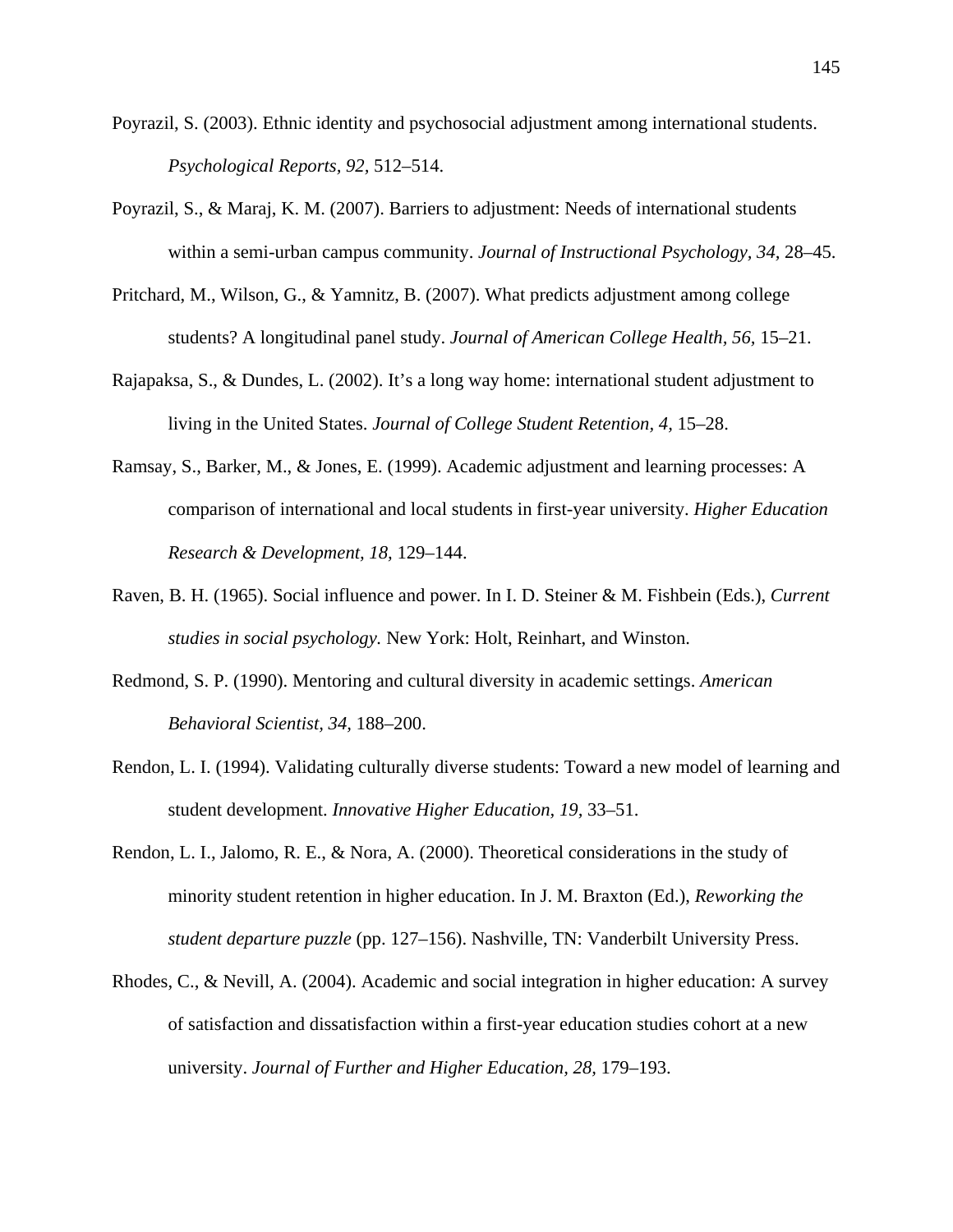- Rootman, I. (1972). Voluntary withdrawal from a total adult socializing organization: A model. *Sociology of Education, 45,* 258–270.
- Rubenstein, I. (2006). Educational expectations: How they differ around the world: Implications for teaching ESL college students. *Community College Journal of Research and Practice, 30,* 433–441.
- Sam, D. (2001). Satisfaction with life among international students: An exploratory study. *Social Indicators Research, 53,* 315–325.
- Samovar, L. A., Porter, R. E., & McDaniel, E. R. (2009). Intercultural communication: A reader. Boston: Wadsworth Cengage Learning.
- Sander, P., Stevenson, K., King, M., & Coates, D. (2000). University students' expectations of teaching. *Studies in Higher Education, 25,* 309–323.
- Schockett, M. R. (1985). Factor analytic support for psychosocial and vocational mentoring functions. *Psychological Reports, 57,* 627–630.
- Schwitzer, A. M., & Thomas, C. (1998). Implementation, utilization, and outcomes of a minority freshman peer mentor program at a predominantly white university. *Journal of The Freshman Year Experience, 10,* 31–50.
- Sedlacek, W. E., & Brooks, G. C. (1976). Racism in American education: A model for change. Chicago: Nelson-Hall.
- Shapiro, E. C., Haseltine, F. P., & Rowe, M. P. (1978). Moving up: Role models, mentors and the "patron system." *Sloan Management Review, 19,* 51–58.
- Sodowsky, G. R., & Lai, E. W. (1997). Asian immigrant variables and structural models of cross-cultural distress. In A. Booth, A. C. Crouter, & N. Landale (Eds.), *Immigration and*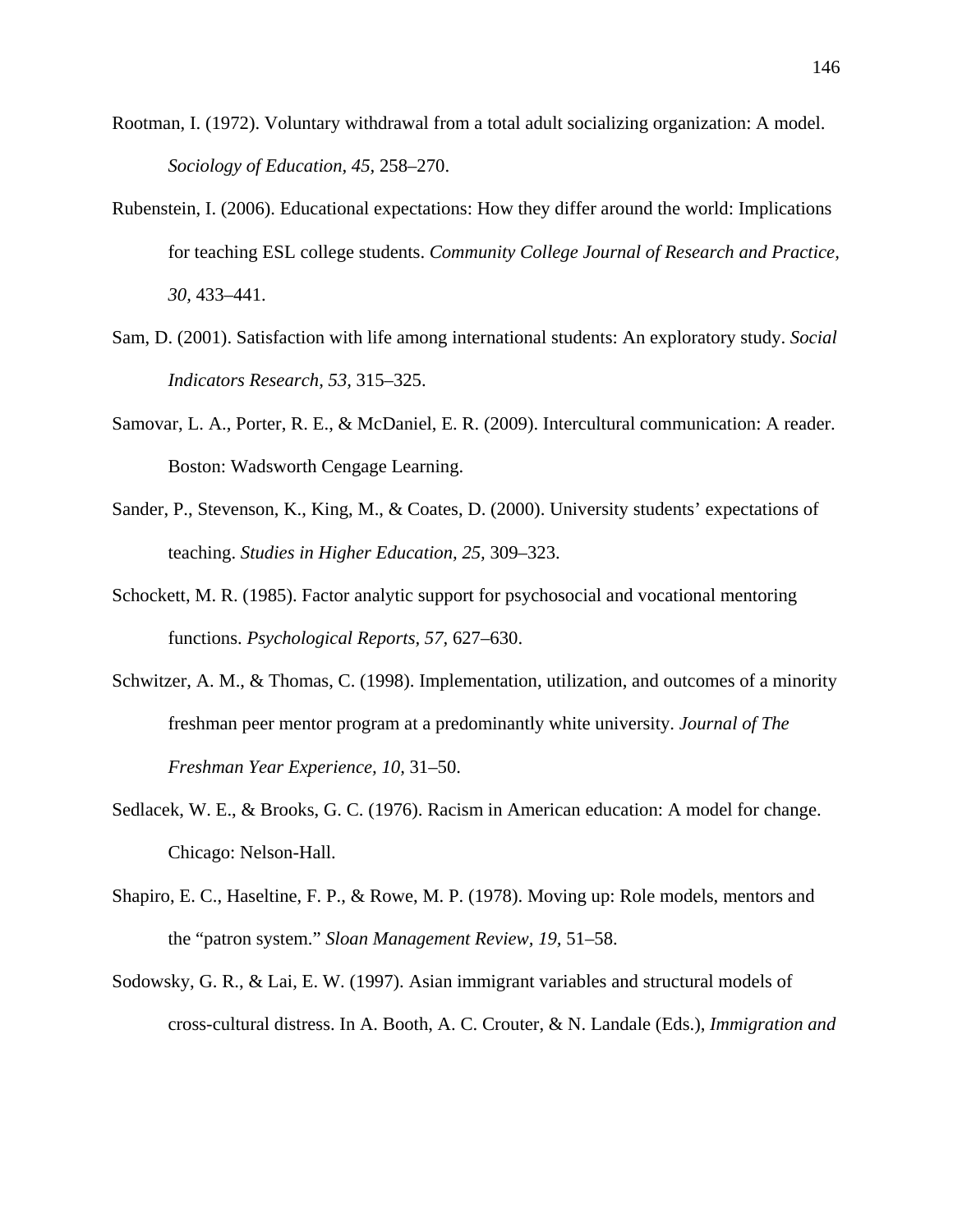*the family; research and policy on U.S. immigrants* (pp. 211–234). Mahwah, NJ: Lawrence Erlbaum.

- Sodowsky, G. R., & Plake, B. S. (1992). A study of acculturation differences among international people and suggestions for sensitivity to within-group differences. *Journal of Counseling and Development, 71,* 53–59.
- Solberg, V. S., & Villareal, P. (1997). Examination of self-efficacy, social support, and stress as predictors of psychological and physical distress among Hispanic college students: Validation of the College Self-Efficacy Instrument. *Hispanic Journal of Behavioral Sciences, 19,* 182–201.
- Spadling, B., Ferguson, S., Garrigan, P., & Stewart, R. (1999). How effective is group work in enhancing work-based learning? An evaluation of an education studies course. *Journal of Further and Higher Education, 23,* 109–115.
- Spady, W. G. (1970). Dropouts from higher education: An interdisciplinary review and synthesis. *Interchange, 1,* 64–85.
- Spradley, J., & Phillips, M. (1972). Culture and stress: A quantitative analysis. *American Anthropologist, 74,* 518–529.
- Stampen, J. O., & Cabrera, A. F. (1988). The targeting and packaging of student aid and its effects on attrition. *Economics of Education Review, 7,* 29–46.
- Steinglass, P., De-Nour, A. K., & Shye, S. (1985). Factors influencing psychosocial adjustment to forced geographic relocation: The Israeli withdrawal from the Sinai. *American Journal of Orthopsychiatry, 55,* 513–529.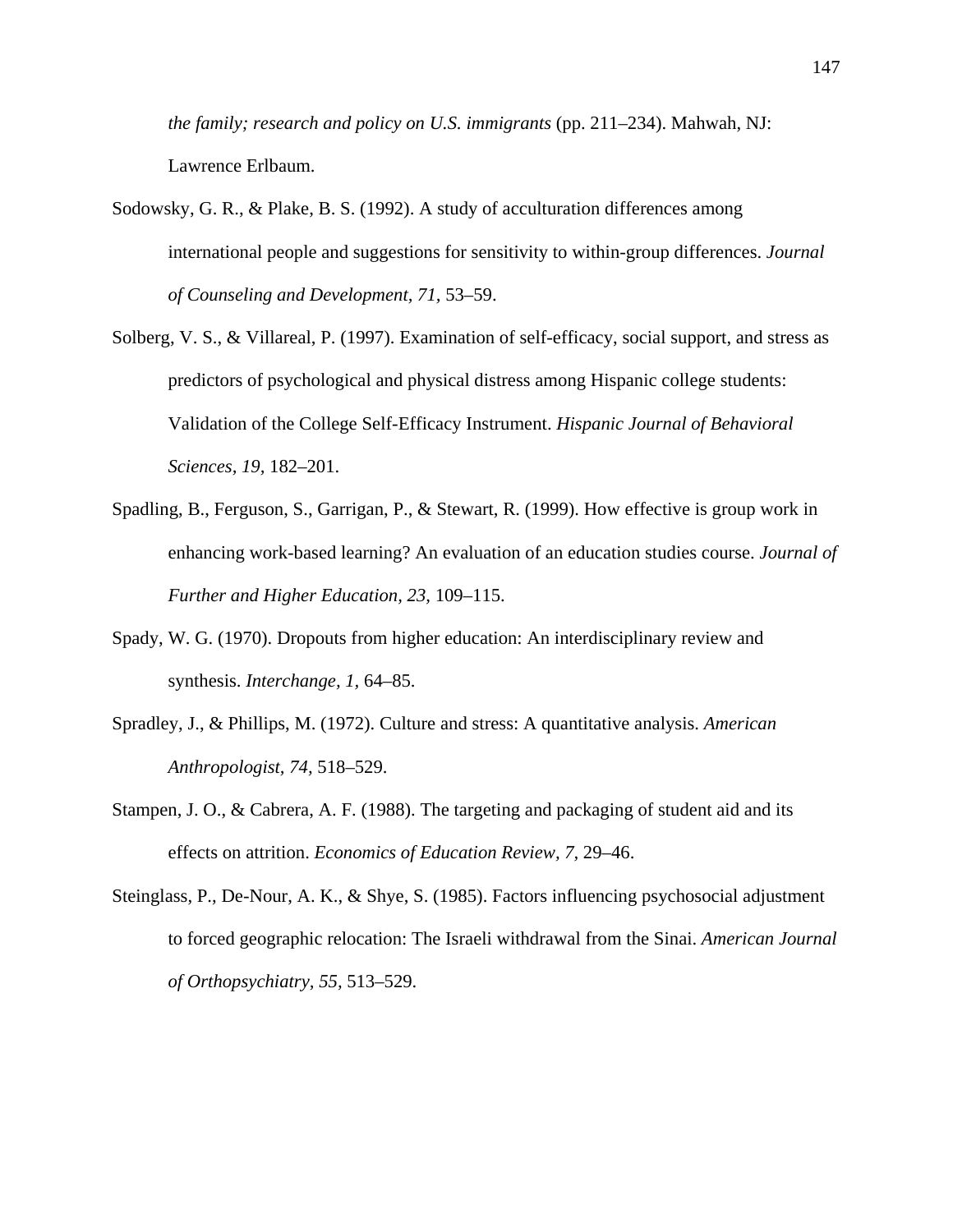- Stern, G. S., McCants, T. R., & Pettine, P. W. (1982). The relative contribution of controllable and uncontrollable life events to stress and illness. *Personality and Social Psychology Bulletin, 8,* 140–145.
- Surdam, J. C., & Collins, J. R. (1984). Adaptation of international students: A cause for concern. *Journal of College Student Personnel, 25,* 240–245.
- Tabachnick, B. G., & Fidell, L. S. (2007). Using multivariate statistics (5th ed.). New York: Pearson Education, Inc.
- Taylor, J. A., & Bedford, T. (2004). Staff perceptions of factors related to non-completion in higher education. *Studies in Higher Education, 29,* 375–394.
- Thomas, S. L. (2000). Ties that bind: A social network approach to understanding student integration and persistence. *The Journal of Higher Education, 71,* 591–615.
- Tichy, N. (1982). Managing change strategically: The technical, political, and cultural keys. *Organizational Dynamics, 11,* 59–80.
- Tierney, W. G. (1992). An anthropological analysis of student participation in college. *Journal of Higher Education, 63,* 603–618.
- Tierney, W.G. (2000). Power, identity, and the dilemma of college student departure. In J. M. Braxton (Ed.), *Reworking the student departure puzzle* (pp. 213–234). Nashville, TN: Vanderbilt University Press.
- Tinto, V. (1975). Dropout from Higher Education: A theoretical synthesis of recent research. *Review of Educational Research*, *45*, 89-125.
- Tinto, V. (1982). Limits of theory and practice in student attrition. *Journal of Higher Education, 53,* 687–700.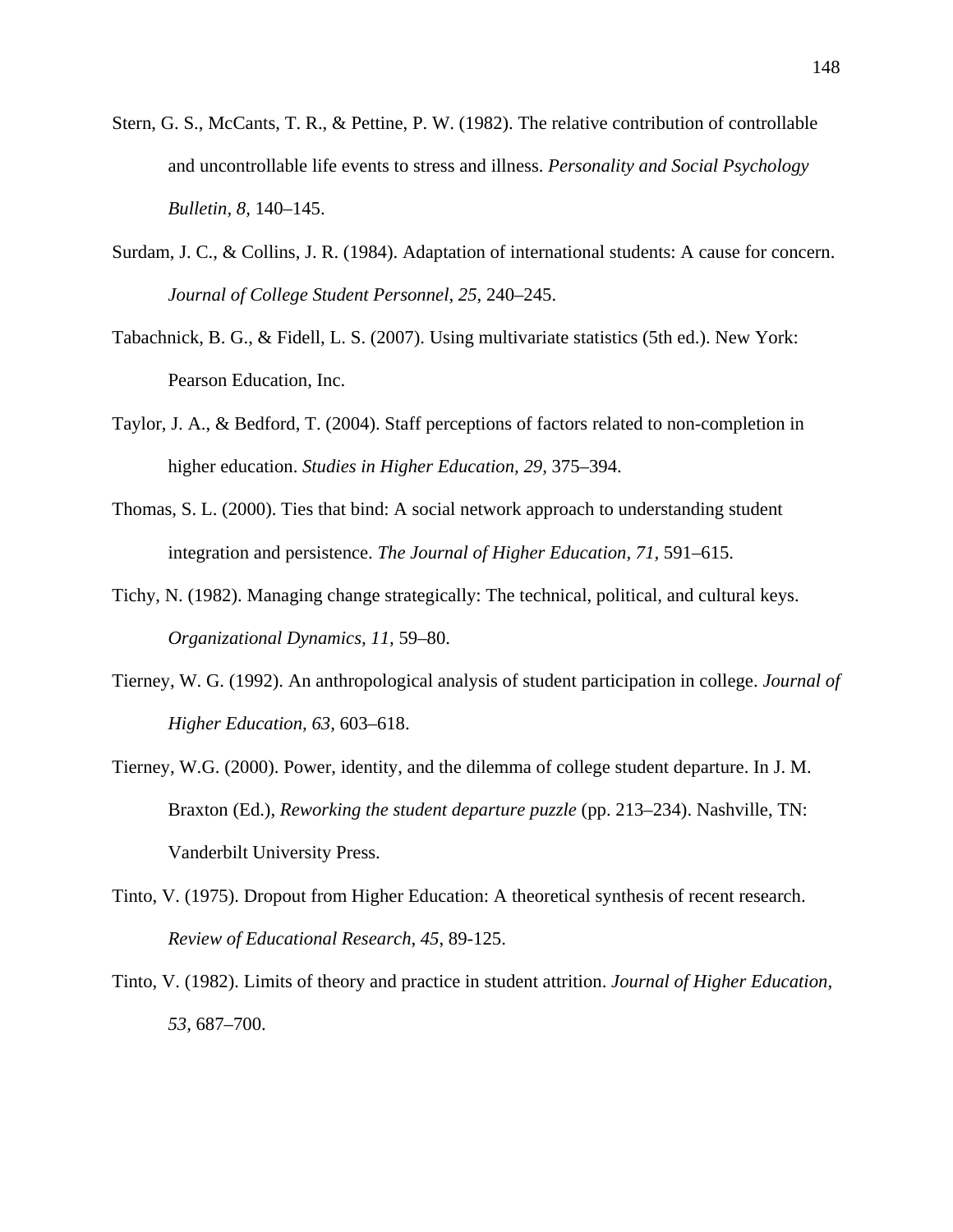- Tinto, V. (1987). Leaving college: Rethinking the causes and cures of student attrition. Chicago: The University of Chicago Press.
- Tinto, V. (1993) *Leaving college: Rethinking the causes and cures of student attrition* (2nd ed.). Chicago: The University of Chicago Press.
- Toyokawa, T., & Toyokawa, N. (2002). Extracurricular activities and the adjustment of Asian international students: A study of Japanese students. *International Journal of Intercultural Relations, 26,* 363–379.
- Tracey, T. J., & Sedlacek, W. E. (1984). Noncognitive variables in predicting academic success by race. *Measurement and Evaluation in Guidance, 16,* 171–78.
- Trujillo, C. M. (1986). A comparative examination of classroom interactions between professors and non-minority students. *American Educational Research Journal, 23,* 629–642.
- Tucker, J. (1998). *Understanding transitions: The first post-secondary term.* Unpublished doctoral thesis, The Ontario Institute for Studies in Education/University of Toronto.
- Tucker, J. E. (1999/2000). Tinto's model and successful college transitions. *Journal of College Student Retention, 1,* 163–175.
- Van Gennep, A. (1960). *The rights of passage* (Trans. M. B. Vizedom & G. I. Caffee). Chicago: University of Chicago Press.
- Vincent, V.C. (1983). Impact of a college learning assistance center on the achievement and retention of disadvantaged students (ERIC Document Reproduction Service No. ED 283 438
- Vittinghoff, E., Shiboski, S.C., Glidden, D.V., & McCulloch, C.E. (2005). *Regression models in biostatistics: linear, logistic, survival, and repeated measures models.* New York: Springer Science + Business Media, Inc.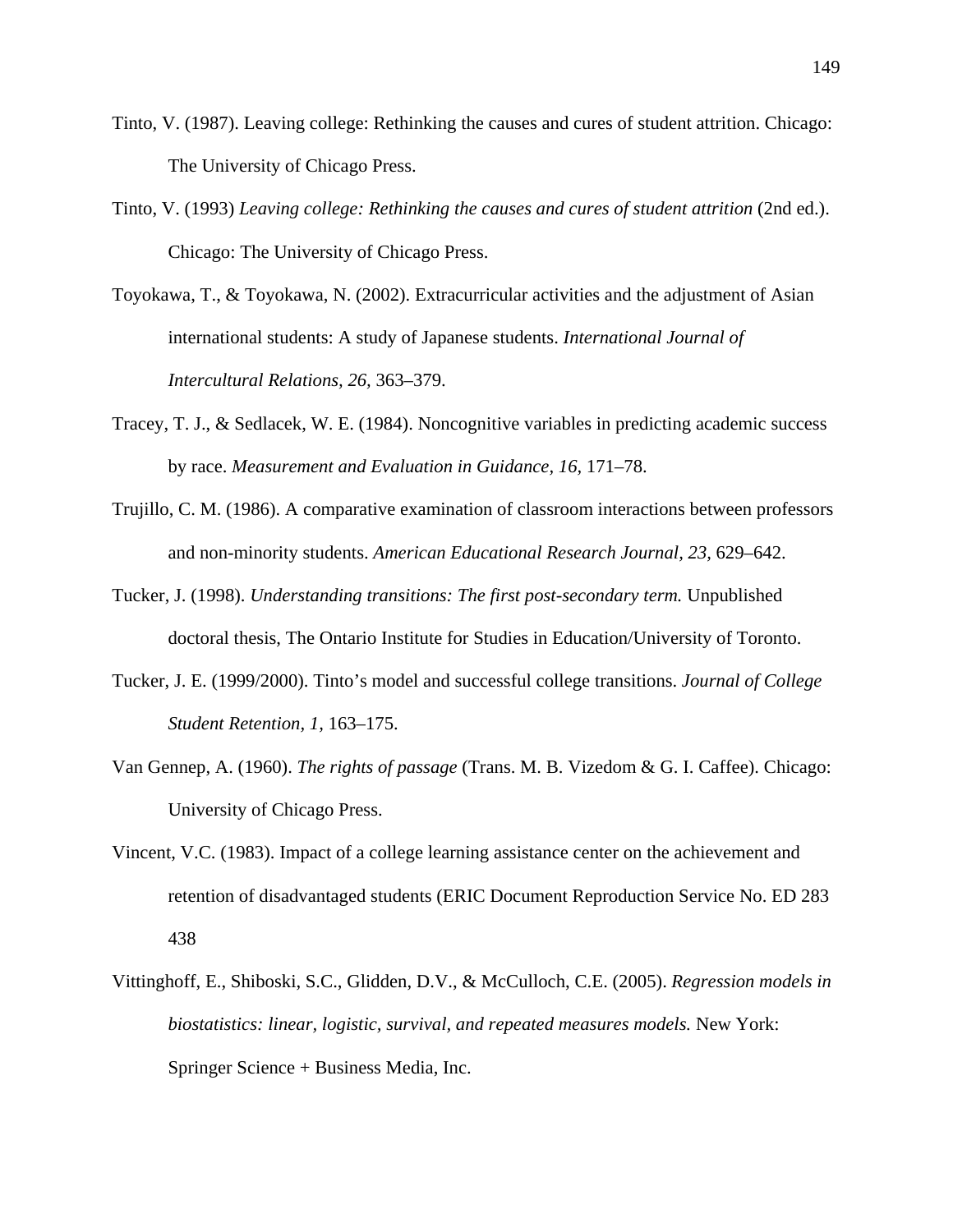- Wagley, C., & Harris, M. (1964). *Minorities in the new world.* New York: Columbia University Press.
- Watanabe, C., & Maxwell, M. J. (1975). *Patterns of EOP students' use of the Student Learning Center's Chemistry tutoring program.* Berkeley: Student Learning Center, University of California.
- Wei, M., Ku, T. Y., Russell, D. W., Mallinckrodt, B., & Liao, K. Y. (2008). Moderating effects of three coping strategies and self-esteem on perceived discrimination and depressive symptoms: A minority stress model for Asian international students. *Journal of Counseling Psychology, 55,* 451–462.
- West, S. G., Aiken, L. S., & Krull, J. L. (1996). Experimental personality designs: Analyzing categorical by continuous variable interaction. *Journal of Personality, 64,* 1–49.
- Westwood, M. J., & Barker, M. (1990). Academic achievement and social adaptation among international students: A comparison groups study of the peer-pairing program. *International Journal of Intercultural Relations, 14,* 251–263.
- Westwood, M. J., Lawrance, S., & McBlane, R. (1986). New dimensions in orientation of international students. In K. M. Paige (Ed.), *Cross-cultural orientation: New conceptualizations and applications.* New York: University of America Press.
- Wilton, L., & Constantine, M. G. (2003). Length of residence, cultural adjustment difficulties, and psychological distress symptoms in Asian and Latin American international college students. *Journal of College Counseling, 6,* 177–86.
- Woo, T. O., & Bilynsky, J. (1994). Involvement in extracurricular activities and adjustment to college. Millersville, PA: Millersville University. (ERIC Document Reproduction Service No. ED378474)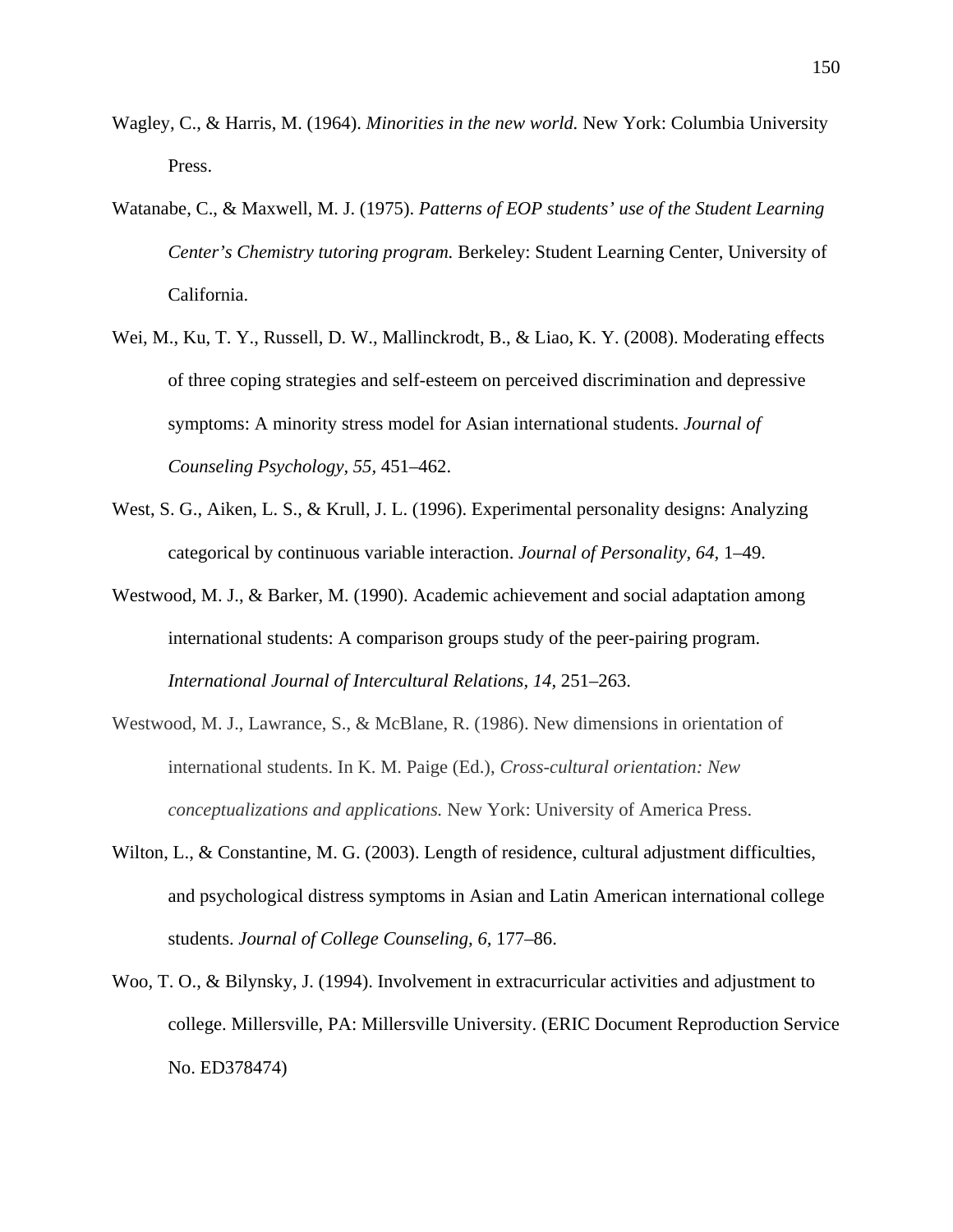- Woolley, J. (1976). A summary of tutorial services offered by California community colleges. *About Tutoring, 1*, 1–7.
- Ying, Y. (2005). Variation in acculturative stressors over time: A study of Taiwanese students in the United States. *International Journal of Intercultural Relations, 29,* 59–71.
- Ying, Y., & Han, M. (2006). The contribution of personality, acculturative stressors, and social affirmation to adjustment: A longitudinal study of Taiwanese students in the United States. *International Journal of Intercultural Relations, 30,* 623–635.
- Yoh, T., Yang, H., & Gordon, B. (2008). Status of participation in physical activity among international students attending colleges and universities in the United States. *College Student Journal, 42,* 1110–1117.
- Zhao, C. M., Kuh, G. D., & Carini, R. M. (2005). A comparison of international student and American student engagement in effective educational practices. *The Journal of Higher Education, 76,* 209–231.
- Zimmerman, S. (1995). Perceptions of intercultural communication competence and international student adaptation to an American campus. *Communication Education, 44,* 321–335.
- Zogby, J. (2009, May). Send more U.S. students abroad. *Forbes*. Retrieved from http://www.forbes.com/2009/05/06/foreign-exchange-american-students-opinionscolumnists-john-zogby.html
- Zwingmann, C. A., & Gunn, A. D. (1983). *Uprooting and health: Psycho-social problems of students from abroad.* Geneva: World Health Organization, Division of Mental Health.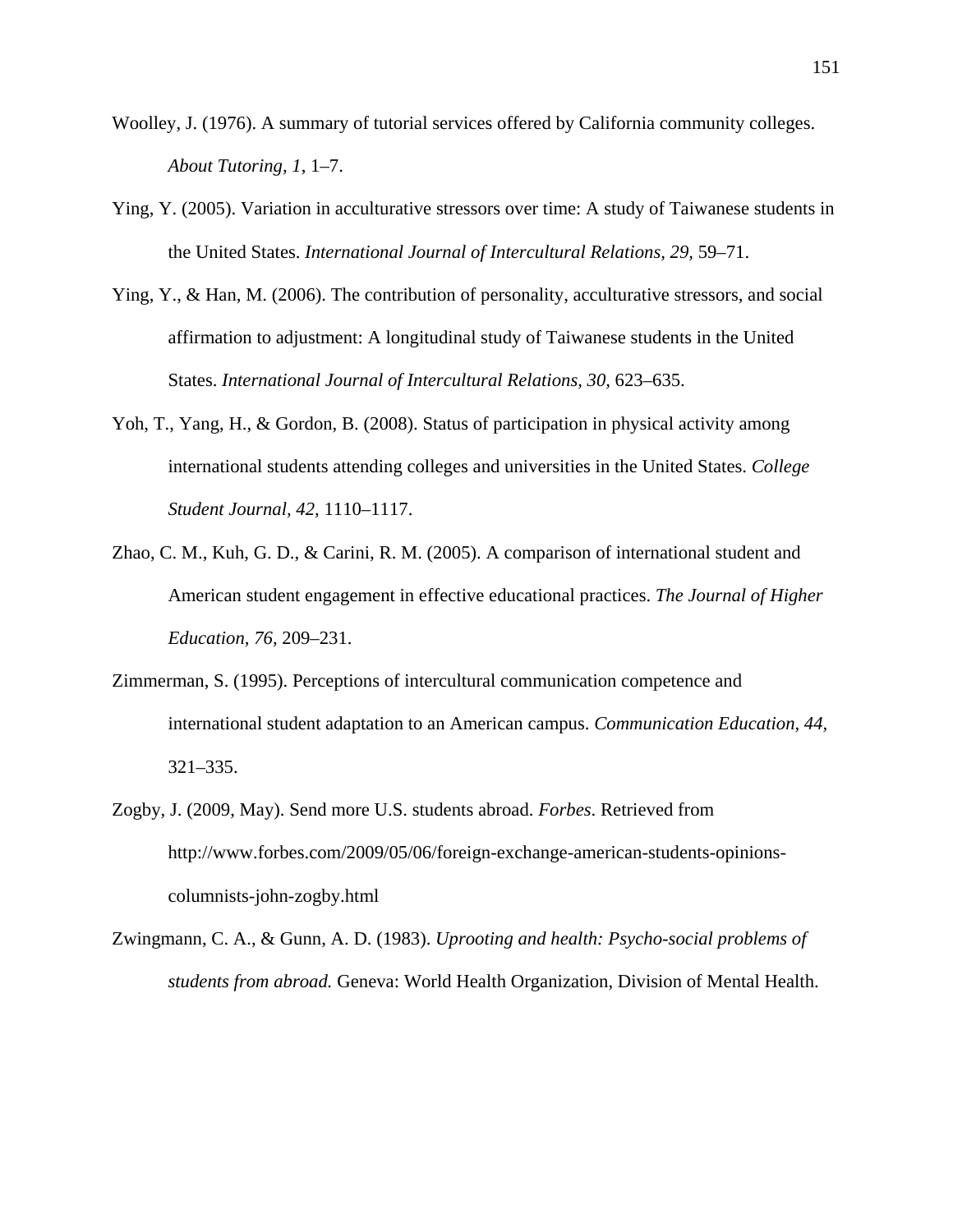#### *Appendix*

Study Title: Retaining International College Students: Promoting Proactive Institutional Support Services for Successful Adjustment

#### Questions for Instrument

This is a survey that is gathering information on the experiences of international college students. The purpose of this survey is to study ways in which colleges and universities can better serve international students. This survey is anonymous and confidential. The information will only be used for the purposes described above. If you do not wish to provide a response to a particular question, please feel free to skip past that item and continue to complete the survey. If at any point during this survey, you do not wish to continue to participate in the study, you may keep the survey and destroy it or ask the person administering the survey to destroy it. DO NOT PUT YOUR NAME ANYWHERE ON THIS SURVEY AS IT IS COMPLETELY VOLUNTARY AND ANONYMOUS.

For any additional questions, you may contact the researcher (Craig Curty, ccurty@highpoint.edu, 336-905-5251). Thank you.

## **Demographics**

| 1. Please indicate your gender: Male or Female (Circle the selection) |  |  |
|-----------------------------------------------------------------------|--|--|
|-----------------------------------------------------------------------|--|--|

- 2. What is your current age? \_\_\_\_\_\_
- 3. What is your country of origin?

4. How many years have you lived in the United States?

### **The rest of this questionnaire asks you to provide information for the Fall Semester 2010.**

- 5. What college or university do you attend? \_\_\_\_\_\_\_\_\_\_\_\_\_\_\_\_\_\_\_\_\_\_\_\_\_\_\_\_\_\_\_\_\_\_\_
- 6. What is your academic major? \_\_\_\_\_\_\_\_\_\_\_\_\_\_\_\_\_\_\_\_\_\_\_\_\_\_\_\_\_\_\_\_\_\_\_\_\_\_
- 7. At the end of Fall Semester 2010, how many credit hours will you have completed?
- 8. What is your current overall grade point average (GPA)?
- 9. How many credit hours are you currently enrolled in during Fall Semester 2010?
- 10. Explain what situation could potentially make you leave college without graduating.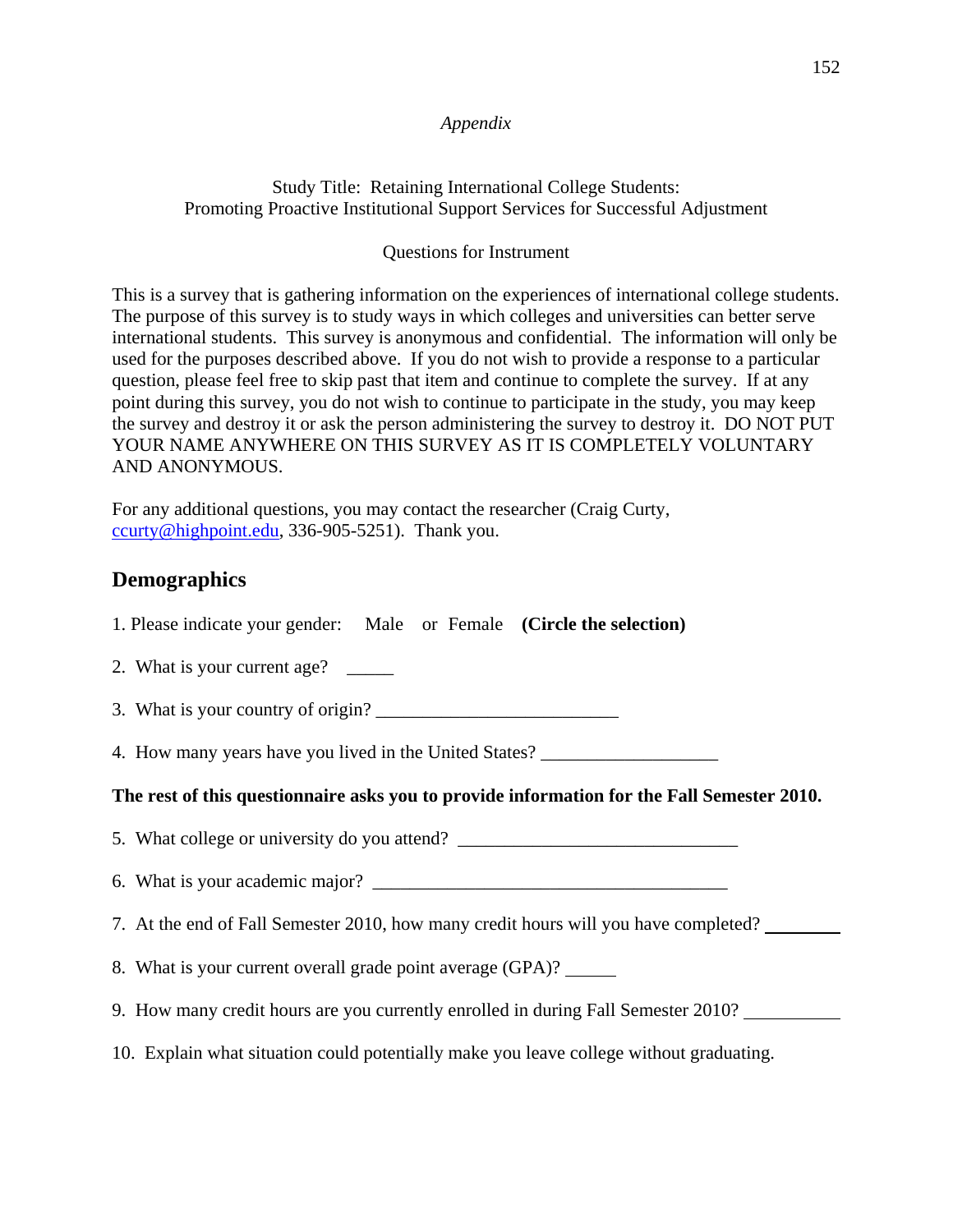11. Do you live with an American student who does not speak your language?

**Yes No** 

# **Presence of an International Student Office**

12. Does your institution have an international student office? **(Circle your answer)**

**Yes No Don't know** 

# **If yes, answer questions 13-14. If answering no or don't know to question 12, then go to question 15 on the next page.**

13. During Fall Semester 2010, about how many times did you visit the international student office per **week**?

14. Prior to attending classes, did you participate in an international student orientation program?

**Yes No Don't Know** 

**\_\_\_\_\_\_\_\_\_\_\_\_\_\_\_\_\_\_\_\_** 

15. As an international student, what types of assistance would you like to have that you currently do not have at your school? Ex: tutoring, English conversation groups, mentors, transportation, etc.

16**.** In your opinion, what services or programs help you most with your class work?

# **Academic Support Services**

17. In Fall Semester 2010, how many hours did you work per **week** with a tutor?

18. In Fall Semester 2010, about how many hours did you meet with your academic advisor to plan your course schedule?

19. In Fall Semester 2010, about how many hours did you meet your academic advisor to discuss your grades or academic work?

20. In Fall Semester 2010, how many hours did you meet per **week** with a study group?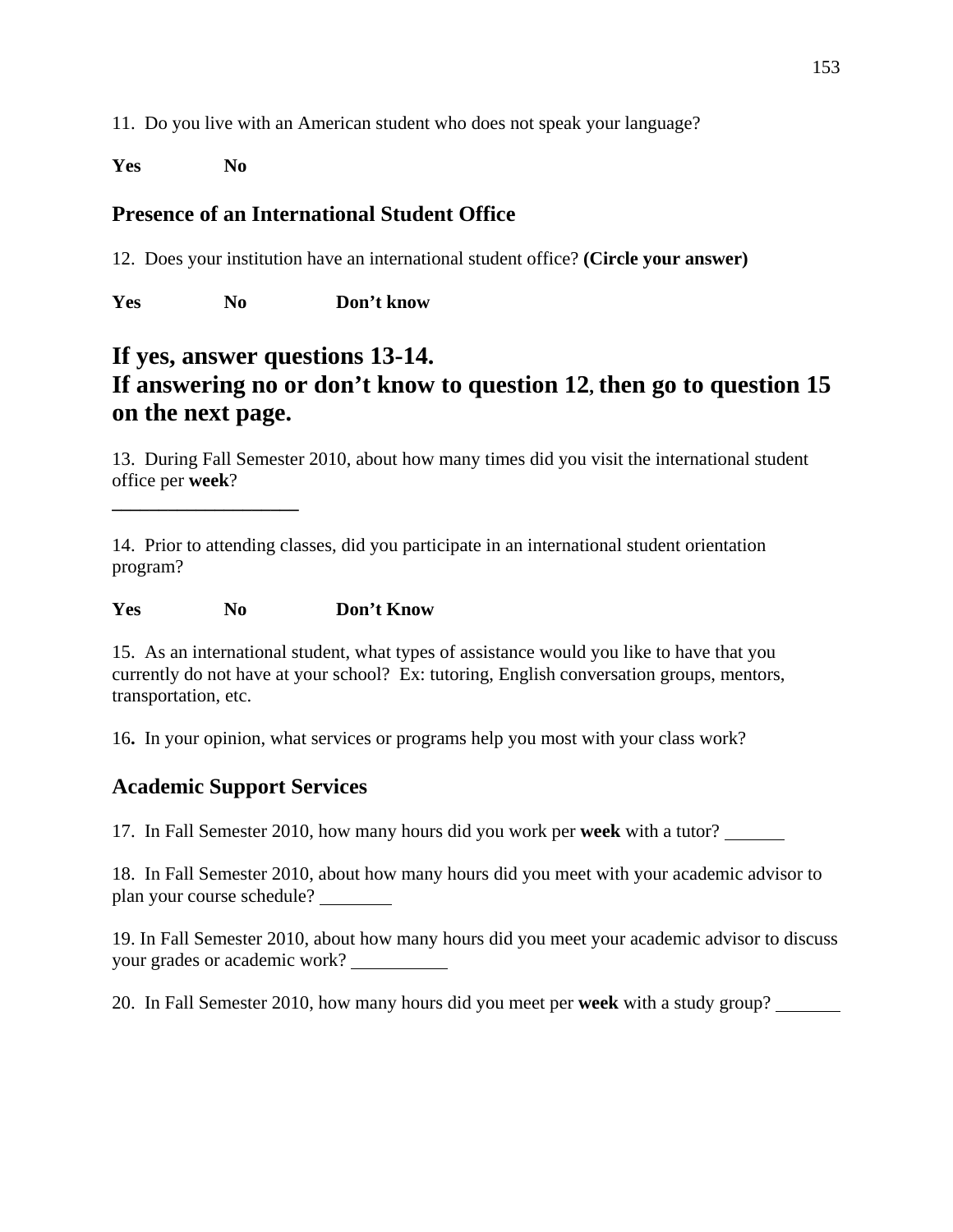#### **Non-academic activities**

21. In Fall Semester 2010, how many hours did you participate per **week** in intramural sports?

22. Are you a member of a school sponsored club or organization?

**Yes** No

### **If Yes, answer questions 23 & 24. If no, go to question 25.**

23. List clubs or organizations you participate in during the 2010 fall semester and how many hours per week you participated in each.

# **Clubs Participation Hours**

24. In Fall Semester 2010, how many hours per **week** did you participate in university sponsored non-academic off-campus events, activities, field trips, etc.?

# **Retention**

#### **Questions 25-39 are taken with permission from Western Psychological Services and use Baker and Siryk's (1984) Attachment Scale from the Student Adjustment to College Questionnaire (SACQ).**

25. I feel that I fit in well as part of the college environment.

| <b>Strongly Disagree</b>                                                               | <b>Disagree</b> | <b>Neutral</b> | Agree | <b>Strongly Agree</b> |  |  |  |
|----------------------------------------------------------------------------------------|-----------------|----------------|-------|-----------------------|--|--|--|
| 26. I am meeting as many people and making as many friends as I would like at college. |                 |                |       |                       |  |  |  |
| <b>Strongly Disagree</b>                                                               | <b>Disagree</b> | <b>Neutral</b> | Agree | <b>Strongly Agree</b> |  |  |  |
| 27. I am pleased now about my decision to go to college.                               |                 |                |       |                       |  |  |  |
| <b>Strongly Disagree</b>                                                               | <b>Disagree</b> | <b>Neutral</b> | Agree | <b>Strongly Agree</b> |  |  |  |
| 28. I am pleased now about my decision to attend this college in particular.           |                 |                |       |                       |  |  |  |
| <b>Strongly Disagree</b>                                                               | <b>Disagree</b> | <b>Neutral</b> | Agree | <b>Strongly Agree</b> |  |  |  |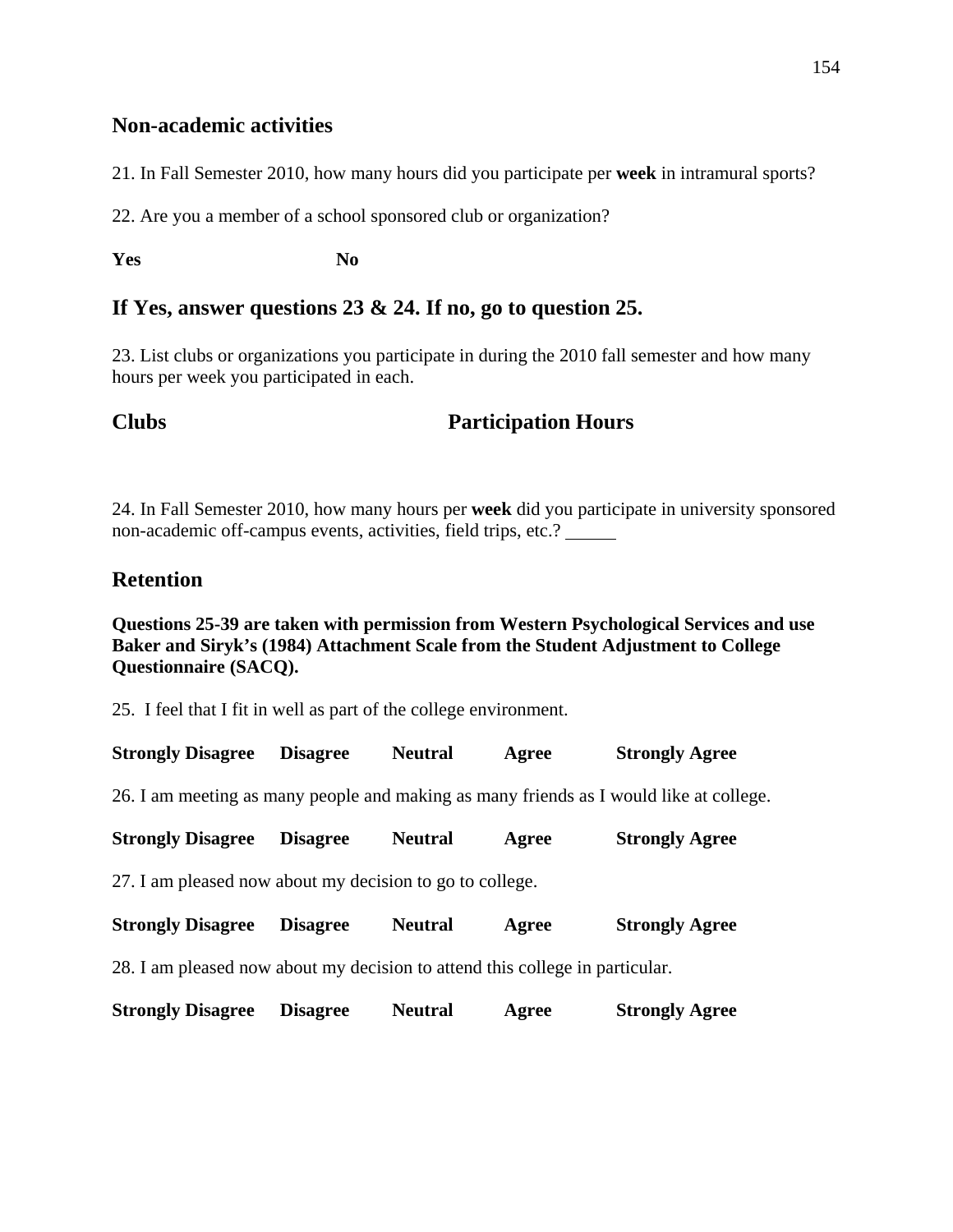**Strongly Disagree Disagree Neutral Agree Strongly Agree**  30. I wish I were at another college or university. **Strongly Disagree Disagree Neutral Agree Strongly Agree**  31. I am satisfied with the number and variety of courses available at college. **Strongly Disagree Disagree Neutral Agree Strongly Agree**  32. I am having difficulty feeling at ease with other people at college. **Strongly Disagree Disagree Neutral Agree Strongly Agree**  33. I expect to stay at college for a bachelor's degree. **Strongly Disagree Disagree Neutral Agree Strongly Agree**  34. I feel I am very different from other students at college in ways that I don't like. **Strongly Disagree Disagree Neutral Agree Strongly Agree**  35. On balance, I would rather be home than here. **Strongly Disagree Disagree Neutral Agree Strongly Agree**  36. Lately I have been giving a lot of thought to transferring to another college. **Strongly Disagree Disagree Neutral Agree Strongly Agree**  37. Lately I have been giving a lot of thought to dropping out of college altogether and for good. **Strongly Disagree Disagree Neutral Agree Strongly Agree**  38. I find myself giving considerable thought to taking time off from college and finishing later. **Strongly Disagree Disagree Neutral Agree Strongly Agree**  39. I am quite satisfied with my social life at college. **Strongly Disagree Disagree Neutral Agree Strongly Agree**  40. Do you plan to return to the same school next year? (Circle the selection) Yes No Don't Know Graduating

29. I enjoy living in a college dormitory. (Please omit if you do not live in a dormitory; any

university housing should be regarded as a dormitory.)